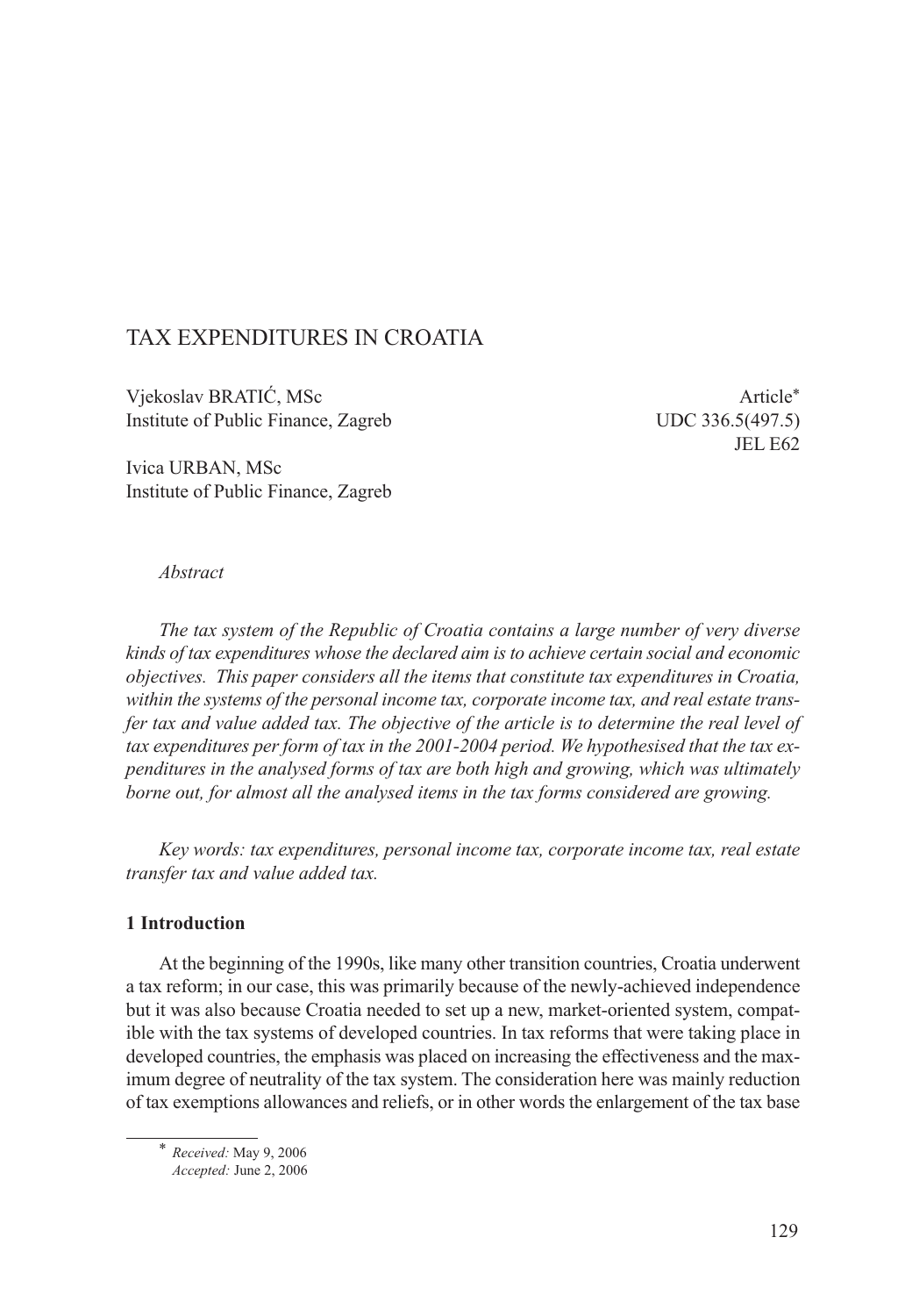and the reduction of marginal tax rates. In Croatia, too, reform in the mid-1990s started out in this way, but with time, from the very end of the 1990s, and particularly after 2000, the system began to move in the opposite direction. Thus in 2000 in the Croatian income tax system there was only one real relief – the personal allowance. But since 2001 the number of different kinds of allowances and exemptions has risen to over a score.

Tax reform in Croatia of 1994 was oriented to direct taxes, reform of the Tax Administration, and the introduction of value added tax (VAT) was completed in early 1998. In so doing, the country largely followed the trends of contemporary tax reforms in other countries. The reform was based on its own concept, i.e., a consumption-oriented taxation that was supported by many celebrated economists in the last two centuries (Mill, Schumpeter, Kaldor, Shoup and others). Unfortunately, the most recent interventions in the tax system carried out at the end of 2000 cast certain doubt on the basic conception and consistency of the tax system to that date, which, we venture to say, was in some elements among the best in the world. Apart from that, such frequent changes in this important part of the economic system disturb the stability of business conditions. They were not well received in the business world and were definitively not in line with the well-known saying of J. S. Mill that "an old tax is the best tax" (Jurković, 2002:304-305).

The basic principles of the tax reform started ten years ago are on the whole still respected notwithstanding certain deviations brought about by current economic and political changes. Certain changes mark a positive move forwards (for example reduction of the tax burden, emphasis on taxation of consumption and not of income and savings, reduction of tax evasion, improvement of the efficacy of the tax administration), while some changes already in place or just announced should be carefully re-examined and the fiscal consequences that stem (or would stem) from their application should be realistically evaluated. At issue here is the introduction of new allowances, exemptions and privileges, the introduction of new tax rates, for instance that of income tax or VAT, the reduction of the VAT rate, and the introduction of new taxes.

The introduction of new allowances, reliefs and privileges distorts the consistency and transparency of the tax system, as well as its stability. It also makes the procedure of collecting and controlling taxes additionally complex, which leads to further expenses and poorer efficiency of the system. Frequent changes, often in form of *ad hoc* measures, have a negative effect on the way in which taxpayers make decisions. Measures of social, economic and developmental policy should not be implemented by the tax policy; rather, its basic objective and purpose is to gather the tax revenue necessary to cover existing public expenditures as simply, efficiently and equitably as possible. But in Croatia, it is the expenditure side of the central government budget that is the major problem, and no changes on the revenue side can possibly contribute to any improvement in Croatian public finances without radical reforms in expenditure. (Kuliš, 2003)

## **2 An overview of the tax system in Croatia**

In the Croatian tax system we have shared and central government taxes. Shared taxes partially accrue to the central government budget, and partially to the budgets of the counties, cities and municipalities. Central government taxes accrue entirely to the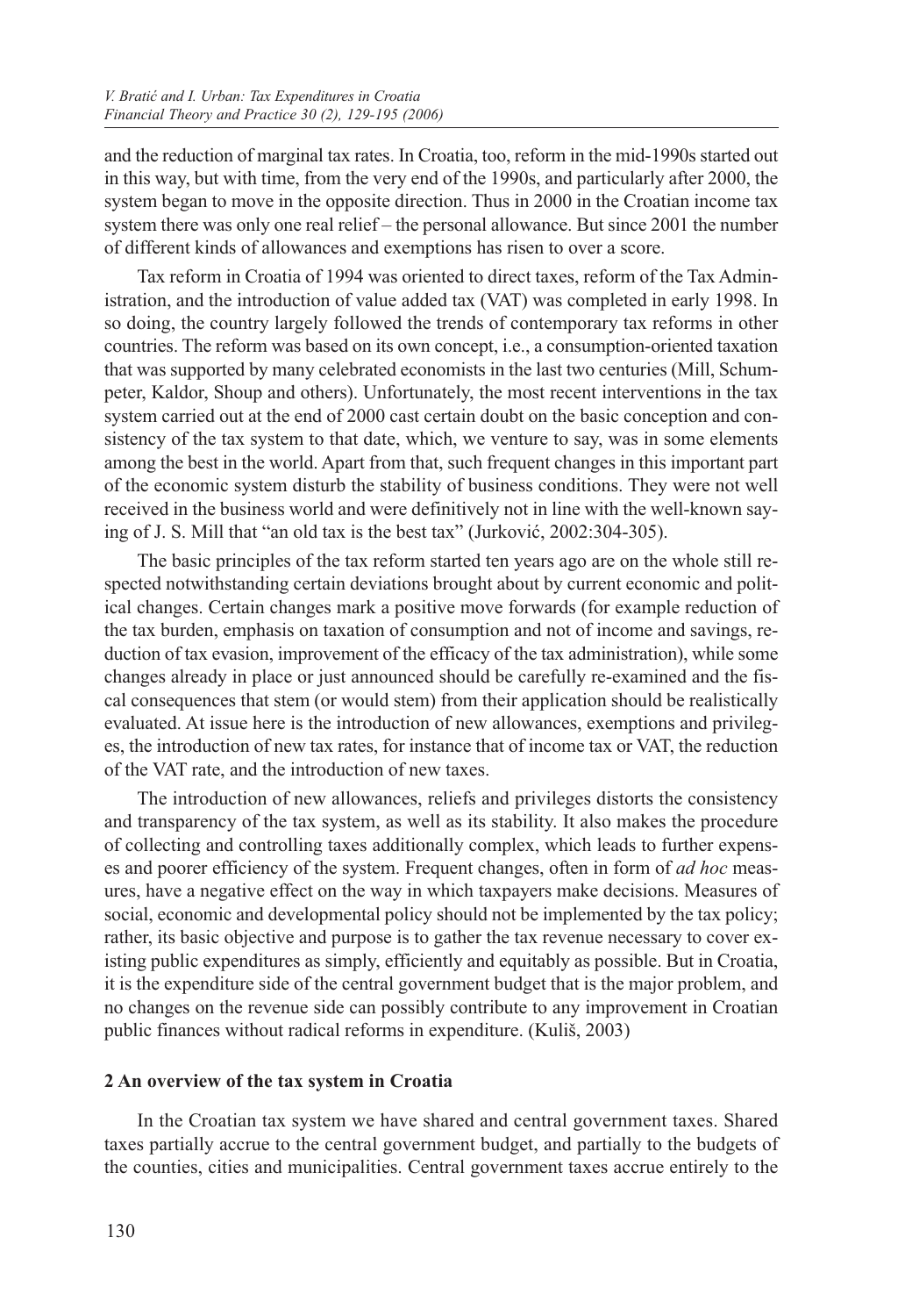central government budget. The following table shows how taxes are shared among different levels of government.

|                                                      | Central<br>government | County | Municipality<br>or city | Decentralised<br>functions <sup><math>a</math></sup> | Fire<br>services $b$ | Equalisation<br>fund <sup><math>c</math></sup> |
|------------------------------------------------------|-----------------------|--------|-------------------------|------------------------------------------------------|----------------------|------------------------------------------------|
| Personal income tax                                  | 24.6                  | 10.0   | 34.0                    | 9.4                                                  | 1.0                  | 21.0                                           |
| Personal income tax<br>(including city of<br>Zagreb) | 21.6                  |        | 47.0                    | 9.4                                                  | 1.0                  | 21.0                                           |
| Corporate income tax                                 | 70.0                  | 10.0   | 20.0                    |                                                      |                      |                                                |
| Real estate transfer tax                             | 0.0                   |        | 60.0                    |                                                      |                      |                                                |

*Table 1 Shared taxes and distribution among different levels of government (in %)*

*a Accrues to municipality or city that finances its decentralised functions, otherwise accrues to the county.*

*b Accrues to municipality or city that has founded and finances the regular work of public fire services.*

*c Government fund from which resources are allocated to local units that cannot finance their public functions.*

*Source: Financing of Local and Regional Units of Self-Government, previously of Local Self-Government and Government, NN 150/02 (old laws are NN 117/93, 69/97, 33/00, 73/00, 127/00, 59/01, 107/01, 117/01).*

The four tax forms analysed in this investigation can be classified as follows:

- corporate income tax a shared, direct tax
- personal income tax a shared, direct tax
- real estate transfer tax a shared, indirect tax
- value added tax a central government, indirect tax.

The next table shows how much each of the tax forms analysed contributes to the revenue of the central government budget.

The table shows that, in terms of percentages of GDP VAT is the major element in the central government budget.

The importance of personal income tax as revenue of the central government budget declined over the period under analysis. Although corporate income tax revenue increased in terms of percentages of GDP, this tax is still equivalent to a very small proportion of GDP. Tax on real estate transfers is also equivalent to a practically negligible percentage of GDP.

In other words, indirect taxes dominate in the structure of central government budget tax revenue, above all VAT. This would be still more pronounced if we were to analyse individual taxes as proportions of the total revenue of the central government budget. In the following table, we analyse the structure of the taxation revenues of the central government budget, or the proportions of the individual forms of taxation in the tax revenues of the central government budget.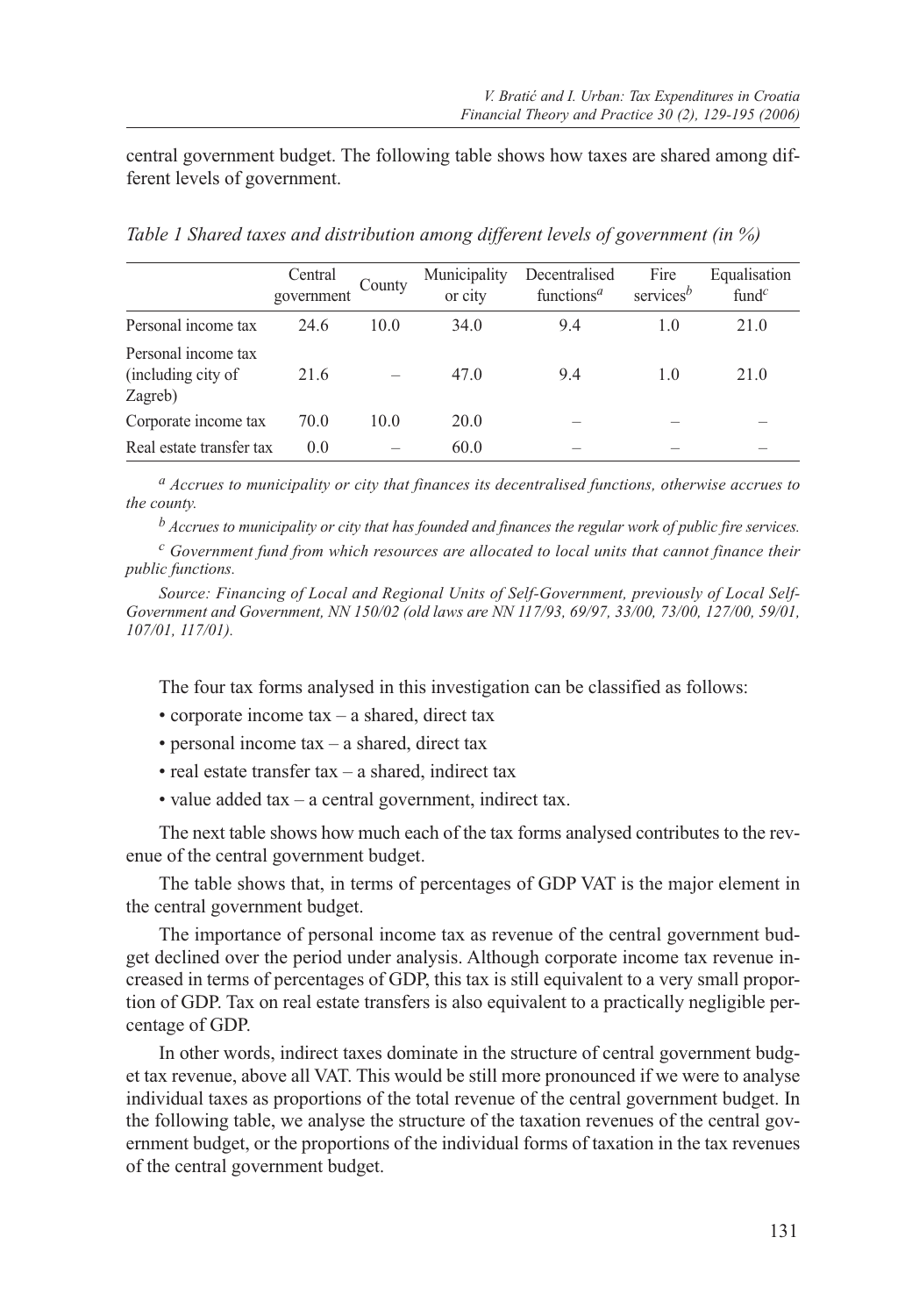|                                               | 2001               |               | 2002               |               | 2003               | 2004          |                    |               |
|-----------------------------------------------|--------------------|---------------|--------------------|---------------|--------------------|---------------|--------------------|---------------|
|                                               | in million<br>kuna | $\frac{0}{0}$ | in million<br>kuna | $\frac{0}{0}$ | in million<br>kuna | $\frac{0}{0}$ | in million<br>kuna | $\frac{0}{0}$ |
| Total revenue of central<br>government budget | 53,504             | 32.3          | 69,651             | 38.8          | 74,677             | 38.7          | 80,464             | 38.9          |
| Tax revenues                                  | 40,493             | 24.4          | 42,810             | 23.9          | 45,281             | 23.5          | 47,150             | 22.8          |
| personal income tax                           | 3,404              | 2.1           | 3,363              | 1.9           | 3,115              | 1.6           | 3,128              | 1.5           |
| corporate income tax                          | 1,987              | 1.2           | 2,659              | 1.5           | 3,074              | 1.6           | 3,131              | 1.5           |
| property tax (real estate)<br>transfer)       | 282                | 0.2           | 295                | 0.2           | 290                | 0.2           | 356                | 0.2           |
| tax on goods and<br>services                  | 31,121             | 18.8          | 33,974             | 18.9          | 36,651             | 19.0          | 38,602             | 18.6          |
| value added tax                               | 23,267             | 14.1          | 25,952             | 14.6          | 28,129             | 14.7          | 29,865             | 14.4          |
| excises                                       | 7,699              | 4.6           | 7,474              | 4.2           | 7,851              | 4.2           | 7,942              | 3.8           |
| sales taxes                                   | 155                | 0.1           | 137                | 0.1           | 131                | 0.1           | 149                | 0.1           |
| international trade and<br>transactions tax   | 3,215              | 1.9           | 2,051              | 1.1           | 1,811              | 0.9           | 1,591              | 0.8           |
| other taxes                                   | 483                | 0.3           | 468                | 0.3           | 340                | 0.2           | 341                | 0.2           |
| GDP (million kuna)                            | 165,640            |               | 179,390            |               | 193,067            |               | 207,082            |               |

*Table 2 Revenue of the central government budget of Croatia and expressed as a percentage of GDP (in million kuna and in %)*

*Source: Monthly Statistical Review, no. 120:18; 100:10; adapted by the authors*

*Table 3 The structure of the tax revenue of the central government budget (individual tax forms as proportions of total tax revenue) (in %)*

|                                          | 2001  | 2002  | 2003  | 2004  |
|------------------------------------------|-------|-------|-------|-------|
|                                          | 100.0 | 100.0 | 100.0 | 100.0 |
| personal income tax                      | 8.4   | 7.9   | 6.9   | 6.6   |
| corporate income tax                     | 4.9   | 6.2   | 6.8   | 6.6   |
| property tax (real estate transfer tax)  | 0.7   | 0.7   | 0.6   | 0.8   |
| tax on goods and services                | 76.9  | 79.4  | 80.8  | 81.7  |
| value added tax                          | 57.5  | 61.6  | 62.2  | 63.5  |
| excises                                  | 19.0  | 17.5  | 17.3  | 16.9  |
| sales tax                                | 0.4   | 0.3   | 0.3   | 0.3   |
| international trade and transactions tax | 7.9   | 4.7   | 4.1   | 3.5   |
| other taxes                              | 1.2   |       | 0.8   | 0.8   |

*Source: Monthly Statistical Review, no. 120:18; no. 100:10; adapted by the authors*

In the structure of tax revenue of the central government budget, revenues from VAT convincingly account for the highest proportion (64% in 2004). The second most important form of taxes is excises, and only after that come personal and corporate income tax.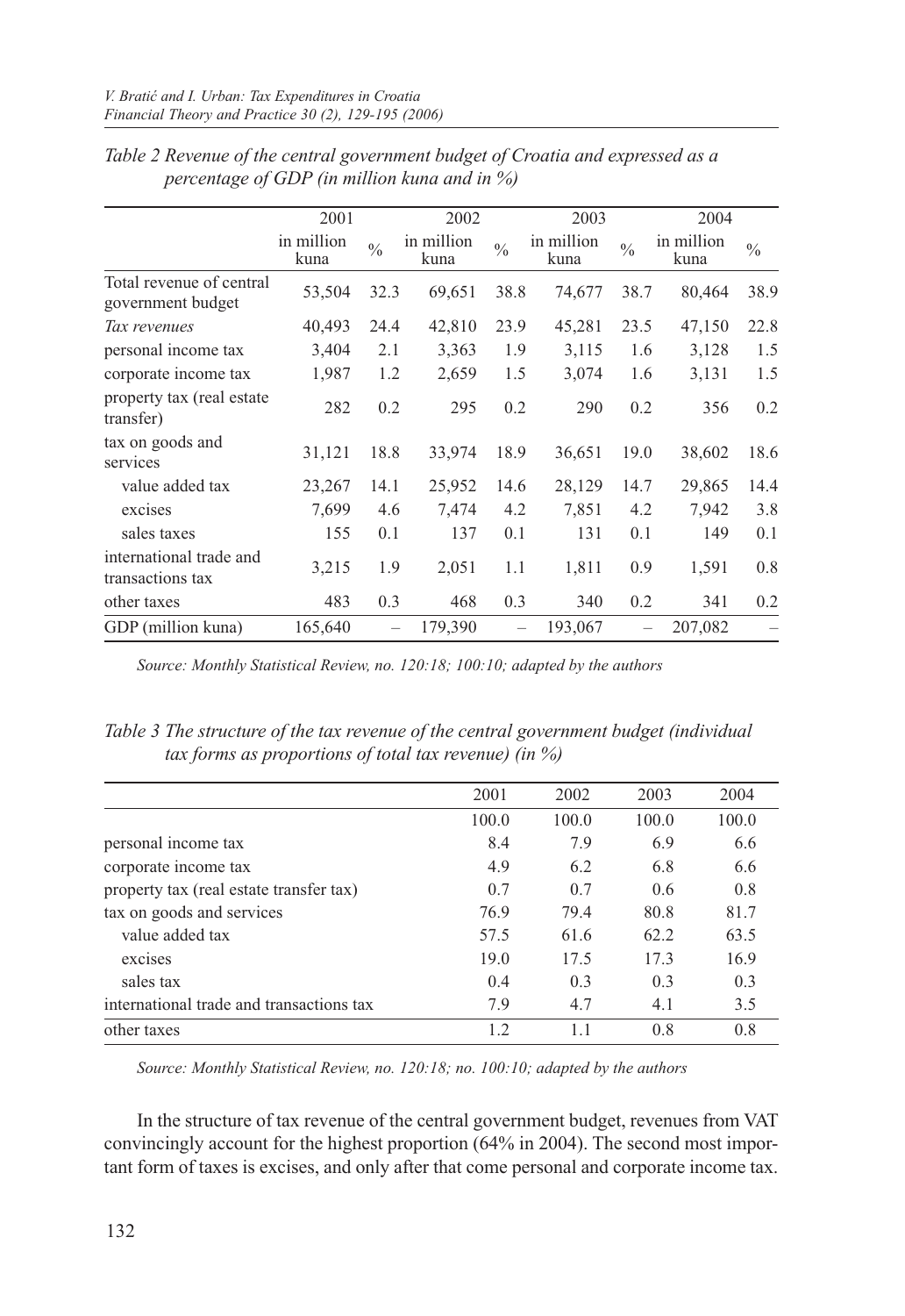The table allows us to conclude that in the structure of tax revenue indirect taxes are dominant, above all VAT and excises, which account for about 80% of all tax revenue of the central government budget.

Apart from providing a simple and concise display of the basic facts of the Croatian tax system, these tables are aimed at underlining the fact that these central government budget tax revenues would be greater if numerous allowances, reliefs and exemptions had not been introduced into the tax system, especially into the personal and corporate income tax systems (without, however, neglecting the innovations in the VAT system). In the chapters below will be discussed these new allowances, reliefs and exemptions in four tax forms.

#### *Definition of and methodololy for assessing tax expenditures in the Croatian tax system*

*A definition.* For this investigation, we have used the following definition: tax expenditures are items in the analysed tax forms (four of them) which represent a loss to the tax revenue of the central government budget, either because they reduce the tax base or because they reduce the tax liability. In producing this definition we have attempted to follow the definition of the OECD, which states:

Tax expenditures are concessions (reliefs) that fall outside tax norms or benchmarks. These norms include accounting conventions, the structure of tax rates, the deductibility of compulsory payments, provisions to facilitate tax administration, and norms related to international fiscal obligations. Tax expenditures can take a number of forms—including tax exemptions, allowances, credits, deferrals, and reliefs (see OECD, 1996).

*The methodology.* Following this definition, we calculated different kinds of tax expenditures in the form of lost tax revenue. We used the method of lost revenue in which the tax expenditure is quantified as the magnitude by which the central government budget revenues are reduced because of the existence of certain exemptions in the tax structure.

The basic approach in this investigation was similar to Canadian experience in the analysis of tax expenditures. The Canadian department of finance endeavours to do the following in its report on tax expenditures: enable the reader to have as much information as possible, inform the reader about the size of all the tax exemptions within a narrowly defined reference structure for the taxation system, while letting the reader to decide which exemptions meet the definition of tax expenditure.

Given categories of tax expenditures for different taxes are not aggregated, because assessments of their amount are obtained with the hypothesis that other categories of tax expenditures, the behaviour of consumers, government policy and other factors do not change.

*The objective of the investigation.* The objective of the investigation was to show systematically all the items that constitute tax expenditures in Croatia, within the systems of personal and corporate income tax, the real estate transfer tax and the value added tax, and to determine the real level of tax expenditures in the period from 2001 to 2004. At the same time, the investigation is supposed to serve as a source of information about tax expenditures necessary for an analysis of the Croatian taxation system and an evaluation of its efficacy.

*Types of tax expenditures.* The following diagram enumerates the items considered to be tax expenditures in the Croatian tax system, and hence covered by this investigation.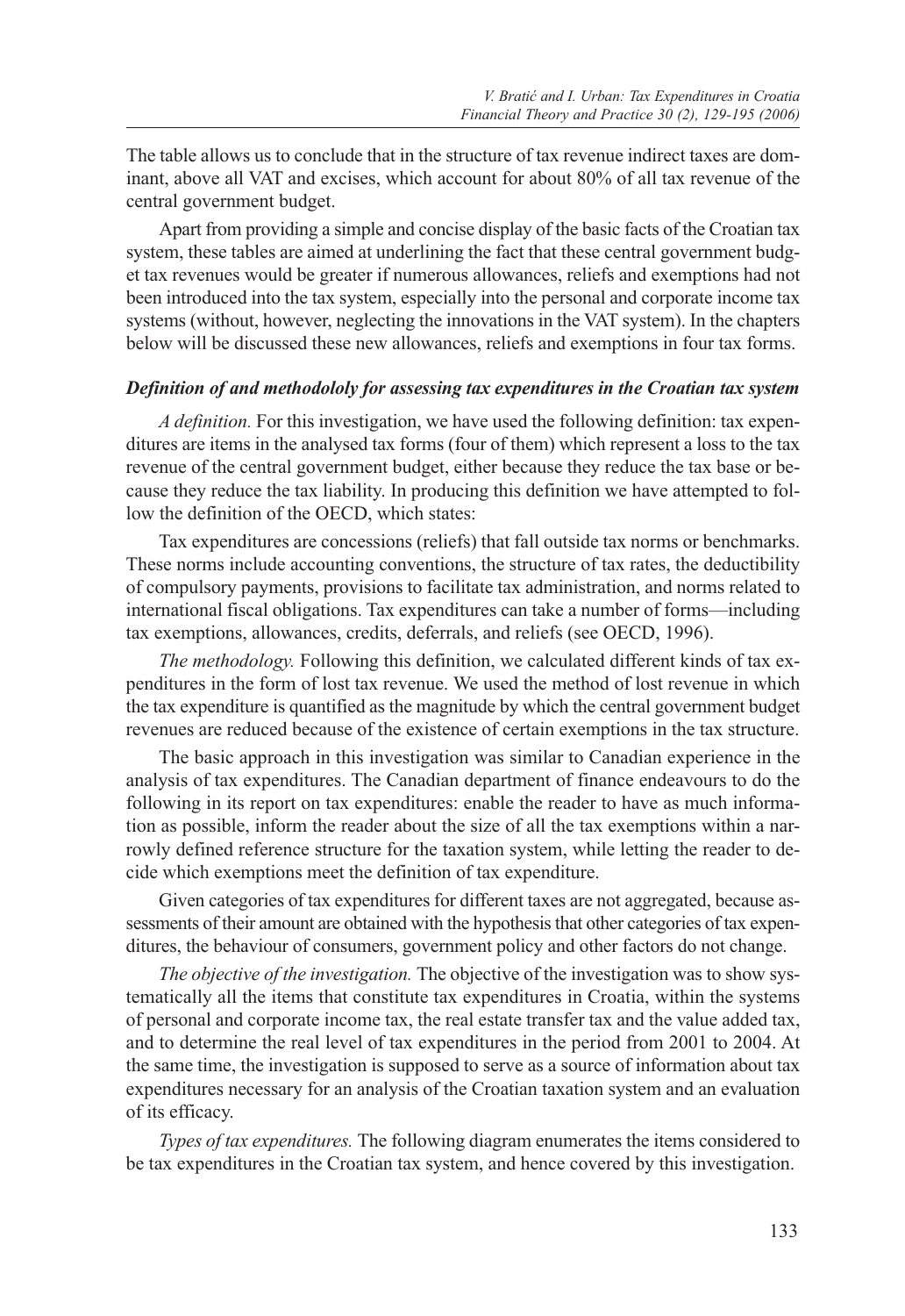*Diagram 1 Analysed items of tax expenditures in the Croatian tax system*

| Personal income tax (a total of 19 different tax expenditures put into 2 groups and<br>numerous subgroups)                                                                                                                                                      |
|-----------------------------------------------------------------------------------------------------------------------------------------------------------------------------------------------------------------------------------------------------------------|
| Reduction of the tax base<br>Personal allowance<br>A <sub>1</sub><br>basic personal allowance<br>additional personal allowance for dependents<br>A2                                                                                                             |
| Other allowances (6 kinds)                                                                                                                                                                                                                                      |
| Excluded receipts                                                                                                                                                                                                                                               |
| untaxed receipts of artists, or exemptions and relefs to private persons who carry<br>D1<br>out some artistic or cultural activity                                                                                                                              |
| the untaxed part of artistic fee or royalty<br>D2                                                                                                                                                                                                               |
| Augmented expenditures<br>D3<br>premiums for life insurance that have characteristics of savings, premiums for<br>supplementary and private health insurance, and voluntary retirement insurance<br>premiums                                                    |
| income reduction in the Areas of Special National Concern (PPDS) and the city of<br>D4<br>Vukovar                                                                                                                                                               |
| augmented depreciation costs<br>D5.<br>tax deductible entertainment costs<br>D6 =                                                                                                                                                                               |
| Deducted income                                                                                                                                                                                                                                                 |
| the salaries paid out for newly hired persons and rewards to pupils doing<br>D7<br>practical work                                                                                                                                                               |
| Enlargements of the personal allowance for expenditures made<br>expenditures for training and personal professional development of staff<br>D8<br>expenditures for research and development (R&D) costs of depreciation for<br>D9<br>intangible assest acquired |
| Enlargements of the personal allowance                                                                                                                                                                                                                          |
| D10 additional personal allowance for persons living in the PPDS (1st, 2nd and 3rd<br>categories) and other areas specially treated for tax purposes (hill and mountain<br>areas and islands)                                                                   |
| D11 contributions for health insurance in the country                                                                                                                                                                                                           |
| D12 expenditures for healthcare services                                                                                                                                                                                                                        |
| D13 expenditures for satisfaction of housing requirements                                                                                                                                                                                                       |
| D14 expenditures for donations for culture, art and similar purposes                                                                                                                                                                                            |
| Lump-sum expenditures<br>D15 lump-sum expenditures for taxpayers who have acquired some forms of income<br>from assets                                                                                                                                          |
| D16 lump-sum expenditures for taxpayers who have earned personal income from<br>some other independent activities                                                                                                                                               |
| Reduction of tax due - i.e., tax credits                                                                                                                                                                                                                        |

C1 tax credit for Croatian Wartime Military Disabled (HRVI) in proportion to degree of disability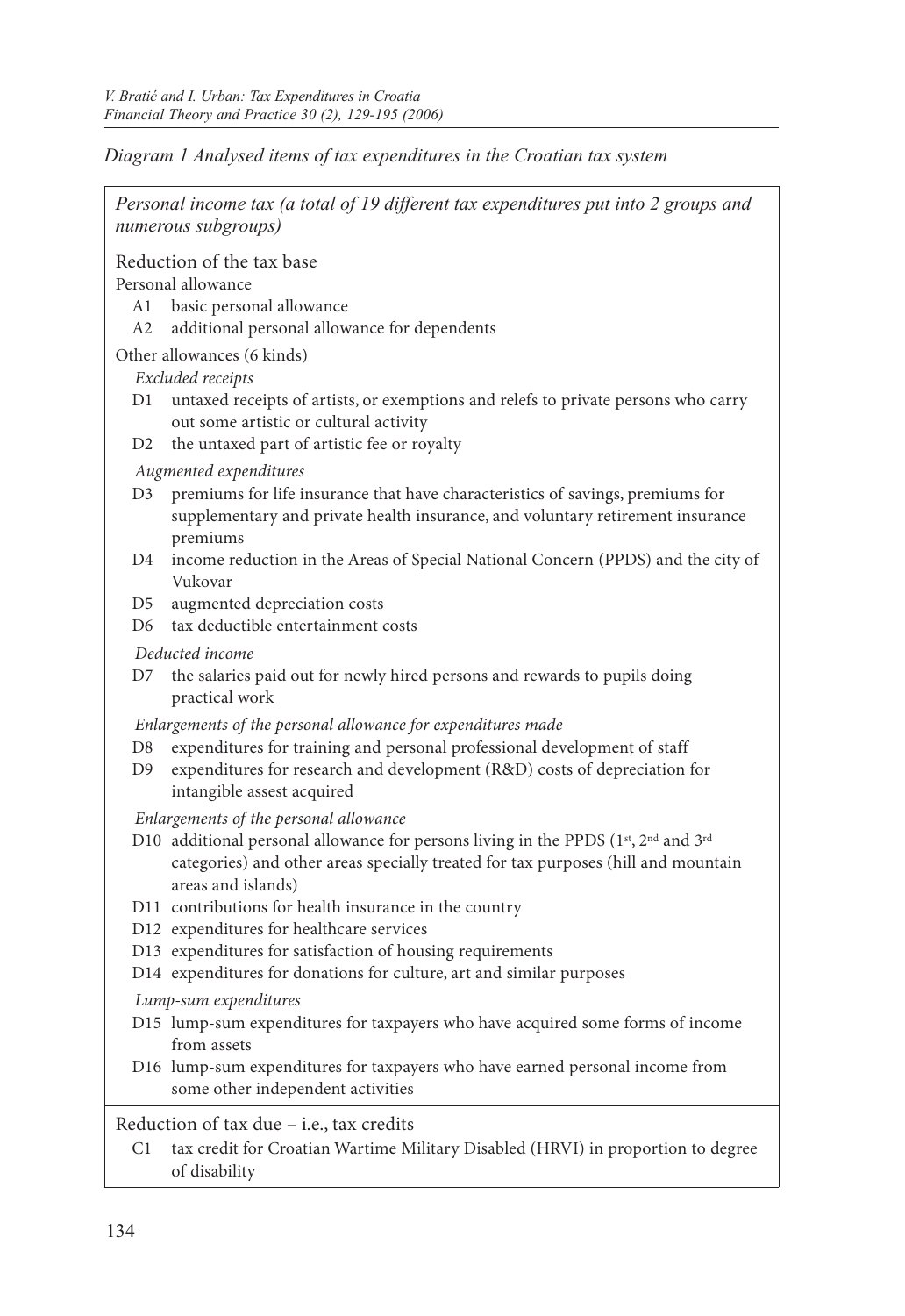*Corporate income tax (8 different forms of tax expenditure divided into 2 groups)*

*Reduction of the tax base* incentives for employment incentives for research and development (since 2003) incentives for education, training and personal professional development (since 2003)

*Reduction of tax due (corporate income tax credits)* reliefs and exemptions in the Areas of Special National Concern (PPDS, 1st, 2nd, and 3rd categories, as well as for the hill and mountain areas) reliefs and exemptions in the city of Vukovar incentives for capital investment (depending on the amount of the investment, planned durability and the number of employees involved) reliefs and exemptions for free zone users incentives for occupational rehabilitation and the employment of disabled persons.

*Real estate transfer tax (3 tax expenditures analysed)*

*Reduction of tax due (real estate transfer tax credits)* amount of exemptions from the payment of the tax reduction of tax due on purchase of first piece of real estate reductions of tax due for the Areas of Special National Concern (PPDS)

*Value added tax (3 forms of tax expenditure, but only one is analysed)*

*Reductions of the tax base* 

deliveries not subject to taxation (shown, but not considered tax expenditures in this investigation)

deliveries exempted from taxation – in the territory of the country, without the right to repayment of input taxes (shown, but not considered tax expenditures in this investigation) zero rated deliveries

Since this is the first investigation of tax expenditures in the Croatian taxation system, we have allowed ourselves the maximum amount of latitude in the choice of items. But this division is extremely broad, because it is sometimes very difficult to distinguish to which category an individual tax expenditure belongs.

Various forms of tax reliefs in the Croatian taxation system have certain features, as follows:

- tax reliefs are various methods for reducing the tax due or the tax base.
- the tax base or the tax due can be reduced for certain or for all taxpayers.
- they are applied to all kinds of taxes.

The following table gives the total nominal amounts of tax expenditures in the Croatian tax system from 2001 to 2004.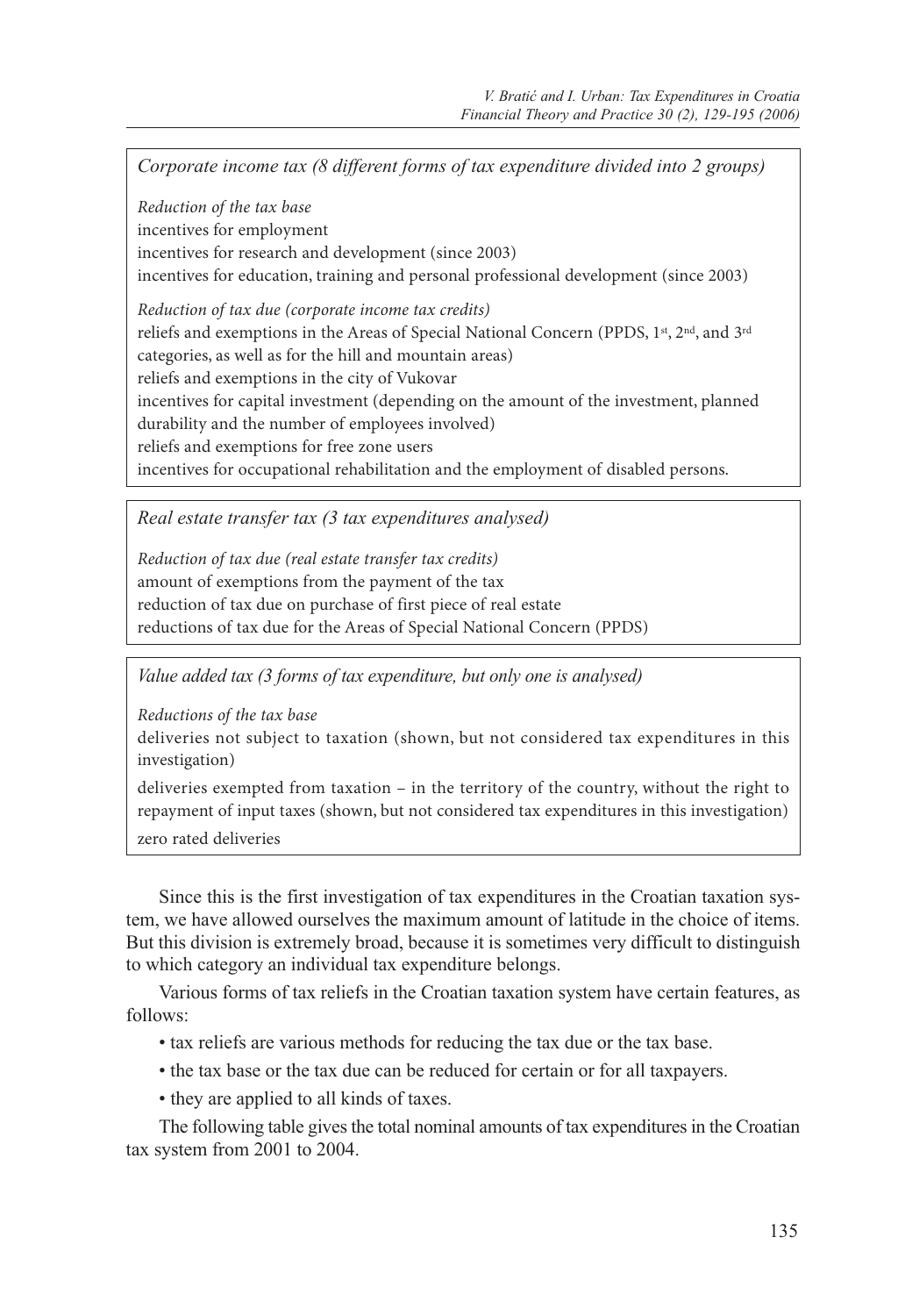|                                                                                                                                                                                                                                                             | 2001     | 2002    | 2003                       | 2004     |
|-------------------------------------------------------------------------------------------------------------------------------------------------------------------------------------------------------------------------------------------------------------|----------|---------|----------------------------|----------|
| Personal income tax                                                                                                                                                                                                                                         |          |         |                            |          |
| Total personal allowance <sup>a</sup>                                                                                                                                                                                                                       | 42,803.0 |         | 44,962.0 49,414.0          | 52,666.0 |
| other allowances                                                                                                                                                                                                                                            | 2,023.2  | 2,598.0 | 4,332.4                    | 4,897.9  |
| Corporate income tax                                                                                                                                                                                                                                        |          |         |                            |          |
| Reduction of the tax base<br>incentives for employment for research and<br>development, and for training and personal<br>professional development                                                                                                           | 178.4    | 276.5   | 1,263.0                    | 1,626.3  |
| Reduction of tax due                                                                                                                                                                                                                                        |          |         |                            |          |
| reliefs and exemptions in the Areas of Special<br>National Concern (PPDS), in the city of Vukovar and<br>for free zones users; incentives for capital investment<br>and incetives for occupational rehabilitation and the<br>employment of disabled persons | 50.6     | 63.3    | 122.9                      | 152.9    |
| Real estate transfer tax                                                                                                                                                                                                                                    |          |         |                            |          |
| amount of exemptions from the payment<br>of the tax                                                                                                                                                                                                         | 17.9     | 33.8    | 57.8                       | 72.1     |
| reduction of tax due on purchase of first piece<br>of real estate                                                                                                                                                                                           | 0.0      | 12.2    | 174.1                      | 194.3    |
| reduction of tax due for the Areas of Special<br>National Concern (PPDS)                                                                                                                                                                                    | 0.0      | 24.8    | 38.1                       | 55.0     |
| Value added tax                                                                                                                                                                                                                                             |          |         |                            |          |
| deliveries not subject to taxation <sup><math>a</math></sup>                                                                                                                                                                                                | 15,773.0 |         | 17,018.5 19,876.6          | 21,124.2 |
| deliveries exempted from the taxation <sup>a</sup>                                                                                                                                                                                                          |          |         | 36,447.2 39,679.1 42,070.1 | 49,397.9 |
| zero rated deliveries 0%                                                                                                                                                                                                                                    |          |         | 17,582.7 19,331.3 21,491.7 | 23,502.8 |

*Table 4 Nominal amount of total tax reliefs for all levels of government 2002-2004 (in million kuna)*

*a In this investigation personal allowances are not considered tax expenditures; Source: Central Office, Tax Administration, Ministry of Finance.*

The table makes it clear that the greatest amounts are put aside inside the personal allowance in the personal income tax system and deliveries exempted from taxes and zerorated deliveries in the value added tax system. Furthermore, the total number and nominal amounts of tax expenditures (which are not subjected to tax rate) have risen since 2001.

We should also mention that these are only the total amounts of the individual items in the system of taxing personal income, corporate income, real estate transfers and added value in the 2001-2004 period. To see how much revenue is lost, the tax rate has to be applied to these amounts (depending on the form of the tax) and the proportion of the tax, i.e., the amount that is usually put aside for the central government exchequer (within the system of shared taxes).

As mentioned, 19 items of tax expenditures were analysed in the personal income taxation system, 6 in the corporate income tax system, 3 in the real estate transfer taxation system and one item (3 items are shown) in the VAT system.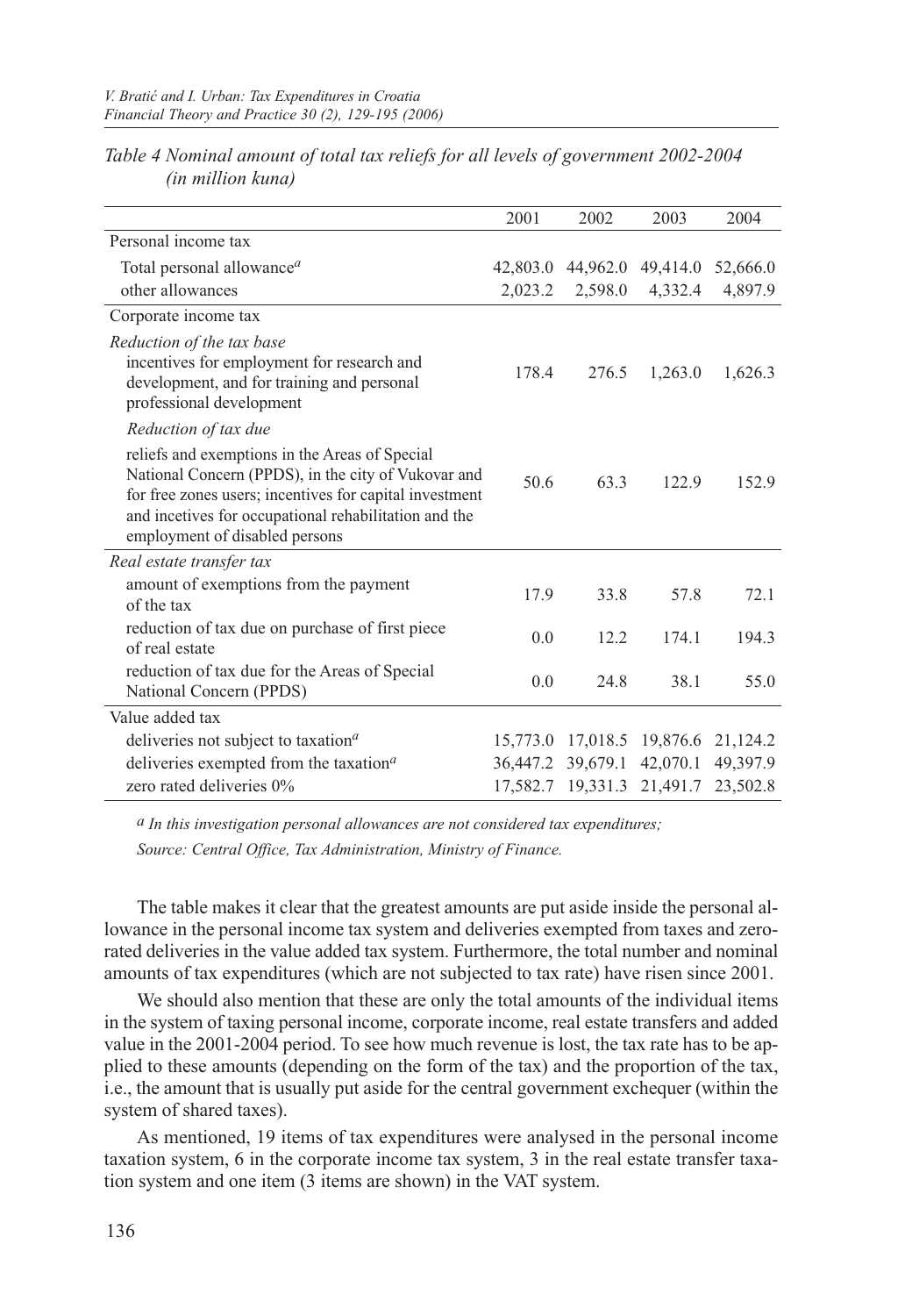#### *The legislative framework, the list and calculation of tax expenditures*

Since the Republic of Croatia became independent, the tax system has been subject to frequent modifications. Each one of these changes had its effect on the tax revenue obtained from personal income tax and corporate income tax. The revenues from other tax forms also changed.

In this part we shall describe tax expenditure items in the systems of personal income tax, corporate income tax, real estate transfer tax and value added tax.

#### **3 Personal income tax**

In the first part of this chapter we give an overview of personal income tax. A particular emphasis is placed on the definition of gross personal income and its importance as revenue of the central government budget.

In the second part, we discuss the changes in the personal income tax in the 2001- 2004 period, while the third part defines the tax expenditure items in more detail and calculates the total tax expenditures in the personal income tax system.

#### *An overview of personal income tax and its importance*

In Croatia, personal income is defined as the difference between receipts and outlays during a given tax period, ascertained on the cash principle, i.e., after payments have been received and disbursements made. Personal income coming from six sources can be taxed: from employed work, from self-employed work, from assets and from property rights, from capital, from insurance, and other income.

The amounts collected from personal income tax are shared among the different levels of government in certain percentages. The following table presents the percentages of revenue from personal income tax that go into the central government budget, or the budgets of local and regional units of government. Different percentages go for the city of Zagreb and other local units, as can be seen from the two separate columns.

|                          | Central                              | Central government share                       | Law       |
|--------------------------|--------------------------------------|------------------------------------------------|-----------|
|                          | government share<br>(city of Zagreb) | (other cities, municipalities and<br>counties) |           |
| since January 1st, 1994  | 55                                   | 70                                             | NN 117/97 |
| since April $1st$ , 2000 | 55                                   | 60                                             | NN 33/00  |
| since July 1st, 2001     | $45.2 = 24.2 + 21$                   | $50.2 = 29.2 + 21$                             | NN 59/01  |
| since January 1st, 2002  | $45.6 = 24.6 + 21$                   | $50.6 = 29.6 + 21$                             | NN 107/01 |
| since January 1st, 2003  | $42.6 = 21.6 + 21$                   | $46.6 = 25.6 + 21$                             | NN 150/02 |

*Table 5 Distribution of personal income tax revenue among the different levels of government (in %)*

*Sources: NN, various numbers, Financing of Units of Local Government and Self Government Law, (NN 117/93, 33/00, 73/00, 59/01, 107/01, 117/01, 150/02, revised wording).*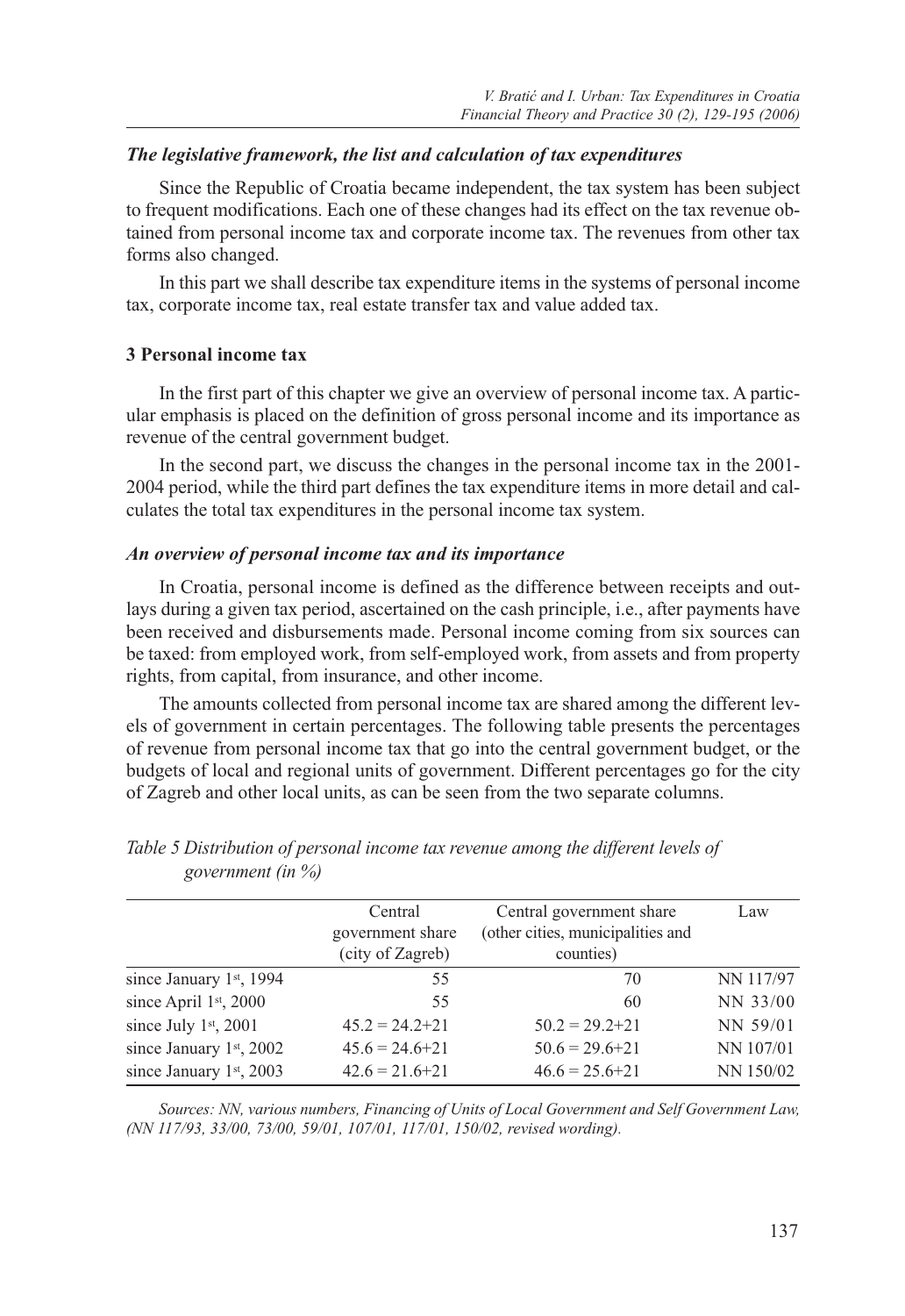Since 2001, because of the decentralisation of the financing of local units, the system for distributing revenue has become much more complex. A position for equalisation aid for the decentralised functions has been set up inside the central government budget, to which 21% of the revenue collected is allocated. From this account equalisation aid is given for municipalities and cities that cannot independently finance the decentralised functions (elementary and secondary education, welfare, health care…). As can be seen, changes in the formulae for the distribution of the revenue from personal income tax became something of a tradition from 2001 on.

The importance of personal income tax as revenue of the central government budget can be seen best from the following table, which presents personal income tax revenue as a proportion of total central government budget revenue and of GDP in the 2002- 2004 period. Personal income tax is a shared tax (like corporate income tax and real estate transfer tax). Revenue collected on the basis of personal income tax partially accrues to the central government budget, partially to the budgets of the counties, cities and municipalities, and is divided according to statutorily defined formulae.

| Table 6 Central government budget revenue from personal income tax as a proportion |  |
|------------------------------------------------------------------------------------|--|
| of total central government budget tax revenues and as a proportion of GDP         |  |
| (in million kuna and in $\%$ )                                                     |  |

|                                                                                 | 2001    | 2002    | 2003    | 2004    |
|---------------------------------------------------------------------------------|---------|---------|---------|---------|
| <b>GDP</b>                                                                      | 165,640 | 179,390 | 193,067 | 207,082 |
| Total central government budget tax revenues                                    | 40,493  | 42,810  | 45,281  | 47,150  |
| Central government budget revenue<br>from personal income tax                   | 3,404   | 3,363   | 3,115   | 3,128   |
| Consolidated general government revenue<br>from personal income tax             | 6.445   | 7,227   | 7.198   | 7,765   |
| Central government budget revenue from personal<br>income tax as proportion of: |         |         |         |         |
| Total central government budget tax revenues $(\%)$                             | 8.4     | 7.9     | 6.9     | 6.6     |
| GDP $(\% )$                                                                     | 2.1     | 1.9     | 1.6     | 1.5     |

*Sources: MF (2004:201, 212; 2006:194, 216)*

From the table it is possible to see the decline in revenue from personal income tax year after year. A particularly sudden fall was recorded in 2001, which was certainly assisted by the greater extent of various tax allowances and reliefs introduced in 2000.

Central government budget revenue from personal income tax decreased from 3.4 billion kuna in 2001 to 3.1 billion kuna in 2004. The share of revenue collected from personal income tax in the total tax revenue of the central government budget, as well as in GDP, declined during the period under analysis. For example, the share of personal income tax in total tax revenue of the central government budget fell from 8.4% in 2001 to 6.6% in 2004. Personal income tax as proportion of GDP in the same period fell from 2.1 to 1.5%.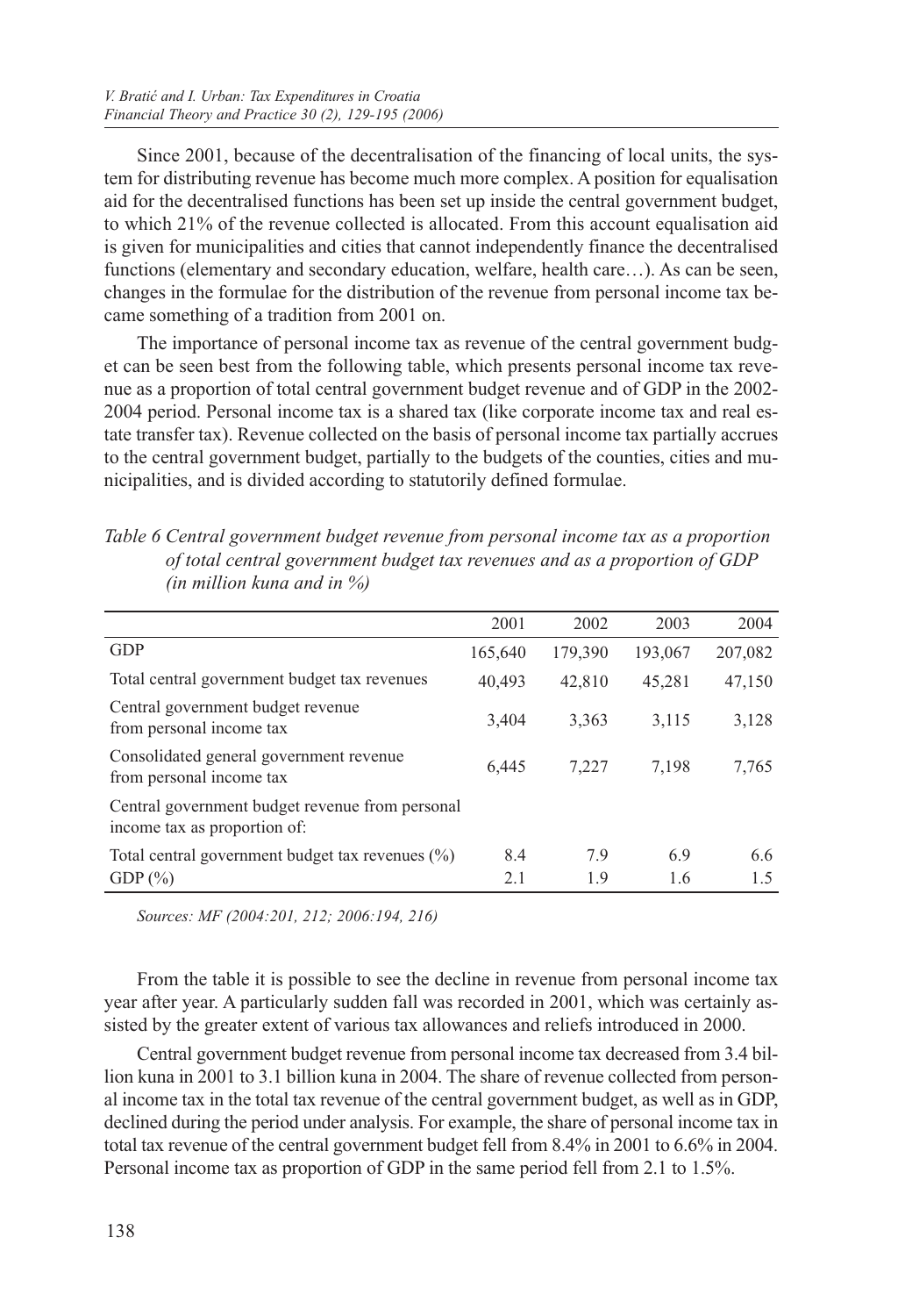#### *Changes in the taxation of personal income from 2001 to 2004*

Personal income tax was introduced on January 1, 1994, with the passing of the Personal Income Tax Law (NN 109/93). From that year on, it underwent a great number of changes<sup>1</sup>.

The first major modification, enacted in 2001, entailed the following:

- instead of the previous two rates (20 and 35%), three rates were brought in: 15% was paid on a tax base up to 2,500 kuna p.m.; 25% was paid on the difference in the base between 2,500 kuna and 6,250 kuna, and 35% was paid on amounts above 6,250 kuna,
- dividends and profit shares were taxed at the rate of 15%. This, for the first time after 1994, brought in taxation of part of the personal income from capital and abandoned the system of the taxation of personal income based on consumption,
- premiums for life insurance, supplementary and private health insurance and voluntary retirement insurance premiums up to the amount of 80% of the basic personal allowance (i.e. 1,000 kuna p.m. or 12,000 kuna p.a.) were for the first time introduced into the tax system. They could be deducted from the tax base, and claimed after the filing of the annual tax return,
- for self-employed persons (small businesses) a tax relief was introduced in the form of deductions for the salaries of persons newly hired during the fiscal year.

This modified system of the taxation of personal income lasted for two years. In 2003, new and much larger modifications were introduced:

- an increase in the basic personal allowance from 1,250 to 1,500 kuna,
- modifications for the personal allowances for dependents and for the Areas of Special National Concern (PPDS),
- a change in the allocation and the introduction of four tax rates: 15% for personal income up to 3,000 kuna, 25% up to 6,750 kuna, 35% up to 21,000 kuna, and 45% over 21,000 kuna,
- reliefs for house purchase (and paying interest on mortgages), for subtenants (50% of the annual rental paid to the landlord) and reliefs for the costs of healthcare services and the procurement of orthopaedic aids, if they cannot be financed from the basic, supplementary or private insurance.

The same provisions of the Personal Income Tax Law held in 2004. Thus, in the 2000- 2004 period, the law changed three times. Amendments mainly related to the introduction of new allowances, exemptions and incentives that are the subject of this investigation. At the end of 2004, a new law was introduced, which entered into force from 2005.2

<sup>&</sup>lt;sup>1</sup> The law has been changed and amended seven times. The biggest changes took place in 2001 and 2003, and later in 2005. A new Personal Income Tax Law was adopted at the end of 2000, and it was in force from January 2001 (NN 127/00). It was amended three times (NN 152/02, 163/03 and 30/04), and was applied in this form to 2004. But from January 1st, 2005 a new Personal Income Tax Law came into force (NN 177/04).

<sup>&</sup>lt;sup>2</sup> Although this investigation does not deal with them, we will adduce the changes for 2005. The new Personal Income Tax Law (NN 177/04) came into force on January 1st, 2005, when a new set of Corporate Income Tax Regulations was also adopted (NN 01/05). It would seem that the new law is simpler, more user-friendly, fuller and intelligible. The social component is puts forward, particularly in provisions which determine the size of the basic personal allowance, the increase of the personal allowance for dependents, the disability of the taxpayer and members of the taxpayer's family, the exemption of survivors' pensions for members of the families of soldiers killed in the Homeland War and survivors' pensions children, who can claim it after the death of their parents. Particular focuses of the new law are the incentives for employment and the increase of economic activities in the Areas of Special National Concern (PPDS) and the hill and mountain areas.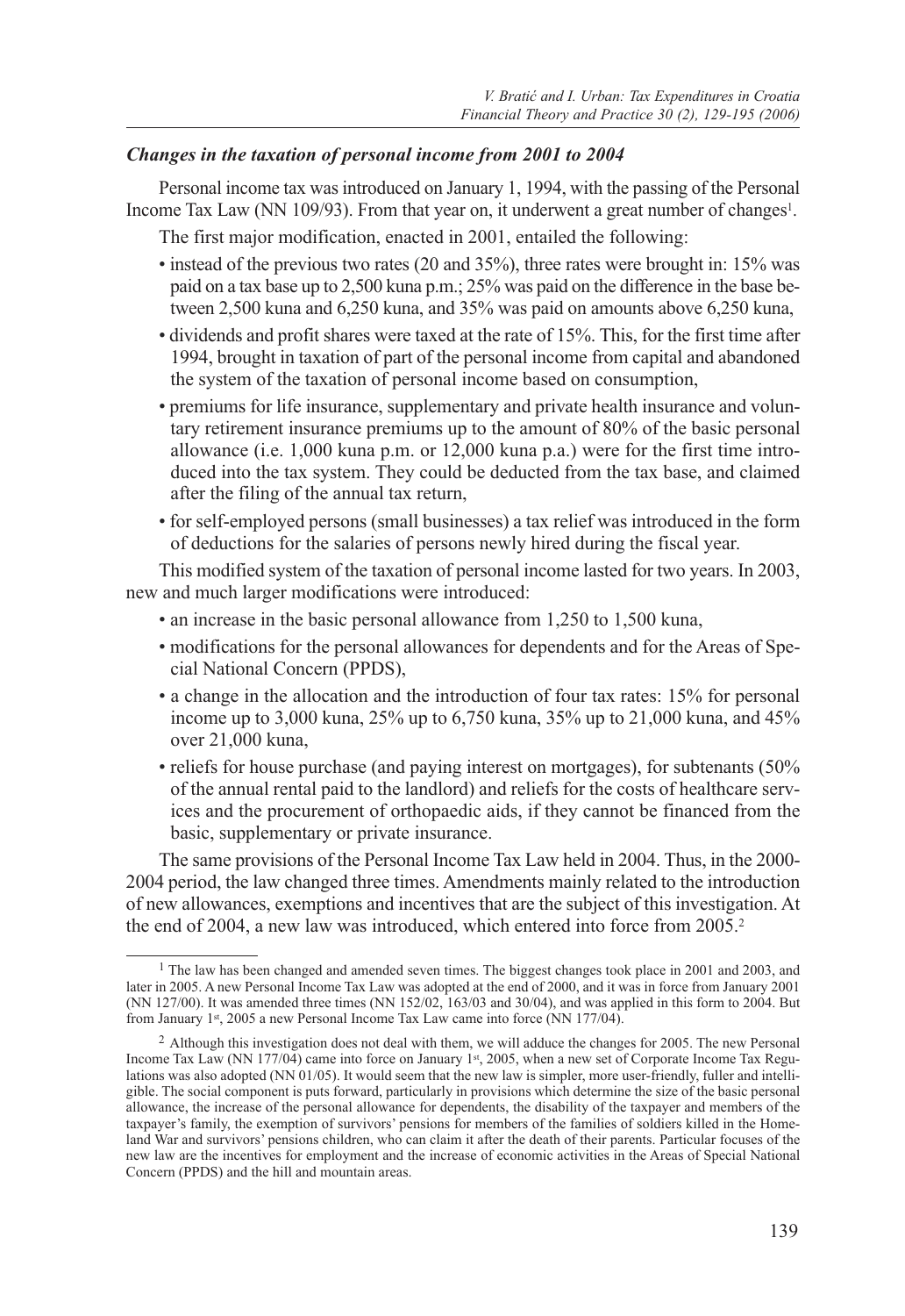The legislative framework for personal income tax up to 2004 consisted of:

- the Personal Income Tax Law (NN 127/00, 150/02, 163/03, 30/04),
- the General Tax Law (NN 127/00, 86/01, 150/02),
- the Personal Income Tax Regulations (NN 140/03, 188/03, 198/03, successors to the old Regulations of 54/01, 2/03),
- the Regulations concerning independent activities that can be taxed by lump-sum tax and the manner of assessing and taxing lump-sum personal income (NN 90/03),
- the Regulations concerning depreciation (NN 54/01),
- the Decision on the confirmation of the status of a commune (municipalities) in the third group of areas of special national concern (NN 138/02).

Accordingly, many modifications of the system of taxation of personal income tax since its introduction. From the viewpoint of this investigation the most important modifications occurred during the period 2000-2001.

## *Items considered as tax expenditures*

First, we explain the manner of calculating the tax liability and the items analysed within the personal income tax system.

- *Diagram 2 The current manner of calculating the personal income tax liability*
- I taxable receipts from all sources expenditures incurred during the realisation of these receipts = gross income
- II gross income deductions from income (the tax base) $3$  losses carried forward = taxable income
- III taxable income x tax rate/rates = provisional personal income tax liability
- IV provisional personal income tax liability deduction from tax due or tax credit = final tax liability or tax due

Taxable income is defined as gross personal income (i.e. income from all sources minus the costs of making that income) reduced by *tax allowances* and *tax exemptions.* The tax due on personal income is obtained by applying the progressive tax rates (15, 25, 35 and 45%) to the taxable income. Once the personal income tax liability is obtained, it can be further reduced by tax credits before we get the final personal income tax due. *Allowances, exemptions* and *tax credits* are all called tax reliefs.

This is the area in which the problem of defining the nature and scope of tax expenditures is most obvious. We could consider items excluded from income (expenditures incurred while earning the income) as tax expenditures. But it is perhaps simplest and most equitable to do as the Canadian department of finance does – list and calculate all the items within a given tax form, and let the reader freely decide for himself whether

<sup>3</sup> Tax allowances and exemptions.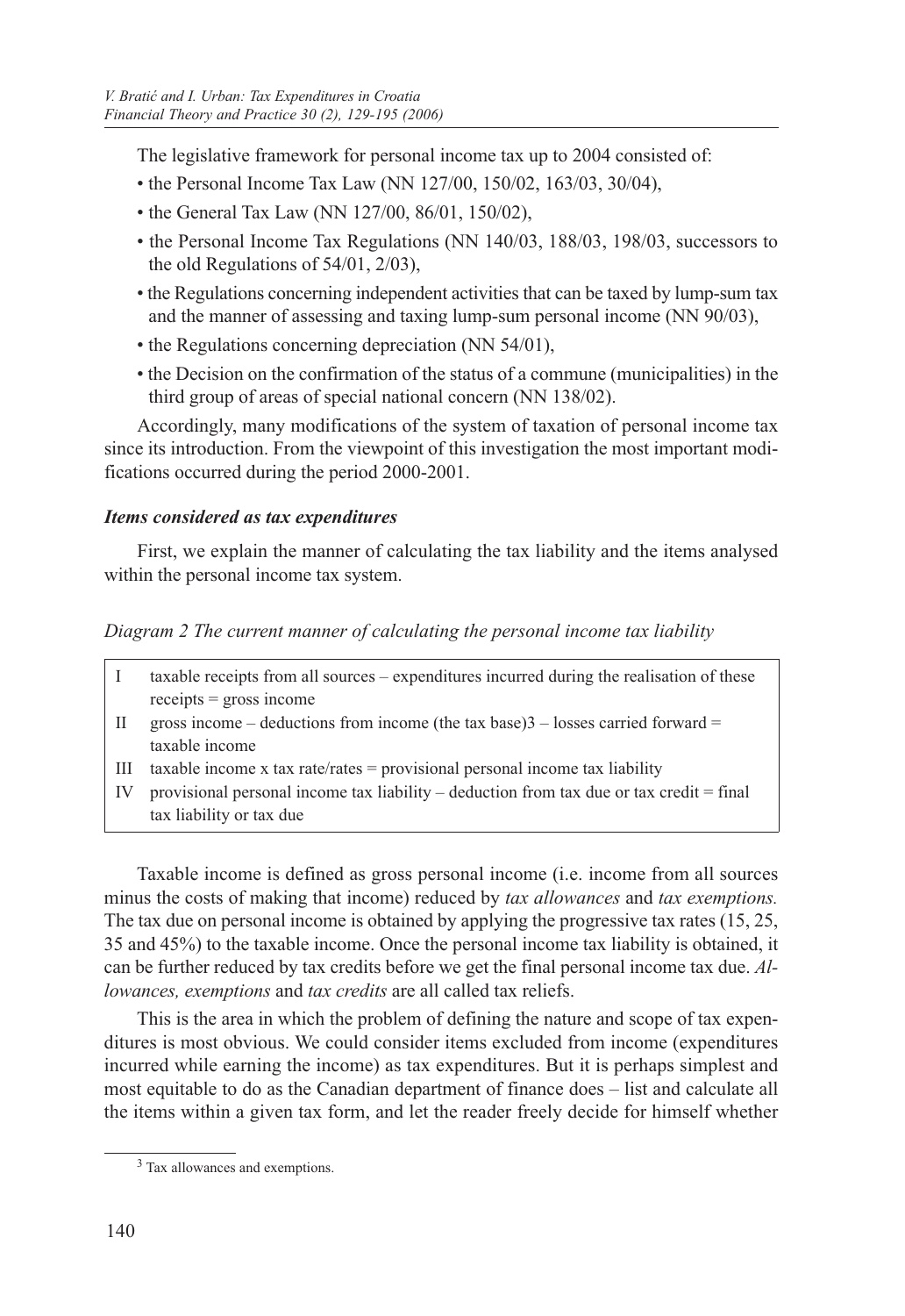this item is a tax expenditure or not. On the whole, this is the logic by which we will be guided in this investigation.

#### *Reductions of tax base and reductions of personal income tax due*

The basic distinction here is the division into items that reduce the tax base (deductions from income) and items that reduce the tax due (deductions from tax due, or tax credits).

In this research, according to the provisions of the Personal Income Tax Law, the following are not held to be tax expenditures: receipts not deemed an income (receipts from interest on kuna and foreign currency savings, receipts from interest on securities, from inheritances and gifts, and from alienation); compensations (transport costs, use of private car for business purposes); grants and aid (workers' disability, death of worker or member of worker's immediate family, sick leave of a worker over 90 days in one year); gifts, occasional bonuses and bonuses to employees (for years of seniority, gifts to a child, occasional bonuses as Christmas and summer holidays); supplements (field and maritime supplement or supplement for living away from family); severance benefit (for going into retirement, for notice for personal and business reasons, injury at work or occupation illness).

Let us now consider items of tax expenditure in the personal income taxation system.

*Reduction of the tax base (deductions from income)*. This group of tax expenditures includes all forms of personal allowances, incentives and tax reliefs.4

#### *1 Allowances and deductions*

We distinguish between basic personal allowances and allowances of pensioners and dependents of immediate family. Personal allowance is the amount of personal income that is not subject to taxation, i.e., that reduces the tax base. From the standpoint of equity it is considered that the amount of income that serves to cover the basic living requirements of the taxpayer should not to be taxed. The personal allowance then consists of the factors of personal allowance<sup>5</sup> and the amount of the basic personal allowance for the year. Multiplied, the total factor and the amount of the basic personal allowance give the total amount of the personal part of the deduction from income. Additionally, the amounts of the part of the personal allowance for healthcare services and health insurance, for housing requirements and for donations made can be added to this amount.<sup>6</sup>

*•* The basic personal allowance. Every tax payer can claim a personal allowance and this is called the basic personal allowance. The amounts of the basic personal allow-

<sup>4</sup> Articles 29, 40, 41, 42, 43 and 43a of the Personal Income Tax Law (NN 127/00, 150/02, 163/03 and 30/04).

<sup>5</sup> Personal allowance factor depends on the number of dependents and other personal circumstances of the taxpayer, particularly whether the taxpayer lives in an area of special national concern (PPDS) or not. If he or she does, an important component is which PPDS his local unit belongs to (there are three categories).

<sup>&</sup>lt;sup>6</sup> New deductibles in the taxation of personal income for the costs of healthcare, certain housing requirements and reduction of the tax base by the salaries of new employees and rewards to pupils on practical work and apprenticeship work were brought in on January 1, 2003. At the end of 2003 the amount of the untaxable occasional bonuses rose from 1,000 to 1,600 kuna.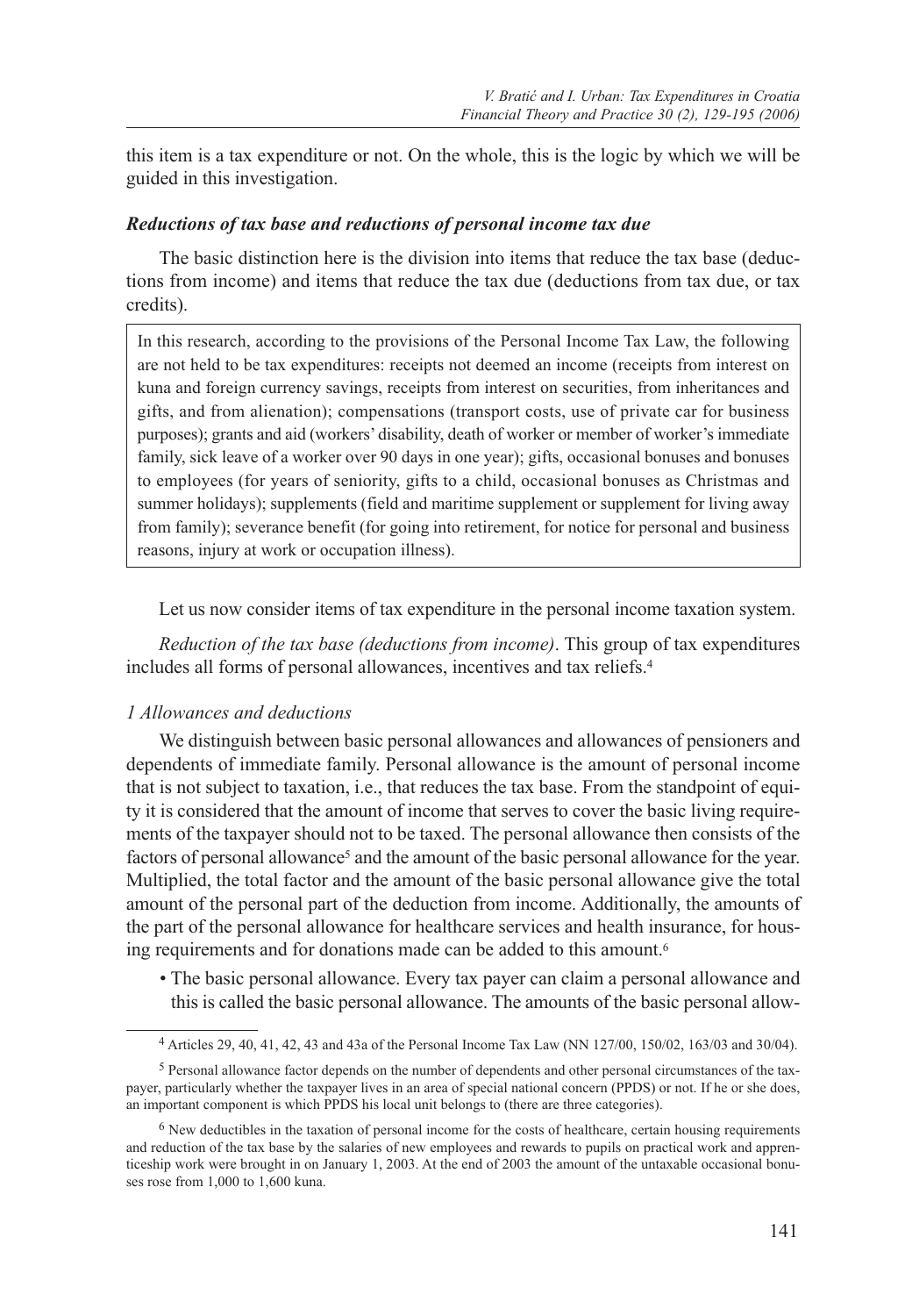ances have risen more than four times during the 1994-2000 period. In the second half of 1994 the amount was 400 kuna a month, and during 2001 it rose to 1.250 kuna a month. During 2003 it was raised to 1,500 kuna, but since the beginning of 2005 it has risen to 1,600 kuna per month.

- The basic personal allowance of pensioner. The amount of the basic personal allowances for retirees in 2001 and 2002 came to 2,500 kuna a month, while in 2003 and 2004 this amount was increased to 2,550 kuna. Since the beginning of 2005, it has been 3,000 kuna.
- The basic personal allowance for dependents of immediate family. A taxpayer who supports a spouse, children, disabled and other members of the immediate family, apart from the basic personal allowance, can also claim the deduction for the personal allowances for dependents. Dependents personal allowances are expressed in factors of the basic personal allowance. For the first child or a dependent spouse, for example, the taxpayer can deduct the amount of 0.5 of the basic personal allowance, for a second child 0.7, for a third child 1.00 and so on, and for a disabled dependent, 0.3 of the basic personal allowance.

The basic feature in the changes of the basic personal allowances from 2001 to 2004 is that the factors have decreased, but the monthly sums have actually increased. For example, the amount of the basic personal allowance for one month went up from 1,250 kuna in 2001 to as much as 1,600 kuna in 2005 and since. It is very likely that these changes had a major impact on the structure and distribution of personal income tax. Since quite a lot of elements of this tax have changed, it is hard to predict how the size of the overall tax burden and its distribution over individual taxpayers will move. But why are these changes important? They are important because in Croatia personal allowances have a crucial effect on the progressiveness of income tax. Personal allowances accounted for between 87.1% (1997) and 95.4% (2003) of the progressiveness of the entire system (Urban, 2006:3), but this issue will not be discussed on this occasion.

NB: Categories of allowances for taxpayers and members of their families in most personal income tax system are not considered tax expenditures, rather an inherent feature of the system that must be taken account of. The same principle holds good in this investigation. Basic and personal allowances for dependents are not considered tax expenditures, but the amounts sets aside for this purpose are shown in order to give an insight into their amount and the social effects they achieve.

## *2 Incentives approved as deduction from income*

At the end of 2003, along with the existing incentives for employment (hiring), the following incentives were introduced:

- for training and personal professional development of staff (in the amount of total expenditures incurred in the period),
- for research and development (100 per cent reduction of the tax base for costs of research and development and depreciation costs for intangible assets),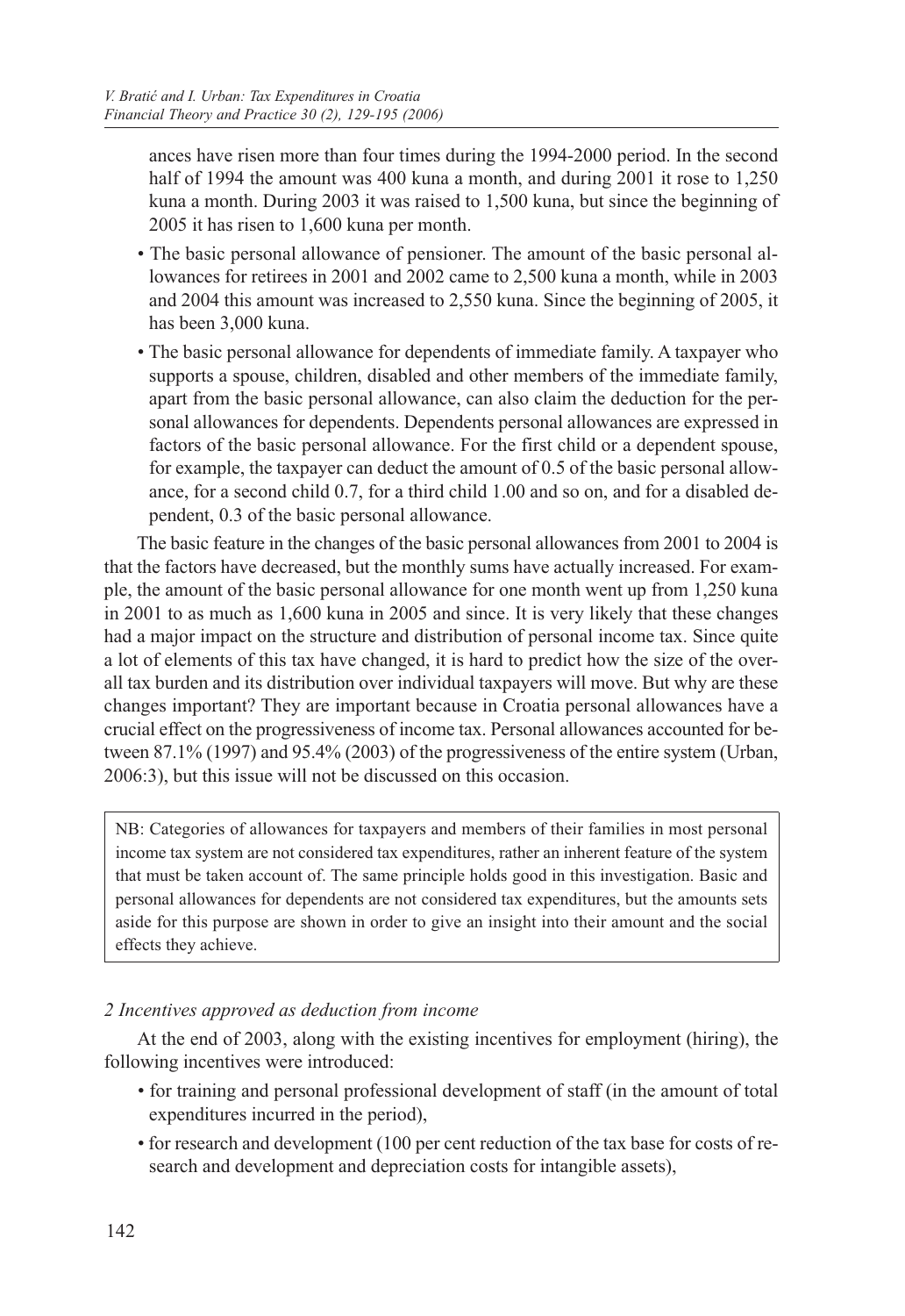*•* for employment (for salaries paid out for newly employed persons and rewards to pupils on practical work), which were previously in the personal income tax system. Taxpayers who carry out an independent activity can deduct the amount of pay and contributions for the pay of newly employed works from the tax base for a period of one year from the day of their employment. In this way it is possible to deduct these wages twice: once as expenditure that reduces the receipts of the income, and once as a tax credit.

*3 Tax privileges (reliefs)*

- Freelance artists and people in culture (heritage) activities are also given certain reliefs known as exemptions and reliefs to private persons who carry out an artistic or cultural activity (Article 42 of the Personal Income Tax Law, NN 127/00).
- Monetary donations in the amount of 2% of total receipts of the previous year for the purpose of encouraging culture, education, science and scholarship and charitable, sporting and religious are considered tax-deductibles. In this manner the taxpayer can claim such donations as reductions from the tax base.
- Areas of special national concern, hill and mountain areas and the islands

 *Areas of special national concern (PPDS), hill and mountain areas and islands.* In 1996, three groups of areas of special national concern (PPDS) were determined,7 in all embracing 180 local units (50 in the 1<sup>st</sup> category, 61 in the  $2<sup>nd</sup>$  and 69 in the  $3<sup>rd</sup>$ ). The first and second categories are determined according to the degree of economic damage brought by war damage up to 1996. The third group is determined according to four criteria: economic development, structural difficulties, demographic and special criteria. The three categories can cover up to 15% of the total population of Croatia. The government regularly provides grants to these areas from the central government budget. However, from 2000 the government brought in additional incentive measures for the PPDS. Thus, revenue from personal and corporate income tax (otherwise shared between central and local government) was by 2005 ceded completely to the municipalities and cities in the areas. In addition, in the PPDS there are, with certain conditions, tax exemptions from the payment of real estate transfer tax.

|                      |        | Central government Counties Municipalities and cities in the PPDS |
|----------------------|--------|-------------------------------------------------------------------|
| Personal income tax  | $\sim$ | 90                                                                |
| Corporate income tax |        | 90                                                                |

*Table 7 Distribution of tax in areas of special national concern (in %)*

*• Hill and mountain areas*. From 2002, 45 local units obtained the status of hill and mountain areas for the sake of stimulating more rapid and even economic development. The same tax incentives and manner of participating in tax sharing as in the

<sup>7</sup> Areas of Special National Concern Law, NN 44/96 and 26/03.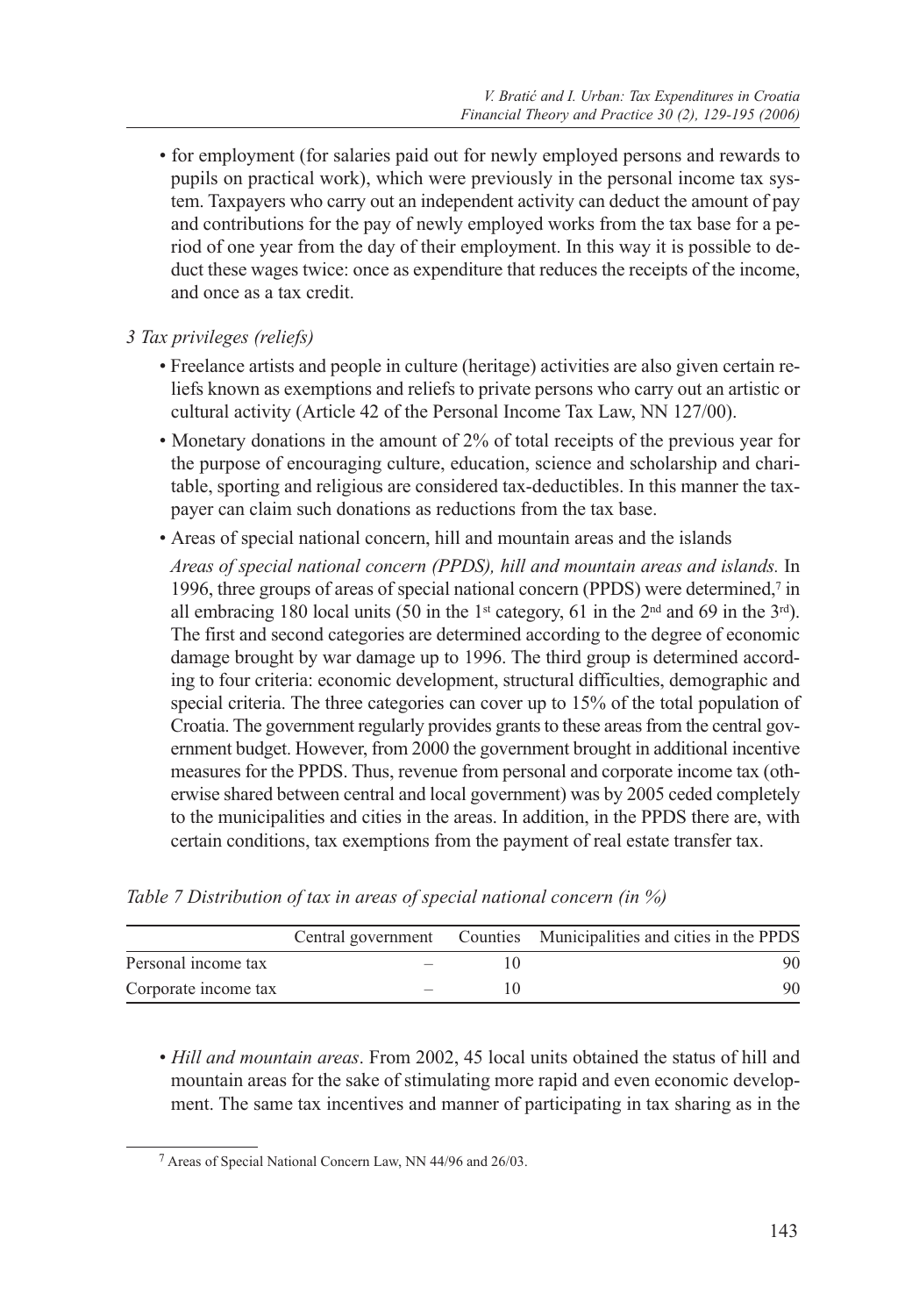PPDS were introduced. For tax purposes, hill and mountain areas are treated in the same way as the third category of the PPDS.<sup>8</sup>

 For the protection of the islands and their fast demographic development, in 2003 the government adopted inventive measures for the development of 45 island local units in the shape of privileges for the purchase or lease of agricultural land, for financing capital investment projects for water and water supply, zoning and improving the traffic infrastructure.

Croatia actually has 270 local units (municipalities and cities) that have a special status in the financing system and that are given a number of tax reliefs and exemptions by central government, and are ceded the entire revenue of personal and corporate income tax, or a part of this tax revenue, and additionally assured grants for horizontal fiscal equalisation (Bajo and Bronić, 2004). For example, for taxpayers and dependents in the PPDS in 2001 the basic personal allowance (claimable by all taxpayers) came to 2,500, 3,125 or 3,750 kuna, depending on the particular area in which they lived. By 2005 these amounts had risen to 2,400 for the 3<sup>rd</sup> area of special concern and hill and mountain areas, to 3,200 for the 2nd of PPDS and 3,840 kuna for the 1st category.

In addition, if taxpayers in these areas carried out an independent activity, their income earned in 2001 would be reduced by 25, 50 or 75%, depending on the particular area. These amounts also increased and in 2005 came to 25% reduction for group 3, 75% for group 2 and 100% for the first group of PPDS. This all meant that the base for tax assessment was reduced.

For the performance of an independent activity in Vukovar, on condition that from 2001 on the entrepreneur employed more than five workers, of whom half had to live in Vukovar, the employer would not pay income tax in 2000 and for five more years to come, and after that it would pay 25% of the tax. But by 2005, these conditions had been changed.

*Reduction of tax due.* The only form of reduction of tax due is the tax credit for Croatian Military War Disabled (known as HVRI). In other words, natural persons who had obtained a ruling confirming their status as HVRI from the Homeland War do not pay tax on income from employed work and pensions in accordance with the degree of disability ascertained.9 In addition, from the beginning of 2005, an exemption was brought in for members of the families of Homeland War soldiers who were killed, captured or missing, who are now not supposed to pay tax on survivor pensions claimed according to the Entitlements of Croatian Defenders Law.10

Thus, the Croatian personal income tax system allows many reductions from the tax base and one reduction of tax due.

#### *Calculation of the total amount of tax expenditures*

We shall attempt to calculate the total amount of tax expenditures in the system of personal income taxation in the 2001-2004 period using the method of lost revenue and the data from the Central Office of the Tax Administration of the Ministry of Finance and pursuant to our own estimates.

<sup>&</sup>lt;sup>8</sup> Because of strong lobbying and the lack of clear criteria, some municipalities and cities that had fiscal capacities making them quite capable of financing current expenditure were nevertheless classified as hill and mountain areas. The main problem was that no proper audit had been done, and that it had not been determined how much the fiscal capacities of local units in the PPDS and hill and mountain areas had increased and how many of these local units there were that did not need to be in any special funding system; however, this is not the subject of this investigation.

<sup>9</sup> Article 39 of the old and Article 53 of the new Personal Income Tax Law.

<sup>10</sup> Article 30 Paragraph 4 and Article 39 of the Personal Income Tax Law.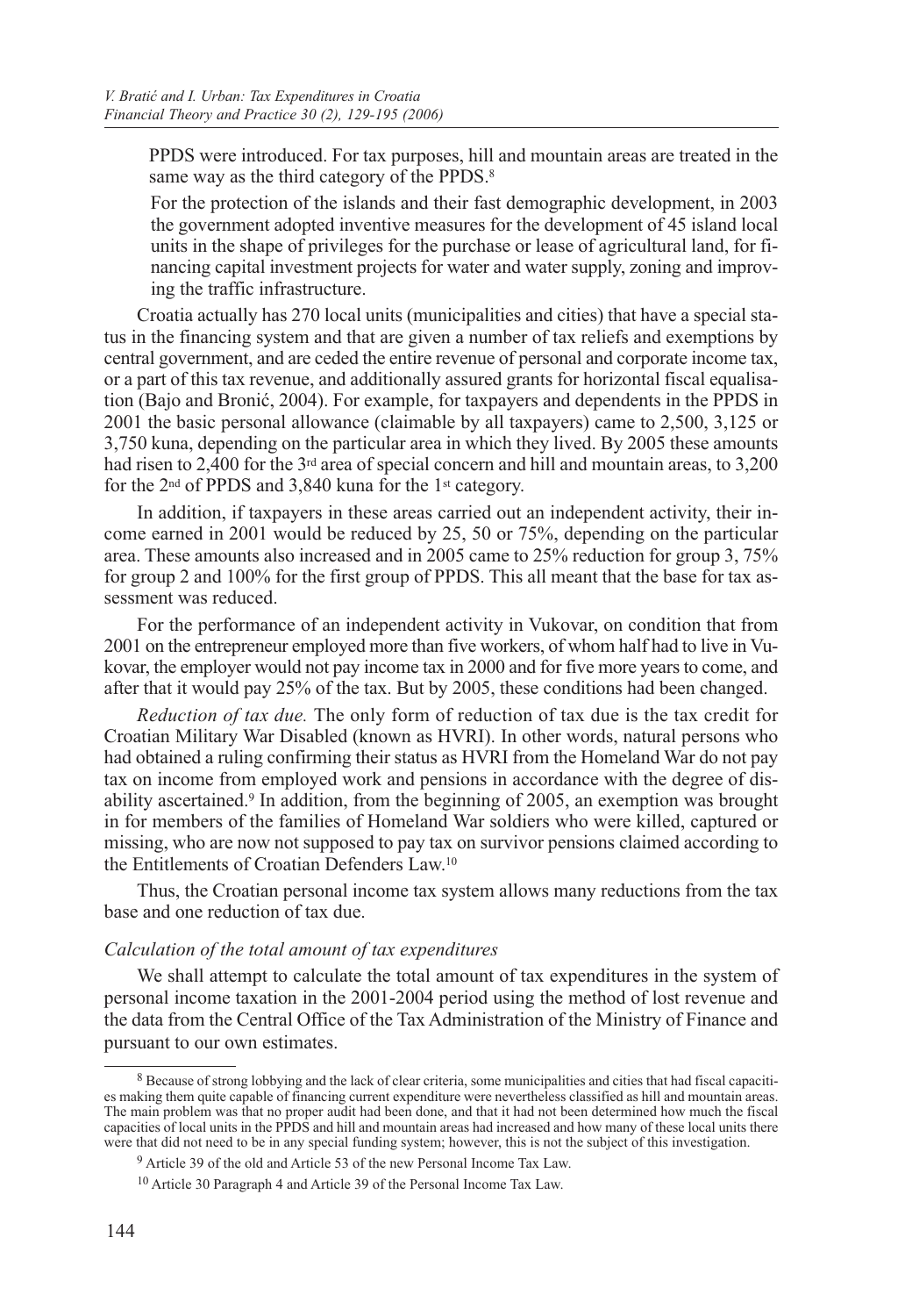Reliefs that reduce the tax base are also called deductions or allowances, and in 2001- 2002 there were 12 of them in total; in 2003-2004, there were 16. We divide the allowances and deductions into personal allowance and other allowances or deductions. The personal allowance covers the basic personal allowance (A1) and the additional personal allowance for dependents (A2). *Categories A1 and A2 are shown, but are not considered tax expenditure*. The other deductions are all allowances that reduce the tax base (D1 to D16).

We call the second group of reliefs, which reduce the tax due, tax credits, and in the period under observation there was only one such relief. The following diagram shows all the analysed reliefs in the personal income taxation system in Croatia.

| Reductions of the tax base                                     |                 |                                                                                                                                                                                                                                                                    |
|----------------------------------------------------------------|-----------------|--------------------------------------------------------------------------------------------------------------------------------------------------------------------------------------------------------------------------------------------------------------------|
| Personal allowance                                             | A <sub>1</sub>  | basic personal allowance of the taxpayer                                                                                                                                                                                                                           |
|                                                                | A2              | additional to personal allowance for dependents                                                                                                                                                                                                                    |
| Other allowances (six kinds)                                   |                 |                                                                                                                                                                                                                                                                    |
| excluded receipts                                              | D1              | untaxed receipts of artists, or exemptions and reliefs to private<br>persons who carry out some artistic or cultural activity                                                                                                                                      |
|                                                                | D2              | the untaxed part of artistic royalty or fee                                                                                                                                                                                                                        |
| augmented expenditures                                         | D <sub>3</sub>  | premiums for life insurance that have characteristics of savings,<br>premiums for supplementary and private health insurance, and<br>voluntary refirement insurance premiums                                                                                       |
|                                                                | D <sub>4</sub>  | income reduction in the Areas of Special National Concern<br>(PPDS) and the city of Vukovar                                                                                                                                                                        |
|                                                                | D <sub>5</sub>  | augmented depreciation costs                                                                                                                                                                                                                                       |
|                                                                | D <sub>6</sub>  | tax deductible entertainment costs                                                                                                                                                                                                                                 |
| deducted income                                                | D7              | the salaries paid out for newly hired staff and rewards to pupils<br>doing practical work                                                                                                                                                                          |
| enlargement of<br>personal allowances for<br>expenditures made | D <sub>8</sub>  | expenditures for training and personal proffesional development<br>of staff, since 2003                                                                                                                                                                            |
|                                                                | D <sup>9</sup>  | expenditures for research and development (R&D, 100 percent<br>reduction of tax base for costs of R&D and costs of depreciation<br>for intangible assets acquired), since 2003                                                                                     |
| enlargement of personal<br>allowance                           | D10             | additional personal allowance for persons living in the Areas of<br>Special National Concern (PPDS-1st, 2 <sup>nd</sup> and 3 <sup>rd</sup> categories) and<br>other areas specially treated for tax purposes (hill and mountain<br>areas and islands $-45$ units) |
|                                                                | D11             | contributions for health insurance in the country, from 2003                                                                                                                                                                                                       |
|                                                                | D12             | expenditures for healthcare services, from 2003                                                                                                                                                                                                                    |
|                                                                | D13             | expenditures for satisfaction of housing requirements, from 2003                                                                                                                                                                                                   |
|                                                                | D14             | expenditures for donations for culture, art and the similar purposes                                                                                                                                                                                               |
| lump-sum expenditures                                          | D15             | lump-sum expenditures for taxpayers who have acquired some<br>forms of income from assets                                                                                                                                                                          |
|                                                                | D <sub>16</sub> | lump-sum expenditures for taxpayers who have earned personal<br>income from some other independent activities                                                                                                                                                      |
| Reduction of tax due                                           | C <sub>1</sub>  | tax credit for Croatian Wartime Military Disabled in proportion to<br>degree of disability                                                                                                                                                                         |

*Diagram 3 List of analysed reliefs in the personal income tax system*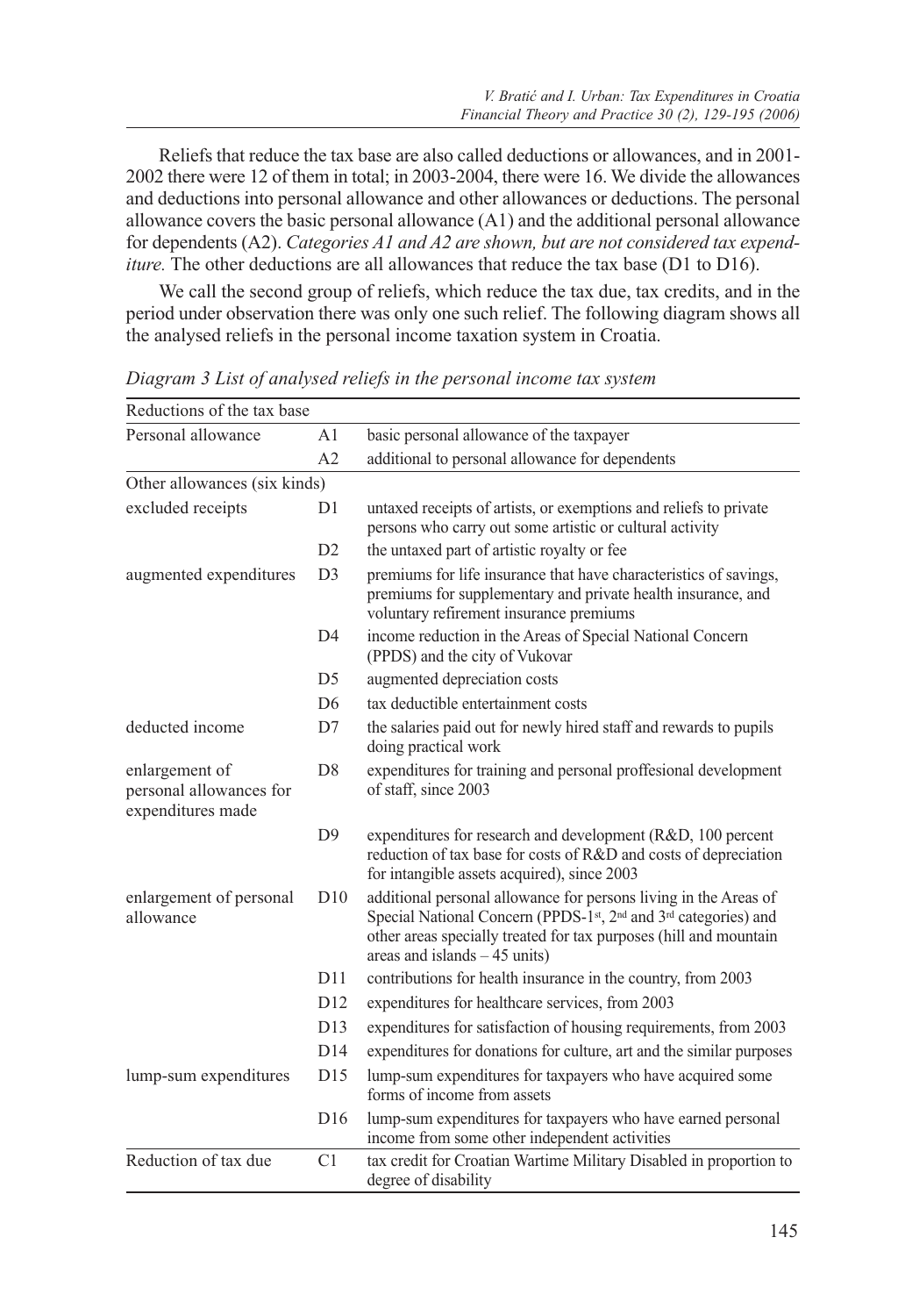From the diagram above it can be seen that there is a total of 19 items that can be considered tax expenditures in the personal income tax system.

The calculation of the tax expenditure pursuant to the amount of relief and allowances in personal income tax is relatively complex as compared to other taxes. This is because in the personal income tax system, the final tax liability is obtained as the product of several marginal tax rates and different parts of the base.

In 2001-2002 there were three tax rates  $-15$ , 25 and 35%, and after that a higher rate of 45% was introduced. Because of the progressivity of the system, taxpayers do not have equal benefit from a one kuna deduction – taxpayers who earn higher incomes enter brackets in which the base is multiplied with higher marginal tax rates.11 The same thing holds if we look at the problem from the point of view of the state – deductions allowed to persons with higher income mean greater tax expenditure per one kuna deduction than deductions allowed to taxpayers with lower incomes. Thus, for a precise calculation of tax expenditures of income tax it is clear that more detailed figures concerning the distribution of deductions among taxpayers are required.12

*The method for calculating tax expenditures.* The reference base is calculated pursuant to real data about income, deductions and losses brought forward, as in formula (1)

Reference base = income – losses brought forward – personal allowance – other deductions (1)

The reference base is divided, and each part is multiplied by the appropriate rate. The amounts are aggregated into the tax due which is called the reference tax liability.

We shall distinguish the reference base from the simulated base, and the reference tax base from the simulated tax liability. We want, in fact, to know how much tax revenue there would be in the system were it not for deduction *i.* In order to obtain this result, first of all we have to calculate the simulated base, which is the same as the reference base increased by the amount of deduction  $i<sub>l</sub>$  as shown by formula (2).

| Simulated base $i$ = reference base + amount of deduction i |  |
|-------------------------------------------------------------|--|
|-------------------------------------------------------------|--|

The simulated base is divided, and each part is multiplied by the appropriate rate. The amounts obtained are aggregated into the tax due which we call the *simulated tax liability for deduction i.* 

Now the tax expenditure for the deduction is calculated as the difference between the simulated and the reference tax liability, as shown in formula (3).

| Tax expenditure $i =$ simulated tax $i -$ reference tax |  |
|---------------------------------------------------------|--|
|---------------------------------------------------------|--|

The procedure shown here is repeated for each individual deduction.

<sup>&</sup>lt;sup>11</sup> For example, for a taxpayer whose base income in 2004 was 200,000 kuna, a relief of 1 kuna meant a reduction of the tax due of 45 lipa; for a taxpayer whose highest marginal rate was 15%, a one kuna relief meant a reduction of tax due of 15 lipa.

<sup>&</sup>lt;sup>12</sup> For the purposes of the research "Redistributive effect of income in Croatia (Urban, 2006) data were collected concerning income, reliefs and tax of individual taxpayers who paid personal income tax (sample of 5% of the population). This sample enabled the simulation of the tax burden pursuant to which we shall calculate the tax expenditures for each individual relief.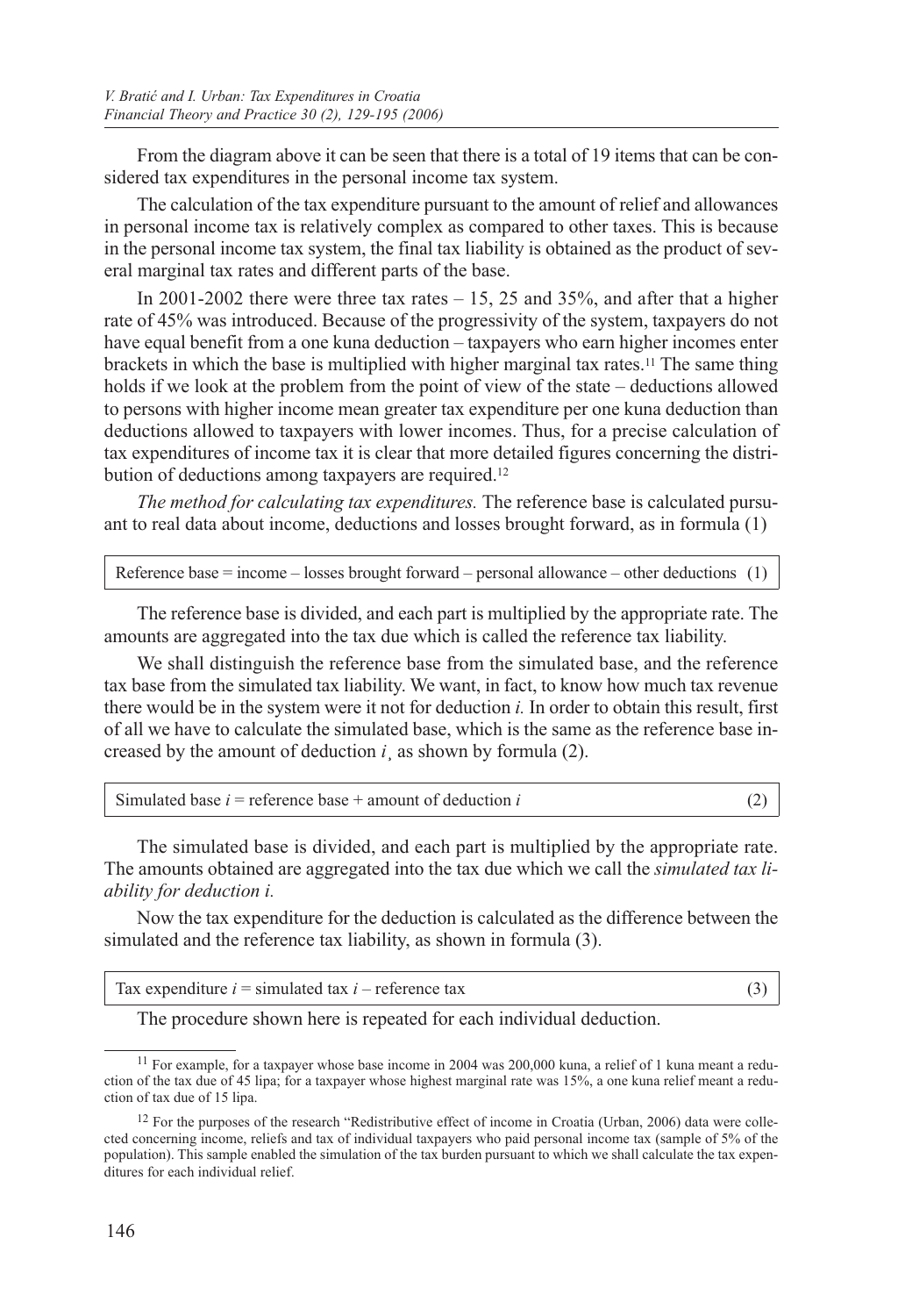In this way, with the use of several marginal rates, the major part of personal income tax in Croatia is taxed – incomes from salaries, pensions and self-employed work or small business activities. However, some kinds of personal income – from assets, other independent activity and capital are taxed with the same rate, and there is no obligation to include these incomes into the annual tax return. Allowances D15 and D16 are also associated with these kinds of income. These are the so-called lump-sum expenditures, which are subtracted from the income in order to obtain the base, which is then taxed at a single rate.

The databases that we use enable the differentiation of personal income tax that is reported in the annual tax return from that which is not. For income from assets and other independent activities that are reported in the annual tax return (ATR) the calculation of the tax deductible expenses for reliefs D15 and D16 is done in the manner already mentioned. For the part of the income outside the ATR a simple formula is used according to which the amount of the relief is multiplied by the rate at which this income is taxed. This is shown in formula (4). The amounts of tax expenditures for allowances D15 and D16, separately calculated for income inside and outside the scope of the ATR are aggregated to produce the total amounts.

Tax expenditure  $i =$  the amount of the relief  $i \times$  the single rate (4)

*In the reduction of tax due* or the tax credit, the whole amount of the relief is a tax expenditure, and there is no need for this kind of calculation.

The following tables show the total nominal amounts of allowances and reliefs allowed<sup>13</sup>, and the tax expenditures calculated from them according to each individual allowance in the 2001-2004 period, for the general government and as a loss of the central government budget alone.

The greatest amounts of nominal allowances are found in the reduction of the tax base. The estimate is that for the basic personal allowance of the taxpayer alone (A1) in 2001, 35 billion kuna of nominal allowances were put aside and in 2004 this became almost 44 billion kuna. As additional personal allowance for dependents (A2) vast nominal amounts of allowances were set aside, with an average of 8.1 billion kuna in the analysed period. For A1 and A2 allowances together almost 43 billion kuna were set aside in 2001, and almost 53 billion kuna in 2004. The increase was mostly the result of the increase in the actual amount of the basic personal allowance in the analysed period. But the categories of basic and dependents allowances are primarily welfare categories, and in the literature, as in this research, are not considered a tax expenditure. We have stated the results in order to get some picture of how much they burden the central government budget and the general government budget, but we assume that the category of basic personal allowance is an inherent part of the tax system which ensures that all taxpayers can enjoy the minimum standard of living.

As for other nominal amounts of allowances, earmarked are amounts allowed for reductions for premiums for life insurance that have characteristics of savings, premiums for supplementary and private health insurance and premiums of voluntary retirement insurance (D3), additional personal allowance for persons living in the Areas of specia National concern (PPDS) and in other areas specially treated for tax purposes (D10), and lump-sum expenditures for taxpayers who have earned personal income from some other independent activities (D16). The greatest amounts are set aside as the additional person-

<sup>&</sup>lt;sup>13</sup> Calculations of the Institute of Public Finance, official figures from the Central Office of Tax Administration are given in the annexes for comparison.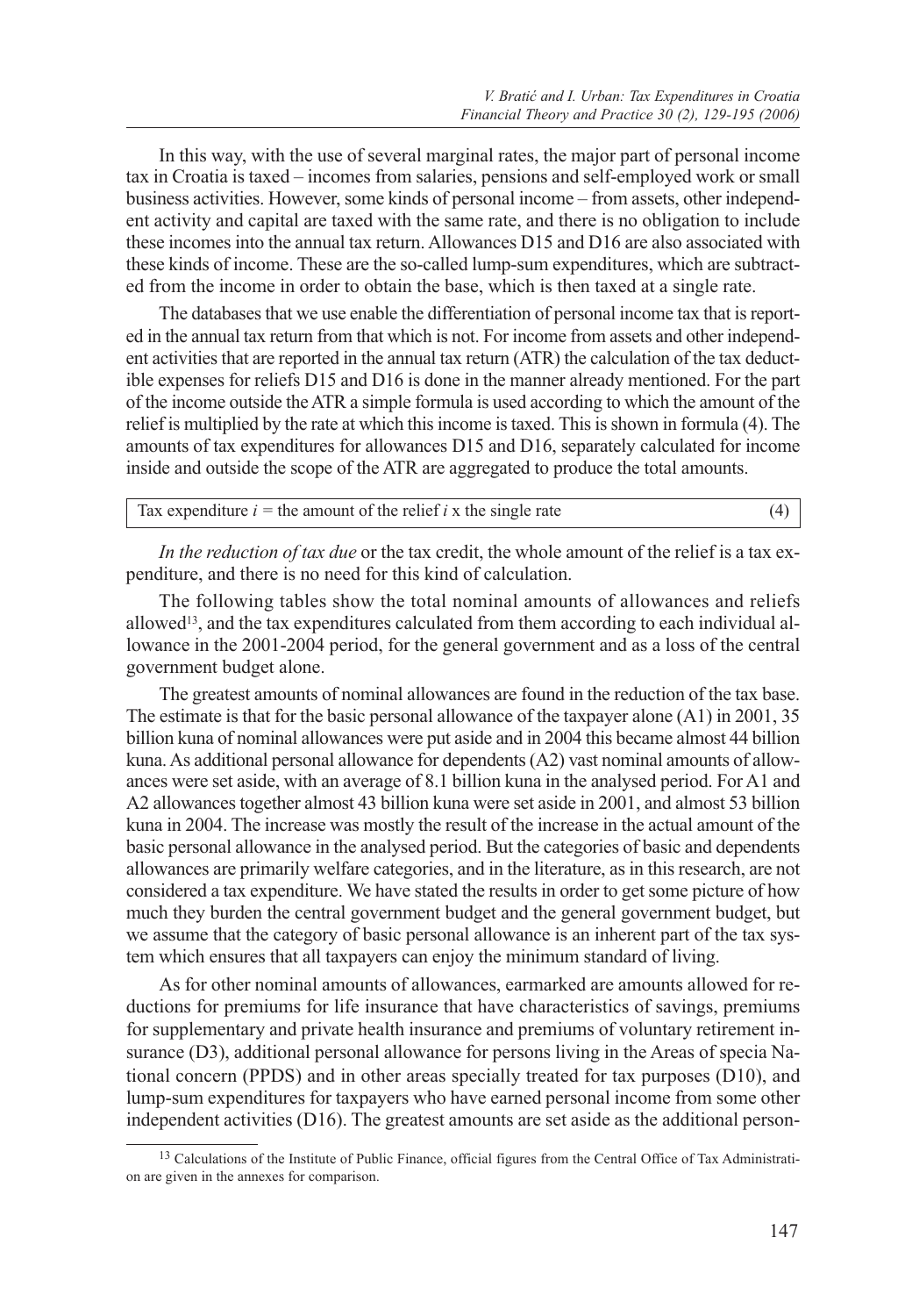al allowance for people living in the (PPDS) and other areas specially treated for tax purposes (D10): amounts range from almost half a billion kuna in 2001, rising to 1.8 billion kuna in 2004. This result is mainly caused by the statutory increase in the amount of the basic personal allowance for personal income tax payers who live in the PPDS.

*Table 8 Nominal amounts of reliefs, allowances, exemptions and deductions in general government revenue from personal income tax from 2001 to 2004 (in million kuna)*

|                                                                                                                                                                                                                                                                                                                                                                                                              |                                                                                                                                                                                                                                                        | 2001     | 2002                     | 2003     | 2004     |
|--------------------------------------------------------------------------------------------------------------------------------------------------------------------------------------------------------------------------------------------------------------------------------------------------------------------------------------------------------------------------------------------------------------|--------------------------------------------------------------------------------------------------------------------------------------------------------------------------------------------------------------------------------------------------------|----------|--------------------------|----------|----------|
|                                                                                                                                                                                                                                                                                                                                                                                                              |                                                                                                                                                                                                                                                        |          |                          |          |          |
| I Reduction of the tax base<br>Total other allowances (D)<br>untaxed receipts of artists, or exemptions and reliefs to<br>D1<br>private persons who carry out some artistic or cultural<br>activity<br>the untaxed part of artistic royalty or fee<br>D <sub>2</sub><br>D <sub>3</sub><br>premiums for life insurance that have characteristics of<br>savings, premiums for supplementary and private health |                                                                                                                                                                                                                                                        | 2,023.2  | 2,600.0                  | 4,332.4  | 4,897.9  |
|                                                                                                                                                                                                                                                                                                                                                                                                              |                                                                                                                                                                                                                                                        | 0.2      | 0.8                      | 0.5      | 0.0      |
|                                                                                                                                                                                                                                                                                                                                                                                                              |                                                                                                                                                                                                                                                        | 28.3     | 26.2                     | 23.9     | 28.5     |
|                                                                                                                                                                                                                                                                                                                                                                                                              | insurance, and voluntary refirement insurance premiums                                                                                                                                                                                                 | 100.8    | 388.5                    | 591.7    | 673.4    |
| D <sub>4</sub>                                                                                                                                                                                                                                                                                                                                                                                               | income reduction in the Areas of Special National Concern<br>(PPDS) and the city of Vukovar                                                                                                                                                            | 67.6     | 84.7                     | 100.1    | 178.8    |
| D5                                                                                                                                                                                                                                                                                                                                                                                                           | augmented depreciation costs                                                                                                                                                                                                                           | 187.2    | 253.3                    | 479.0    | 348.5    |
| D <sub>6</sub>                                                                                                                                                                                                                                                                                                                                                                                               | tax deductible entertainment costs                                                                                                                                                                                                                     | 4.2      | 2.2                      | 4.4      | 2.2      |
| D7                                                                                                                                                                                                                                                                                                                                                                                                           | the salaries paid out for newly hired staff and rewards to<br>pupils doing practical work                                                                                                                                                              | 28.0     | 59.0                     | 74.6     | 69.1     |
| D <sub>8</sub>                                                                                                                                                                                                                                                                                                                                                                                               | expenditures for training and personal proffesional<br>development of staff, since 2003                                                                                                                                                                |          |                          | 6.8      | 9.6      |
| D <sup>9</sup>                                                                                                                                                                                                                                                                                                                                                                                               | expenditures for research and development (R&D, 100)<br>percent reduction of tax base for costs of R&D and costs<br>of depreciation for intangible assets acquired), since 2003                                                                        |          |                          | 0.1      | 0.7      |
| D10                                                                                                                                                                                                                                                                                                                                                                                                          | additional personal allowance for persons living in the<br>Areas of Special National Concern (PPDS-1st, 2nd and<br>3 <sup>rd</sup> categories) and other areas specially treated for tax<br>purposes (hill and mountain areas and islands $-45$ units) | 494.6    | 630.6                    | 1.567.1  | 1.820.9  |
| D11                                                                                                                                                                                                                                                                                                                                                                                                          | contributions for health insurance in the country, from 2003                                                                                                                                                                                           |          |                          | 0.4      | 0.5      |
| D <sub>12</sub>                                                                                                                                                                                                                                                                                                                                                                                              | expenditures for healthcare services, from 2003                                                                                                                                                                                                        |          | $\overline{\phantom{0}}$ | 43.8     | 102.8    |
| D13                                                                                                                                                                                                                                                                                                                                                                                                          | expenditures for satisfaction of housing requirements,<br>from 2003                                                                                                                                                                                    |          | $\overline{\phantom{0}}$ | 328.8    | 506.0    |
| D14                                                                                                                                                                                                                                                                                                                                                                                                          | expenditures for donations for culture, art and the similar<br>purposes                                                                                                                                                                                | 4.2      | 2.8                      | 3.5      | 3.0      |
| D <sub>15</sub>                                                                                                                                                                                                                                                                                                                                                                                              | lump-sum expenditures for taxpayers who have acquired<br>some forms of income from assets                                                                                                                                                              | 388.4    | 390.4                    | 572.7    | 616.4    |
| D16                                                                                                                                                                                                                                                                                                                                                                                                          | lump-sum expenditures for taxpayers who have earned<br>personal income from some other independent activities                                                                                                                                          | 719.8    | 761.2                    | 535.1    | 537.6    |
|                                                                                                                                                                                                                                                                                                                                                                                                              | Total personal allowance (A)                                                                                                                                                                                                                           | 42,804.4 | 44,965.1                 | 49,417.5 | 52,670.1 |
| A1                                                                                                                                                                                                                                                                                                                                                                                                           | basic personal allowance of the taxpayer                                                                                                                                                                                                               | 35,057.7 | 36,707.1                 | 41,660.6 | 43,855.3 |
| A2                                                                                                                                                                                                                                                                                                                                                                                                           | additional personal allowance for dependents                                                                                                                                                                                                           | 7,746.7  | 8,258.0                  | 7,757.0  | 8,814.8  |
|                                                                                                                                                                                                                                                                                                                                                                                                              | II Reduction of tax due (C)                                                                                                                                                                                                                            |          |                          |          |          |
| C1                                                                                                                                                                                                                                                                                                                                                                                                           | tax credit for Croatian Wartime Military Disabled in<br>proportion to degree of disability                                                                                                                                                             | 11.5     | 8.3                      | 10.7     | 14.1     |
|                                                                                                                                                                                                                                                                                                                                                                                                              |                                                                                                                                                                                                                                                        |          |                          |          |          |

*Calculation: Institute of Public Finance, 2006.*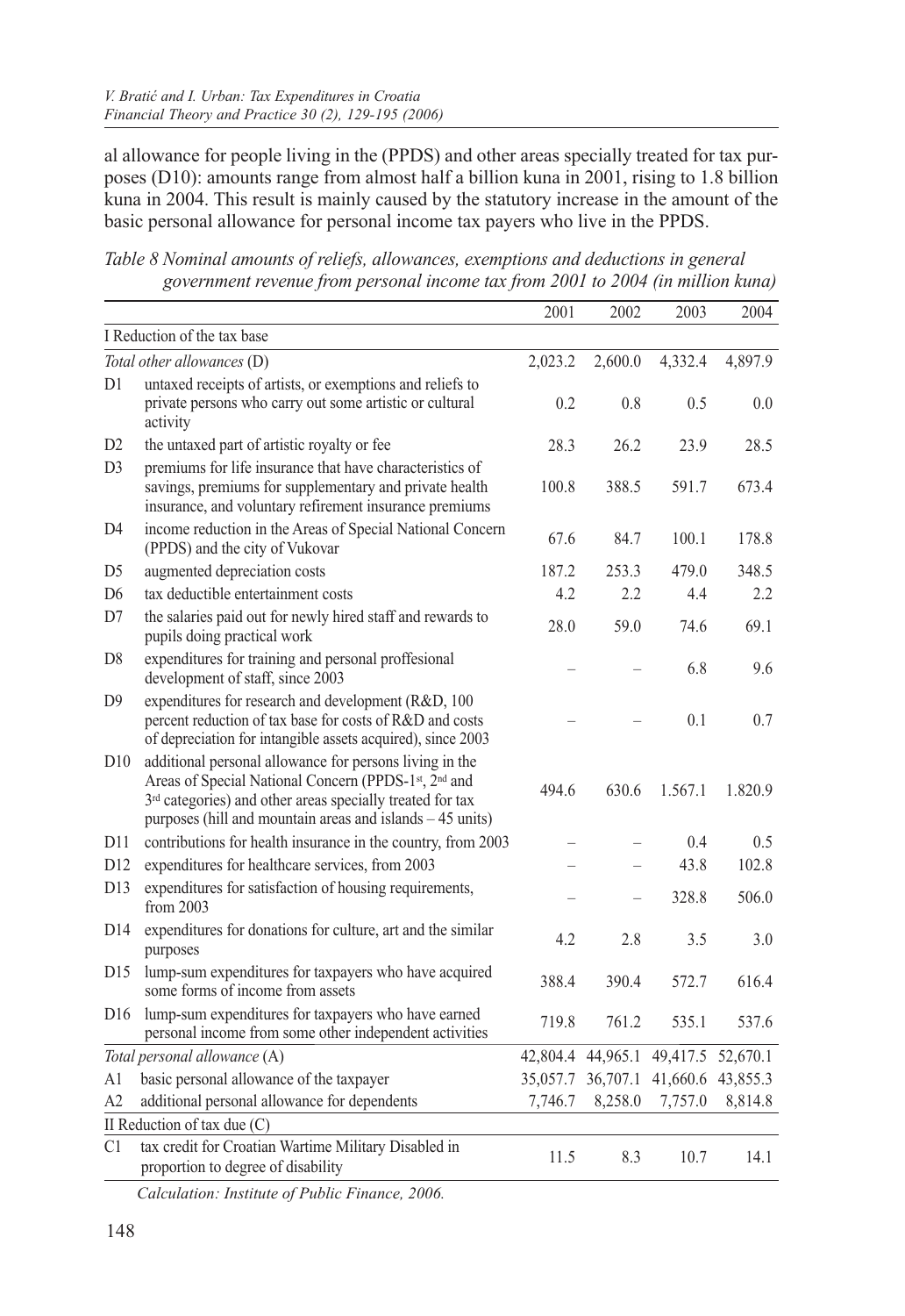Tax credits, or reductions of tax due, have a negligible role as compared with deductions from the tax base.

Let us now look at what is the amount of tax expenditures in the personal income tax system in the period from 2001 to 2004.

*Table 9 Tax expenditures in the personal income tax revenue of general government, real amounts (in million kuna)*

| 2001<br>2002<br>I Reduction of the tax base<br>616.7<br>628.7<br>Total other allowances (D)<br>untaxed receipts of artists, or exemptions and reliefs to<br>D1<br>private persons who carry out some artistic or cultural<br>0.1<br>0.0<br>activity<br>D <sub>2</sub><br>the untaxed part of artistic royalty or fee<br>8.0<br>7.1<br>D <sub>3</sub><br>premiums for life insurance that have characteristics of<br>savings, premiums for supplementary and private health<br>22.9<br>87.4 |                                                                                                                                                                                                                                                        | 2003    | 2004                     |         |         |
|--------------------------------------------------------------------------------------------------------------------------------------------------------------------------------------------------------------------------------------------------------------------------------------------------------------------------------------------------------------------------------------------------------------------------------------------------------------------------------------------|--------------------------------------------------------------------------------------------------------------------------------------------------------------------------------------------------------------------------------------------------------|---------|--------------------------|---------|---------|
|                                                                                                                                                                                                                                                                                                                                                                                                                                                                                            |                                                                                                                                                                                                                                                        |         |                          |         |         |
|                                                                                                                                                                                                                                                                                                                                                                                                                                                                                            |                                                                                                                                                                                                                                                        |         |                          | 939.3   | 1042.2  |
|                                                                                                                                                                                                                                                                                                                                                                                                                                                                                            |                                                                                                                                                                                                                                                        |         | 0.1                      | 0.0     |         |
|                                                                                                                                                                                                                                                                                                                                                                                                                                                                                            |                                                                                                                                                                                                                                                        |         | 6.3                      | 8.1     |         |
|                                                                                                                                                                                                                                                                                                                                                                                                                                                                                            | insurance, and voluntary refirement insurance premiums                                                                                                                                                                                                 |         |                          | 123.0   | 149.0   |
| D <sub>4</sub>                                                                                                                                                                                                                                                                                                                                                                                                                                                                             | income reduction in the Areas of Special National Concern<br>(PPDS) and the city of Vukovar                                                                                                                                                            | 16.5    | 19.9                     | 21.7    | 44.7    |
| D <sub>5</sub>                                                                                                                                                                                                                                                                                                                                                                                                                                                                             | augmented depreciation costs                                                                                                                                                                                                                           | 62.5    | 82.6                     | 189.5   | 133.2   |
| D <sub>6</sub>                                                                                                                                                                                                                                                                                                                                                                                                                                                                             | tax deductible entertainment costs                                                                                                                                                                                                                     | 1.4     | 0.5                      | 1.8     | 0.7     |
| D7                                                                                                                                                                                                                                                                                                                                                                                                                                                                                         | the salaries paid out for newly hired staff and rewards to<br>pupils doing practical work                                                                                                                                                              | 7.4     | 16.8                     | 19.7    | 18.5    |
| D <sub>8</sub>                                                                                                                                                                                                                                                                                                                                                                                                                                                                             | expenditures for training and personal proffesional<br>development of staff, since 2003                                                                                                                                                                |         |                          | 1.9     | 2.5     |
| D <sub>9</sub>                                                                                                                                                                                                                                                                                                                                                                                                                                                                             | expenditures for research and development (RRD, 100<br>percent reduction of tax base for costs of R&D and costs<br>of depreciation for intangible assets acquired), since 2003                                                                         |         |                          | 0.0     | 0.2     |
| D10                                                                                                                                                                                                                                                                                                                                                                                                                                                                                        | additional personal allowance for persons living in the<br>Areas of Special National Concern (PPDS-1st, 2nd and<br>3 <sup>rd</sup> categories) and other areas specially treated for tax<br>purposes (hill and mountain areas and islands $-45$ units) | 90.0    | 117.0                    | 261.9   | 311.3   |
| D11                                                                                                                                                                                                                                                                                                                                                                                                                                                                                        | contributions for health insurance in the country, from 2003                                                                                                                                                                                           |         |                          | 0.1     | 0.1     |
| D12                                                                                                                                                                                                                                                                                                                                                                                                                                                                                        | expenditures for healthcare services, from 2003                                                                                                                                                                                                        |         | $\overline{\phantom{a}}$ | 9.7     | 22.9    |
| D13                                                                                                                                                                                                                                                                                                                                                                                                                                                                                        | expenditures for satisfaction of housing requirements,<br>from $2003$                                                                                                                                                                                  |         | $\overline{\phantom{0}}$ | 67.7    | 108.6   |
| D <sub>14</sub>                                                                                                                                                                                                                                                                                                                                                                                                                                                                            | expenditures for donations for culture, art and the similar<br>purposes                                                                                                                                                                                | 1.4     | 0.8                      | 1.4     | 0.9     |
| D15                                                                                                                                                                                                                                                                                                                                                                                                                                                                                        | lump-sum expenditures for taxpayers who have acquired<br>some forms of income from assets                                                                                                                                                              | 210.8   | 87.8                     | 85.9    | 92.5    |
| D <sub>16</sub>                                                                                                                                                                                                                                                                                                                                                                                                                                                                            | lump-sum expenditures for taxpayers who have earned<br>personal income from some other independent activities                                                                                                                                          | 195.9   | 208.7                    | 148.7   | 149.1   |
|                                                                                                                                                                                                                                                                                                                                                                                                                                                                                            | Total personal allowance (A)                                                                                                                                                                                                                           | 7,710.4 | 8,142.9                  | 8,644.2 | 9,312.7 |
| A1                                                                                                                                                                                                                                                                                                                                                                                                                                                                                         | basic personal allowance of the taxpayer                                                                                                                                                                                                               | 6,192.8 | 6,521.3                  | 7,196.6 | 7,649.8 |
| A2                                                                                                                                                                                                                                                                                                                                                                                                                                                                                         | additional personal allowance for dependents                                                                                                                                                                                                           | 1,517.6 | 1,621.6                  | 1,447.7 | 1,662.9 |
|                                                                                                                                                                                                                                                                                                                                                                                                                                                                                            | II Reduction of tax due (C)                                                                                                                                                                                                                            |         |                          |         |         |
| C1                                                                                                                                                                                                                                                                                                                                                                                                                                                                                         | tax credit for Croatian Wartime Military Disabled in<br>proportion to degree of disability                                                                                                                                                             | 11.5    | 8.3                      | 10.7    | 14.1    |

*Calculation: Institute of Public Finance, 2006.*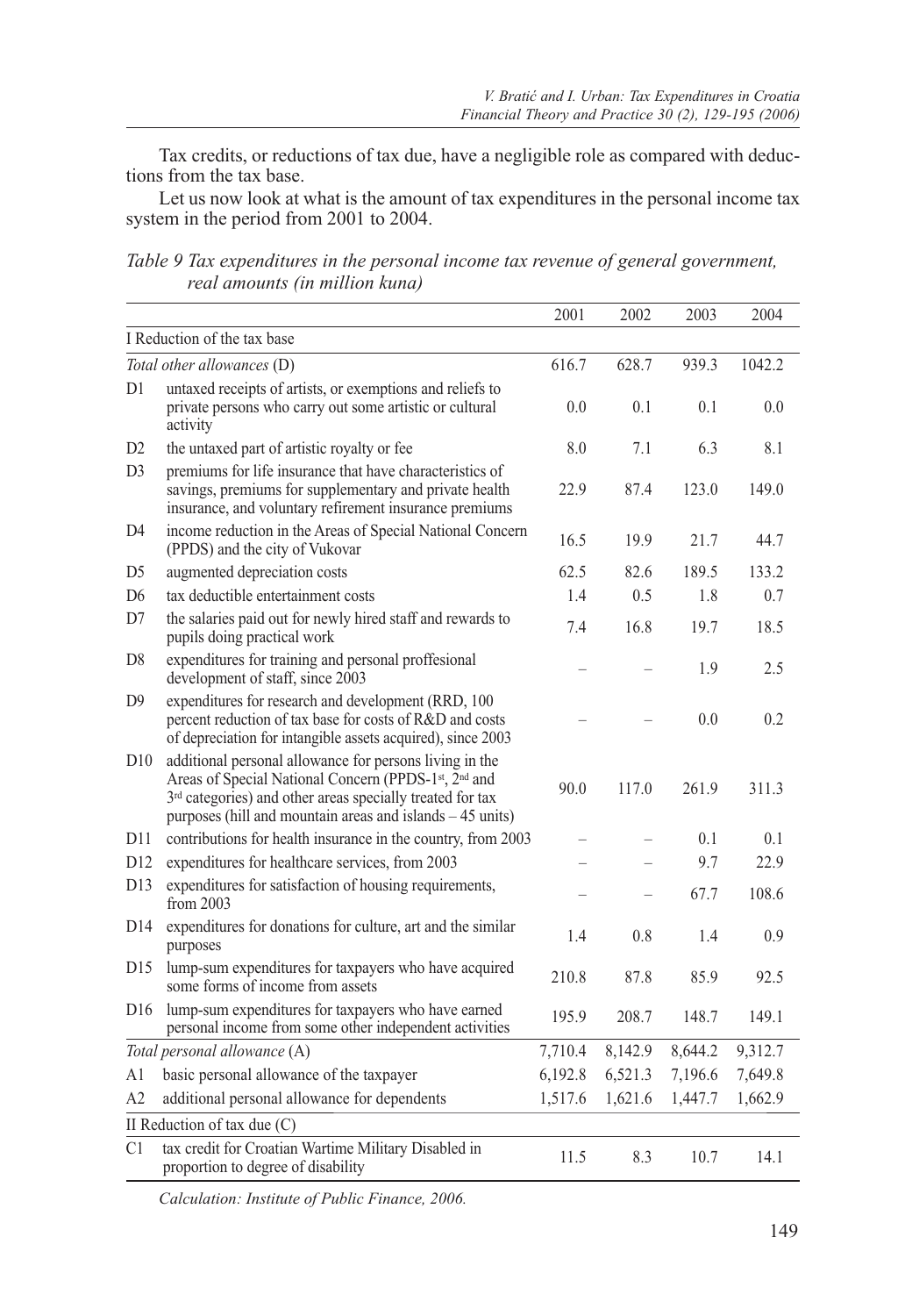It is logical, given the explanations of the greatest amounts of allowances in the taxation of personal income, that the greatest tax expenditures are related to these allowances. Thus, the greatest amount of tax expenditures are made for deductions from the tax base, while no significant amounts are allowed for reductions of tax due.

Convincingly the greatest amounts of tax expenditures were "lost" by general government in the total personal allowances of the taxpayer (A), i.e., the aggregated basic personal allowances (A1) and additional personal allowances for dependents (A2). For example, total tax expenditures for the total personal allowances (A) moved up from 7.7 billion kuna in 2001 to 9.3 billion in 2004. Within the basic personal allowance alone (A1) general government gave up more than 6 billion kuna in 2001 and 7.7 billion kuna in 2004.

Tax expenditures made for total other allowances (D, not including total personal allowance A) reducing the tax base rose from 0.6 billion kuna in 2001 to more than one billion kuna in 2004.

Of other tax expenditures that act to reduce the tax base, the particularly prominent ones are the allowances for premiums for life insurance that have characteristics of savings, premiums for supplementary and private health insurance and premiums of voluntary retirement insurance (D3), for augmented depreciation costs (D5), for additional personal Areas of Special National Concern (PPDS) (D10), for lump-sum expenditures for taxpayers who had earned some forms of income from assets (D15) and lump-sum expenditures for taxpayers who have earned some income from some "other independent activities" (D16), but with different tendencies. Expenditures for allowances D3, D5 and D10 were on the rise, while tax expenditures for D15 and D16 tended to fall in the analysed period.

Considering the total amounts of tax expenditures made inside the untaxed receipts of artists, or exemptions and reliefs to private persons who carry out some artistic or cultural activity  $(D1)$ , the tax deductible entertainment costs  $(D6)$ , expenditures for research and development (D9) and expenditures for donations for culture, art and similar purposes (D14), we can say that these allowances do not have great importance in the tax system. But since each allowance increases the administrative costs of the tax authorities, consideration should be given to their abolition. Of course this claim seems still even better-founded if we bear in mind one of the basic principles of taxation – the principle of simplicity.

In order to find out how much the central government budget lost from tax expenditures in the personal income tax system, it is necessary to calculate the ratio of the central government revenue and the consolidated general government revenue on the basis of personal income tax.

|   |                                                                                                                 | 2001  | 2002              | 2003  | 2004  |
|---|-----------------------------------------------------------------------------------------------------------------|-------|-------------------|-------|-------|
| A | Revenue of the central government budget<br>from personal income tax                                            | 3.404 | 3,363             | 3.115 | 3,128 |
| B | Revenue of consolidated general government<br>from personal income tax                                          |       | 6,445 7,227 7,198 |       | 7.765 |
|   | A/B Revenue of central government budget as a proportion<br>of total revenue of consolidated general government | 0.53  | 0.47              | 0.43  | 0.40  |

*Table 10 Ratio of central government budget revenue and consolidated general government revenue on the basis of personal income tax*

*Sources: MF (2004:201, 212; 2006:194, 216)*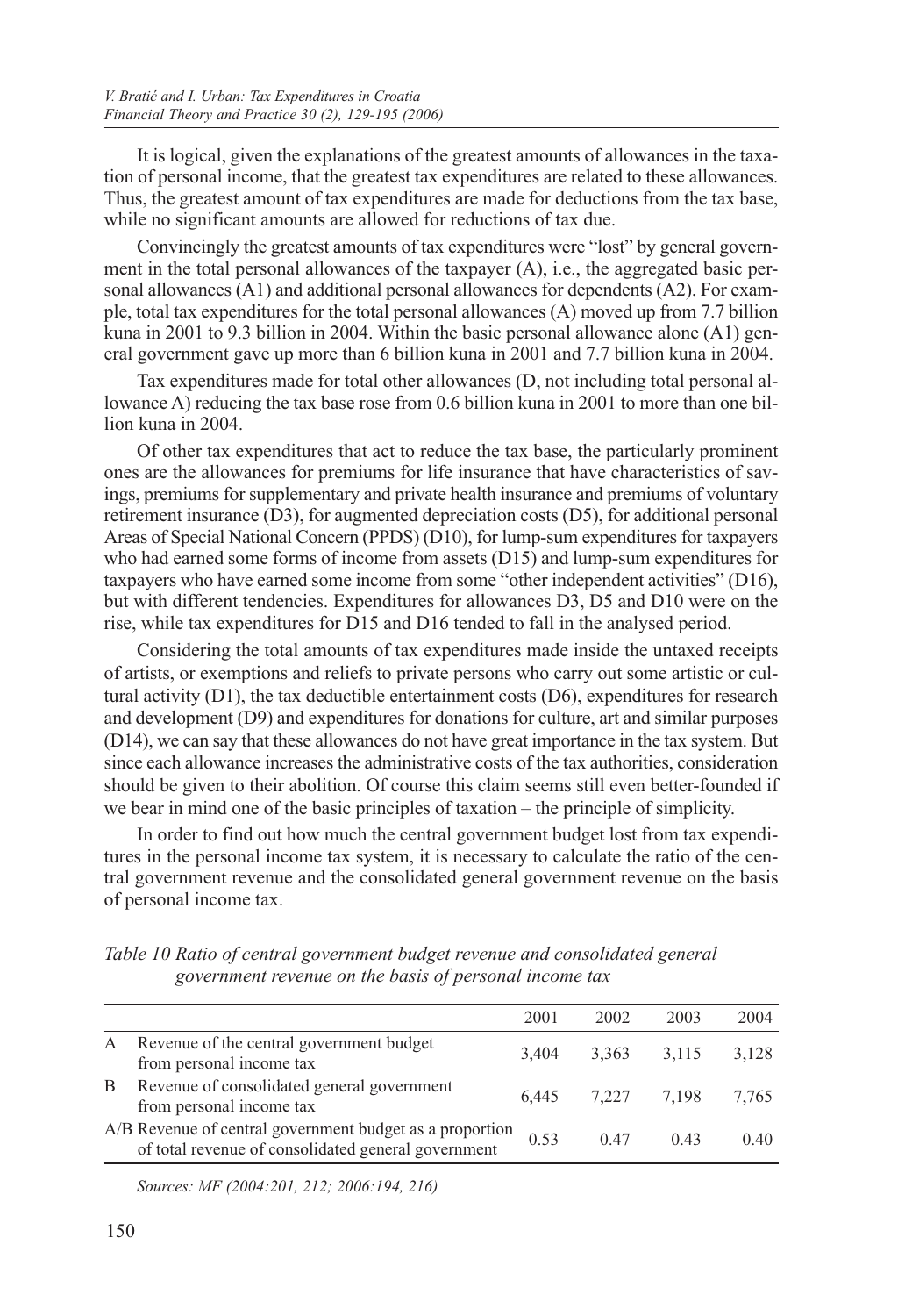The table shows clearly that, for example, in 2001, for each kuna that was collected into the budget of consolidated general government, almost 0.53 kuna was revenue of the central government budget. By the end of 2004, this share fell, mainly because of decentralisation. Thus, in 2004 only 0.40 kuna of every one revenue kuna collected on the basis of personal income tax made up revenue of the central government budget.

| Table 11 Loss of central government revenue on the basis of tax expenditures in the |
|-------------------------------------------------------------------------------------|
| personal income tax system from 2001 to 2004 (in million kuna)                      |

|                                                                                                                                                                                                                                                                                                                                                                                                                                                                                                    |                                                                                                                                                                                                                                                                                 | 2001    | 2002    | 2003    | 2004    |
|----------------------------------------------------------------------------------------------------------------------------------------------------------------------------------------------------------------------------------------------------------------------------------------------------------------------------------------------------------------------------------------------------------------------------------------------------------------------------------------------------|---------------------------------------------------------------------------------------------------------------------------------------------------------------------------------------------------------------------------------------------------------------------------------|---------|---------|---------|---------|
| I Reduction of the tax base<br>Total other allowances (D)<br>326.9<br>untaxed receipts of artists, or exemptions and reliefs to private<br>D1<br>0.0<br>persons who carry out some artistic or cultural activity<br>the untaxed part of artistic royalty or fee<br>4.2<br>D <sub>2</sub><br>D <sub>3</sub><br>premiums for life insurance that have characteristics of<br>savings, premiums for supplementary and private health<br>12.1<br>insurance, and voluntary refirement insurance premiums |                                                                                                                                                                                                                                                                                 |         |         |         |         |
|                                                                                                                                                                                                                                                                                                                                                                                                                                                                                                    |                                                                                                                                                                                                                                                                                 | 295.5   | 403.9   | 416.9   |         |
|                                                                                                                                                                                                                                                                                                                                                                                                                                                                                                    |                                                                                                                                                                                                                                                                                 |         | 0.1     | 0.04    | 0.0     |
|                                                                                                                                                                                                                                                                                                                                                                                                                                                                                                    |                                                                                                                                                                                                                                                                                 |         | 3.3     | 2.7     | 3.2     |
|                                                                                                                                                                                                                                                                                                                                                                                                                                                                                                    |                                                                                                                                                                                                                                                                                 |         | 41.1    | 52.9    | 59.6    |
| D4                                                                                                                                                                                                                                                                                                                                                                                                                                                                                                 | income reduction in the Areas of Special National Concern<br>(PPDS) and the city of Vukovar                                                                                                                                                                                     | 8.7     | 9.4     | 9.3     | 17.9    |
| D <sub>5</sub>                                                                                                                                                                                                                                                                                                                                                                                                                                                                                     | augmented depreciation costs                                                                                                                                                                                                                                                    | 33.1    | 38.8    | 81.5    | 53.3    |
| D <sub>6</sub>                                                                                                                                                                                                                                                                                                                                                                                                                                                                                     | tax deductible entertainment costs                                                                                                                                                                                                                                              | 0.7     | 0.2     | 0.8     | 0.3     |
| D7                                                                                                                                                                                                                                                                                                                                                                                                                                                                                                 | the salaries paid out for newly hired staff and rewards to<br>pupils doing practical work                                                                                                                                                                                       | 3.9     | 7.9     | 8.5     | 7.4     |
| D <sub>8</sub>                                                                                                                                                                                                                                                                                                                                                                                                                                                                                     | expenditures for training and personal proffesional<br>development of staff, since 2003                                                                                                                                                                                         |         |         | 0.8     | 1.0     |
| D <sub>9</sub>                                                                                                                                                                                                                                                                                                                                                                                                                                                                                     | expenditures for research and development (R&D, 100 percent<br>reduction of tax base for costs of R&D and costs<br>of depreciation for intangible assets acquired), since 2003                                                                                                  |         |         | 0.0     | 0.1     |
| D10                                                                                                                                                                                                                                                                                                                                                                                                                                                                                                | additional personal allowance for persons living in the Areas<br>of Special National Concern (PPDS-1 <sup>st</sup> , 2 <sup>nd</sup> and<br>3 <sup>rd</sup> categories) and other areas specially treated for tax<br>purposes (hill and mountain areas and islands $-45$ units) | 47.7    | 55.0    | 112.6   | 124.5   |
| D11                                                                                                                                                                                                                                                                                                                                                                                                                                                                                                | contributions for health insurance in the country, from 2003                                                                                                                                                                                                                    |         |         | 0.04    | 0.04    |
| D12                                                                                                                                                                                                                                                                                                                                                                                                                                                                                                | expenditures for healthcare services, from 2003                                                                                                                                                                                                                                 |         |         | 4.2     | 9.2     |
| D13                                                                                                                                                                                                                                                                                                                                                                                                                                                                                                | expenditures for satisfaction of housing requirements, from 2003                                                                                                                                                                                                                |         |         | 29.1    | 43.4    |
| D14                                                                                                                                                                                                                                                                                                                                                                                                                                                                                                | expenditures for donations for culture, art and the similar<br>purposes                                                                                                                                                                                                         | 0.7     | 0.4     | 0.6     | 0.4     |
| D <sub>15</sub>                                                                                                                                                                                                                                                                                                                                                                                                                                                                                    | lump-sum expenditures for taxpayers who have acquired<br>some forms of income from assets                                                                                                                                                                                       | 111.7   | 41.3    | 36.9    | 37.0    |
| D <sub>16</sub>                                                                                                                                                                                                                                                                                                                                                                                                                                                                                    | lump-sum expenditures for taxpayers who have earned<br>personal income from some other independent activities                                                                                                                                                                   | 103.8   | 98.1    | 63.9    | 59.6    |
|                                                                                                                                                                                                                                                                                                                                                                                                                                                                                                    | Total personal allowance (A)                                                                                                                                                                                                                                                    | 4,086.5 | 3,827.2 | 3,717.0 | 3,725.1 |
| A1                                                                                                                                                                                                                                                                                                                                                                                                                                                                                                 | basic personal allowance of the taxpayer                                                                                                                                                                                                                                        | 3,282.2 | 3,065.0 | 3,094.5 | 3,059.9 |
| A2                                                                                                                                                                                                                                                                                                                                                                                                                                                                                                 | additional personal allowance for dependents                                                                                                                                                                                                                                    | 804.3   | 762.2   | 622.5   | 665.2   |
|                                                                                                                                                                                                                                                                                                                                                                                                                                                                                                    | II Reduction of tax due $(C)$                                                                                                                                                                                                                                                   |         |         |         |         |
| C1                                                                                                                                                                                                                                                                                                                                                                                                                                                                                                 | tax credit for Croatian Wartime Military Disabled in<br>proportion to degree of disability                                                                                                                                                                                      | 6.1     | 3.9     | 4.6     | 5.6     |

*Source: authors' calculation*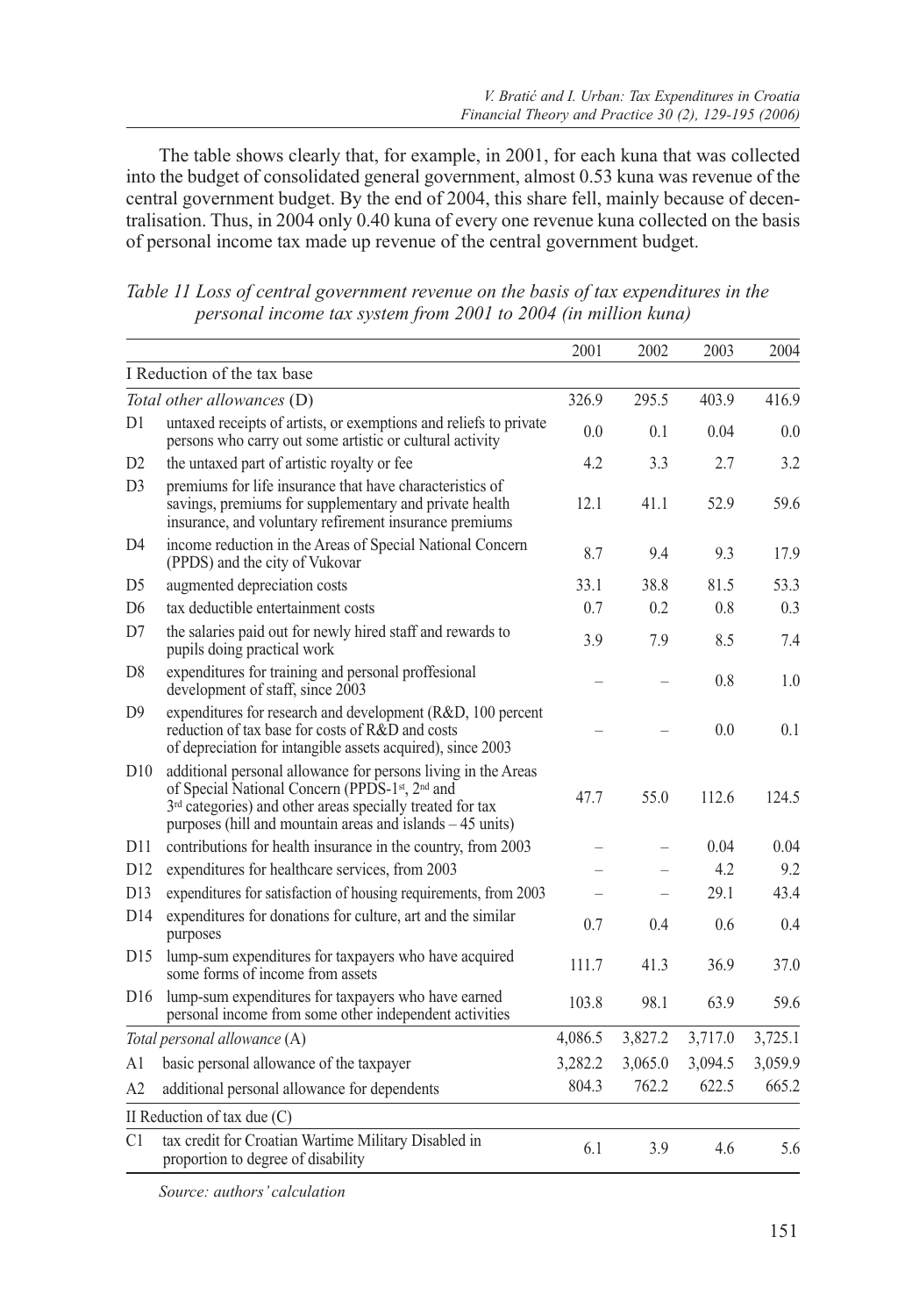The same ratios were applied each year to tax expenditures of general government to obtain tax expenditures of central government budget.

Central government budget alone lost 327 million kuna on the basis of total other allowances (D) in 2001, or 417 million in 2004. For example, in 2004, the greatest losses from any of the other allowances, D (from D1 to D16) were suffered recorded within the following items: additional personal allowance for persons who lived in the Areas of Special National Concern (PPDS) (D10, 125 million kuna), premiums for life insurance that have characteristics of savings, premiums for supplementary and private health insurance and premiums for voluntary retirement insurance (D3) and lump-sum expenditures for taxpayers who have earned personal income from some other independent activities (D16), 60 million kuna each. In the concept of the augmented depreciation costs (D5) the central government budget lost 53 million kuna.

Because of the claimed basic personal allowances for the taxpayer (A1), the central government budget lost 3.3 billion kuna in 2001 and 3.1 billion kuna in 2004. The amounts for allowance A2 came from 0.8 billion kuna in 2001 to 0.6 billion in 2004. If we aggregate A1 and A2 (total personal allowance, A) then we will obtain the amounts of 4.1 billion kuna in 2001, and 3.7 billion kuna in 2004 that were voluntarily renounced by the government exchequer.

Items that reduce tax due or tax credits (C) did not constitute an important loss of revenue to the central government budget. Thus, the budget set aside the sum of 6.1 million kuna in 2001 and 5.6 million kuna in 2004for tax credits for Croatian Military War Disabled (C1).

## *Conclusion*

In both the theory and the practice of contemporary tax systems there is a tendency to reduce various tax exemptions and privileges that distort the consistency of the tax system. The Croatian tax system, however, abounds in allowances and exemptions that reduce the tax base, with just a single exemption that reduces the tax due. Up to 2001 the reasons for these were numerous, from the particular circumstances of the Republic of Croatia in and just after the Homeland War, to the need to give certain tax breaks to artists and support artistic creation and sport. The number of allowances and reliefs in the personal income tax system suddenly rose when the new Personal Income Tax Law was passed at the end of 2000. The good thing about the new Law was that it brought together everything that had previously been settled via a number of separate statutes, but the bad thing was that in addition to a single (basic personal) allowance, a number of other allowances were allowed that reduced the tax base. The various exemptions and tax privileges complicate the tax system, increase the costs of tax collection and open up windows for tax evasion. It is hard to say how much the existing tax breaks really do enable privileged categories of taxpayers to enjoy a better tax position, but in this project we have attempted to show how much less revenue is collected because of them.

General government and central government budgets lost the highest amounts with the total personal allowances (A). However, these amounts were not treated as tax expenditures in this investigation; in fact, they are treated as an inherent part of the tax system. The amounts are presented for us to be able to have some picture of the amounts that were involved in just these two items. It was also shown that the tax expenditures asso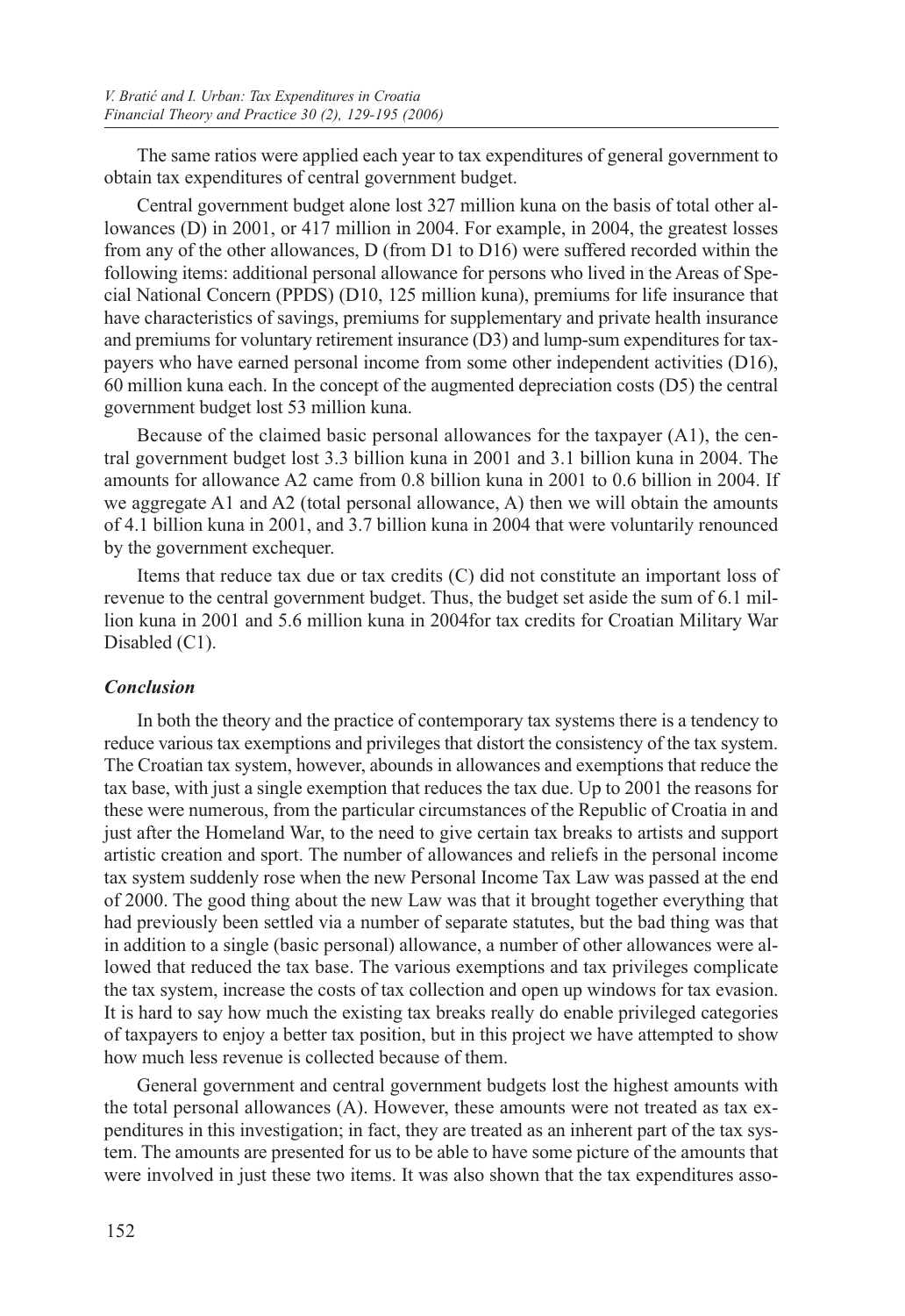ciated with other allowances (D, not including personal allowance A) that reduce the tax base rose in the investigated period.

Because of the claimed basic personal allowances for tax payers (A1) the central government budget lost 3.3 billion kuna in 2001 and 3.1 billion in 2004. Amounts for additional personal allowance for dependents (A2) came to 0.8 billion in 2001 and almost 0.6 billion in 2004. The aggregate, A1 and A2, gives the total personal allowance (A), and the central government exchequer in 2001 forewent 4.1 billion kuna on this basis and 3.7 billion kuna in 2004.

As for other tax expenditures that reduce the tax base, particular prominence is assumed by premiums for life insurance that have characteristics of savings, premiums for supplementary and private health insurance, and voluntary retirement insurance premiums (D3), augmented depreciation costs (D5), additional personal allowance for persons living in the Areas of Special National Concern (PPDS) (D10), lump-sum expenditures for taxpayers who have earned some forms of income from assets (D15) and lump-sum expenditures for taxpayers who have earned personal income from some other independent activities (D16), but with different trends. Tax expenditures for allowances D3, D5 and D10 grew in the analysed period, while those for D15 and D16 fell. This means that the first group of tax expenditures in the personal income tax system had the effect of decreasing the revenues of the general and central government budget, while the second had an opposite, increasing effect.

Given the small total amounts of tax expenditures made in the context of untaxed receipts of artists (D1), the tax deductible entertainment costs (D6), expenditures for research and development (D9) and expenditures for donations for culture, art and similar purposes (D14), we can say that these allowances do not have a major role in the tax system. However, since every allowance and relief increases the administrative costs of taxation, consideration should be given to repealing them. Certainly, the aim should be achieving the greatest possible degree of transparency, simplicity and user-friendliness, some of the important preconditions for an effective tax system. This should necessarily result in some future mini-reform of the tax system.

#### **4 Corporate income tax**

Corporate income tax is paid by corporate entities on the profit or corporate income they make, that is, the difference between revenues and expenditures.

The first part of this section deals with the share of corporate personal income tax in overall tax revenues of the central government budget. Similar to the situation with personal income tax, the emphasis here is placed on the definition of total (gross) corporate personal income tax and its importance as central government budget revenue (concerning the calculation, see diagram 2 in the chapter on personal personal income tax).

#### *Overview of corporate income tax and its importance*

The corporate income tax is a direct tax paid by entities and shared among central government, counties, and cities and municipalities in the ratio of 70:10:20.14

<sup>&</sup>lt;sup>14</sup> The Financing of Units of Local and Regional Self-Government Law (NN 117/93, 33/00, 73/00, 59/01, 107/01, 117/01, 150/02, revised wording).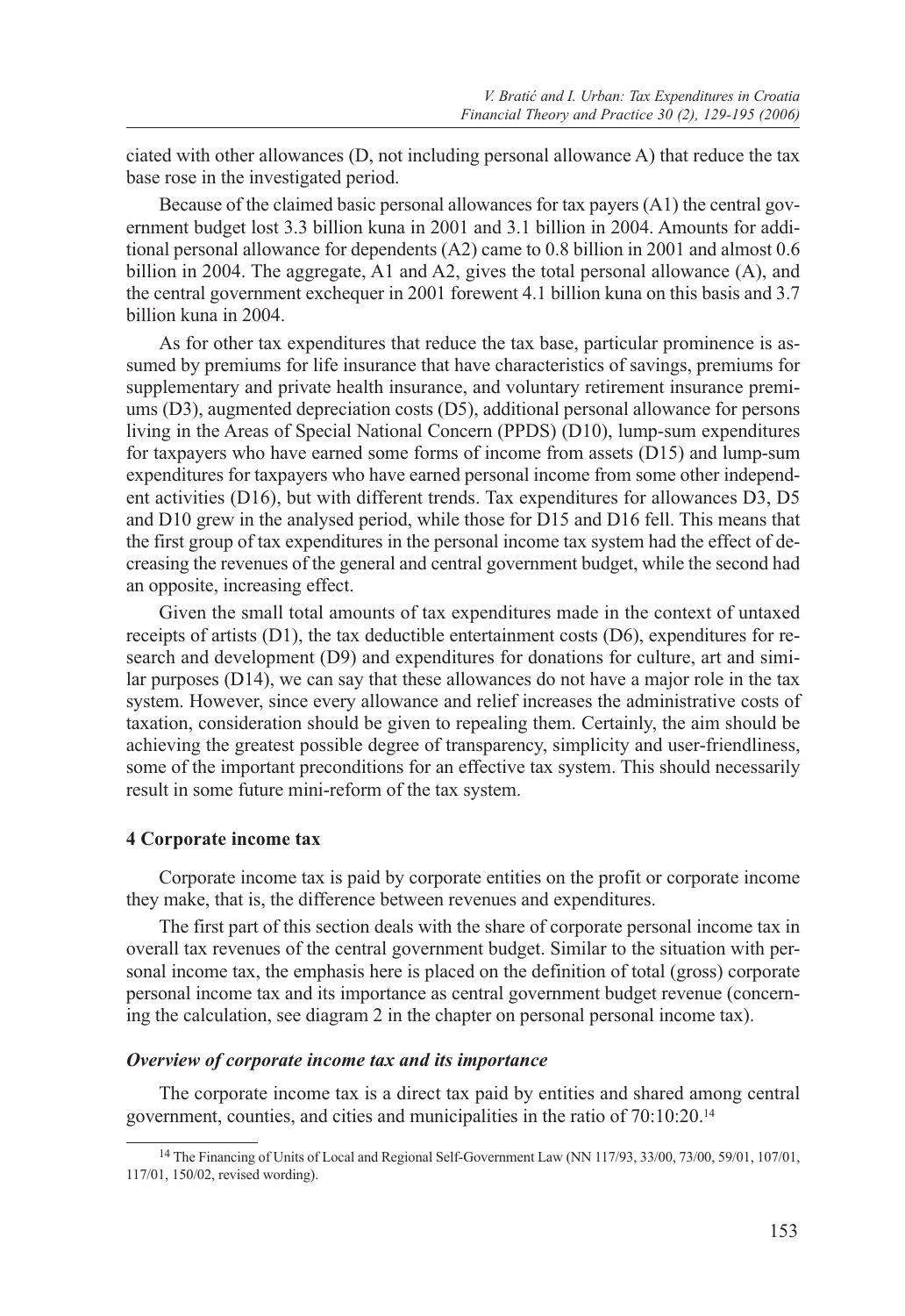According to the Corporate Income Tax Law (NN 177/04), the taxable entity is a company and any other legal or natural person who is permanently and independently engaged in an economic activity for the purpose of deriving a profit, an income or revenue, or other assessable economic benefit. Taxpayers are on the whole legal entities, while natural persons can be so only under certain conditions. A natural person who derives income from small business, from independent or freelance occupations and farming and forestry pays this tax only if he or she wants to on his or her own request. A natural person can choose to pay corporate personal income tax instead of personal personal income tax.

The tax base comprises of displayed profit in the accounting period, i.e. the difference between revenues and expenditures. For a domestic taxpayer this is the total profit or corporate income earned in Croatia and abroad, and for a foreign taxpayer the corporate income earned in Croatia.

In 1994 the corporate income tax rate was 25%. With changes to the Law at the end of 1996, this rate was raised to 35%, so as to be harmonised with the upper rate of income tax. From January  $1st$ , 2001, the tax rate on corporate income was reduced to 20%.

Table 12 shows the importance of central government budget revenue from corporate income tax.

|                                                                                  | 2001    | 2002    | 2003    | 2004    |
|----------------------------------------------------------------------------------|---------|---------|---------|---------|
| <b>GDP</b>                                                                       | 165,640 | 179,390 | 193,067 | 207,082 |
| Total central government budget tax revenues                                     | 40,493  | 42,810  | 45,281  | 47,150  |
| Central government budget revenue from<br>corporate income tax                   | 1,987   | 2,659   | 3.074   | 3,131   |
| Central government budget revenue from corporate<br>income tax as proportion of: |         |         |         |         |
| Total central government budget tax revenues                                     | 4.9     | 6.2     | 6.8     | 6.6     |
| <b>GDP</b>                                                                       | 1.2     | 1.5     | 1.6     | 1.5     |

*Table 12 Central government budget revenue from corporate income tax as a proportion of total central government budget revenue and as a proportion of GDP (in million kuna and in %)*

*Source: Ministry of Finance (see annex)*

The amounts of central government revenue collected from corporate income tax grew from almost 2 billion in 2001 to over 3 billion in 2004. The biggest rise in central government revenue happened in 2002. Corporate income tax as a proportion of total central government budget tax revenue also rose, from 4.9% in 2001 to 6.6% in 2004. Similarly, central government budget revenue from corporate income tax as a proportion of GDP also rose from 1.2% in 2001 to 1.5% in 2004.

We will now consider the legislative changes that occurred in the taxation system during the period under observation, and the items we have analysed.

## *Expenditures in the corporate income tax system in 2000–2004*

With the aim of simplifying the tax system, in parallel with the build-up of the overall economic system, from 2000 on a change in the direct taxation system was enacted,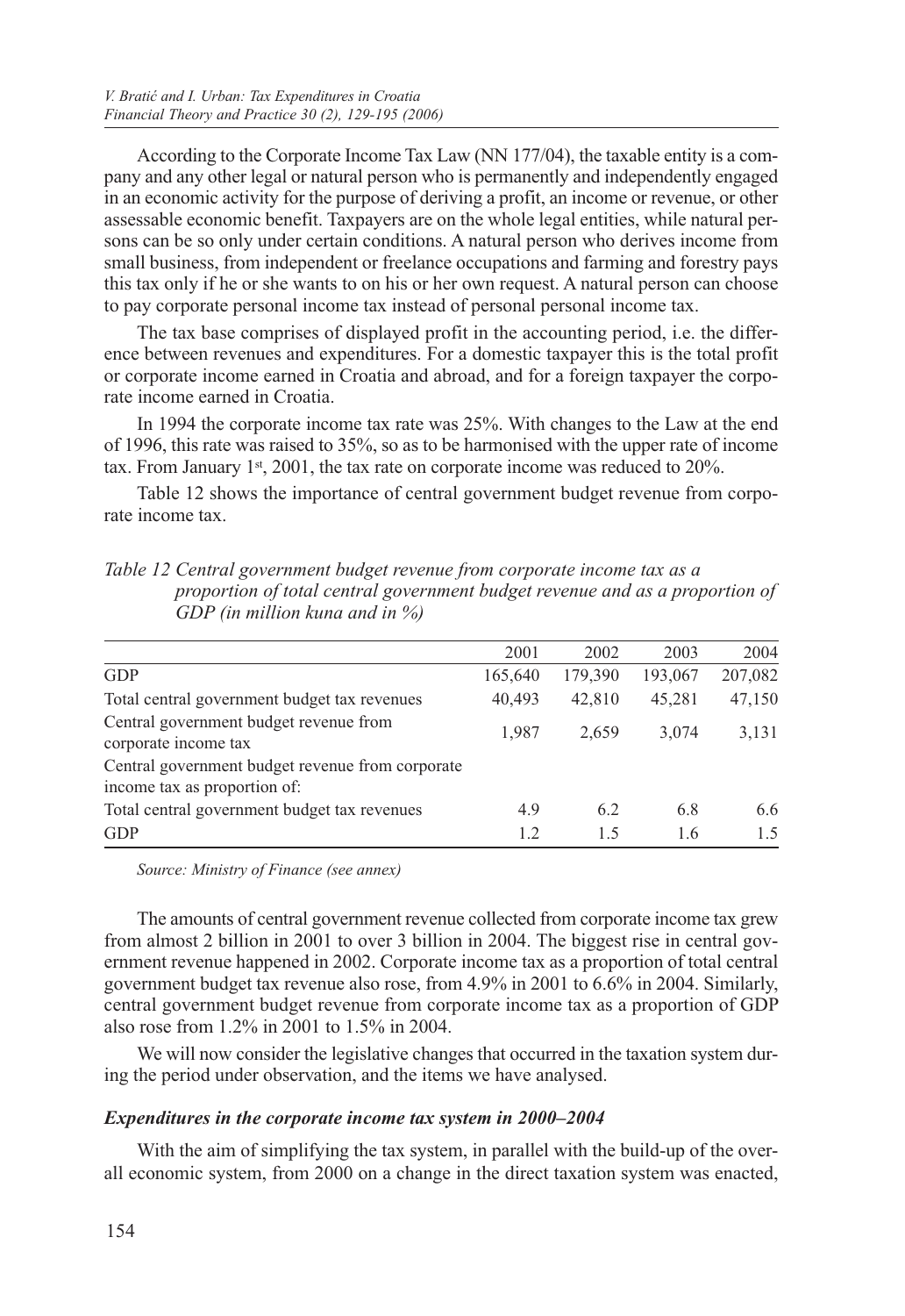including the corporate income tax system. The tax authorities justified the changes with the need to harmonise the tax system with EU systems and to increase its competitiveness vis-à-vis other transition countries. From 2000, the payment of corporate personal income tax was regulated by the Corporate Income Tax Law (NN 127/00).

The basic items that show expenditures in the system of corporate income tax from this period are regulated in the form of reliefs or reductions of the tax base and reductions of the tax due or tax credits. Tax exemptions and reliefs are allowed to the following taxpayers:

- taxpayers who carry out their activity in Areas of Special National Concern (PPDS) and permanently employ more than five employees, with more than 50% of the employees having domicile and habitual residence, pay corporate personal income tax at 25, 50 or 75% of the standard corporate personal income tax rate, depending on the actual Areas of Special National Concern (the 1st, 2nd or 3rd group),
- exceptionally, taxpayers who carry out an activity in the area of the City of Vukovar, if they meet these conditions, shall be totally exempt from corporate income tax in 2000 and in the next 5t years, after which they will pay corporate income tax at 25% of the standard rate,
- tax free zone users pay 50% of the prescribed rate of taxation. Exceptionally, a user that invests resources in and amount more than 1,000,000 kuna in a free zone does not pay corporate income tax for the next five years of business operations, although at the most up to the amount of resources invested. If the free zone is located in the area of the Vukovar and Srijem county the user of the tax free zone does not pay corporate income tax for five years from the start of the activity, and then he will pay 25% of the prescribed corporate income tax rate. Exceptionally, the Government can increase the tax relief when it determines that there is an economic interest for a given zone,
- special capital investment incentives were also provided. Privileged rates of corporate income tax depended on the amount of the investment and the number of persons employed. The opportunities for taking advantage of the privileged rate can be seen from the table.

| Amount of<br>investment<br>(in million kuna) | Privileged rate of<br>corporate income<br>$\tan (\text{in } \%)$ | Time claimed<br>(years from beginning)<br>of investment) | Minimum number<br>of employees (from<br>beginning of investment) |
|----------------------------------------------|------------------------------------------------------------------|----------------------------------------------------------|------------------------------------------------------------------|
| at least 10                                  |                                                                  |                                                          | 30                                                               |
| more than 20                                 |                                                                  | 10                                                       | 50                                                               |
| more than 60                                 |                                                                  |                                                          | 75                                                               |

*Table 13 Privileged rate of corporate income tax for capital investment incentives*

*Source: Corporate Income Tax Law, NN 127/00 i 163/03*

• The law also stipulated certain employment incentives. The tax base could additionally be reduced by the amount of salaries and contributions for newly hired employees for one year. Deducting these wages was possible twice: once as an expenditure reducing the income, and once as a credit applied to the tax due.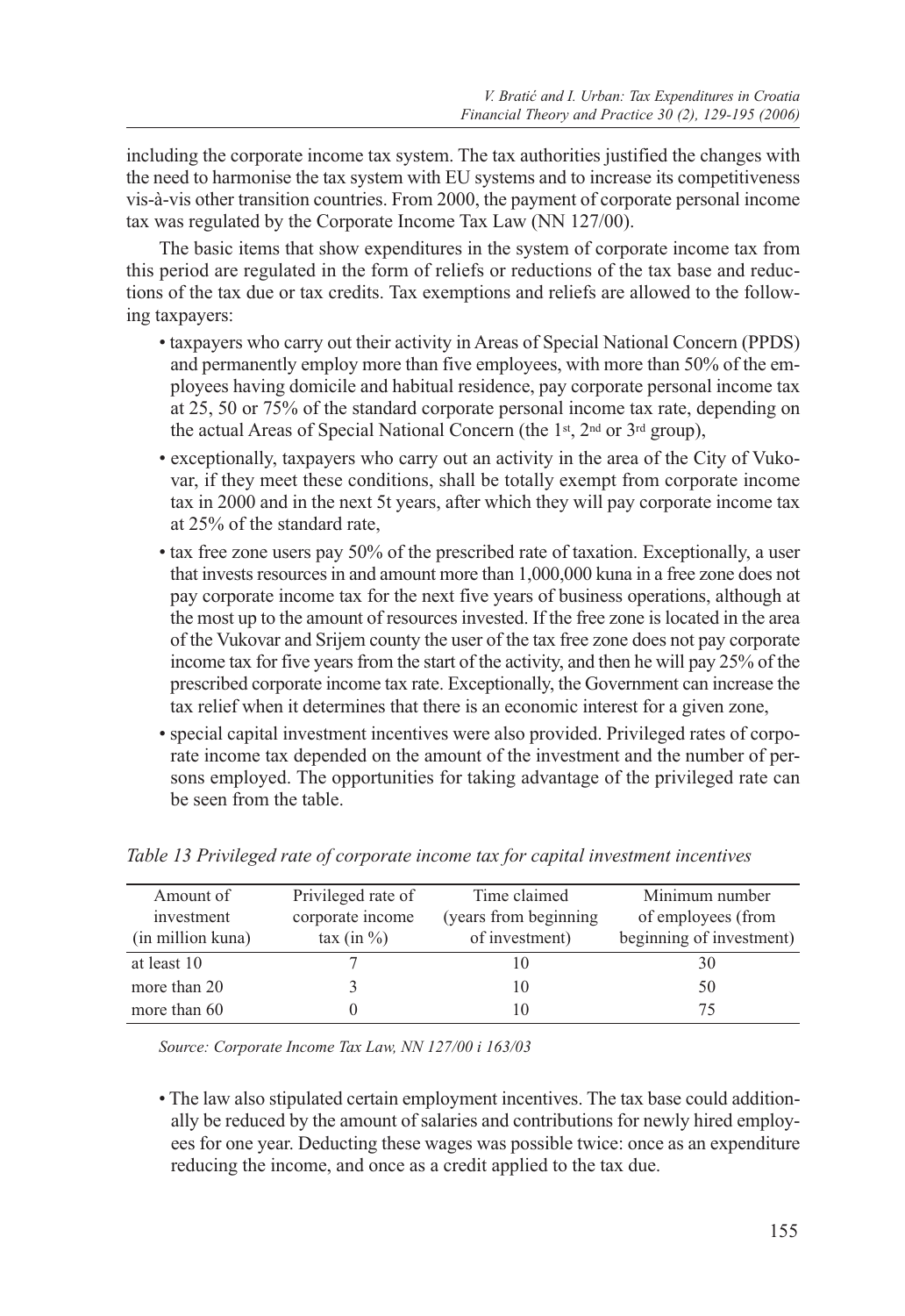• Incentives for occupational rehabilitation and employment of disabled persons enabled such taxpayers to pay corporate income tax at the rate of 25% of the prescribed rate.

## *Key changes in 2003 and 2004*

- Taxpayers who carried out an activity in the hill and mountain area and permanently employed more than 5 employees, more than 50% of whom had domiciles and habitual residences in the hill and mountain area, would pay the corporate income tax in the amount of 75% of the prescribed rate.
- The tax base could additionally be reduced in the tax period by incentives for research and development and for depreciation costs of intangible assets acquired. The law defined in detail what it meant by research and development and intangible assets.
- The tax base could also be additionally reduced by the incentives for education, training and personal professional development for employees in the period for which the tax was being assessed.

*Changes in 2005.* The new Corporate Income Tax Law (NN 177/04) came into force on January  $1<sup>st</sup>$ , 2005. This law will become the subject of research in the future, but it is certain that because of its simplicity and greater comprehensiveness it brought more order and many changes into the corporate personal income tax system. The basic purpose of the new law was to resolve the weaknesses of the existing system, to simplify the law and the assessment of the tax base, and to gradually align direct taxation with EU directives.

The legislative framework of corporate personal income tax up to 2004 consisted of:

- Corporate Income Tax Law (NN 127/00, 163/03),
- General Tax Law (NN 127/00, 86/01, 150/02),
- Corporate Income Tax Regulations (NN 54/01 198/03),
- Areas of Special National Concern Law (revised wording) (NN 26/03),
- Areas of Hill and Mountain Areas Law (NN 12/02, 32/02, 117/03),
- Reconstitution and Development of City of Vukovar Law (NN 44/01),
- Depreciation Regulations (NN 54/01),
- Decision concerning confirmation status of a municipality as belonging to the 3rd group of areas of special national concern (NN 138/02).

*From 2005, however, the following were applied:*

Corporate Income Tax Law (NN 177/04, and Amendments, NN 90/05) General Tax Law (NN 127/00, 86/01, 150/02) Corporate Income Tax Regulations (NN 1/05, 14/05, and most recently 95/05, since when previous Regulations have been invalid) Areas of Special National Concern Law (NN 44/96, 57/96, 124/97, 78/99, 73/00, 07/00, 127/00, 88/02, 42/05 and 90/05) Areas of Hill and Mountain Law (NN 12/02, 32/02, 117/03, 42/05 and 90/05) Reconstitution and Development of City of Vukovar Law (NN 44/01 i 90/05) The Free Zones Law (NN 44/96 and 92/05).

 *For more: Porez na dobit (2005:21).*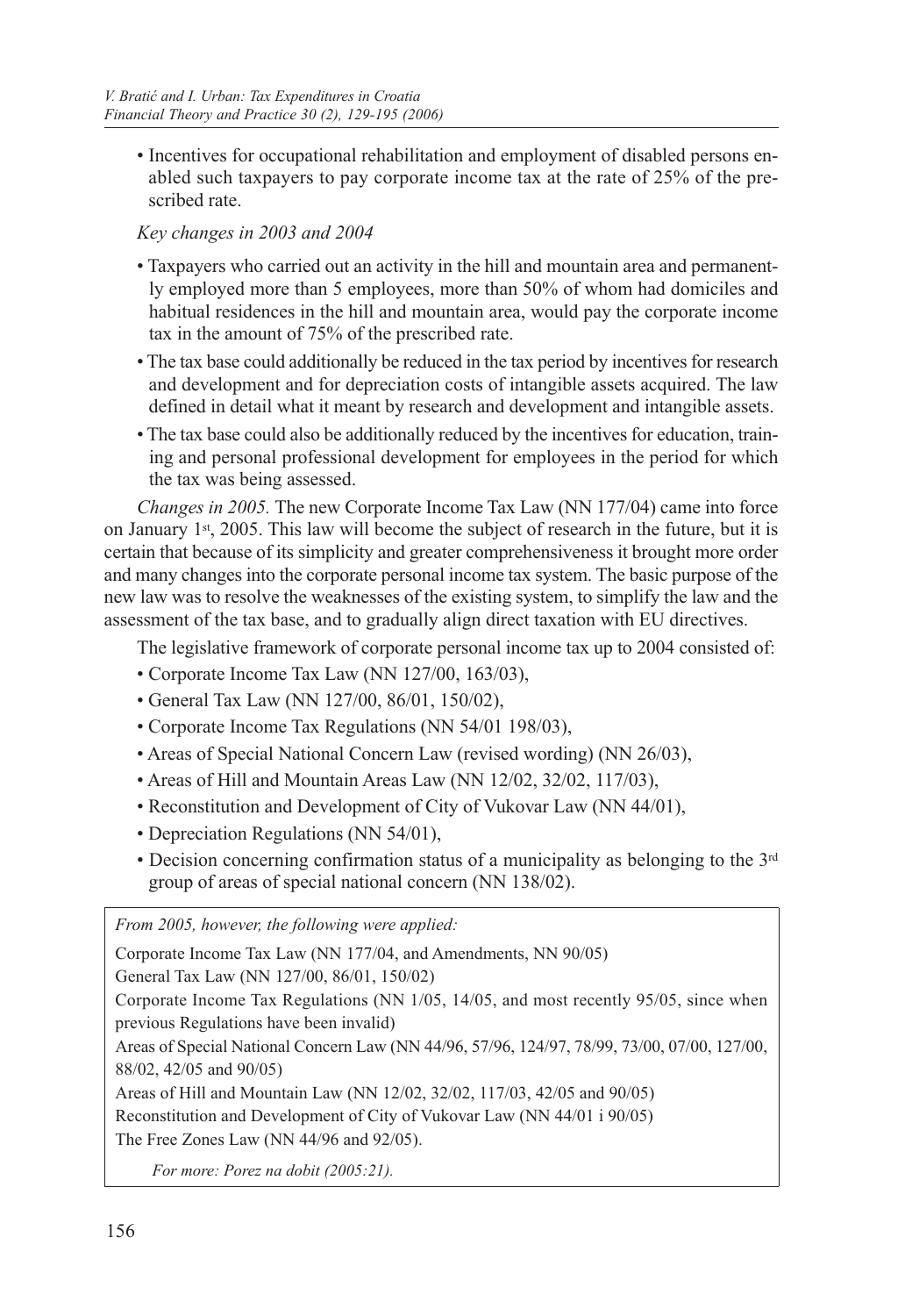The current investigation gives an analysis of the following items.

I Items that reduce the corporate income tax base are:

- incentives for employment (the whole of the period)
- incentives for research and development (since 2003)
- incentives for education, training and personal professional development (since 2003).

Since 2003 (NN 163/03) reliefs have been in operation for taxpayers who invest in research and development and incentives for training and personal professional development of their employees. Up to that time there were privileges for taxpayers depending on the place of their activity, the amount of investment in the undertaking of the activity or privileges in the form of deferred payments of tax such as accelerated or one-time depreciation of equipment and real estate. The objective of these reductions was to encourage research and development that was oriented to the manufacture of new products and generation of new procedures, to the improvement of existing and the development of inhouse know-how as well as the stimulation of the economic sector to greater investment in research and development.

By incentives for training and personal professional development, the government attempted to use taxes to encourage those taxpayers who did ongoing training of their employees.

II Items that reduce the tax due or tax credits are:

- reliefs and exemptions for the Areas of Special National Concern (PPDS, for  $1^{st}$ ,  $2^{nd}$ and 3rd Groups and the hill and mountain areas),
- reliefs and exemptions for the area of the city of Vukovar,
- capital investment incentives (depending on the amount and time of the investment and the number of employees and the amount of the rate).

This investigation does not analyse expenditures that are partially deductible (material costs, service costs and depreciation), items increasing corporate income (30% of the costs of the use of personal cars, entertainment, donations and promotion), items reducing corporate income (revenues from dividends, profit shares) and tax loss.

#### *Calculation of total amount of tax expenditures*

Before calculating the total amount of tax expenditures or losses of total government exchequer revenue, we shall attempt to calculate the effective or real rate of corporate income tax in Croatia. In other words, the real obligation of the taxpayer is expressed as percentage of taxable corporate income, i.e., as tax rates that take into consideration not just the standard tax rate but also other aspects of the tax system that define the amount of tax. The real tax rate shows the real economic tax burden.

From the table we can see that the effective corporate income tax rate was a little lower than the standard or official rate, and that it decreased from 19.5% in 2001 to 18.1% in 2004.

Let us look now at Table 14 and the amounts of reductions in the corporate income tax base and reductions of tax due in the analysed period.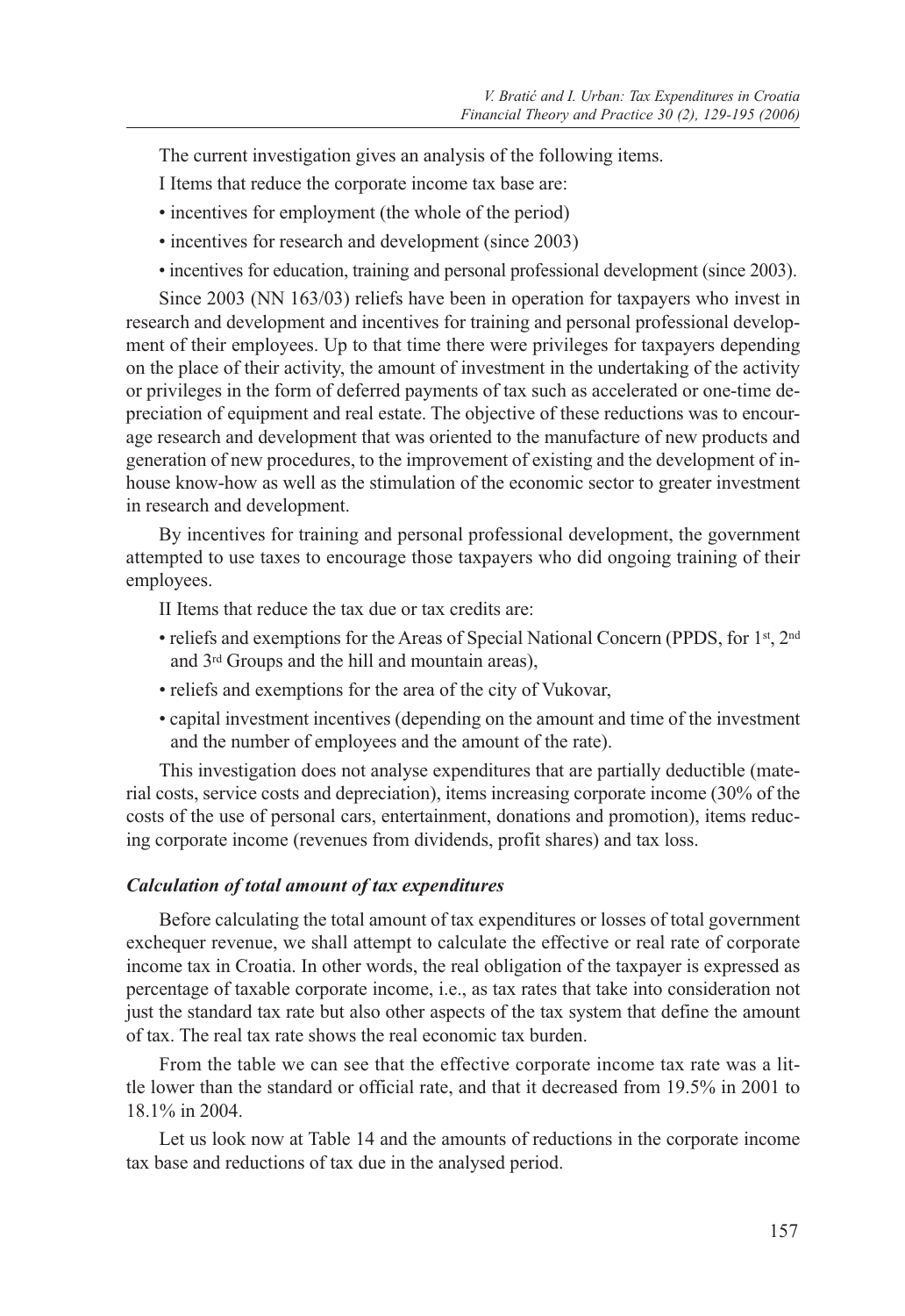|                                                                              |                | 2001     | 2002     | 2003     | 2004     |
|------------------------------------------------------------------------------|----------------|----------|----------|----------|----------|
| Official tax base (in million kuna)                                          | 1              | 16,683.6 | 19,576.5 | 20,840.0 | 23,892.8 |
| Reduction from the corporate income<br>$\text{tax base}^b$ (in million kuna) | $\overline{2}$ | 178.4    | 298.1    | 1,255.1  | 1,626.3  |
| Potential tax base (in million kuna)                                         | $3=2+1$        | 16,862.0 | 19,874.6 | 22,095.1 | 25,519.1 |
| Official tax rate (in $\%$ )                                                 | 4              | 20       | 20       | 20       | 20       |
| Provisional tax due (in million kuna)                                        | $5 = 1x4$      | 3,336.7  | 3,915.3  | 4,168.0  | 4,778.6  |
| Reduction of tax due <sup><math>c</math></sup> (in million kuna)             | 6              | 50.6     | 63.0     | 122.9    | 152.9    |
| Final tax due (in million kuna)                                              | $7 = 5 - 6$    | 3,286.1  | 3,852.3  | 4,045.1  | 4,625.7  |
| Effective or real tax rate (in $\%$ )                                        | $8=7/3x100$    | 19.5     | 19.4     | 18.3     | 18.1     |
| Effective tax rate/Official tax rate (in $\%$ )                              | $9=8/4x100$    | 97.5     | 97.0     | 91.5     | 90.5     |

#### *Table 14 Effective corporate income tax rate in Croatia from 2001 to 2003.a*

*a A similar calculation can be seen in a World Bank document (World Bank, 2003)*

*b Whole period employment, research and development, and educational, training and personal professional development incentives since 2002*

*c Reliefs and exemptions for Areas of Special National Concern (PPDS, 1st, 2nd, and 3rd Group), for Vukovar and free zone users, incentives for investment, and incentives for occupational rehabilitation and the employment of disabled persons*

*Source: authors' calculation*

*Reductions of the corporate income tax base.* Since incentives for research and development and for education, training and personal professional development were introduced in 2003, there is no data for previous years. In 2003, however, for incentives for research and development alone more than half a billion kuna were set aside, while in 2004 these expenditures rose to 620 million kuna. 313 million kuna were set aside for incentives for education and personal professional development in 2003, and 652 million kuna in 2004. Nominal amounts of incentives for employment rose from 178 million kuna in 2001 to 370 million kuna during 2004. In order to obtain total losses to all levels of government we must apply the rate of corporate income tax  $-20\%$  – to these amounts. The results are shown in table 16.

The table shows that with the introduction of new incentives into the system (for research and development and for education, training and personal professional development), incentives for employment increasingly lost importance.

*Corporate income tax credits.* Items that reduce the tax due are divided into reliefs and exemptions in the PPDS, for the city of Vukovar, for users of free zones and for capital investment incentives and incentives for the employment of the disabled persons. All the analysed items grew in the 2001 to 2004 period. Hence, the amounts of exemptions and reliefs for the Areas of Special National Concern (PPDS) grew from 14 million in 2001 to 35 million in 2004. The greatest amounts were set aside for the 2<sup>nd</sup> group of PPDS. Special exemptions and reliefs for Vukovar grew from almost 6 million in 2001 to 13 million kuna in 2004. Total amounts of reliefs and exemptions for users of free zones rose from 31 million kuna in 2001 to 64 million kuna in 2004. Capital investment incentives also increased, from hardly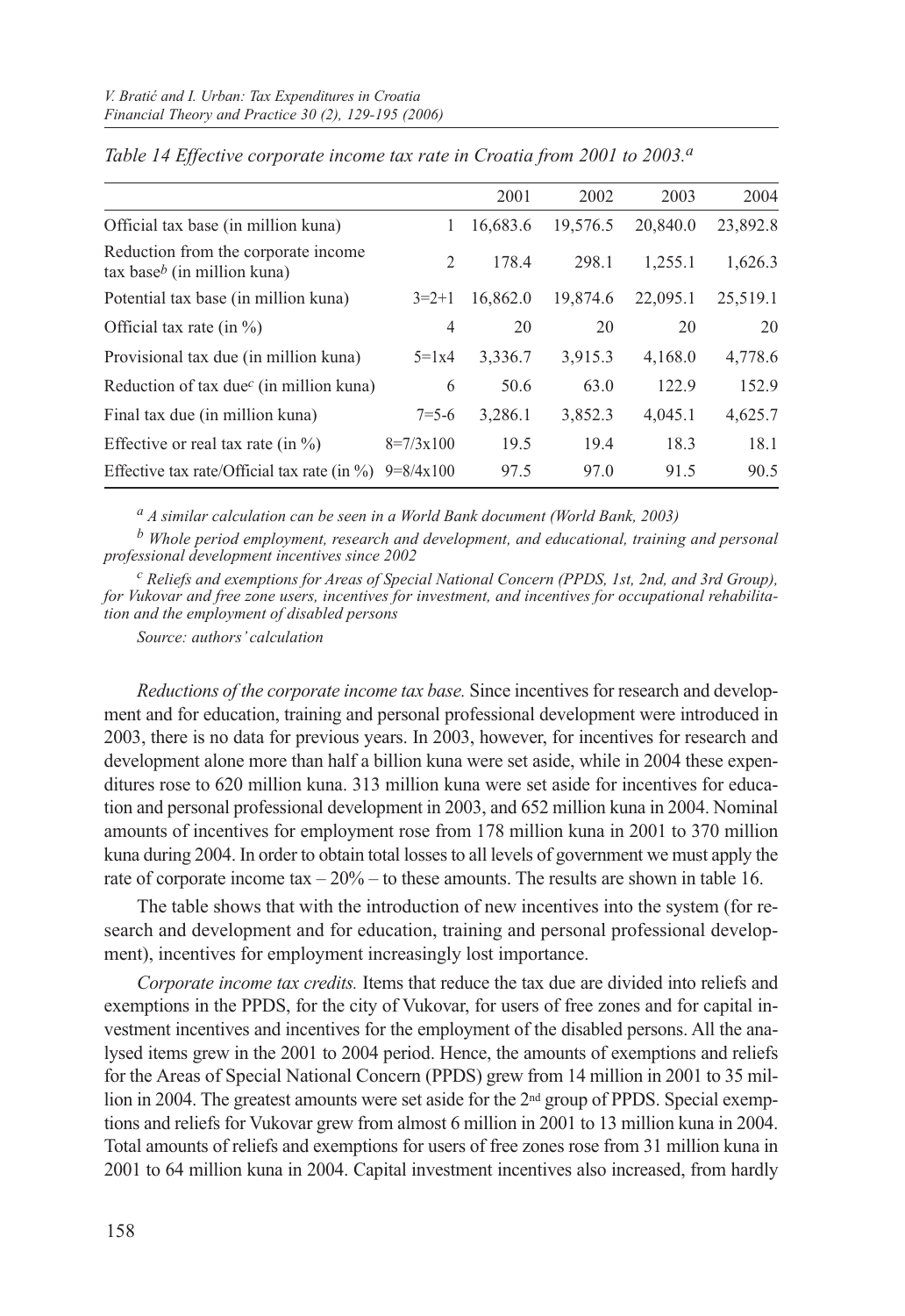200,000 kuna in 2001 to a sizeable 41 million kuna in 2004. It is interesting that the greatest amounts were allowed for incentives to corporate income obtained from investments greater than 60 million kuna, with corporate income tax being paid at a rate of 0% for the 10 years subsequent to the start of the investment, along with the condition that the enterprise employed at least 75 employees. In this incentive item alone, more than 24 million kuna were set aside in 2004. An insignificant part was played by incentives for the employment of the disabled, both qualitatively and quantitatively, in amounts of incentives and in number of users. Instead of providing reliefs in this manner, it would be worth considering giving direct subsidies to these categories of taxpayers.

|                                                                                                                                     | 2001         | 2002         | 2003          | 2004    |
|-------------------------------------------------------------------------------------------------------------------------------------|--------------|--------------|---------------|---------|
| Reduction of the corporate income tax base for incentives                                                                           |              |              |               |         |
| Total incentives                                                                                                                    | 178.4        |              | 298.0 1,255.1 | 1,641.8 |
| incentives for employment                                                                                                           | 178.4        | 298.0        | 384.7         | 369.8   |
| incentives for research and development                                                                                             |              |              | 557.3         | 619.9   |
| incentives for education, training and personal professional development                                                            |              |              | 313.2         | 652.1   |
| I Total reduction of the tax due from corporate income tax base on<br>the basis of reductions for incentives (incentives $x 20\%$ ) | 35.7         | 59.6         | 251.0         | 328.4   |
| Reductions of the tax due (tax credits)                                                                                             |              |              |               |         |
| Reliefs and exemptions in the PPDS                                                                                                  | 14.2         | 18.4         | 34.6          | 34.6    |
| 1st group                                                                                                                           | 4.3          | 5.4          | 7.6           | 10.2    |
| 2nd group                                                                                                                           | 9.9          | 11.6         | 15.0          | 13.7    |
| 3rd group                                                                                                                           | 0.1          | 1.4          | 5.4           | 4.0     |
| hill and mountain areas                                                                                                             |              |              | 6.6           | 6.6     |
| Reliefs and exemptions for the city of Vukovar                                                                                      | 5.5          | 6.5          | 10.0          | 13.0    |
| Reliefs and exemptions for free zone users                                                                                          | 30.7         | 36.8         | 57.5          | 63.5    |
| free zone users (50% of prescribed rate)                                                                                            | 25.1         | 25.5         | 42.4          | 42.9    |
| free zone users investing more than a million kuna                                                                                  | 5.6          | 11.3         | 14.0          | 20.0    |
| free zone users in city of Vukovar                                                                                                  |              |              | 1.1           | 0.6     |
| Capital investment incentives                                                                                                       | 0.2          | 1.3          | 19.8          | 41.1    |
| on corporate income from investment greater than<br>10 million kuna, 7% tax, 10 years, 30 employees                                 | 0.2          | 0.4          | 2.0           | 7.2     |
| on corporate income from investment greater than<br>20 million kuna, 3% tax, 10 years, 50 employees                                 | $\mathbf{0}$ | 1.0          | $\mathbf{0}$  | 9.5     |
| on corporate income from investment greater than<br>60 million kuna, 0% tax, 10 years, 75 employees                                 | $\mathbf{0}$ | $\mathbf{0}$ | 17.8          | 24.4    |
| Incentives for the employment of disabled persons                                                                                   | $\theta$     | 0.3          | 0.9           | 0.8     |
| II Total reductions of tax due from corporate income tax<br>on the basis of reliefs and incentives                                  | 50.6         | 63.3         | 122.9         | 152.9   |
| Total                                                                                                                               | 86.3         | 122.9        | 373.9         | 481.3   |

*Table 15 Reliefs, exemptions and incentives to entities paying corporate income tax from the corporate income tax return of 2001 to 2004 (in million kuna)*

*Source: Central Office, Tax Administration, Ministry of Finance, January 31, 2006*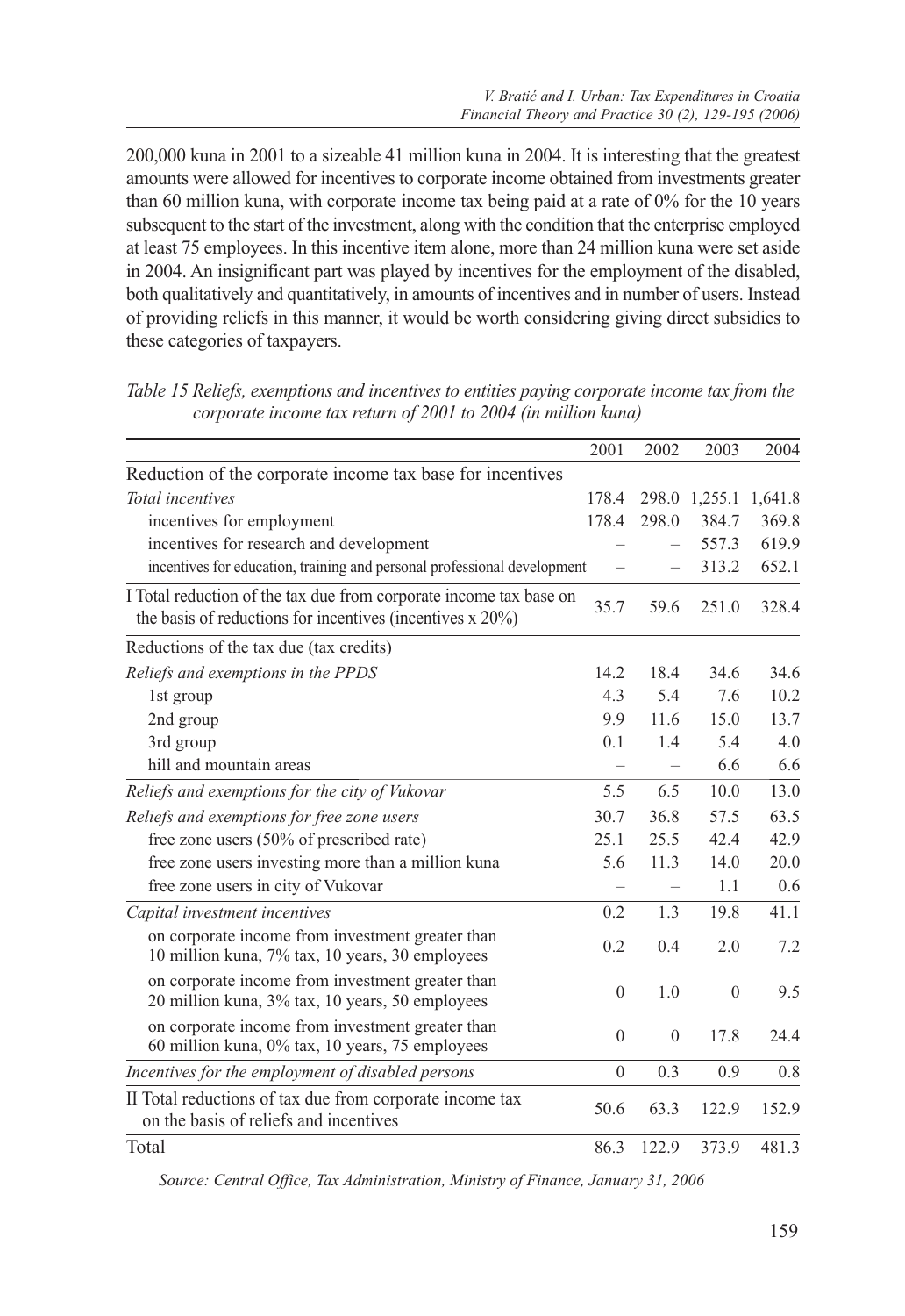The following table shows real losses of revenue or tax expenditures (for all levels of government, general budget) inside the corporate income tax system for items that reduce the tax base (incentives x 20%).

*Table 16 Lost revenue because of reductions in the corporate income tax base for all levels of government (general budget) from 2001 to 2004, incentives x 20% (in million kuna)*

|                                                                                |                                 | 2001     | 2002                          |                                                                         | 2003    |                                             | 2004    |                             |
|--------------------------------------------------------------------------------|---------------------------------|----------|-------------------------------|-------------------------------------------------------------------------|---------|---------------------------------------------|---------|-----------------------------|
|                                                                                | Reduction<br>of the tax<br>base |          | government of the tax<br>base | All levels of Reduction All levels of Reduction All levels of Reduction | base    | government of the tax government of the tax | base    | All levels of<br>government |
| Incentives for employment 178.4                                                |                                 | 35.7     | 298.0                         | 59.6                                                                    | 384.7   | 76.9                                        | 369.8   | 74.0                        |
| Incentives for research<br>and development                                     | $\theta$                        | $\Omega$ | $\Omega$                      | $\Omega$                                                                | 557.3   | 111.5                                       | 619.9   | 124.0                       |
| Incentives for education,<br>training and personal<br>professional development | 0                               | $\Omega$ | $\Omega$                      | $\Omega$                                                                | 313.2   | 62.6                                        | 652.1   | 130.4                       |
| <b>Total losses</b>                                                            | 178.4                           | 35.7     | 298.0                         | 59.6                                                                    | 1,255.1 | 251.0                                       | 1,641.8 | 328.4                       |

*Source: authors' calculation*

After the tax rate of 20% is applied to the reductions of the tax base, we obtained the total amounts of reductions of corporate income tax due pursuant to reductions of the tax base given for incentives. From the table we can see that total losses to all levels of government among which the corporate income tax revenue is divided went up almost fourfold – from about 36 million kuna in 2001 they rose to as much as 328 million kuna in 2004.

If we want to calculate the loss only to the central government exchequer, we have to apply the formula for sharing the revenue (in this case, 70% of the corporate income tax revenue) to the amounts of total losses of revenue for all levels of government.

|                                                                                |                                                                                                          |                   |                       |          | Lost revenue  |                   |               |                   |
|--------------------------------------------------------------------------------|----------------------------------------------------------------------------------------------------------|-------------------|-----------------------|----------|---------------|-------------------|---------------|-------------------|
|                                                                                | 2001                                                                                                     |                   |                       | 2002     | 2003          |                   |               | 2004              |
|                                                                                | All levels of<br>government government government government government government government government | Central<br>budget | All levels of Central | budget   | All levels of | Central<br>budget | All levels of | Central<br>budget |
| Incentives for employment                                                      | 35.7                                                                                                     | 25.0              | 59.6                  | 41.7     | 76.9          | 53.8              | 74.0          | 51.8              |
| Incentives for research and<br>development                                     | $\theta$                                                                                                 | $\Omega$          | $\theta$              | $\Omega$ | 111.5         | 78.1              | 124.0         | 86.8              |
| Incentives for education,<br>training and personal<br>professional development | $\theta$                                                                                                 | $\Omega$          | $\theta$              | $\Omega$ | 62.6          | 43.8              | 130.4         | 91.3              |
| Total                                                                          | 35.7                                                                                                     | 25.0              | 59.6                  | 41.7     | 251.0         | 175.7             | 328.4         | 229.9             |

*Table 17 Lost central government budget revenue within the reduction of the corporate income tax base (70% of the base) from 2001 to 2004*

*Source: authors' calculation*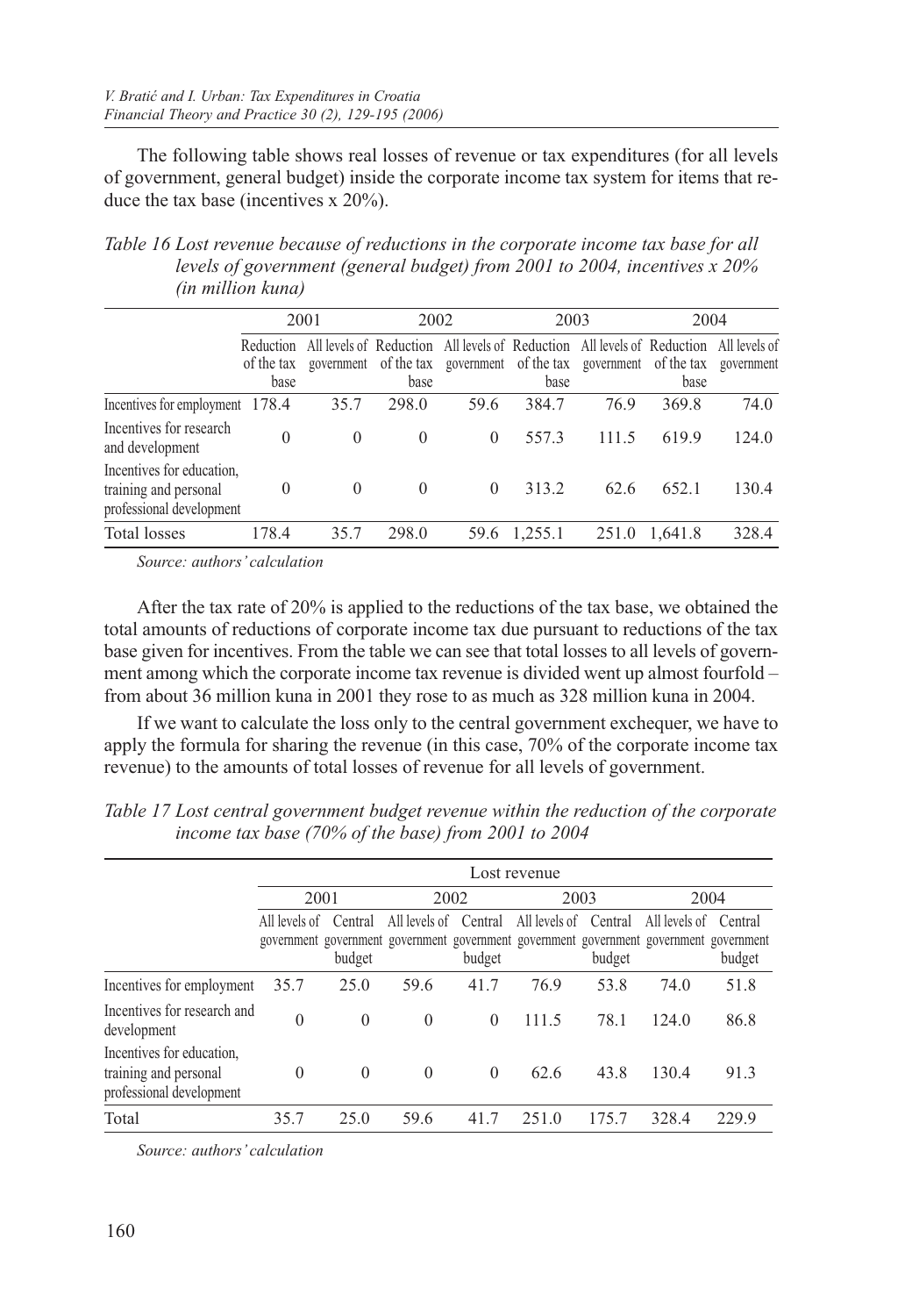| All levels of<br>government<br>0.6<br>6.7<br>42.9<br>9.5<br>0.8<br>34.6<br>13.7<br>4.0<br>13.0<br>63.5<br>20.0<br>7.2<br>24.4<br>10.2<br>41.1<br>government<br>4.6<br>0.6<br>86.0<br>10.5<br>3.8<br>7.0<br>9.8<br>0.8<br>13.9<br>24.2<br>29.7<br>$\overline{1}$<br>0<br>12.5<br>5.3<br>40.3<br>budget<br>Central<br>All levels of<br>government<br>6.6<br>0.9<br>7.6<br>19.8<br>2.0<br>17.8<br>34.6<br>15.0<br>5.4<br>10.0<br>57.5<br>42.4<br>14.0<br>0<br>$\Xi$<br>government<br>7.9<br>$\circ$<br>$\ddot{4}.\dot{6}$<br>17.9<br>$\circ$<br>0.9<br>0.2<br>0.7<br>$\circ$<br>0.2<br>44.4<br>3.8<br>$\overline{1.0}$<br>25.8<br>12.9<br>$\overline{8.1}$<br>Central<br>budget<br>All levels of<br>government<br>$\circ$<br>25.5<br>$\circ$<br>$1.\overline{3}$<br>5.4<br>11.6<br>1.4<br>6.5<br>36.8<br>11.3<br>0.3<br>$\supseteq$<br>0<br>0.3<br>18.4<br>government<br>6.9<br>$\circ$<br>3.0<br>$\circ$<br>17.6<br>3.9<br>$\circ$<br>9.9<br>3.9<br>0<br>0<br>0<br>0<br>21.5<br>$\overline{0}$ .<br>Central<br>budget<br>All levels of<br>government<br>$\circ$<br>5.6<br>9.9<br>$\circ$<br>0.2<br>0.2<br>0.0<br>14.2<br>4.3<br>5.5<br>$\circ$<br>0<br>0<br>30.7<br>25.1<br>for the city of Vukovar<br>from investment greater than 10 million<br>from investment greater than 20 million<br>from investment greater than 60 million<br>kuna, 3% tax, 10 years, 50 employees<br>kuna, 7% tax, 10 years, 30 employees<br>kuna, 0% tax, 10 years, 75 employees<br>of Vukovar<br>for free zone<br>in the PPDS<br>users (50% of prescribed rate)<br>Incentives for the employment<br>Capital investment incentives<br>hill and mountain areas<br>users investing more<br>free zone users in city<br>Reliefs and exemptions i<br>Reliefs and exemptions 1<br>Reliefs and exemptions<br>on corporate income<br>than a million kuna<br>of disabled persons<br>$2nd$ group<br>$3^{\rm rd}$ group<br>$1$ s and d<br>Total | 2001 |      |      | 2002 |       | 2003 |       | 2004                    |
|----------------------------------------------------------------------------------------------------------------------------------------------------------------------------------------------------------------------------------------------------------------------------------------------------------------------------------------------------------------------------------------------------------------------------------------------------------------------------------------------------------------------------------------------------------------------------------------------------------------------------------------------------------------------------------------------------------------------------------------------------------------------------------------------------------------------------------------------------------------------------------------------------------------------------------------------------------------------------------------------------------------------------------------------------------------------------------------------------------------------------------------------------------------------------------------------------------------------------------------------------------------------------------------------------------------------------------------------------------------------------------------------------------------------------------------------------------------------------------------------------------------------------------------------------------------------------------------------------------------------------------------------------------------------------------------------------------------------------------------------------------------------------------------------------------------------------------------------------------------------------------------------------------------|------|------|------|------|-------|------|-------|-------------------------|
|                                                                                                                                                                                                                                                                                                                                                                                                                                                                                                                                                                                                                                                                                                                                                                                                                                                                                                                                                                                                                                                                                                                                                                                                                                                                                                                                                                                                                                                                                                                                                                                                                                                                                                                                                                                                                                                                                                                |      |      |      |      |       |      |       | Central                 |
|                                                                                                                                                                                                                                                                                                                                                                                                                                                                                                                                                                                                                                                                                                                                                                                                                                                                                                                                                                                                                                                                                                                                                                                                                                                                                                                                                                                                                                                                                                                                                                                                                                                                                                                                                                                                                                                                                                                |      |      |      |      |       |      |       | government<br>budget    |
|                                                                                                                                                                                                                                                                                                                                                                                                                                                                                                                                                                                                                                                                                                                                                                                                                                                                                                                                                                                                                                                                                                                                                                                                                                                                                                                                                                                                                                                                                                                                                                                                                                                                                                                                                                                                                                                                                                                |      |      |      |      |       |      |       | 24.2                    |
|                                                                                                                                                                                                                                                                                                                                                                                                                                                                                                                                                                                                                                                                                                                                                                                                                                                                                                                                                                                                                                                                                                                                                                                                                                                                                                                                                                                                                                                                                                                                                                                                                                                                                                                                                                                                                                                                                                                |      |      |      |      |       |      |       | $\overline{7.1}$        |
|                                                                                                                                                                                                                                                                                                                                                                                                                                                                                                                                                                                                                                                                                                                                                                                                                                                                                                                                                                                                                                                                                                                                                                                                                                                                                                                                                                                                                                                                                                                                                                                                                                                                                                                                                                                                                                                                                                                |      |      |      |      |       |      |       |                         |
|                                                                                                                                                                                                                                                                                                                                                                                                                                                                                                                                                                                                                                                                                                                                                                                                                                                                                                                                                                                                                                                                                                                                                                                                                                                                                                                                                                                                                                                                                                                                                                                                                                                                                                                                                                                                                                                                                                                |      |      |      |      |       |      |       | $9.\overline{6}$<br>2.8 |
|                                                                                                                                                                                                                                                                                                                                                                                                                                                                                                                                                                                                                                                                                                                                                                                                                                                                                                                                                                                                                                                                                                                                                                                                                                                                                                                                                                                                                                                                                                                                                                                                                                                                                                                                                                                                                                                                                                                |      |      |      |      |       |      |       | $4.7$                   |
|                                                                                                                                                                                                                                                                                                                                                                                                                                                                                                                                                                                                                                                                                                                                                                                                                                                                                                                                                                                                                                                                                                                                                                                                                                                                                                                                                                                                                                                                                                                                                                                                                                                                                                                                                                                                                                                                                                                |      |      |      |      |       |      |       | 9.1                     |
|                                                                                                                                                                                                                                                                                                                                                                                                                                                                                                                                                                                                                                                                                                                                                                                                                                                                                                                                                                                                                                                                                                                                                                                                                                                                                                                                                                                                                                                                                                                                                                                                                                                                                                                                                                                                                                                                                                                |      |      |      |      |       |      |       | 44.5                    |
|                                                                                                                                                                                                                                                                                                                                                                                                                                                                                                                                                                                                                                                                                                                                                                                                                                                                                                                                                                                                                                                                                                                                                                                                                                                                                                                                                                                                                                                                                                                                                                                                                                                                                                                                                                                                                                                                                                                |      |      |      |      |       |      |       | 30.1                    |
|                                                                                                                                                                                                                                                                                                                                                                                                                                                                                                                                                                                                                                                                                                                                                                                                                                                                                                                                                                                                                                                                                                                                                                                                                                                                                                                                                                                                                                                                                                                                                                                                                                                                                                                                                                                                                                                                                                                |      |      |      |      |       |      |       | 14.0                    |
|                                                                                                                                                                                                                                                                                                                                                                                                                                                                                                                                                                                                                                                                                                                                                                                                                                                                                                                                                                                                                                                                                                                                                                                                                                                                                                                                                                                                                                                                                                                                                                                                                                                                                                                                                                                                                                                                                                                |      |      |      |      |       |      |       | 0.4                     |
|                                                                                                                                                                                                                                                                                                                                                                                                                                                                                                                                                                                                                                                                                                                                                                                                                                                                                                                                                                                                                                                                                                                                                                                                                                                                                                                                                                                                                                                                                                                                                                                                                                                                                                                                                                                                                                                                                                                |      |      |      |      |       |      |       | 28.8                    |
|                                                                                                                                                                                                                                                                                                                                                                                                                                                                                                                                                                                                                                                                                                                                                                                                                                                                                                                                                                                                                                                                                                                                                                                                                                                                                                                                                                                                                                                                                                                                                                                                                                                                                                                                                                                                                                                                                                                |      |      |      |      |       |      |       | 5.0                     |
|                                                                                                                                                                                                                                                                                                                                                                                                                                                                                                                                                                                                                                                                                                                                                                                                                                                                                                                                                                                                                                                                                                                                                                                                                                                                                                                                                                                                                                                                                                                                                                                                                                                                                                                                                                                                                                                                                                                |      |      |      |      |       |      |       | 6.7                     |
|                                                                                                                                                                                                                                                                                                                                                                                                                                                                                                                                                                                                                                                                                                                                                                                                                                                                                                                                                                                                                                                                                                                                                                                                                                                                                                                                                                                                                                                                                                                                                                                                                                                                                                                                                                                                                                                                                                                |      |      |      |      |       |      |       | 17.1                    |
|                                                                                                                                                                                                                                                                                                                                                                                                                                                                                                                                                                                                                                                                                                                                                                                                                                                                                                                                                                                                                                                                                                                                                                                                                                                                                                                                                                                                                                                                                                                                                                                                                                                                                                                                                                                                                                                                                                                |      |      |      |      |       |      |       | 0.6                     |
|                                                                                                                                                                                                                                                                                                                                                                                                                                                                                                                                                                                                                                                                                                                                                                                                                                                                                                                                                                                                                                                                                                                                                                                                                                                                                                                                                                                                                                                                                                                                                                                                                                                                                                                                                                                                                                                                                                                | 50.6 | 35.3 | 63.3 |      | 122.8 |      | 153.0 | 107.2                   |

*V. Bratić and I. Urban: Tax Expenditures in Croatia Financial Theory and Practice 30 (2), 129-195 (2006)*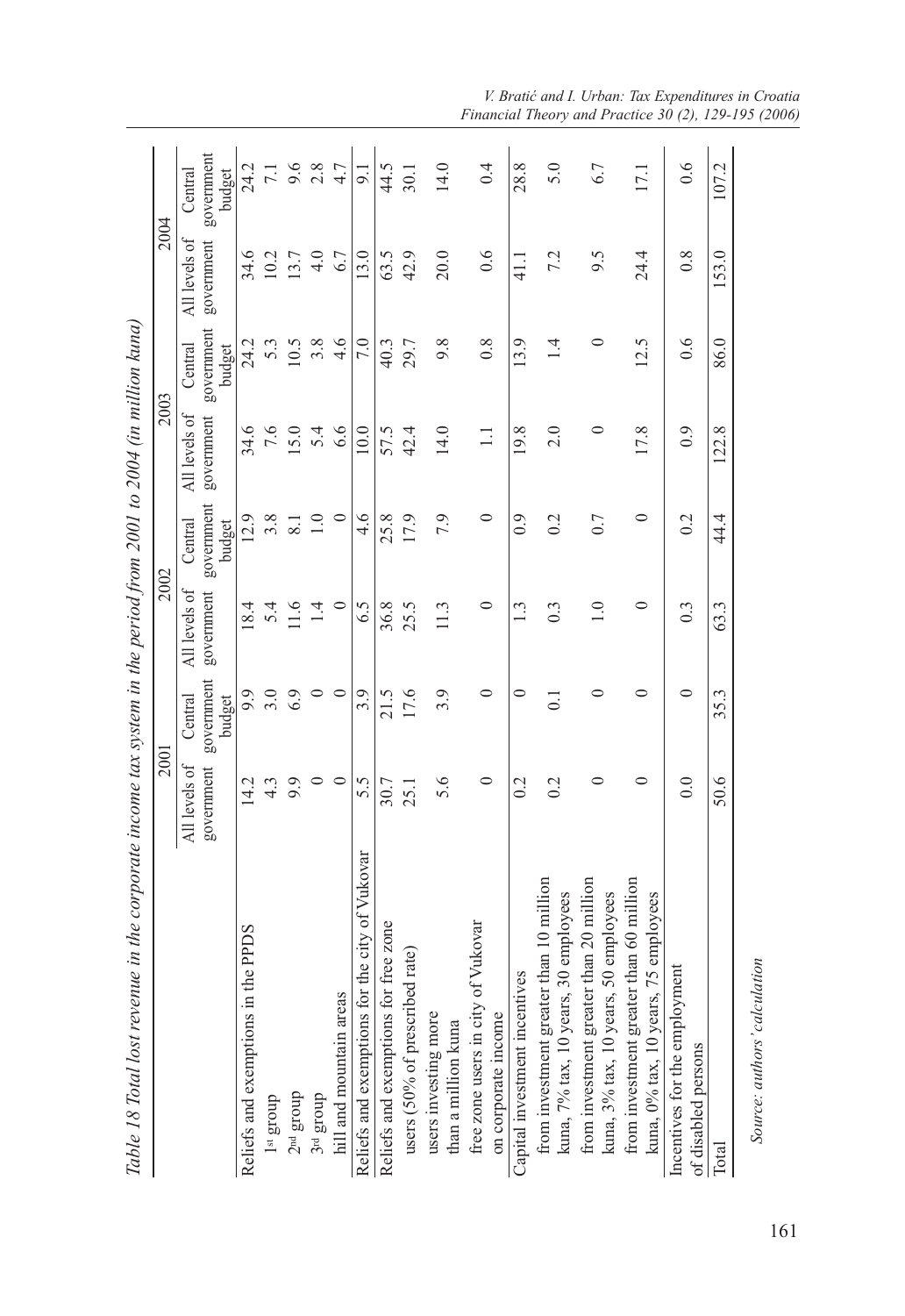By applying the 70% rate we can see that during 2001 the central government budget could have collected 25 million kuna more, if there had not been incentives for employment that reduced of the tax base. Over the course of time, these amounts grew, and in 2004 losses to central government budget revenue amounted to 52 million kuna because of incentives for employment. But from 2003 on the central government exchequer forewent much larger amounts in the name of incentives research and development for education and personal professional development. For example, in 2004 research and development incentives led to a central government budget loss of almost 87 million kuna from corporate income tax revenue, while incentives for education, training and personal professional development entailed the failure to collect almost 91 million kuna.

Now let us look at table 18 and the items reducing the tax due, or tax credits, for all levels of government (central, county, city and municipality) and separately just the loss of the central government budget revenue.

Reductions of the tax due (tax credits) caused losses to all levels of government in amounts from 51 million in 2001 to 153 million in 2004. Accordingly, the share of revenue that the central government exchequer might have collected in the taxation of corporate income tax but which it willingly forfeited rose from 35 million kuna in 2001 to 107 million kuna in 2004. The greatest amount of central government revenue was given up because of reliefs and exemptions for free zone users.

To summarize, total losses to all levels of government (general budget) in the taxation of corporate income tax are given in the following table.

*Table 19 Total lost revenue of all levels of government (general budget) in the corporate income tax system in Croatia (in million kuna)*

|                                                   | 2001 | 2002 | 2003       | 2004  |
|---------------------------------------------------|------|------|------------|-------|
| Reductions of the tax due                         | 50.6 | 63.3 | 122.9      | 152.9 |
| Reductions of the tax base (incentives $x 20\%$ ) | 35.7 |      | 59.6 251.0 | 328.4 |
| Total lost revenue of all levels of government    | 86.3 | 1229 | 373.9      | 481.3 |

*Source: authors' calculation*

The total amounts that could have been collected in the corporate income tax system but were not because of various reductions in the tax base and reductions of the tax due were rising exponentially year after year. While these losses were only 86 million kuna in 2001, in 2004 they had come to almost half a billion kuna. In the light of problems with the deficits of the central government budget, and of most of the local and regional government units budgets, these are no small amounts. But once again we have to conclude that in Croatia the real problem is not in the revenue but in the expenditure side of the central government budget.

In line with figures from the preceding table, it can be concluded that central government budget losses due to uncollected corporate income tax have grown in the period under analysis. For example, in 2001, the central government gave up or, rather failed to collect 60 million kuna because of statutory provisions it created itself, while in 2004 these losses had climbed to 337 million kuna.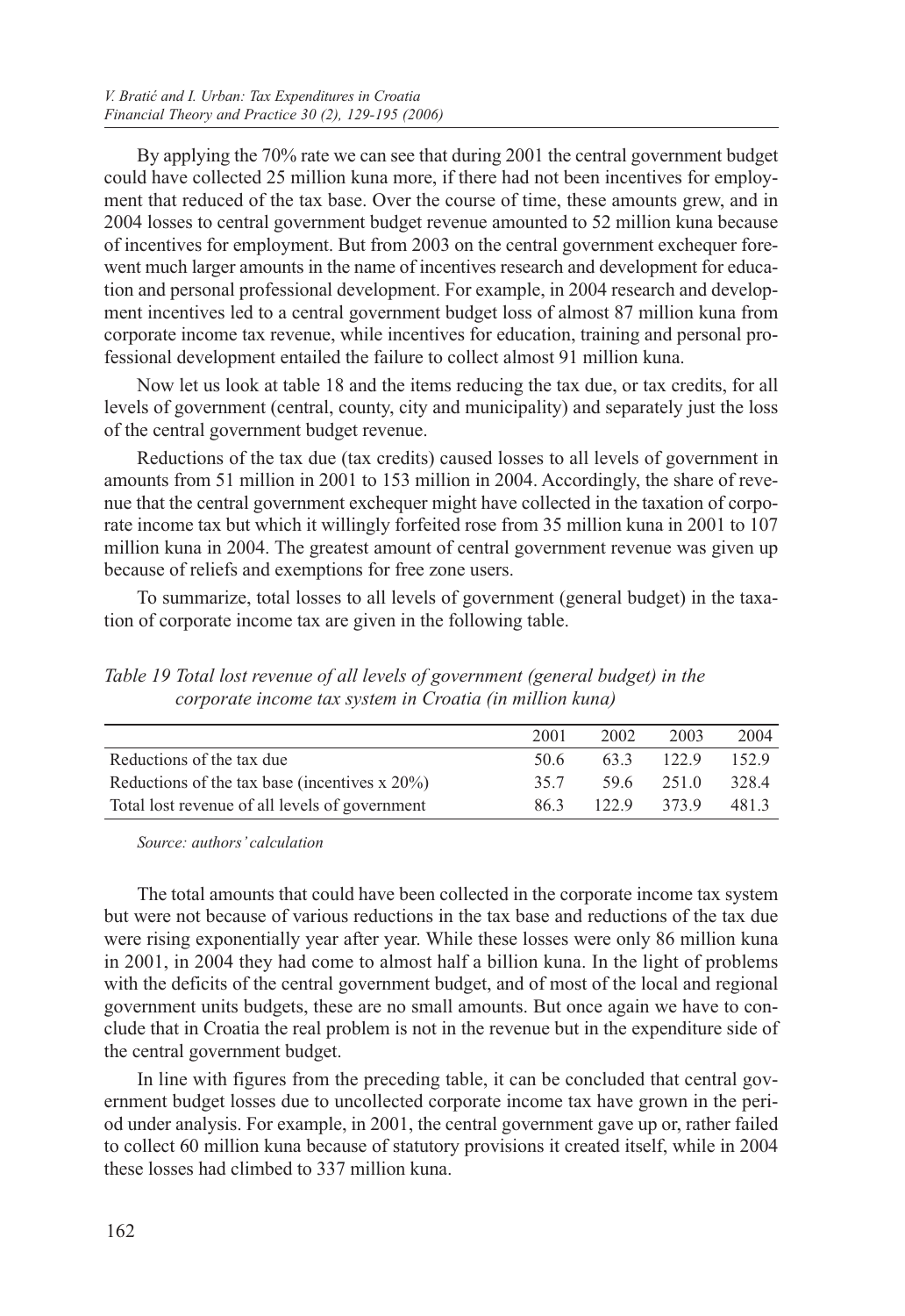|                                                   | 2001 | 2002 | 2003  | 2004  |
|---------------------------------------------------|------|------|-------|-------|
| Reductions of the tax due                         | 35.3 | 44.3 | 86.0  | 107.0 |
| Reductions of the tax base (incentives $x 20\%$ ) | 25 O | 417  | 175.7 | 229.9 |
| Total lost central government budget revenue      | 60.3 | 86.0 | 261.7 | 336.9 |

*Table 20 Total lost central government budget revenue in the corporate income tax system (70% of total), (in million kuna)*

*Source: authors' calculation*

To close this section, the following table gives details about the total number and the number of users of particular kinds of reliefs and exemptions in the corporate income tax system.

*Table 21 Total number of returns submitted and number of tax reliefs claimed in the corporate income tax system*

|                                                                                                     | 2001           | 2002   | 2003         | 2004           |
|-----------------------------------------------------------------------------------------------------|----------------|--------|--------------|----------------|
| I Reductions of the corporate income tax base                                                       |                |        |              |                |
| Total incentives                                                                                    | 2,909          | 3,989  | 9,626        | 13,781         |
| incentives for employment                                                                           | 2.909          | 3,989  | 5,026        | 4,734          |
| incentives for research and development                                                             |                |        | 279          | 349            |
| incentives for training and personal professional development                                       |                |        | 5,665        | 10,695         |
| II Reductions of the corporate income tax due                                                       |                |        |              |                |
| Reliefs and exemptions in the PPDS                                                                  | 138            | 281    | 713          | 736            |
| 1st group                                                                                           | 65             | 84     | 114          | 136            |
| 2nd group                                                                                           | 73             | 151    | 215          | 231            |
| 3rd group                                                                                           | 3              | 52     | 127          | 121            |
| hill and mountain areas                                                                             |                |        | 262          | 255            |
| Reliefs and exemptions for the city of Vukovar                                                      | 25             | 27     | 37           | 34             |
| Reliefs and exemptions for free zone users                                                          | 52             | 60     | 68           | 70             |
| free zone users (50% of prescribed rate)                                                            | 44             | 49     | 61           | 59             |
| free zone users investing more than a million kuna                                                  | 10             | 16     | 10           | 10             |
| free zone users in city of Vukovar                                                                  |                |        | 3            | 6              |
| Capital investment incentives                                                                       | $\overline{2}$ | 5      | 12           | 20             |
| on corporate income from investment greater than<br>10 million kuna, 7% tax, 10 years, 30 employees | 2              | 3      | 7            | 14             |
| on corporate income from investment greater than<br>20 million kuna, 3% tax, 10 years, 50 employees | $\mathbf{0}$   | 1      | $\mathbf{0}$ | $\overline{2}$ |
| on corporate income from investment greater than<br>60 million kuna, 0% tax, 10 years, 75 employees | $\mathbf{0}$   | 1      | 5            | 4              |
| Incentives for the employment of disabled persons                                                   | 3              | 6      | 6            | 10             |
| Number of claimants of exemptions                                                                   | 3,129          | 4,368  | 10,462       | 14,651         |
| Total number of filers of returns                                                                   | 71,927         | 71,690 | 73,790       | 77,104         |
| Number of claimants as proportion of total number of return filers (in $\%$ )                       | 4,4            | 6,1    | 14,2         | 19,0           |

*Source: Central Office, Tax Administration, Ministry of Finance*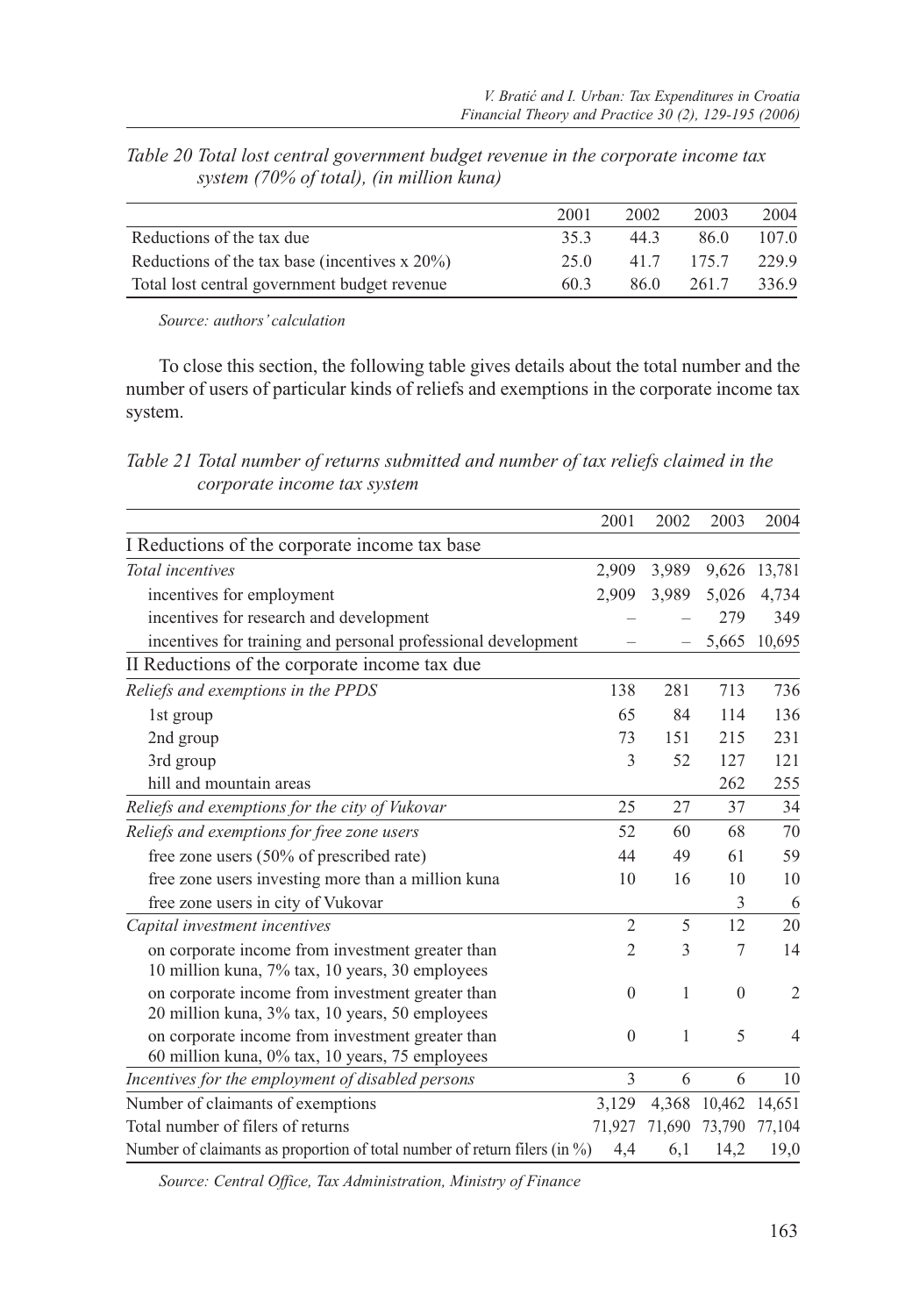The total number of claimants of one of the forms of exemption in the taxation of corporate income as a percentage of the total number of tax return filers rose from 4% in 2001 to 19% in 2004.

The greatest number of exemption claimants came in the system for reducing the tax base, in which the lead was taken by taxpayers who claimed incentives for employment and incentives for education, training and personal professional development. It is interesting that in 2003 only 279 taxpayers made use of incentives for research and development in an amount greater than 0.5 billion kuna, which meant an expenditure greater than 250 million kuna for the central government budget. Something similar occurred in 2004. In numbers of claimants in the system for reducing the tax due, claimants from the areas of special national concern stood out, although not very prominently.

## *Conclusion*

The reductions of the tax base and the reduction of the tax due in the corporate income tax system divided into detailed groups are analyzed.

It is not clear why some incentives are in one and others are in a different group and the economic impact of this procedure is different. That is, in order to be able to obtain the real central government budget losses from the items of reductions of the tax base, it is necessary to apply the tax rate of 20% to these amounts, while no operations are needed within reductions of the tax due, which represent the amounts of the actual tax expenditures in the context of corporate income tax.

The total amounts that could have been collected in the corporate income tax system but were not because of reductions of the tax base and reductions of tax due are rising exponentially year by year. While in 2001 these losses came to only 86 million kuna, in 2004 they were more than 481 million kuna. In conjunction with the problems of deficits of the central government budget and of the budgets of most local and regional units, these amounts are not negligible.

Central government budget losses from uncollected revenues on the basis of corporate income tax rose from 60 million kuna in 2001 to 337 million kuna in 2004.

The size of the total revenue lost to the central government exchequer on the basis of corporate income tax as compared with total revenue collected from this tax can be seen from the following table.

|                                                                                                                                            | 2001 | 2002                    | 2003             | 2004 |
|--------------------------------------------------------------------------------------------------------------------------------------------|------|-------------------------|------------------|------|
| Total central government budget corporate income tax<br>revenue (in million kuna)                                                          |      | 1,987 2,659 3,074 3,131 |                  |      |
| Lost central government budget revenue from corporate<br>income tax (in million kuna)                                                      | 60.3 |                         | 86.0 261.7 336.9 |      |
| Lost central government budget revenue as percentage of<br>total central government budget revenue from corporate<br>income tax (in $\%$ ) | 3.0  | 3.2                     | 85               | 10.8 |

*Table 22 Lost central government budget revenue as a proportion of total central government budget revenue from corporate income tax*

*Source: authors' calculation*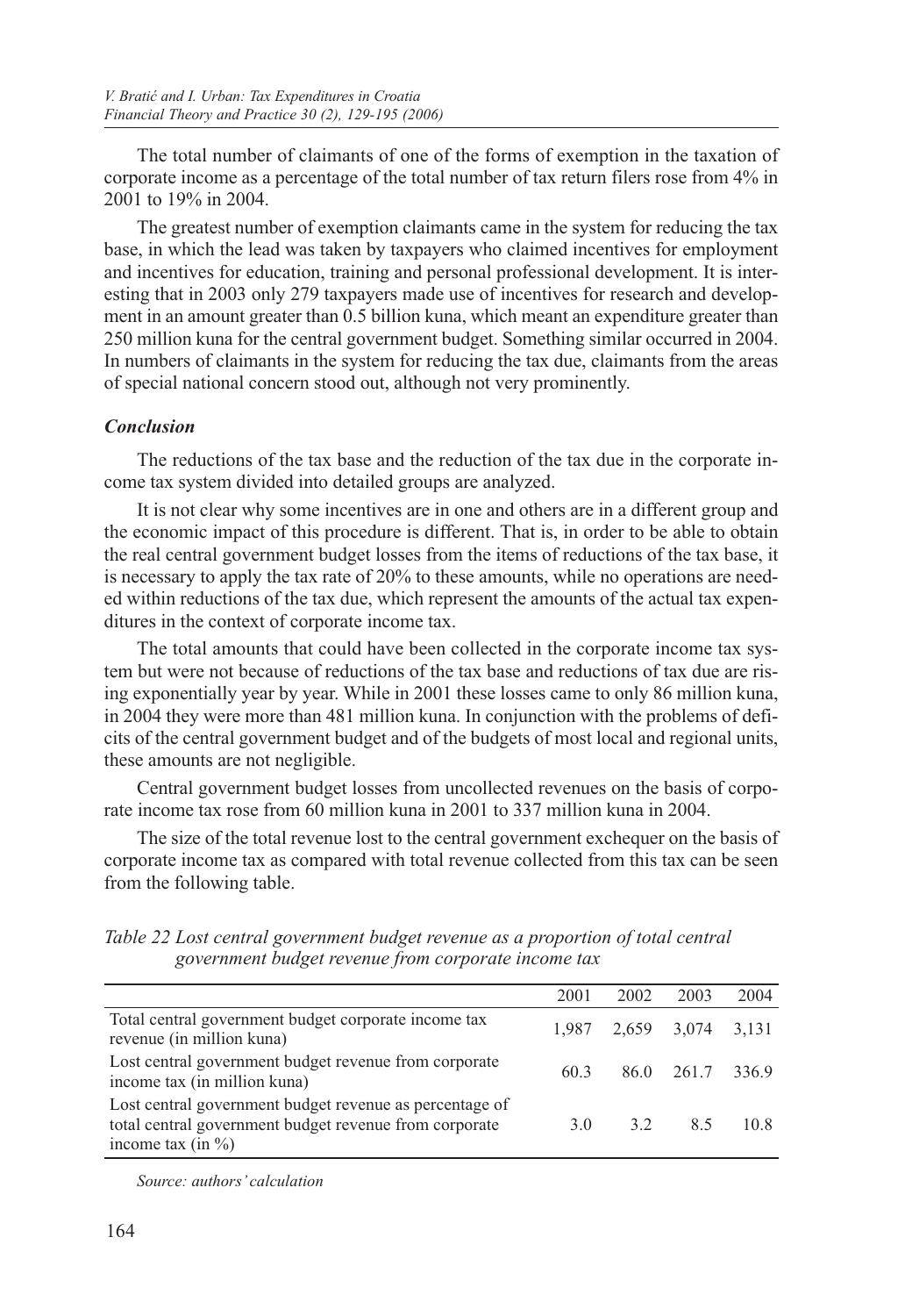The previous table is the best indicator that the amounts that central government could have collected but did not are not so small and insignificant. It shows that lost tax revenues as a percentage of total central government budget corporate income tax revenue rose from 3% in 2001 to almost 11% in 2004. In other words, out of every 100 kuna of potential collected corporate income tax revenue, central government budget voluntary relinquished 11 kuna in 2004. In a situation in which the budget is in deficit and in which there are ever increasing demands, these amounts might have been an important source of revenue.

#### **5 Real estate transfer tax**

This chapter outlines the basic provisions of the real estate transfer tax in Croatia and its importance with respect to its share in the total tax revenue of the central government budget. Changes in the taxation of real estate transfer are explained subsequently, as well as the items that are considered expenditures in the context of this tax.

#### *An overview of real estate transfer tax and its significance*

Real estate transfer tax is an indirect and a shared tax. Total collected revenue is shared between the central government and the local government (40% to the central government, 60% to a municipality or a city).

According to the Real Estate Transfer Tax Law (NN 69/97), every acquisition of real estate is subject to taxation, irrespective of whether it is acquired by some legal transaction involving money, by inheritance, gift or some other way, even without any money changing hands. The taxpayer is the person or entity that acquires the real estate. The base for the tax is the market value of the real estate at the moment of acquisition. In other words, it is the price obtained for real estate obtained or that might be obtained for it on the market at the moment of the acquisition, taking into account its condition and physical characteristics such as location, and for buildings the quality of the construction, the age of the building, its main services and so on. As a rule, the market value is assessed by the Tax Administration pursuant to the transfer of documents, i.e., the price mentioned in the sale contract and other similar documents, if from the circumstances of each individual case it can be gathered that the price was really agreed on and paid.

The real estate transfer tax is paid on all kinds of real estate (land, buildings, and parts of buildings) at a standard rate of 5%. The law determines which sales are subject to real estate transfer tax, and which to VAT, and in conjunction with general tax exemptions also stipulates tax exemptions when real estate is put into the equity of a company and in the transfer of real estate in changes of corporate status (in a procedure for the merger, takeover or division of corporations). We will discuss this in more detail below.

Table 21 gives the best indication of the importance of this tax revenue for the central government budget and its proportion in the overall revenues of the central government budget.

The table shows that the real estate transfer tax, in terms of its proportion of total central government budget tax revenue and of GDP, has the least importance of all the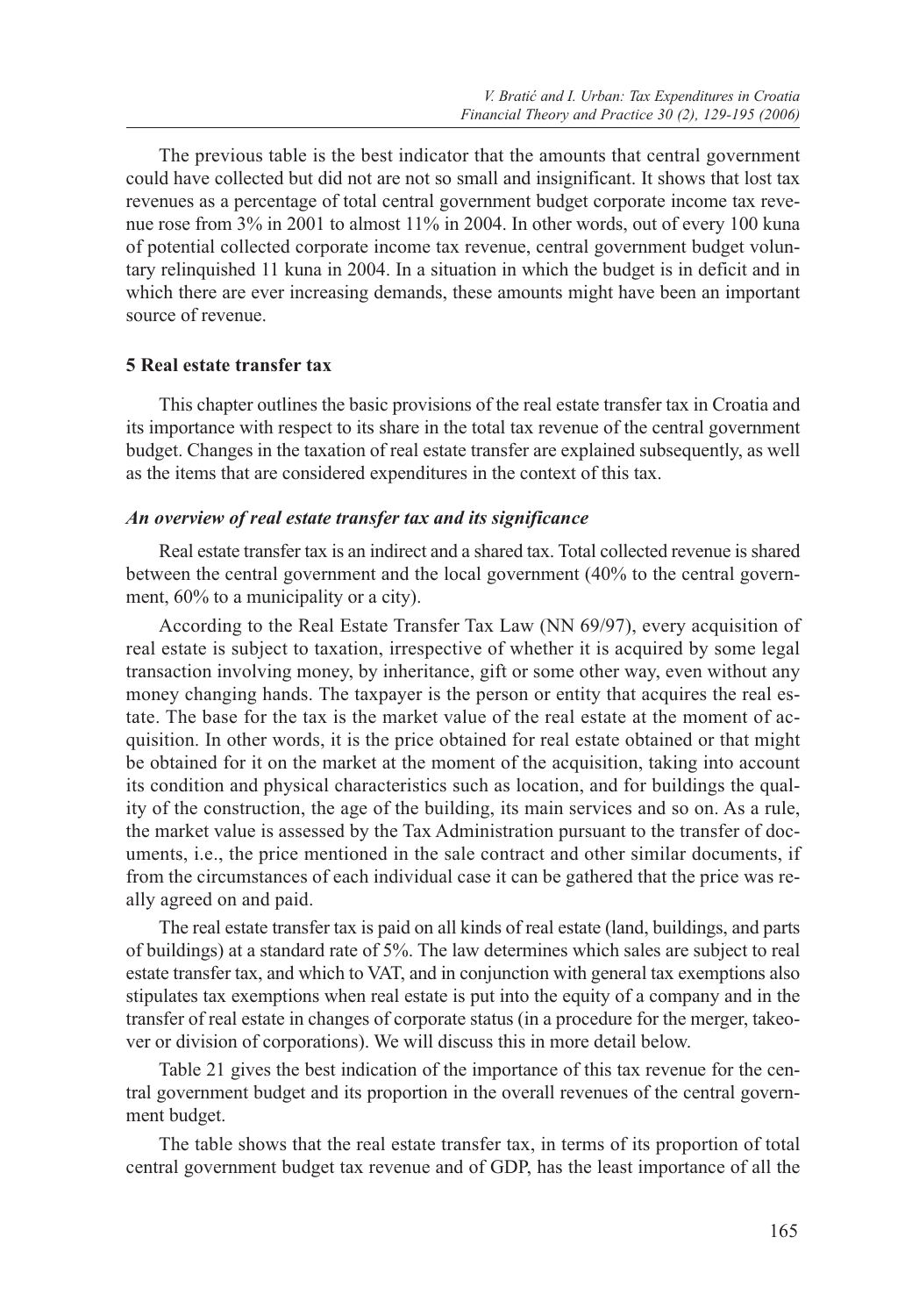forms of taxation analysed so far. That is, as a proportion of total tax revenue in the period from 2000 to 2004 the real estate transfer tax moved annually around 0.7%. As a proportion of GDP it is of course still much smaller, and comes to about 0.2%. In nominal amounts, real estate transfer tax revenue ranged from 282 million kuna in 2001 to 356 million kuna in 2004.

*Table 23 Central government budget revenue from real estate transfer tax as a proportion of total central government tax revenue and as a proportion of GDP (in million kuna and in %)*

| 2001                                                      | 2002    | 2003    | 2004    |
|-----------------------------------------------------------|---------|---------|---------|
| 165,640                                                   | 179,390 | 193,067 | 207,082 |
| 40.493                                                    | 42,810  | 45,281  | 47,150  |
| Central government budget revenue from real estate<br>282 | 295     | 290     | 356     |
|                                                           |         |         |         |
| 0.7                                                       | 0.7     | 0.6     | 0.8     |
| 0.2                                                       | 0.2     | 0.2     | 0.2     |
|                                                           |         |         |         |

*Source: Ministry of Finance (see annex)*

## *Tax expenditures in the real estate transfer tax from 2000 to 2004*

Until 2004, the statutory framework for the real estate transfer tax consisted of:

- Real Estate Transfer Tax Law (NN 69/97, 153/02),
- General Tax Law (NN 127/00, 86/01, 150/02),
- Areas of Special National Concern Law (revised wording) (NN 26/03),
- Subsidised Housing Construction Law (NN 109/01, 82/04),
- The Legal Status of Religious Organizations Law (NN 83/02),
- Enforcement Law (NN 57/96 and 29/99),
- Regulations concerning the form and content of the real estate transfer tax return (NN 28/01),
- Decision concerning confirmation of whether municipalities have the status of members of the 3rd group of areas of special national concern (NN 138/02).

We shall now look at the best known items that are considered a loss of tax revenue in the real estate transfer tax, that is, tax expenditure in the sense of this investigation.

The best known forms of tax expenditures according to the Real Estate Transfer Tax Law, i.e., the tax exemptions, are divided into:

- general exemptions (Article 11, Law)
- tax exemptions when real estate is put into a corporation, either as founding equity or as increase of equity in line with the Companies Law and in the procedure of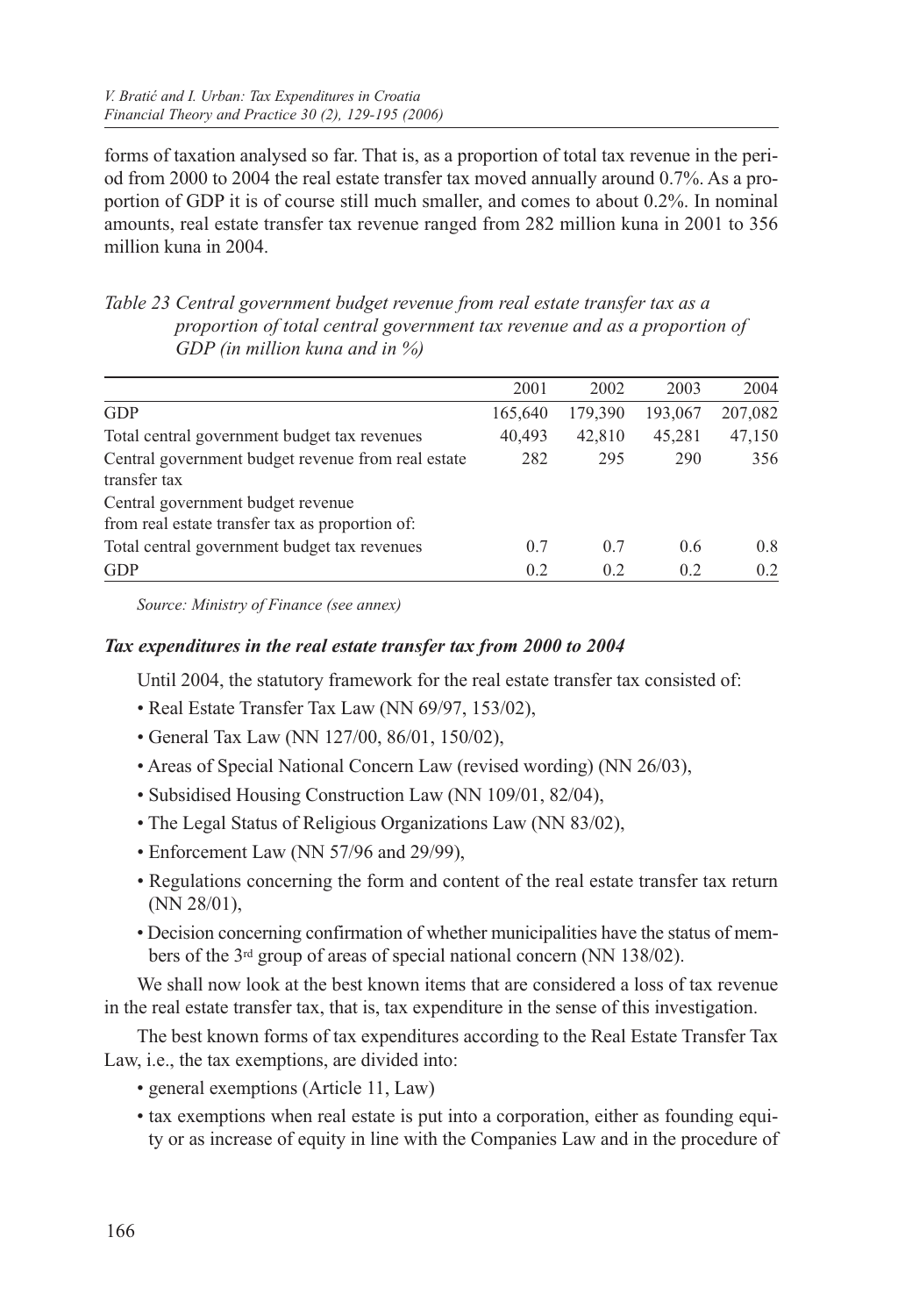merging or taking over companies, or splitting a single company into a number of entities (Article 12, Law),

• tax exemptions in the event of inheritance, deed or gifts or some other way of acquiring real estate without compensation (Article 13, Law).

In addition, by derogation from the provisions of the Real Estate Transfer Tax Law, the Areas of Special National Concern Law (NN 26/03) states that real estate transfer tax is not to be paid in the following cases:

- during acquisition of real estate in the PPDS (areas of special national concern) when an individual by the purchase of real estate registers or changes his registered domicile within this area or if he has a residence in the area (Article 13, Law)
- during purchase of real estate in the PPDS if it will be used by the purchaser (individual or company) for the performance of an activity (Article 13, Law)15

In the Law concerning the Legal Status of Religious Organizations (NN 83/-02) the following exemption is given:

• a religious organization is not liable to pay the real estate transfer tax on the acquisition of religious buildings or land for the construction of religious buildings, irrespectively of the manner in which such real estate have been acquired (Article 17, Paragraph 5).

In order to claim this right, religious organizations are bound, along with the contract and the tax return, to supply the competent local office of the Tax Administration with a certificate from the Register of Religious Organizations.16

According to the Socially Encouraged Housing Construction Law (NN 109/01) exemptions from this tax apply to:

• Agency for the legal trade and agency in real estate that acquires building land for the construction of housing units that cannot be greater in value than the market value and that constitutes the base for the calculation of the real estate transfer tax, an opinion as to this being given by the competent Tax Administration.

According to the Enforcement Law (NN 57/96 and 26/99) cases are stipulated in which:

• no tax is paid on real estate transfer, on the transfer of ownership of real estate for the sake of securing the payment of claims from the debtor to the creditor and vice versa (Article  $273 - 279$ ). No tax is paid when the creditor returns the ownership of the real estate to a debtor that has repaid a debt.

<sup>&</sup>lt;sup>15</sup> *NB*: in both cases real estate transfer tax will be paid later if there is alienation, cessation of performance of the activity or if the claimant changes residences and moves outside the area within a period of 10 years from the day of purchase. Hence, the tax Administration in the procedure for assessing this tax and rights to exemptions from payment of it determine the tax base and the appropriate real estate transfer tax, and then rules that the assessed tax is not to be paid, but will be collected at a later date if changes take place because of which the tax is paid later.

<sup>&</sup>lt;sup>16</sup> Regulations concerning forms and the manner of keeping records of the religious organizations in the Republic of Croatia (NN 9/03 and 12/03) additionally govern the issues of registering religious organizations.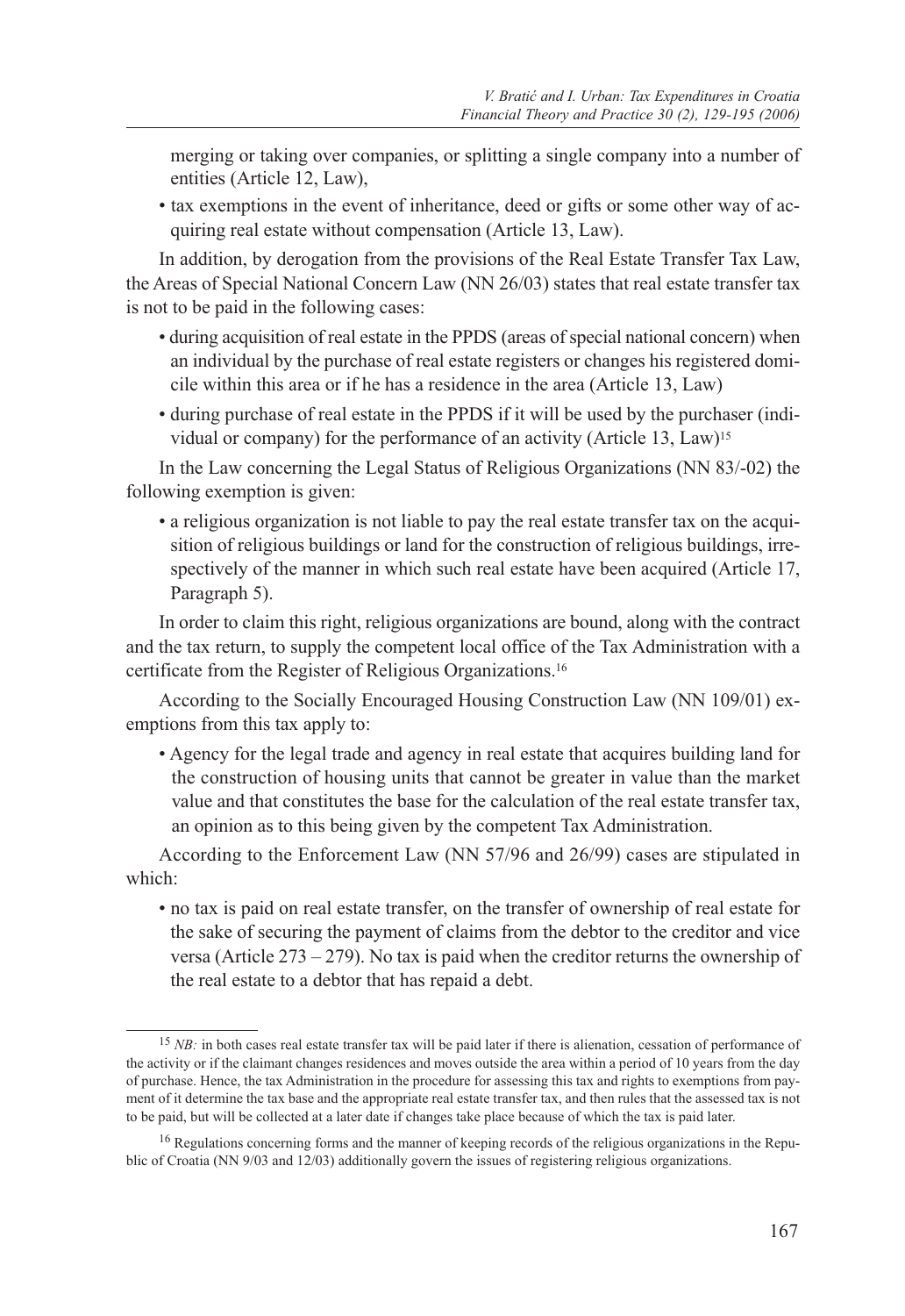#### *Calculation of total amounts of tax expenditures*

The following items will be analysed in the real estate transfer tax system: the amount of the exemptions, reduction of tax due on purchase of first piece of real estate17 and reduction of tax due for the Areas of Special National Concern (PPDS).

The following tables give general data about real estate transfer tax and an analysis of taxpayers who have claimed exemptions and reductions of tax due on purchase of first piece of real estate and for the Areas of Special National Concern (PPDS).

|                                                                          | 2001         | 2002     | 2003                       | 2004     |
|--------------------------------------------------------------------------|--------------|----------|----------------------------|----------|
| Number of taxpayers                                                      | 191,563      | 169,377  | 186,921                    | 201,590  |
| Number of taxpayers with exemptions                                      | 80,339       | 66,821   | 77,617                     | 90,398   |
| Contractual price                                                        | 12,896.4     | 15,092.6 | 19,609.1                   | 21,175.7 |
| Tax basis                                                                | 15,403.6     | 16,979.9 | 20,884.8                   | 22,686.9 |
| Amount of tax                                                            | 750.6        | 814.3    | 985.4                      | 1,079.1  |
| Amount of exemptions from payment of tax                                 | 17.8         | 33.8     | 57.8                       | 53.7     |
| Total charge                                                             | 750.6        |          |                            |          |
| Booked amount                                                            | 698.6        | 744.8    | 737.2                      | 794.0    |
| Number of booked returns                                                 |              | 102,563  | 108,896                    | 118,688  |
| Number of cancelled returns                                              |              | 154      | 120                        | 99       |
| Number of taxpayers claiming relief on purchase<br>of first real estate  |              | 1,292    | 18,079                     | 18,882   |
| Reduction of tax due on purchase of first piece<br>of real estate        | $\mathbf{0}$ | 12.2     | 174.1                      | 194.3    |
| Taxable surplus of area on purchase of first piece of<br>real estate     |              |          | 73,780 1,422.701 1,501.090 |          |
| Number of taxpayers from Areas of Special National<br>Concern(PPDS)      | 6971         | 8,305    | 11,517                     | 12,765   |
| Reduction of tax due for the Areas of Special National<br>Concern (PPDS) | $\mathbf{0}$ | 24.8     | 38.1                       | 55.0     |

*Table 24 General data about the real estate transfer tax from 2001 to 2004 (all amounts in million kuna)*

*Source: Central Office, Tax Administration, Ministry of Finance, June 23, 2005.*

*Reduction of tax due (tax credits).* Items of reductions of tax due, reduction of tax due on purchase of first piece of real estate and in the Areas of Special National Concern (PPDS) belong to the group of tax credits. From the table it can also be seen that the records kept by the Tax Administration changed from 2002, which additionally hampered comparisons.

The Law concerning Amendments to the Real Estate Transfer Law (OG 153/02) provided tax exemptions for citizens who by buying their first piece of real estate provided housing for themselves that they otherwise did not have, on condition that the real estate that the person was buying, in relation to the size of the family, did not exceed a standardly defined area, and that the person acquiring the title to the property or members of his or her family possessed no other real estate. On the excess floor space, if during the purchase of a first piece of real estate a larger property than that for which exemption is granted is bought, the new owner of the title will have to pay tax at the standard rate. This exemption was introduced during 2002, and has been in force since January 1, 2003.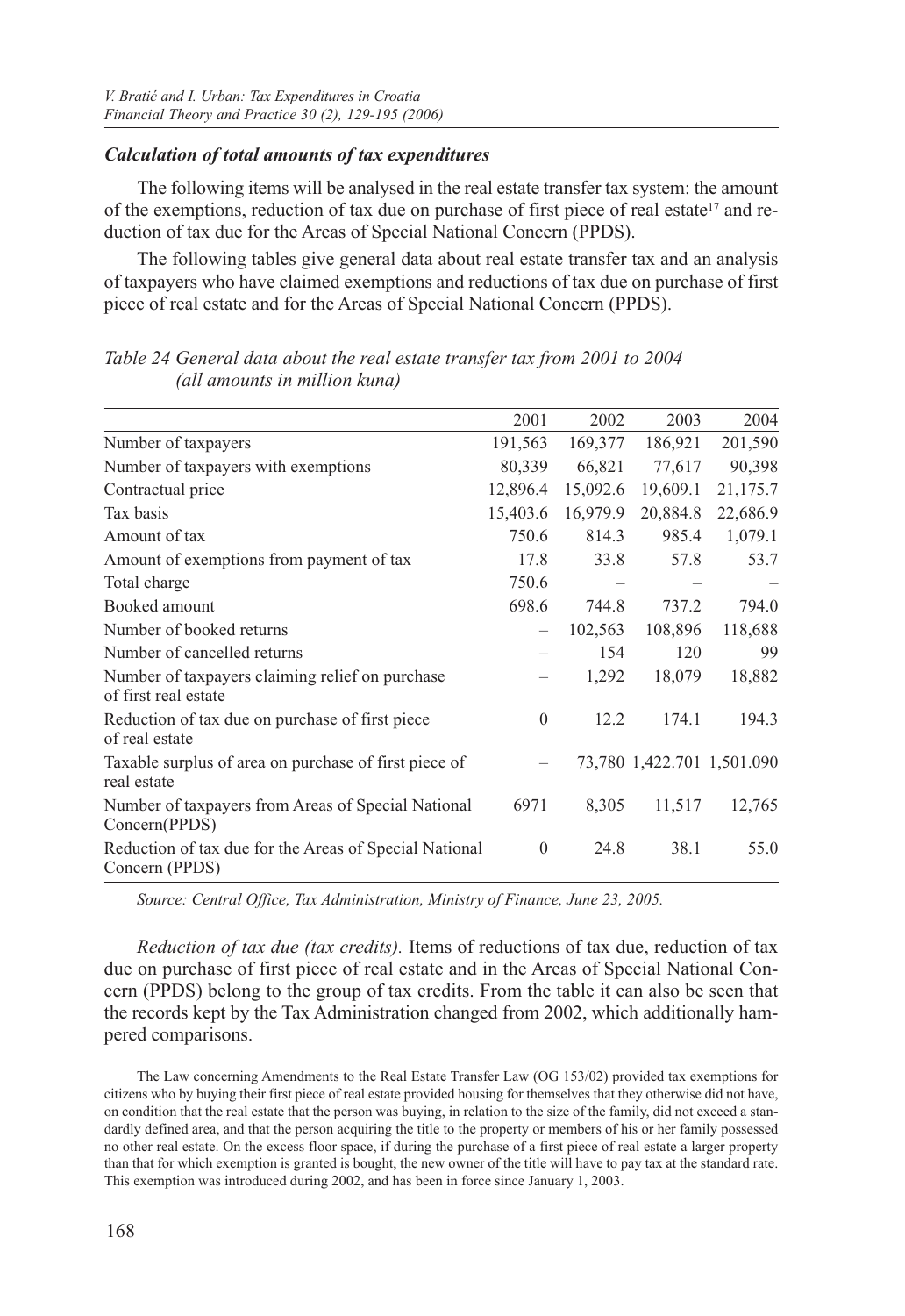The greatest number of entities liable to pay real estate transfer tax that claimed some sort of exemption was recorded in 2004, more than 90,000 of them. An increasing number of taxpayers also claimed exemption from the payment of tax in the PPDS: from 7,000 in 2001 the number rose to 13,000 in 2004.

The following table shows the activities in which and the extent to which the three basic items analysed were claimed and led to a loss of shared tax revenue. In order to obtain precise amounts of losses of only central government revenue from the real estate transfer tax (not including the losses of the local units), the tax rate of 40% should be applied to the amounts of the total exemptions, for this is the percentage of the tax that goes to the central government budget.

|                                               | Amount of | Reduction of tax due on    | Reduction of tax due |
|-----------------------------------------------|-----------|----------------------------|----------------------|
|                                               | exemption | purchase of first piece of | for the PPDS         |
|                                               |           | real estate                |                      |
| 2001                                          |           |                            |                      |
| Sale and purchase                             | 4.7       | $\theta$                   | $\theta$             |
| Inheritance                                   | 0.8       | $\mathbf{0}$               | $\mathbf{0}$         |
| Gift                                          | 7.8       | $\theta$                   | $\theta$             |
| Exchange                                      | 0.2       | $\theta$                   | $\Omega$             |
| Court decision                                | 0.1       | $\theta$                   | $\theta$             |
| Other                                         | 3.7       | $\mathbf{0}$               | $\mathbf{0}$         |
| Caregiving contract with<br>posthumous effect | 0.1       | $\theta$                   | $\theta$             |
| Caregiving contract with<br>present effect    | 0.4       | $\mathbf{0}$               | $\mathbf{0}$         |
| Total                                         | 17.8      | $\mathbf{0}$               | $\mathbf{0}$         |
| 2002                                          |           |                            |                      |
| Sale and purchase                             | 26.9      | 12.2                       | 22.1                 |
| Inheritance                                   | 0.5       | $\theta$                   | 0.3                  |
| Gift                                          | 2.3       | $\theta$                   | 1.0                  |
| Exchange                                      | 1.5       | $\theta$                   | 0.4                  |
| Court decision                                | 0.6       | $\theta$                   | 0.5                  |
| Other                                         | 1.5       | $\mathbf{0}$               | 0.1                  |
| Caregiving contract with<br>posthumous effect | 0.1       | $\theta$                   | 0.1                  |
| Caregiving contract with<br>present effect    | 0.4       | $\theta$                   | 0.3                  |
| Total                                         | 33.8      | 12.2                       | 24.8                 |

*Table 25 Statistical report about amounts of exemptions and reductions from the payment of the real estate transfer tax claimed (in million kuna)*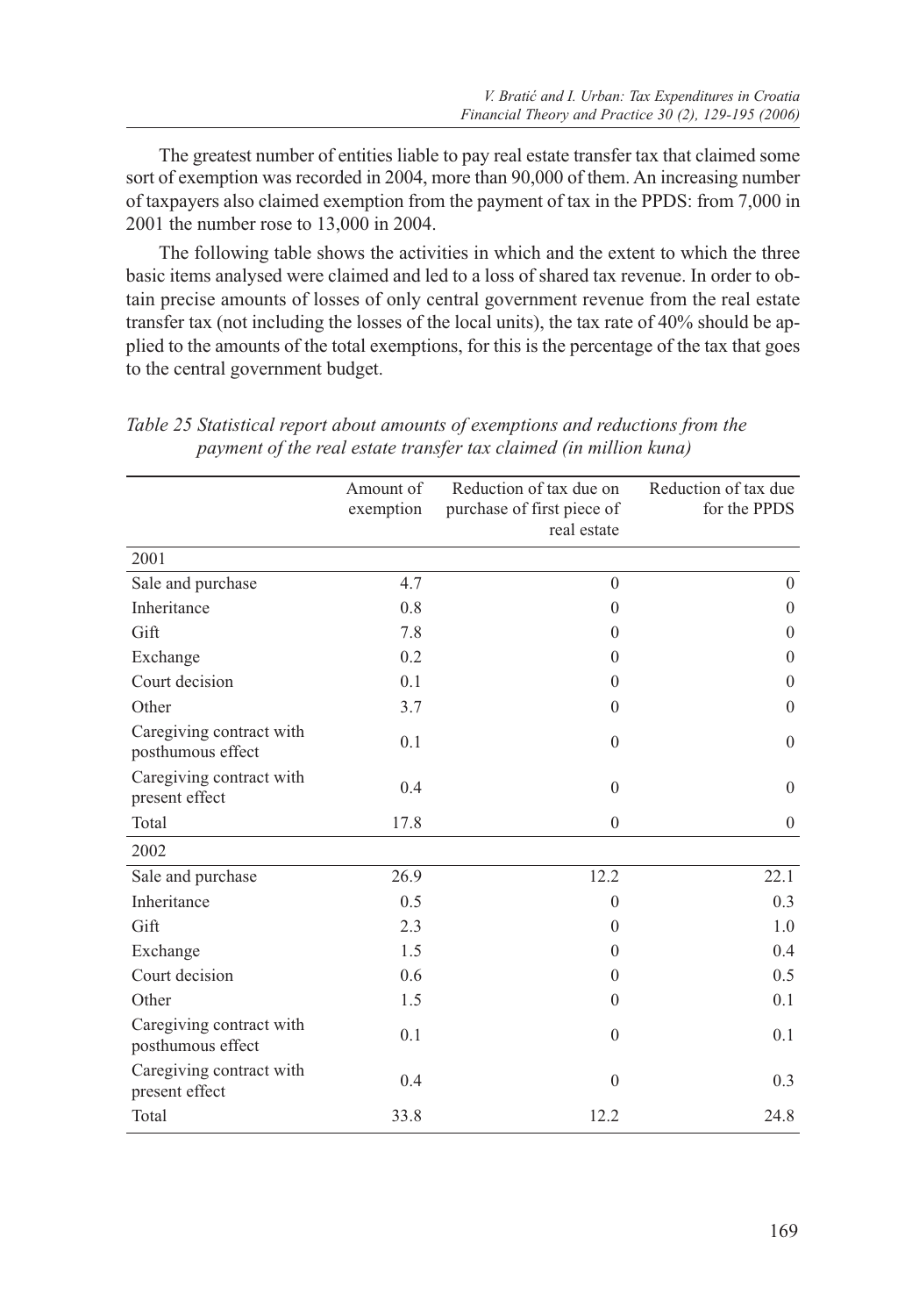| 2003                                          |      |              |      |
|-----------------------------------------------|------|--------------|------|
| Sale and purchase                             | 49.4 | 173.8        | 33.8 |
| Inheritance                                   | 0.8  | $\theta$     | 0.5  |
| Gift                                          | 3.0  | $\Omega$     | 1.9  |
| Exchange                                      | 1.1  | 0.1          | 0.6  |
| Court decision                                | 0.8  | $\theta$     | 0.7  |
| Other                                         | 2.0  | $\theta$     | 0.1  |
| Caregiving contract with<br>posthumous effect | 0.2  | $\theta$     | 0.2  |
| Caregiving contract with<br>present effect    | 0.5  | 0.2          | 0.3  |
| Total                                         | 57.8 | 174.1        | 38.1 |
| 2004                                          |      |              |      |
| Sale and purchase                             | 43.9 | 193.4        | 50.0 |
| Inheritance                                   | 2.7  | $\mathbf{0}$ | 0.8  |
| Gift                                          | 3.8  | $\Omega$     | 2.2  |
| Exchange                                      | 0.7  | 0.3          | 0.6  |
| Court decision                                | 0.4  | $\Omega$     | 0.4  |
| Other                                         | 1.3  | 0.1          | 0.2  |
| Caregiving contract with<br>posthumous effect | 0.3  | $\theta$     | 0.2  |
| Caregiving contract with<br>present effect    | 0.5  | 0.5          | 0.6  |
| Total                                         | 53.7 | 194.3        | 55.0 |

*V. Bratić and I. Urban: Tax Expenditures in Croatia Financial Theory and Practice 30 (2), 129-195 (2006)*

*Source: Central Office, Tax Administration, Ministry of Finance.*

Apart from 2001, the most used items were some of the tax exemptions, reduction of tax due on purchase of first piece of real estate and reduction of tax due in the Areas of Special National Concern (PPDS) in sale and purchase, and there was a particularly noticeable rise in reduction of tax due on purchase of first piece of real estate.

*Table 26 Total lost revenue in the real estate transfer tax at all levels of government (central government, municipalities and cities) from 2001 to 2004 (in million kuna)*

|                                                                          | 2001     | 2002 | 2003  | 2004  |
|--------------------------------------------------------------------------|----------|------|-------|-------|
| Amount of exemption from payment of tax                                  | 17.8     | 33.8 | 57.8  | 53.7  |
| Reduction of tax due on purchase of first piece<br>of real estate        | $\Omega$ | 122  | 174.1 | 194.3 |
| Reduction of tax due for the Areas of Special<br>National Concern (PPDS) | $\Omega$ | 24.8 | 38.1  | 55.0  |
| Total                                                                    | 178      | 70.8 | 270.0 | 303.0 |

*Source: author's calculations.*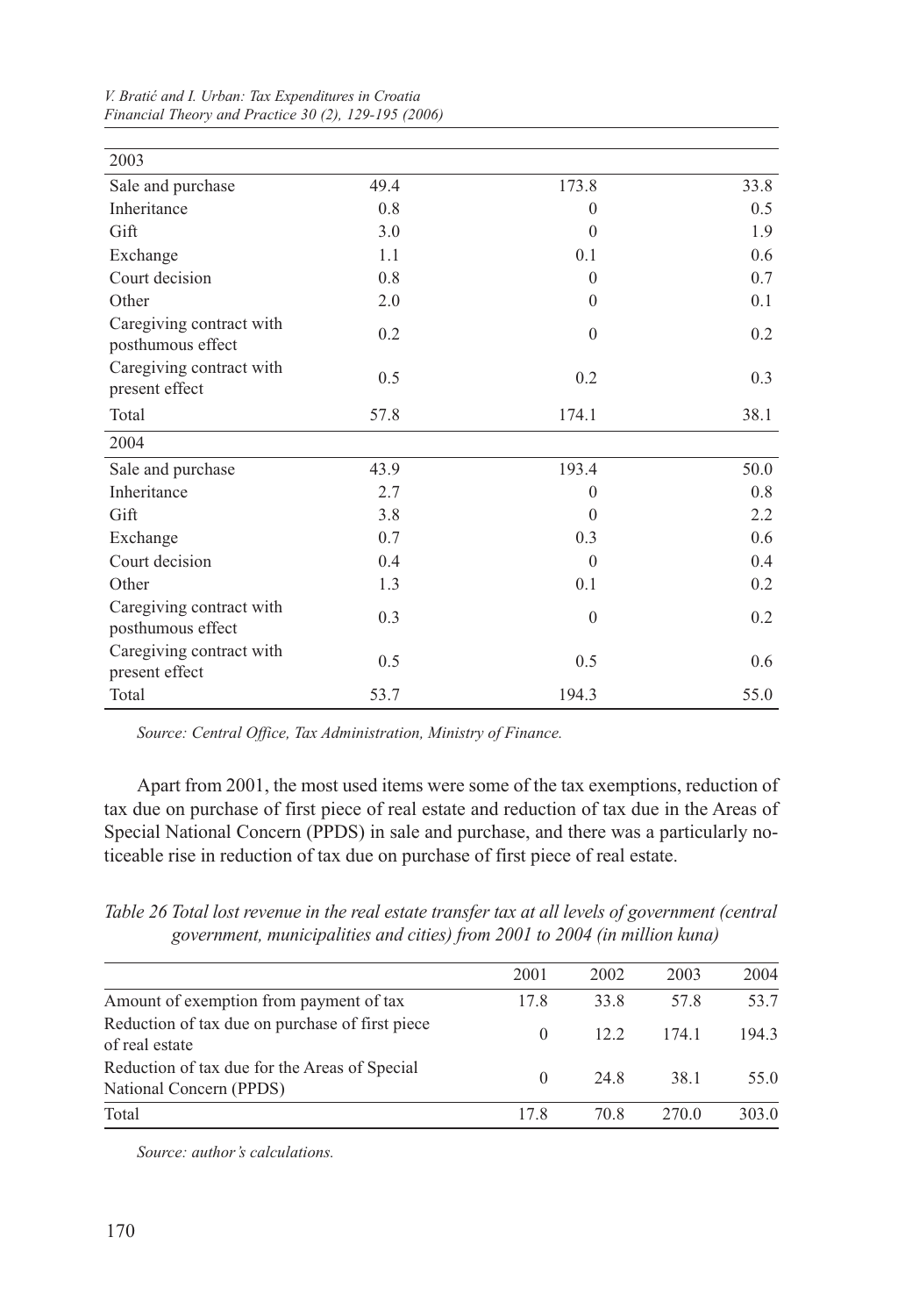Total amounts of exemptions from payment of tax, reduction of tax due on purchase of first piece of real estate and reduction of tax due for the PPDS at all levels of government (central government, municipality and city) are rising year by year. These losses of general budget revenue (central and local government) increased from the almost 18 million kuna in 2001 to the 303 million in 2004.

But what were the losses of the central government exchequer? We can get these amounts if the total amounts of exemptions and reductions from the payment of real estate transfer tax are multiplied by the rate of 40%, which is the percentage of the tax that goes to the central government exchequer.

|                                                                            |                   | 2001                                                  |                   | 2002<br>2003                                          |                   |                                                       | 2004              |                                                       |
|----------------------------------------------------------------------------|-------------------|-------------------------------------------------------|-------------------|-------------------------------------------------------|-------------------|-------------------------------------------------------|-------------------|-------------------------------------------------------|
|                                                                            | All<br>government | Central<br>levels of government<br>budget<br>$(40\%)$ | All<br>government | Central<br>levels of government<br>budget<br>$(40\%)$ | All<br>government | Central<br>levels of government<br>budget<br>$(40\%)$ | All<br>government | Central<br>levels of government<br>budget<br>$(40\%)$ |
| Exemption from<br>payment of tax                                           | 17.8              | 7.1                                                   | 33.8              | 13.5                                                  | 57.8              | 23.1                                                  | 53.7              | 21.5                                                  |
| Reduction of<br>tax due on<br>purchase of first<br>piece of real<br>estate | $\overline{0}$    | $\mathbf{0}$                                          | 12.2              | 4.9                                                   | 174.1             | 69.7                                                  | 194.3             | 77.7                                                  |
| Reduction of<br>tax due for the<br><b>PPDS</b>                             | $\Omega$          | $\Omega$                                              | 24.8              | 9.9                                                   | 38.1              | 15.2                                                  | 55.0              | 22.0                                                  |
| Total                                                                      | 17.8              | 7.1                                                   | 70.8              | 28.3                                                  | 270.0             | 108.0                                                 | 303.0             | 121.2                                                 |

*Table 27 Lost central government budget revenue in the real estate transfer tax system (in million kuna)*

*Source: authors' calculation*

Losses to central government budget due to uncollected real estate transfer tax caused by exemptions from payment tax, reductions of tax due on purchase of first piece of real estate and reductions on tax due for the PPDS were also rising year by year, from 7 million kuna in 2001 to 121 million kuna in 2004.

#### *Conclusion*

Since 2002 the amounts and the numbers of claimants involved in the various forms of exemptions from the payment of real estate transfer tax have risen. Accordingly, the amounts that the central government has given up have also increased.

Of the total number of entities, most were those who claimed the exemption from the payment of taxation on inheritance of real estate.

Reduction of tax due on purchase of first piece of real estate were brought in from 2002, and entities on the whole made use of them during sale and purchase, which also holds true for Reduction of tax due for the Areas of Special National Concern (PPDS).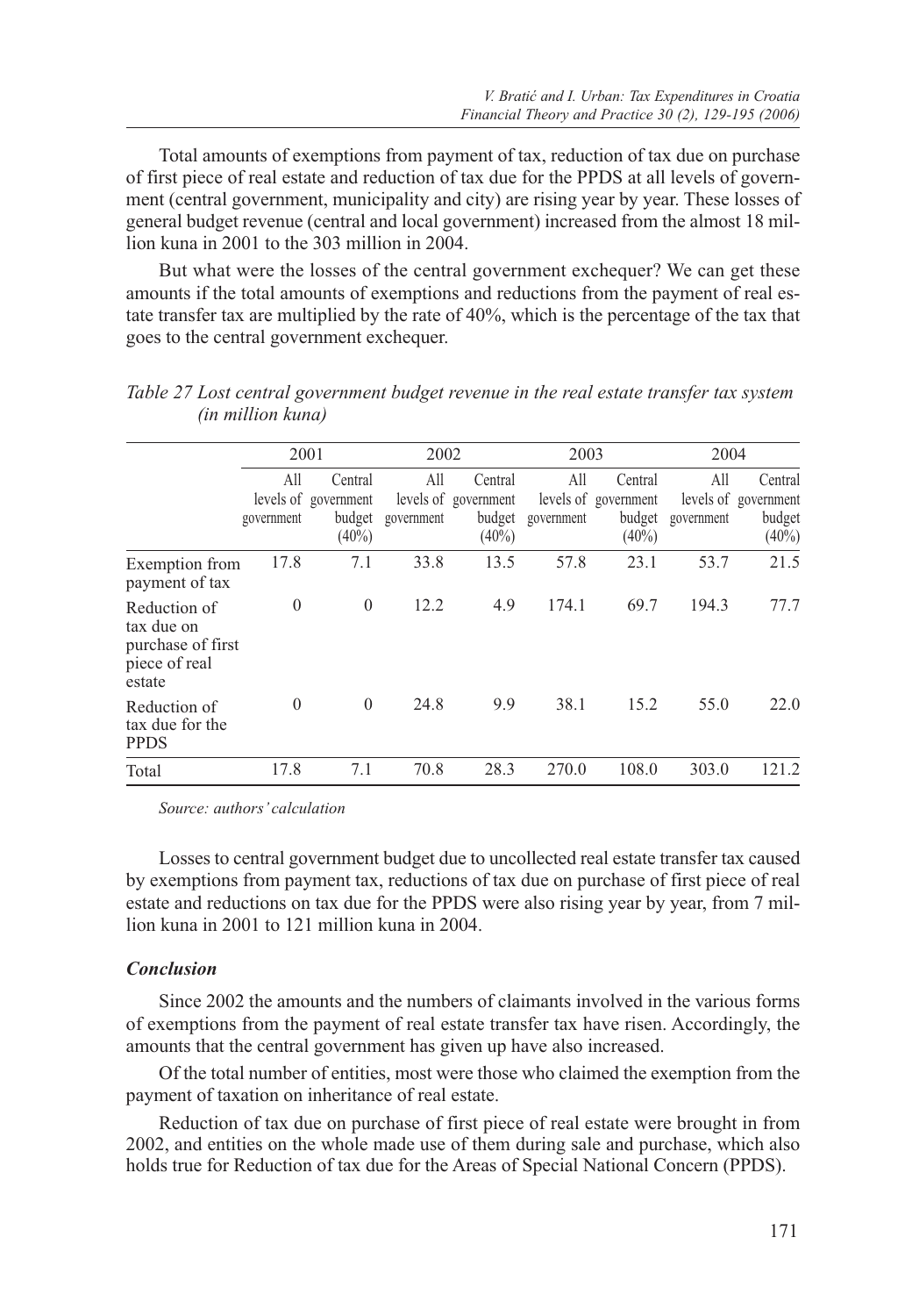How much revenue was lost to the central government exchequer can be seen from table 28.

*Table 28 Lost real estate transfer tax revenue as a proportion of total revenue of central government budget (in million kuna and in %)*

|                                                                                                                                                      | 2001 | 2002 | 2003  | 2004  |
|------------------------------------------------------------------------------------------------------------------------------------------------------|------|------|-------|-------|
| Central government budget revenue<br>from real estate transfer tax                                                                                   | 282  | 295  | 290   | 356   |
| Total lost central government budget revenue<br>from real estate transfer tax (in million kuna)                                                      | 7.1  | 28.3 | 108.0 | 121.2 |
| Lost central government budget revenue as a proportion<br>of total central government budget revenue from the real<br>estate transfer tax (in $\%$ ) | 2.5  | 9.6  | 37.2  | 34.0  |

*Source: authors' calculation*

In total, central government budget revenue from the real estate transfer tax rose from 282 million kuna in 2001 to 356 million kuna in 2004. The lowest losses to the central government budget revenues occurred in 2001, in the amount of only 7 million kuna. After this year, the tax losses increased considerably, from 28 million kuna in 2002 to more than 121 million in 2004.

Lost tax revenue are still greater if we take into account the total losses of all levels of government, or add the 60% of the losses that that according to the Local Government Units Financing Law is allocated to cities and municipalities. Total amounts of exemptions, reduction of tax due on purchase of first piece of real estate and reductions of tax due for the PPDS at all levels of government (central and local) or lost general budget (central and local government) revenue increased from almost 18 million kuna in 201 to as much as 303 million kuna in 2004.

A comparison shows that lost tax revenue (revenue that the central government consciously forewent) as a percentage of total central government budget revenue from the real estate transfer tax increased from 2.5% in 2001 to as much as 34% in 2004.

## **6 Value added tax**

In the first part of this chapter we will discuss the importance of value added tax in Croatia, and in the second and the third part we will discuss the overall amounts of VAT and the amounts that we consider to be tax expenditures within this tax system.

## *The importance of value added tax*

Value added tax, or VAT, is the most revenue-productive tax of the central government budget, and hence the central government seldom allows any exemptions or any other kinds of tax expenditures into the system. In the Croatian tax system the best known relief is the zero rate of Vat for certain products. This relief can be considered a tax exemption and will be investigated and analysed in this research.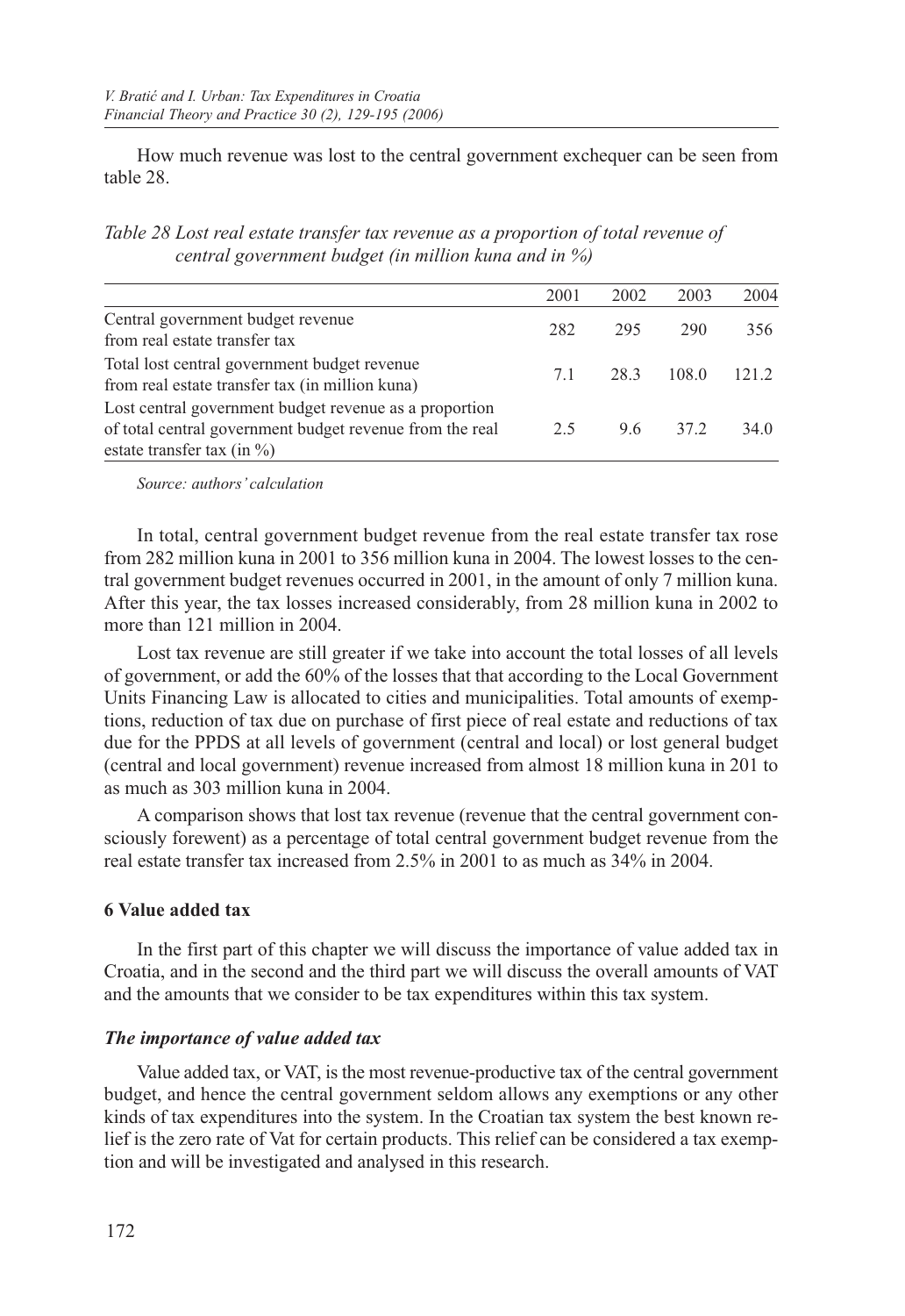The following table illustrates the importance of VAT revenue as a proportion of the central government budget revenue and of GDP.

*Table 29 Value added tax revenue as a proportion of total tax revenues of the central government budget and of GDP (in billion kuna and in %)*

|                                                                 | 2001  | 2002  | 2003  | 2004  |
|-----------------------------------------------------------------|-------|-------|-------|-------|
| <b>GDP</b>                                                      | 165.6 | 179.4 | 193.1 | 207.1 |
| Total central government budget tax revenues                    | 40.5  | 42.8  | 45.3  | 47.2  |
| Central government budget revenue from VAT                      | 23.3  | 26.0  | 28.1  | 29.9  |
| Central government budget revenue from VAT<br>as proportion of: |       |       |       |       |
| total tax revenues of central government budget                 | 57.5  | 60.7  | 62.0  | 63.3  |
| <b>GDP</b>                                                      | 14.1  | 14.5  | 14.6  | 14.4  |

*Source: Ministry of Finance, see annex*

Total revenue from VAT in the analysed period increased by more than 6 billion kuna. The nominally highest growth was recorded in 2002 (as in the corporate income tax system), when the central government budget revenue from VAT rose by more than 2.5 billion kuna. The proportion of VAT revenue in total central government budget revenue has also grown, from 58% in 2001 to more than 63% in 2004. VAT revenue as a percentage of GDP did not change significantly and ranged around an average of 14.4%.

Now, we shall look briefly at the legislative framework of VAT and the items that are considered to be tax expenditures in the VAT system in the period from 2001 to 2004.

#### *Value added tax from 2001 to 2004*

For this research the most important expenditure is the VAT zero rate for special kinds of product (all kinds of bread and milk, books, medicines, surgical implants, scientific and scholarly journals, the service of the public screening films and, until the beginning of 2006, services organising tourist stays paid by transfers from abroad). There are also other tax exemptions inland (Article 11, Law), during importation (Article 12, Law) and during export (Article 13, Law), but they are not covered by this investigation.

In connection with the start of negotiations with the EU, the tax authorities will have to consider aligning the provisions of the Croatian VAT Law with the 6th Directive of the EU.18 The EU demands a smaller number of VAT rates and recommends its members to have only two to three rates; the standard rate should be not lower than 15%, and there can be one or two lower rates, none lower than 5%.

The directive further stipulates exemptions in the territory of the country, during import and export from the Community, similar transactions and international transport and particular exemptions related to the international trade in commodities.

<sup>&</sup>lt;sup>18</sup> The 6<sup>th</sup> Directive of the Council of the EU of May 17, 1977 concerning the harmonisation of the laws of the member states related to value added tax – the uniform basis for assessment (77/388/EEC), NN L 145, June 13 1977, p. 1, revised wording of the 6<sup>th</sup> Directive including the modification of January 23 2003.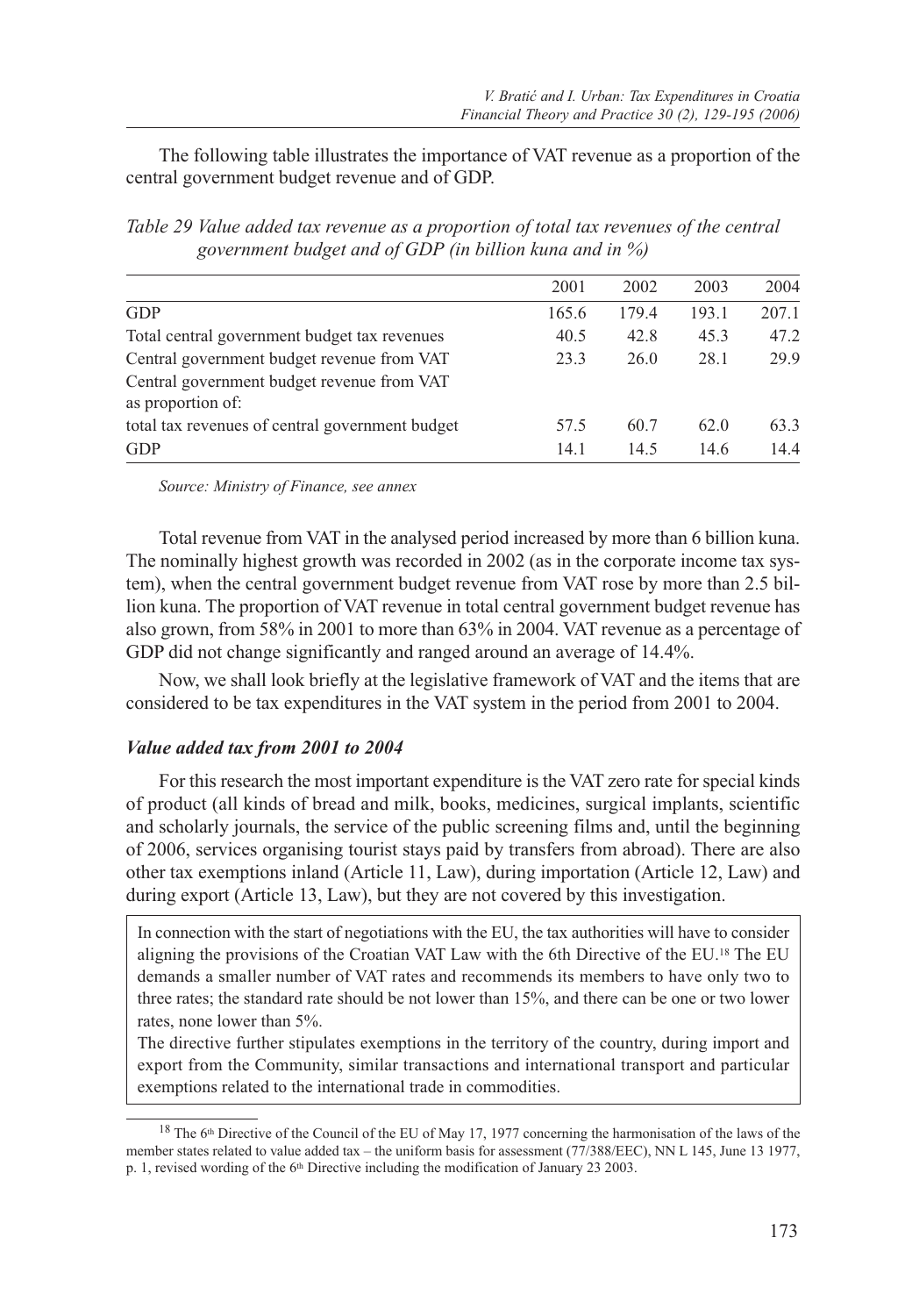Let us consider briefly the legislative framework and changes in the taxation of added value.

Up to 2004 the legislative framework for the value added tax consisted of:

- Valued Added Tax Law (NN 47/95, 106/96, 164/98, 105/99, 54/00, 73/00, and until 2004 also NN 48/04, 82/04),
- General Tax Law (NN 127/00, 86/01, 150/02),
- Law on the Rights of Croatian Defenders from the Homeland War and of Members of their Families (NN 94/01, 122/02, 17/04, 48/04),
- Law on Socially Encouraged House Building (NN 109/01, 82/04),
- Valued Added Tax Regulations (NN 60/96, 113/97, 7/99,112/99, 119/99, 44/00, 63/00, 80/00, 109/00, 54/01, 58/03, 198/03, 55/04 and 77/04),
- Framework between the European Commission and the Government of the Republic of Croatia in connection with the participation of the Republic of Croatia in European Community aid programmes (NN – Treaties 8/02, 11/02),
- Instruction concerning obtaining customs and tax exemptions in accordance with Article 13. of Annex *A* of the General Agreement between the European Commission and the Government of the Republic of Croatia in connection with the participation of the Republic of Croatia in European Community aid programmes (NN 110/03).

From January 1st, 1998, when VAT came into force, until December 31st, 1998 there was a single, 22% rate (Article 10, VAT Law, NN 47/95 and 164/98).

A great deal of lobbying from interest groups led, after almost two years, to the introduction of the zero rate for certain products. Hence, from November  $1<sup>st</sup>$ , 1999 the Law concerning Amendments to the VAT Law (NN 105/99) prescribed new article 10a, which brought in the zero rate for bread, milk, books and textbooks, medicines, implants and other medical products of a similar nature (more details in the VAT regulations).

From June 1<sup>st</sup>, 2000 on this list was expanded by another Law concerning Amendments to the VAT Law (NN 54/00) to cover scientific and scholarly journals. Other tax exemptions were also prescribed (like film screening, which was abolisher later, in September, for at that time deliveries of goods by freelance and artists and artistic organisations were taxed at the zero rate), new exemptions during import and so on.

From September 1<sup>st</sup>, 2000, a new set of Amendments to the VAT Law (NN 73/00) came into force which additionally expanded the zero rate to cover the services of the public screenings of films and the service of organising stays which were paid for with transfers from abroad.19 The last provision came into force on January 1st, 2001.

The last great changes important for this research happened in 2004 (NN 48/04) but they were not related to taxation at the zero rate.

<sup>&</sup>lt;sup>19</sup> Services of organising stays that are paid with transfers from aborad have been taxed at a rate of 10% since January 1, 2006. But From January 1 2001 to January 1 2006, these services were zero-rated.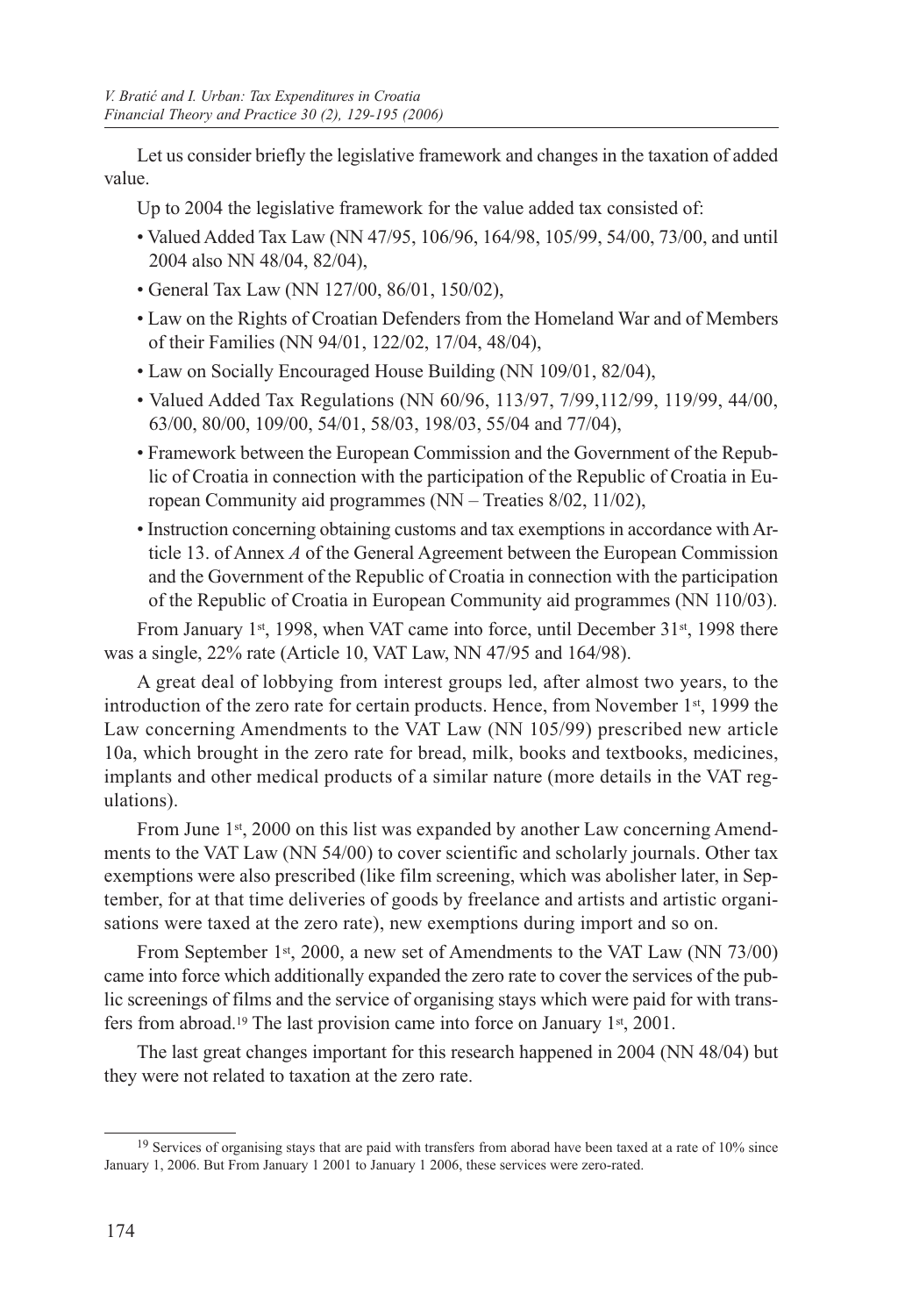## *Calculation of total expenditures*

The following tables show the total collected amounts of VAT.

*Table 30 Statistical report concerning VAT-K, nominal amounts (in billions of kuna)*

|                                                                                   | 2001  | 2002  | 2003  | 2004  |
|-----------------------------------------------------------------------------------|-------|-------|-------|-------|
| Deliveries – total                                                                | 361.0 | 417.2 | 478.3 | 506.5 |
| Deliveries not subject to taxation and exempted deliveries<br>$-$ total $(1+2+3)$ | 69.8  | 76.0  | 83.4  | 94.0  |
| 1 Deliveries not subject to taxation <sup>a</sup>                                 | 15.8  | 17.0  | 19.9  | 21.1  |
| 2 Deliveries exempted from taxation (total of $2.1+2.2$ ) <sup>b</sup>            | 36.4  | 39.7  | 42.1  | 49.4  |
| 2.1 Deliveries in the country $-$ without right<br>of deduction of input tax $c$  | 1.6   | 1.9   | 1.6   | 2.3   |
| 2.2 Export deliveries – with the right to deduct input tax $c$                    | 34.9  | 37.8  | 40.4  | 47.1  |
| 3 Zero rated deliveries                                                           | 17.6  | 19.3  | 21.5  | 23.5  |
| Taxable deliveries                                                                | 291.2 | 341.2 | 394.9 | 412.5 |
|                                                                                   |       |       |       |       |

*a Article 2 related to Article 5 and Article 8, para. 8. of the Law.*

*b Article 11 of the Law.*

*c Article 13 and 14 of the Law.*

*Source: Central Office, Tax Administration, Ministry of Finance*

Although this research has been oriented to lost revenue due to the existence of the zero rate, something needs to be said about other amounts. From 2001 to 2004, all analysed categories in the system of taxation of added value increased.

For example, total deliveries rose from 361 billion kuna in 2001 to 506.5 kuna in 2004. The total value of taxable deliveries rose from 291 billion kuna in 2001 to 412.5 billion in 2004.

It is interesting that non-taxable deliveries and deliveries that are exempted rose by more than 24 billion kuna (from 69.8 billion in 2001 to 94 billion in 2004). Of this, the greatest amounts were expended for tax-exempted export deliveries with the right to deduct input taxation (from almost 35 billion kuna in 2001 to 47 billion in 2004). But these are only the nominal amounts of these items, and not the real amounts of central government budget lost revenue.

For this research the most interesting part consists of total deliveries that were set aside as deliveries at the zero rate. These amounts also rose in the analysed period, from 17.6 billion kuna in 2001 to almost 23.5 billion kuna in 2004. But these are not the amounts that the central government exchequer lost. To obtain the amounts that the central government lost in the 2001-2004 period, we have to apply the 22% rate to the total amounts for deliveries at 0%.

The amount of potential revenue from VAT within the zero rate expenditure item is shown in tables 31 - 34.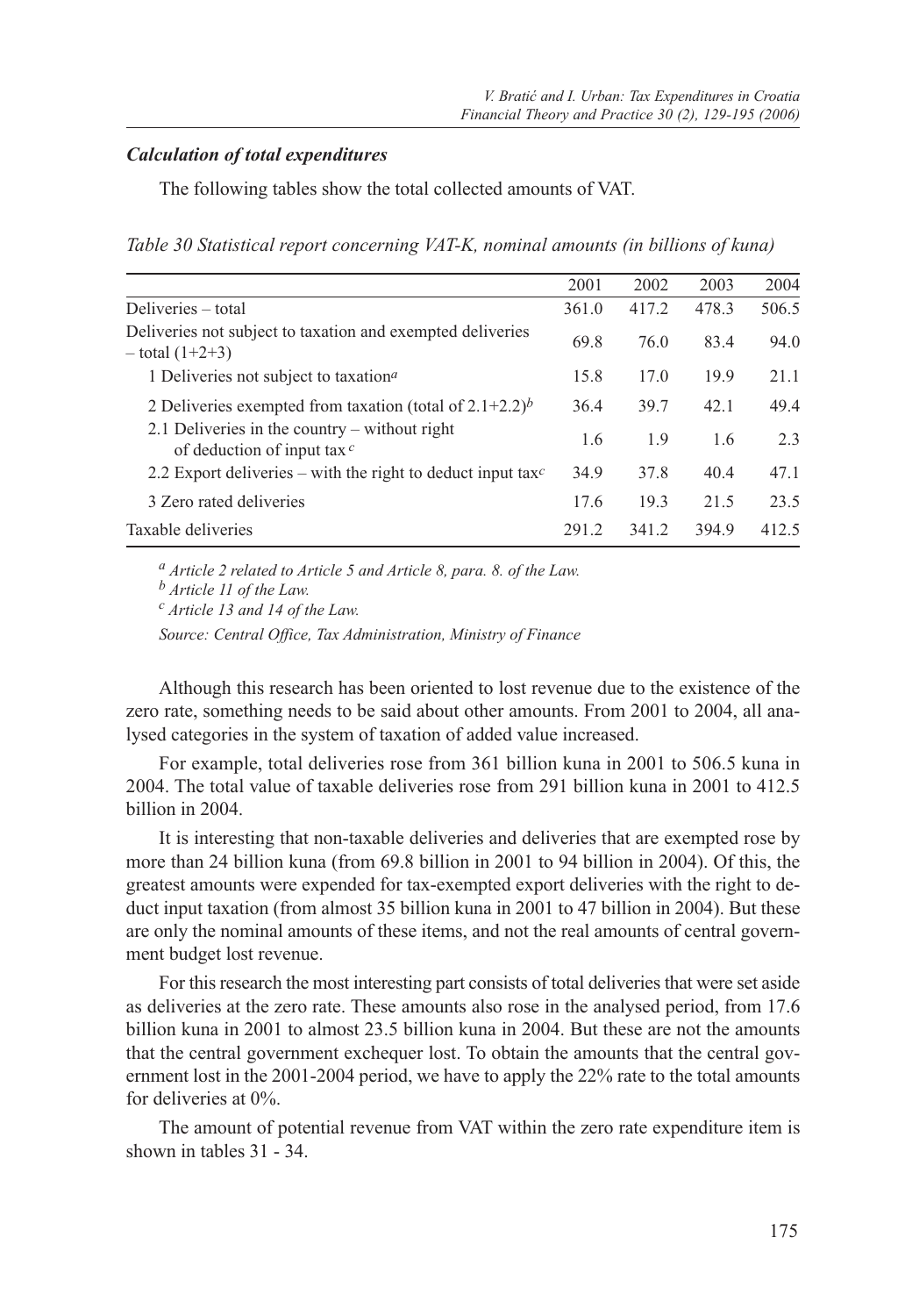|                                                                                      | Value of<br>deliveries | Lost tax revenue<br>(deliveries $x 22\%$ ) |
|--------------------------------------------------------------------------------------|------------------------|--------------------------------------------|
| Deliveries not subject to taxation<br>and exempted deliveries – total $(1+2+3)$      | 69.8                   | 15.4                                       |
| 1 Deliveries not subject to taxation <sup>a</sup>                                    | 15.8                   | 3.5                                        |
| 2 Deliveries exempted from taxation (total of $2.1+2.2$ ) <sup>b</sup>               | 36.4                   | 8.0                                        |
| 2.1 Deliveries in the country – without right<br>of deduction of input tax $\bar{b}$ | 1.6                    | 0.4                                        |
| 2.2 Export deliveries – with the right to deduct input tax <sup>c</sup>              | 34.9                   | 7.7                                        |
| 3) Zero rated deliveries                                                             | 17.6                   | 3.9                                        |

| Table 31 Lost value added tax revenue because of zero-rated deliveries in 2001 |  |
|--------------------------------------------------------------------------------|--|
| <i>(in billion kuna)</i>                                                       |  |

*a Article 2. in connection with Article 5 and Article 8, para. 8 of the Law. b Article 11 of the Law. c Article 13 and 14 of the Law. Source: authors' calculation*

The total potential amounts of tax that could have been but were not collected in the item of total deliveries that are not subject to taxation or that were exempted came to 15.4 billion kuna in 2001. Due to deliveries at the zero rate alone, almost 4 billion kuna were lost.

*Table 32 Lost VAT revenue because of zero-rate deliveries in 2002 (in billion kuna)*

|                                                                                 | Value of<br>deliveries | Loss of tax revenue<br>(deliveries $x 22\%$ ) |
|---------------------------------------------------------------------------------|------------------------|-----------------------------------------------|
| Deliveries not subject to taxation<br>and exempted deliveries – total $(1+2+3)$ | 76.0                   | 16.7                                          |
| 1 Deliveries not subject to taxation <sup>a</sup>                               | 17.0                   | 3.7                                           |
| 2 Deliveries exempted from taxation (total of $2.1+2.2$ ) <sup>b</sup>          | 39.7                   | 8.7                                           |
| 2.1 Deliveries in the country $-$ without right<br>of deduction of inputb       | 1.9                    | 0.4                                           |
| 2.2 Export deliveries – with the right to deduct input tax <sup>c</sup>         | 37.8                   | 8.3                                           |
| 3 Zero rated deliveries                                                         | 19.3                   | 4.3                                           |

*Source: authors' calculation*

In 2002, the total value of deliveries that were not subject to taxation and that were exempted came to 76 billion. As compared to 2001, the values of deliveries not subject to taxation had risen (to 17 billion), like deliveries exempted to taxation (to almost 40 billion) and zero-rated deliveries. But these were nominal values of deliveries. By recalculating we get that in 2002 the tax expenditure due to the zero rate was a total of 4.3 billion kuna of the central government revenue.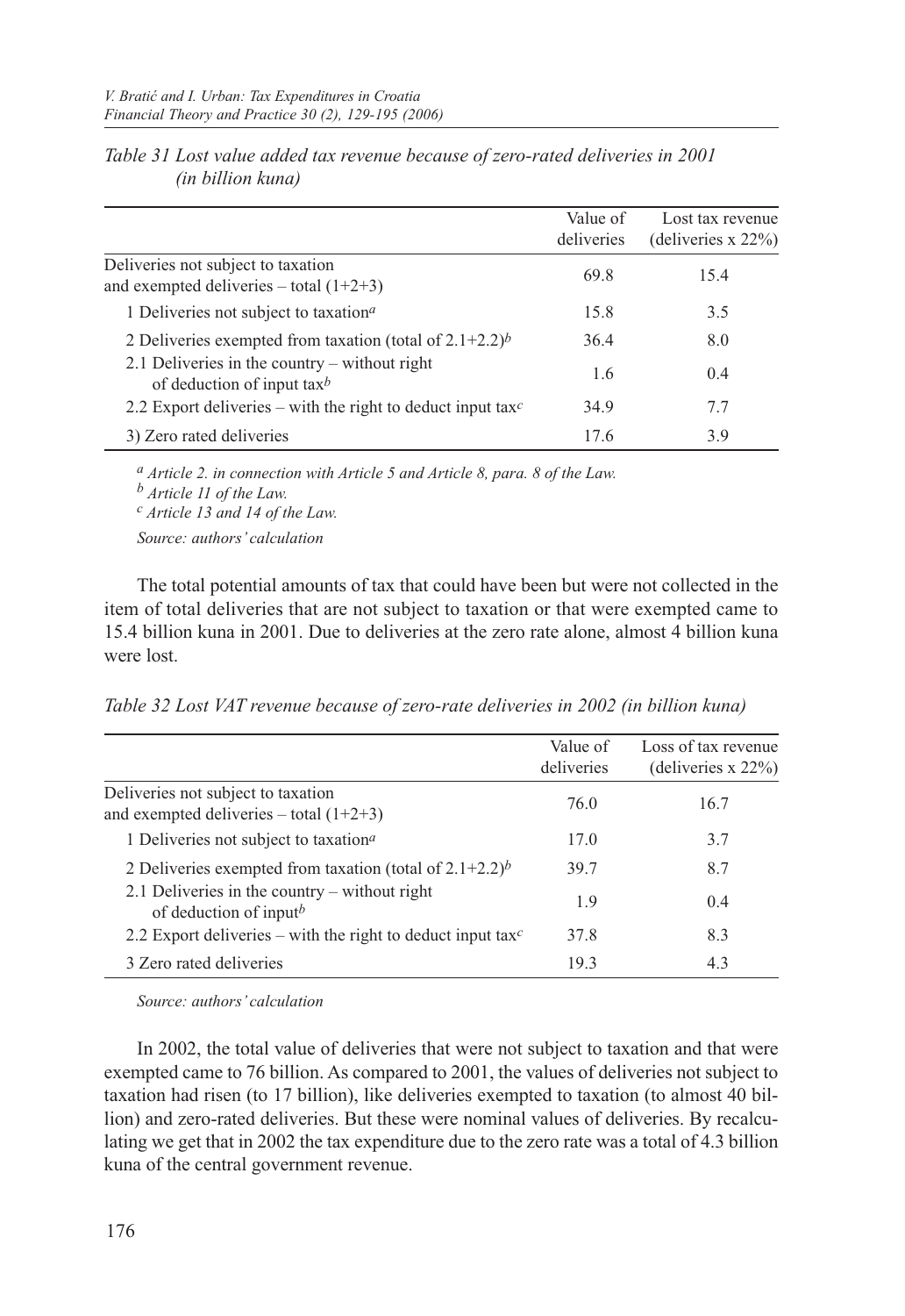|                                                                                       | Value of<br>deliveries | Loss of tax revenue<br>(deliveries $x 22\%$ ) |
|---------------------------------------------------------------------------------------|------------------------|-----------------------------------------------|
| Deliveries not subject to taxation<br>and exempted deliveries – total $(1+2+3)$       | 83.4                   | 18.4                                          |
| 1 Deliveries not subject to taxation <sup>a</sup>                                     | 19.9                   | 4.4                                           |
| 2 Deliveries exempted from taxation (total of 2.1+2.2) $\frac{b}{c}$                  | 42.1                   | 9.3                                           |
| 2.1 Deliveries in the country $-$ without right<br>of deduction of input <sup>b</sup> | 1.6                    | $0.4^{\circ}$                                 |
| 2.2 Export deliveries – with the right to deduct input taxc                           | 40.4                   | 8.9                                           |
| 3 Zero rated deliveries                                                               | 21.5                   | 4.7                                           |

*Table 33 Lost VAT revenue because of zero-rate deliveries in 2003 (in billion kuna)*

*Source: authors' calculation*

During 2003 all the analysed items within the VAT system rose. By recalculation we concluded that during 2003 a total of 4.7 billion kuna did not flow into the central government budget because of the various zero-rated deliveries.

*Table 34 Lost VAT revenue because of zero-rate deliveries in 2004 (in billion kuna)*

|                                                                                 | Value of<br>deliveries | Loss of tax revenue<br>(deliveries $x 22\%$ ) |
|---------------------------------------------------------------------------------|------------------------|-----------------------------------------------|
| Deliveries not subject to taxation<br>and exempted deliveries – total $(1+2+3)$ | 94.0                   | 20.7                                          |
| 1 Deliveries not subject to taxation <sup>a</sup>                               | 21.1                   | 4.6                                           |
| 2 Deliveries exempted from taxation (total of $2.1+2.2$ ) b                     | 49.4                   | 10.9                                          |
| 2.1 Deliveries in the country $-$ without right<br>of deduction of inputb       | 2.3                    | 0.5                                           |
| 2.2 Export deliveries – with the right to deduct input taxc                     | 47.1                   | 10.4                                          |
| 3 Zero rated deliveries                                                         | 23.5                   | 5.2                                           |

*Source: authors' calculation*

If not for the zero rate exemptions in the VAT system, central government could have collected a total of 5.2 billion kuna.

From 2001 to 2004 the total value of deliveries that were not subject to taxation and that were exempted rose from about 70 to more than 94 billion kuna. If we considered all these items tax expenditures and losses of tax revenue (which we do not in this investigation), then, by recalculation, this would mean that in the context of this item the central government gave up 15.4 billion in 2001, rising to 20.7 billion in 2004.

## *Conclusion*

Table 35 shows the total lost revenue of the central government exchequer in the VAT system in the period from 2001 to 2004.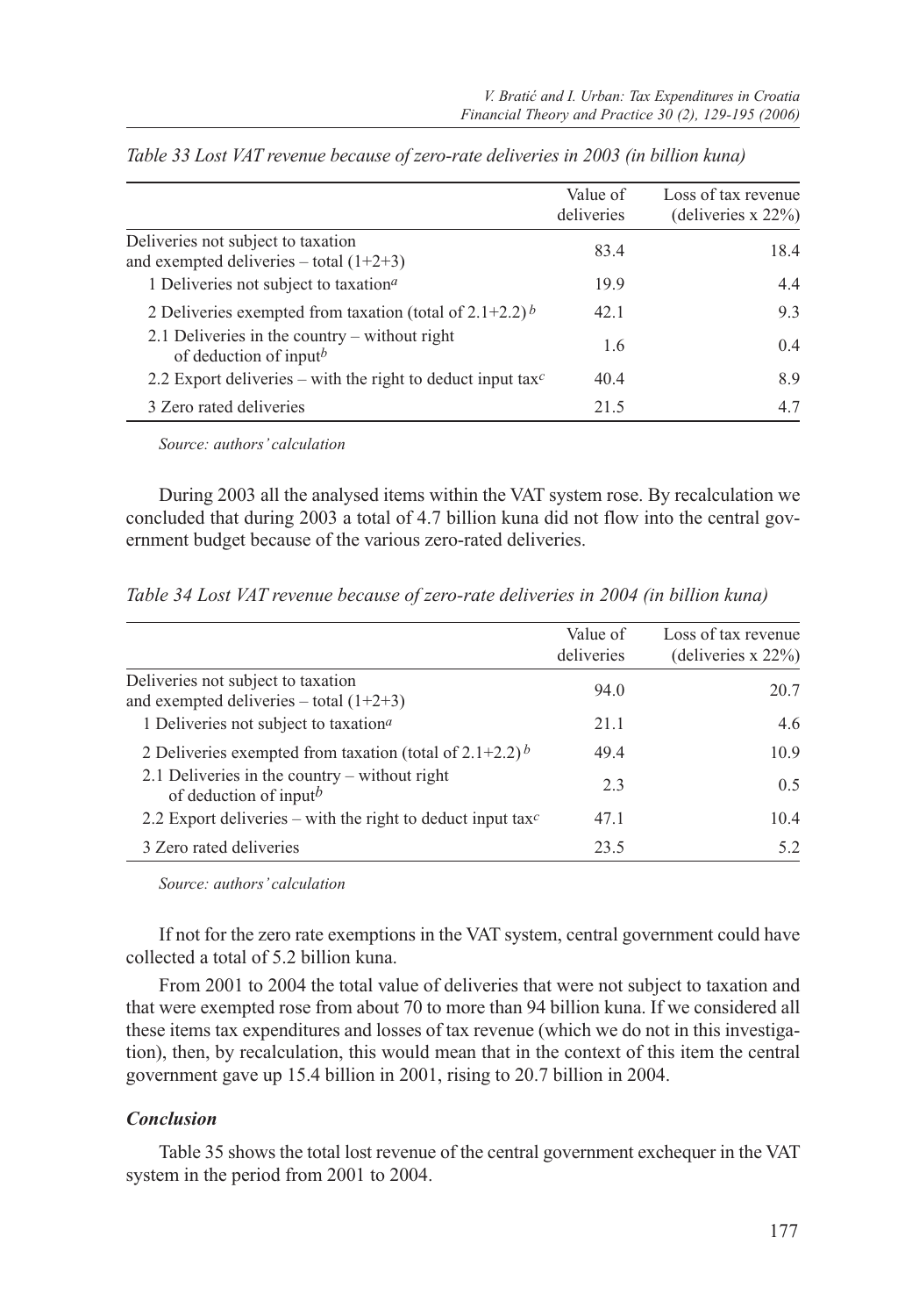|  | 2004                                                                            |
|--|---------------------------------------------------------------------------------|
|  |                                                                                 |
|  |                                                                                 |
|  |                                                                                 |
|  | 2001 2002 2003<br>23.3 26.0 28.1 29.9<br>3.9 4.3 4.7 5.2<br>16.7 16.5 16.7 17.4 |

*Table 35 Central government revenue lost in the VAT system as a proportion of total revenue of central government budget from this source (in billion kuna and in %)*

*Source: authors' calculation*

In the period under analysis, the central government budget revenue derived from VAT increased, from 23 billion to almost 30 billion kuna.

Total lost central government budget revenue because of the zero rate of VAT rose from 3.9 billion kuna in 2001 to 5.2 billion kuna in 2004.

Lost central government budget revenue of the zero rate as a proportion of central government budget revenue collected from this source also rose, from 16.7% in 2001 to 17.4% in 2004.

#### **7 Conclusion**

The research on tax expenditures in Croatia in the period from 2001 to 2004 has shown that almost all the analysed items in the systems of personal income tax, corporate income tax, real estate transfer tax and value added tax increased.

*Personal income tax*. The number of allowances and reliefs in the personal income tax system suddenly rose with the passing of the new Personal Income Tax Law at the end of 2000. The general government and the central government budgets lost the biggest amounts because of basic personal allowances (A1) and additional personal allowance for dependents (A2). The sum of these gave total personal allowances (A), for which 4.1 billion was allowed in 2001 and 3.7 billion in 2004. And yet total personal allowances cannot be considered tax expenditures, being rather inherent to all tax systems. We analysed how much they were in order to see the magnitude of the greatest amounts that reduce the personal income tax base. Only because of claimed personal allowances (A1) the central government budget lost 3.3 billion kuna in 2001, and 3.1 billion kuna in 2004. The amounts for additional personal allowance for dependents (A2) came to 0.8 billion kuna in 2001 and almost 0.7 billion kuna in 2004.

It also turned out that tax expenditures made on other total allowances (D, not including the personal allowance A), which also act to reduce the tax base, had grown. In this category it was premiums for life insurance that have characteristics of savings, premiums for supplementary and private health insurance and voluntary retirement insurance premiums (D3), augmented depreciation costs (D5) and additional personal allowance for people living in the PPDS and other areas specially treated for tax purposes (D10) that stood out for their amounts.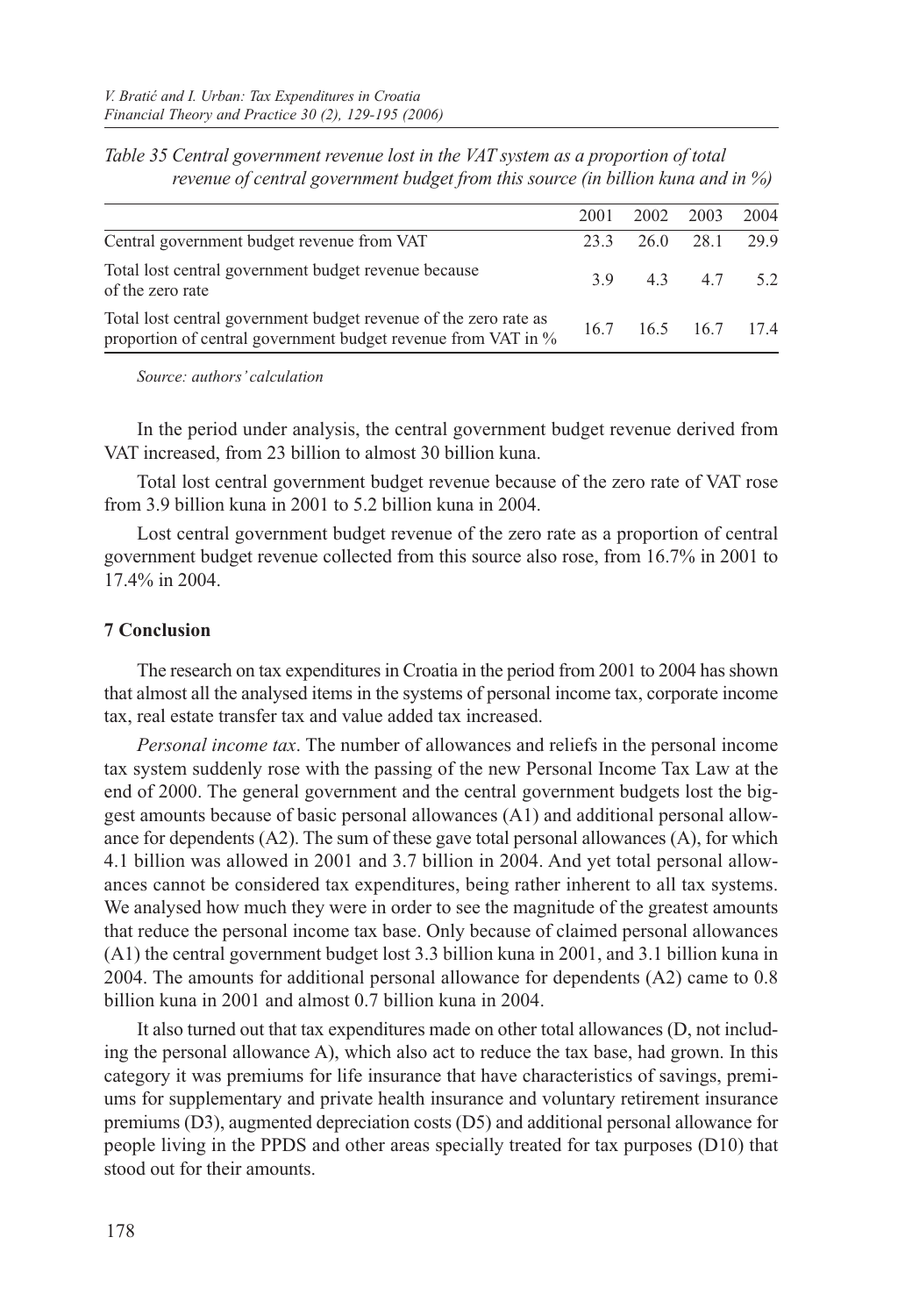Other allowances (D) either fell or were of relatively minor amounts. But since each allowance and relief increases the administrative costs of the tax authorities, consideration should be given to their abolition.

*Corporate income tax.* Reductions of the corporate income tax base and reductions of corporate income tax due (tax credits) were analysed in detail. The total amounts that might have been collected in the corporate income tax system but were not because of reductions of the tax base and reductions of tax due were rising exponentially year by year. While losses to the general budget in 2001 came to only 86 million kuna, in 2004 they were greater than 481 million kuna. Central government budget losses from this source rose, from 60 million in 2001 to 337 million kuna in 2004.

*Real estate transfer tax.* From 2002 the amounts and the number of claimants of various forms of exemption from the payment of real estate transfer tax rose, as did the amounts that central government gave up on this basis. Of the total number of taxpayers the greatest number of exemptions from the payment of tax was claimed for inheritance. Reduction of tax due on purchase of first piece of real estate, brought in during 2002, and reductions of tax due in the Areas of Special National Concern (PPDS), were mainly used during sale and purchase. The lowest losses to central government revenue from real estate transfer tax were recorded in 2001, only 7 million kuna. After this year, tax losses on this basis increased considerably, from 28 million in 2002 to more than 121 million kuna in 2004. Total amounts of exemptions, reduction of tax due on purchase of first piece of real estate and reductions of tax due in the Areas of Special National Concern (PPDS) for all levels of government (central government and local units) or general budget losses of revenue increased from almost 18 million kuna in 2001 to as much as 303 million kuna in 2004.

*Value added tax.* Total losses incurred by the central government budget from the VAT zero rate rose from 3.9 billion kuna in 2001 to 5.2 billion in 2004. For the sake of aligning the taxation system with that in the EU, the number of deliveries taxed with the zero rate will have to be reduced.

## LITERATURE:

**Arbutina, H. and Ott, K (trans.), 1999.** *Porezni leksikon s višejezičnim rječnikom*. Zagreb: Institut za javne financije.

**Bajo, A. and Bronić, M., 2004.** "Fiskalna decentralizacija u Hrvatskoj: problemi fiskalnog izravnanja" [online]. *Financijska teorija i praksa,* 28 (4), 445-467. Available from: [http://www.ijf.hr/FTP/2004/3/bratic-pitarevic.pdf].

**Datta, L. and Grasso, G. P., 1998.** *Evaluating Tax Expenditures: Tools and Techniques for Assesing Outcomes*, No. 79. San Francisco: Jossey-Bass Publishers.

**EU Guidelines on National Regional Aid**, 98/C; OJ C 74 od 10. ožujka 1998. godine

**Howard C., 1997.** *The Hudden Welfare State, Tax Expenditures and Social Policy in the United States*, New Jersey: Princeton University Press.

**Jančiev, Z., Supić, J. and Živković, D., 2003.** *Hrvatski porezni sustav.* 2. izd. Zagreb: Institut za javne financije.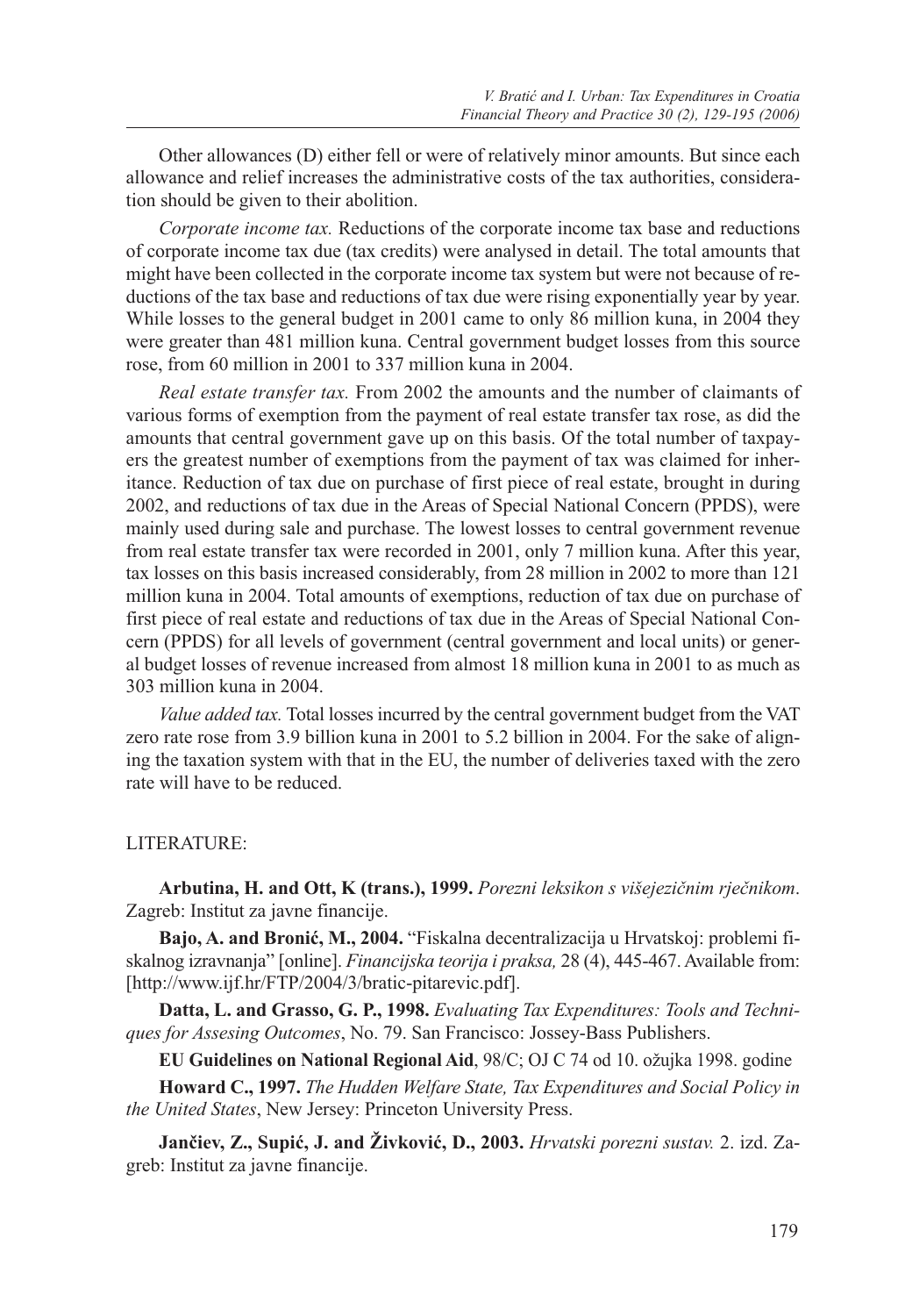**Jančiev, Z., Supić, J. and Živković, D., 2005.** *Hrvatski porezni sustav* [online], 4. izd. Zagreb: Institut za javne financije. Available from: [http://www.ijf.hr/index.php?ime=25].

**Jurković, P., 2002.** *Javne financije*. Zagreb: Masmedia.

**Kuliš, D., 2003.** "Kretanja u hrvatskom poreznom sustavu" [online]. *Newsletter*  br. 14 Zagreb: Institut za javne financije. Available from: [http://www.ijf.hr/newsletter/14.pdf].

**Ministarstvo financija, 2004.** *Godišnje izvješće MF za 2002.-2003. godinu* [online]. Available from: [http://www.mfin.hr/download.php?id=487]. Zagreb: Ministarstvo financija.

**Ministarstvo financija, 2004-2005.** *Mjesečni statistički prikazi.* Zagreb: Ministarstvo financija.

**Ministarstvo financija, 2006.** *Godišnje izvješće MF za 2004. godinu* [online]. Available from: [http://www.mfin.hr/download.php?id=705]. Zagreb: Ministarstvo financija.

**Ministarstvo financija, Porezna uprava, 2003.** "DA za nove olakšice, Nove porezne olakšice u oporezivanju dohotka" [online]. *Porezni priručnici i brošure,* br. 27. Available from: [http://www.vlada.hr/Download/2003/09/04/PorezOlaksOD.pdf].

**Ministarstvo financija, Porezna uprava, 2005.** *Statistička izvješća Središnjeg ureda Porezne uprave Republike Hrvatske o porezu na dobit, dohodak, nekretnine i dodanu vrijednost od 2001. do 2004. godine*. Zagreb: Ministarstvo financija, Porezna uprava.

**Naputak** o ostvarivanju carinskih i poreznih oslobođenja temeljem članka 13. Dodatka A Okvirnog sporazuma između Europske komisije i Vlade RH u svezi sudjelovanja Republike Hrvatske u programima pomoći Europske zajednice, NN 110/03. Zagreb: Narodne novine.

**Odluka** o potvrđivanju statusa pripadnosti općina trećoj skupini područja posebne državne skrbi, NN 138/02. Zagreb: Narodne novine.

**OECD, 1996.** *Tax Expenditures – Recent Experiences.* Paris: OECD.

**OECD, 2004.** *Managing Public Expenditure: A Reference Book for Transition Countries.* Paris: OECD.

**Okvirni** sporazum između Europske komisije i Vlade RH u svezi sudjelovanja Republike Hrvatske u programima pomoći Europske zajednice, NN Međunarodni ugovori 8/02 i 11/02. Zagreb: Narodne novine.

**Opći** porezni zakon, NN 127/00, 86/01 i 150/02. Zagreb: Narodne novine.

**Ovršni** zakon, NN 57/96 i 29/99. Zagreb: Narodne novine.

**Porez** na dobit. *Porezni vjesnik,* 14 (8b), 2005.

**Porez** na dodanu vrijednost. *Porezni vjesnik*, 13 (11a), 2004.

**Porez** na promet nekretnina s komentarom, *Porezni vjesnik*, 12 (7a), 2003.

**Pravilnik** o amortizaciji, NN 54/01. Zagreb: Narodne novine.

**Pravilnik** o obliku i sadržaju prijave poreza na promet nekretnina, NN 28/01. Zagreb: Narodne novine.

**Pravilnik** o porezu na dobit, NN 54/01 i 198/03. Zagreb: Narodne novine.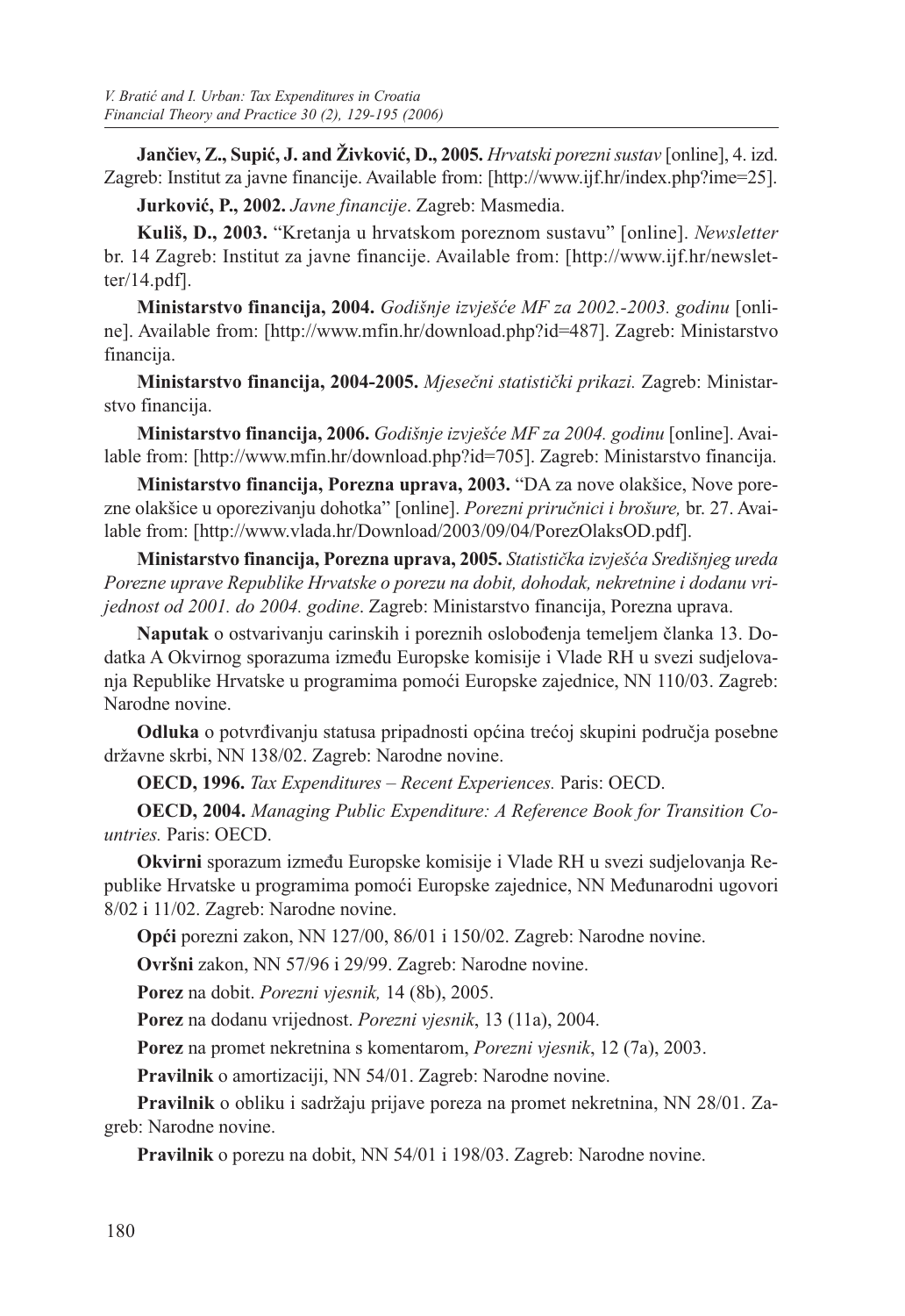**Pravilnik** o porezu na dobit, NN 1/05, 14/05. Zagreb: Narodne novine.

**Pravilnik** o porezu na dobit, NN 95/05. Zagreb: Narodne novine.

**Pravilnik** o porezu na dodanu vrijednost, NN 60/96, 113/97, 7/99, 112/99, 119/99, 44/00, 63/00, 80/00, 109/00, 54/01, 58/03, 198/03, 55/04 i 77/04. Zagreb: Narodne novine.

**Pravilnik** o porezu na dohodak, NN 54/01 i 2/03. Zagreb: Narodne novine.

**Pravilnik** o porezu na dohodak, NN 140/03, 188/03 i 198/03. Zagreb: Narodne novine.

**Pravilnik** o samostalnim djelatnostima koje se mogu paušalno oporezivati te načinu utvrđivanja i oporezivanju paušalnog dohotka, NN 90/03. Zagreb: Narodne novine.

**Roller, D., 2003.** *Fiskalna politika u turizmu*. Zagreb: Narodne novine.

**Svjetska banka, 2001.** *Hrvatska: uspostava fiskalne održivosti i povećanje učinkovitosti – analiza javnih rashoda i proračunskih institucija*. Zagreb: Svjetska banka, Odjel za Hrvatsku.

**Šesta** smjernica Vijeća EU od 17. svibnja 1977. o usklađivanju zakona država članica vezano za porez na promet – Zajednički sustav poreza na dodanu vrijednost: jedinstvena osnova za razrez 77/388/EEC. Službeni list Vijeća EU L 145, 13. lipnja 1977., str. 1., Pročišćeni tekst Šeste smjernice Vijeća zaključno s izmjenom od 23. siječnja 2003.

**Šimović, J and Šimović, H., 2006.** *Fiskalni sustav i fiskalna politika Europske unije*. Zagreb: Pravni fakultet Sveučilišta u Zagrebu.

**Urban, I., 2006.** *Redsitributivni učinci poreza na dohodak u Hrvatskoj – istraživački projekt*. Zagreb: Institut za javne financije.

**Utvrđivanje** obveze poreza na dohodak, primjena članka 48. Zakon o porezu na dohodak, 2003. *Porezni vjesnik*, 12 (10a), 2003.

**World Bank, 2003.** "Why Worry About Tax Expenditures?" [online]. The *World Bank PREMnotes, Economic Policy*, No. 77. Available from: [http://www1.worldbank. org/prem/PREMNotes/premnote77.pdf].

**Zakon** o brdsko-planinskim područjima, NN 12/02, 32/02, 117/03, 42/05 i 90/05. Zagreb: Narodne novine.

**Zakon** o društveno poticanoj stanogradnji, NN 109/01 i 82/04. Zagreb: Narodne novine.

**Zakon** o financiranju jedinica lokalne uprave i samouprave, NN 117/93, 33/00, 73/00, 59/01, 107/01, 117/01 i 150/02 (pročišćeni tekst). Zagreb: Narodne novine.

**Zakon** o obnovi i razvoju grada Vukovara, NN 44/01 i 90/05. Zagreb: Narodne novine.

**Zakon** o područjima posebne državne skrbi, 44/96, 57/96, 124/97, 78/99, 73/00, 07/00, 127/00, 88/02, 26/03, 42/05 i 90/05. Zagreb: Narodne novine.

**Zakon** o porezu na dobit, NN 127/00, 163/03, 177/04 i 90/05. Zagreb: Narodne novine.

**Zakon** o porezu na dodanu vrijednost, NN 47/95, 106/96, 164/98, 105/99, 54/00, 73/00, 48/04 i 82/04. Zagreb: Narodne novine.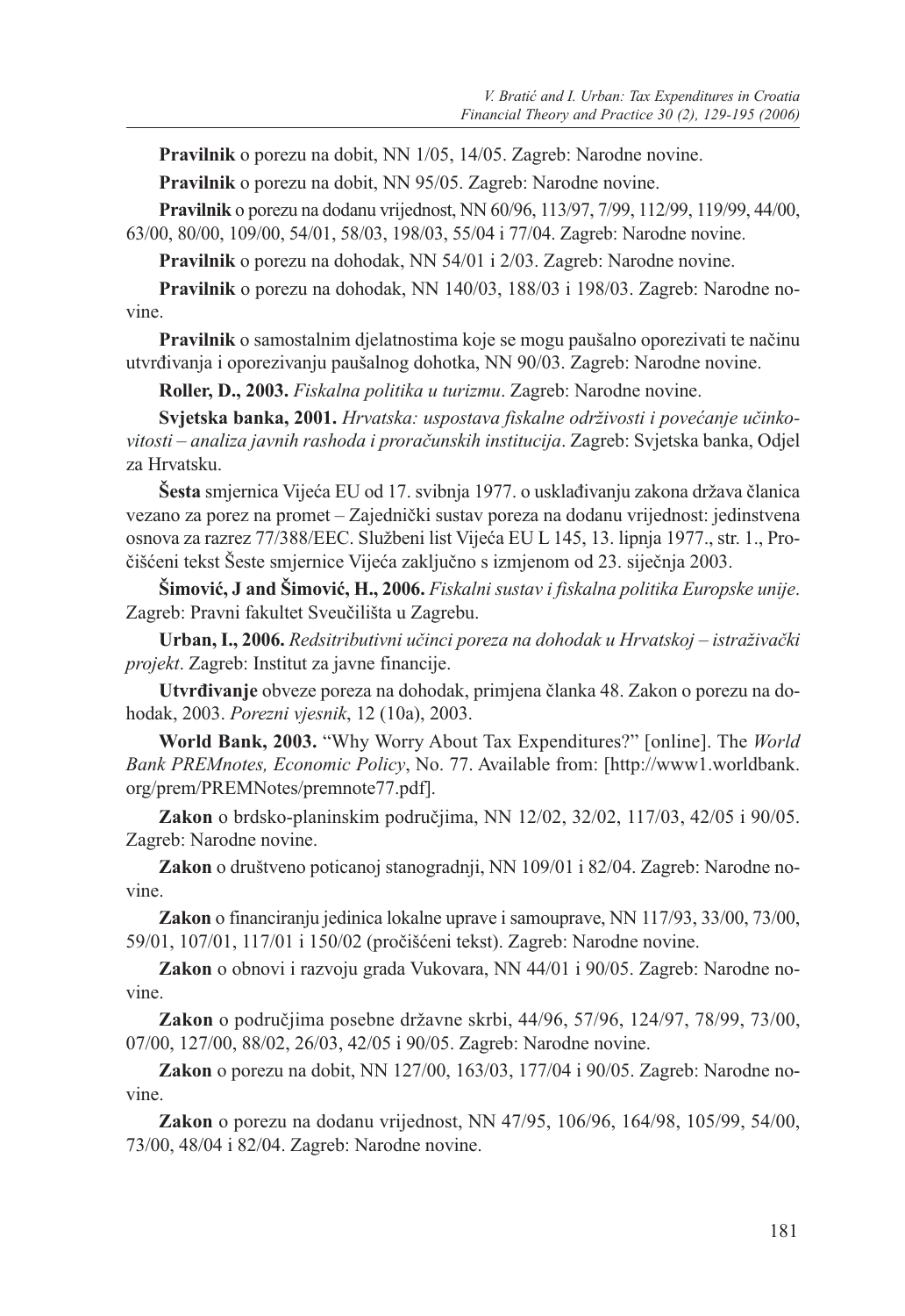**Zakon** o porezu na dohodak, NN 127/00, 150/02, 163/03, 30/04 i 177/04. Zagreb: Narodne novine.

**Zakon** o porezu na dohodak i Zakon o porezu na dobit, 2005. *Porezni vjesnik*, 14 (1a).

**Zakon** o porezu na promet nekretnina, NN 69/97 i 153/02. Zagreb: Narodne novine.

**Zakon** o potvrđivanju Sporazuma o stabilizaciji i pridruživanju između Republike Hrvatske i Europskih zajednica i njihovih država članica, NN Međunarodni ugovori 14/01, 14/02 i 1/05. Zagreb: Narodne novine.

**Zakon** o pravima hrvatskih branitelja iz Domovinskog rata i članova njihovih obitelji, NN 94/01, 122/02, 17/04 i 48/04. Zagreb: Narodne novine.

**Zakon** o pravnom položaju vjerskih zajednica, NN 83/02. Zagreb: Narodne novine. **Zakon** o slobodnim zonama, NN 44/96 i 92/05. Zagreb: Narodne novine.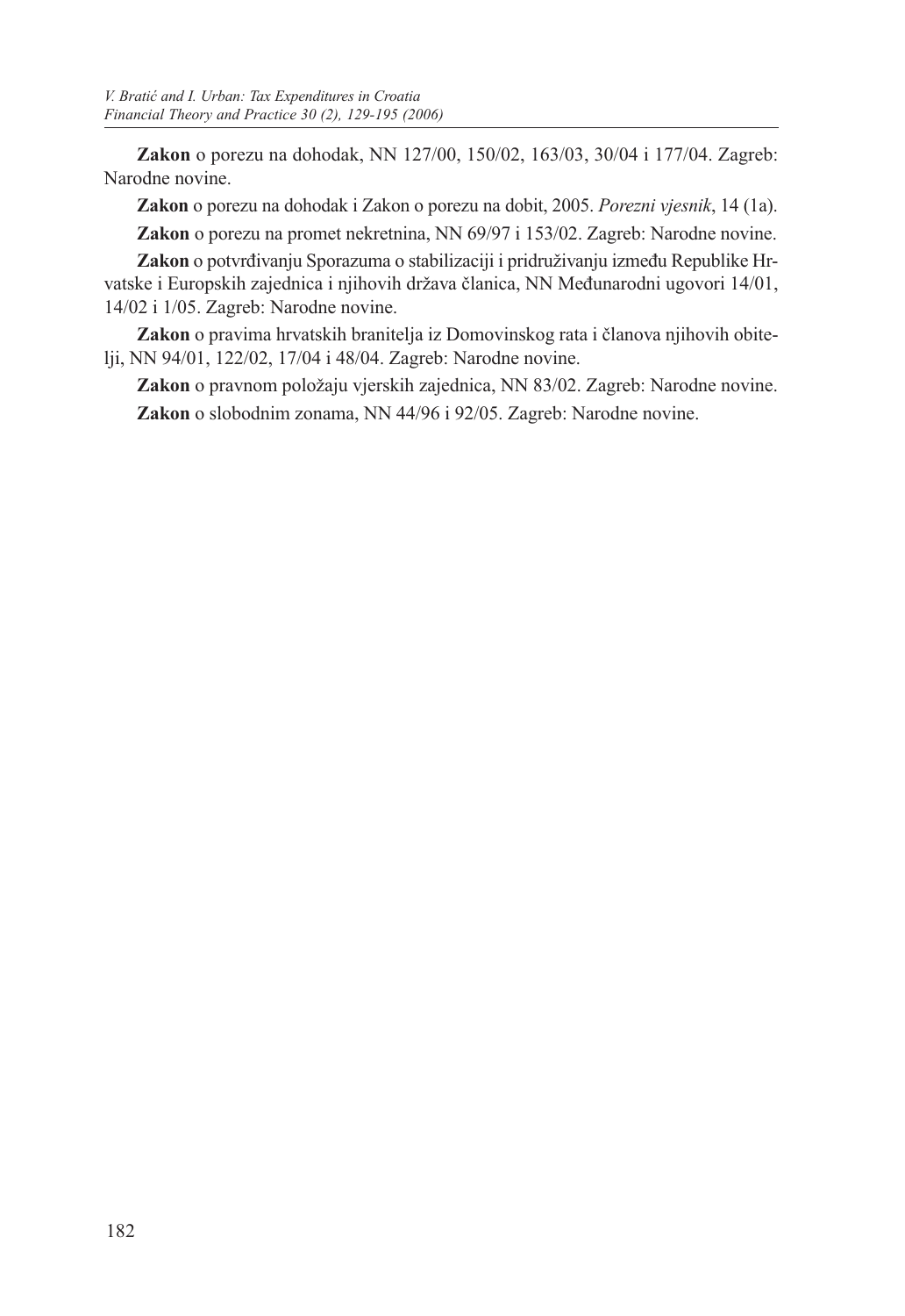## ANNEXES

*Table 1Revenue of central government budget of Croatia and GDP (in million kuna)*

|                                            | 2001    | 2002    | 2003    | 2004    |
|--------------------------------------------|---------|---------|---------|---------|
|                                            |         |         |         |         |
| Total revenue                              | 53,504  | 69,651  | 74,677  | 80,464  |
| Tax revenue                                | 40,493  | 42,810  | 45,281  | 47,150  |
| Personal income tax                        | 3,404   | 3,363   | 3,115   | 3,128   |
| Corporate income tax                       | 1,987   | 2,659   | 3,074   | 3,131   |
| Property tax (on real estate transfer)     | 282     | 295     | 290     | 356     |
| Tax on goods and services                  | 31,121  | 33,974  | 36,651  | 38,602  |
| Valued added tax                           | 23,267  | 25,952  | 28,129  | 29,865  |
| Excises                                    | 7,699   | 7,474   | 7,851   | 7.942   |
| Sales taxes                                | 155     | 137     | 131     | 149     |
| International trade and transactions taxes | 3,215   | 2,051   | 1,811   | 1,591   |
| Other taxes                                | 483     | 468     | 340     | 341     |
| GDP (in million kuna)                      | 165,640 | 179.390 | 193,067 | 207,082 |

*Source: Monthly Statistical Review, no. 120:18; no. 100: 10; adapted by authors*

*Table 2 Individual taxes as proportions of total tax revenue of central government budget (in %)*

|                                            | 2001  | 2002  | 2003  | 2004  |
|--------------------------------------------|-------|-------|-------|-------|
| Tax revenue                                | 100.0 | 100.0 | 100.0 | 100.0 |
| Personal income tax                        | 8.4   | 7.9   | 6.9   | 6.6   |
| Corporate income tax                       | 4.9   | 6.2   | 6.8   | 6.6   |
| Property tax (on real estate transfer)     | 0.7   | 0.7   | 0.6   | 0.8   |
| Tax on goods and services                  | 76.9  | 79.4  | 80.9  | 81.9  |
| Valued added tax                           | 57.5  | 60.6  | 62.1  | 63.3  |
| Excises                                    | 19.0  | 17.5  | 17.3  | 16.8  |
| Sales taxes                                | 0.4   | 0.3   | 0.3   | 0.3   |
| International trade and transactions taxes | 7.9   | 4.8   | 4.0   | 3.4   |
| Other taxes                                | 1.2   | 1.1   | 0.8   | 0.7   |

*Source: authors' calculation*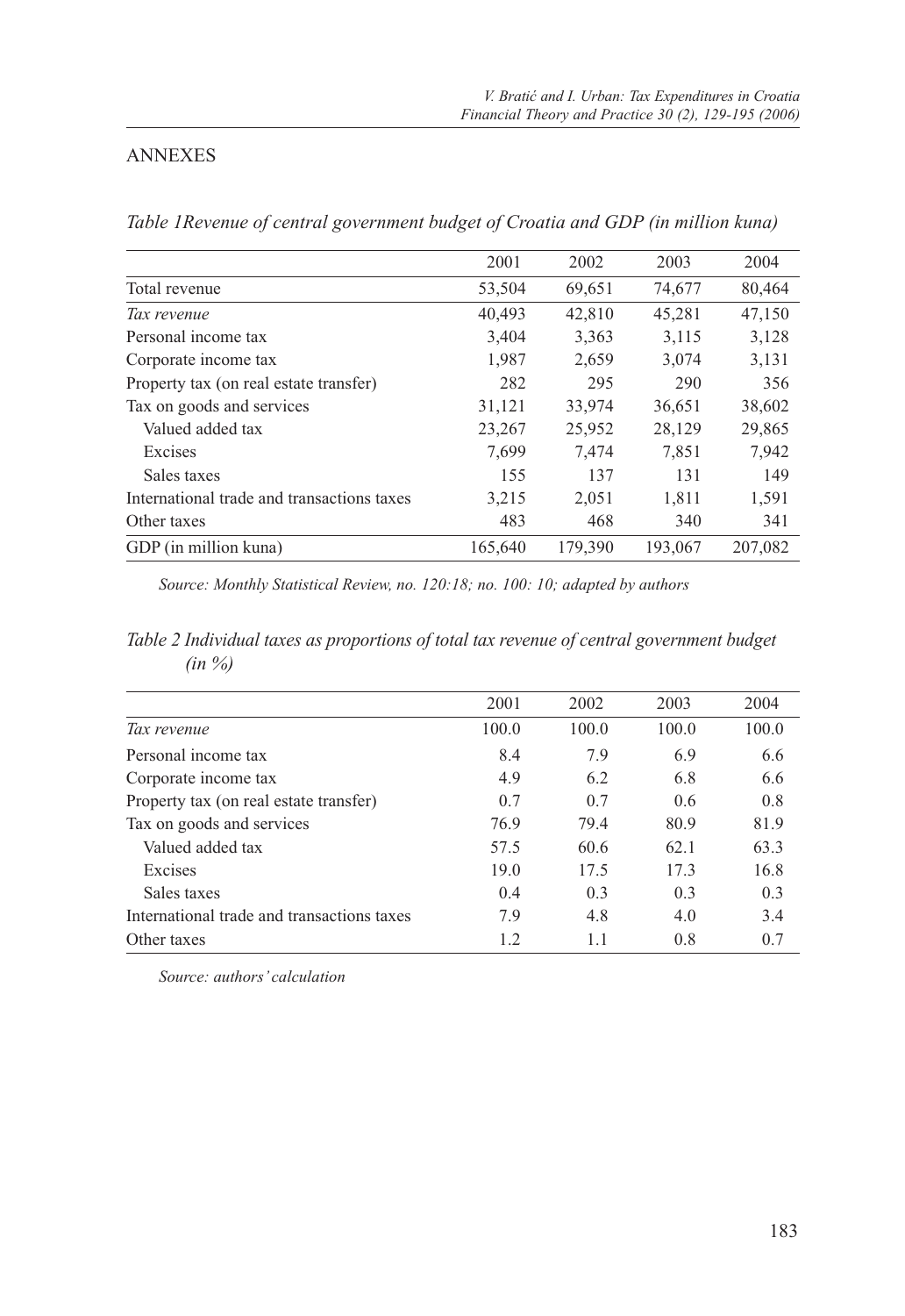| 2001 | 2002 | 2003 | 2004 |
|------|------|------|------|
| 32.3 | 38.8 | 38.7 | 38.9 |
| 24.4 | 23.9 | 23.5 | 22.8 |
| 2.1  | 1.9  | 1.6  | 1.5  |
| 1.2  | 1.5  | 1.6  | 1.5  |
| 0.2  | 0.2  | 0.2  | 0.2  |
| 18.8 | 18.9 | 19.0 | 18.6 |
| 14.0 | 14.5 | 14.6 | 14.4 |
| 4.6  | 4.2  | 4.1  | 3.8  |
| 0.1  | 0.1  | 0.1  | 0.1  |
| 1.9  | 1.1  | 0.9  | 0.8  |
| 0.3  | 0.3  | 0.2  | 0.2  |
|      |      |      |      |

*Table 3 Revenue of central government budget as proportion of GDP (in %)*

*Source: authors' calculation*

## *Personal Income Tax*

| Table 4 Amounts of basic personal allowance (untaxed portion of personal income) |  |  |  |
|----------------------------------------------------------------------------------|--|--|--|
| in 2001 and 2002                                                                 |  |  |  |

| Allowance for 2001 and 2002                                                                     | Factor | Amount per<br>month (kuna) | Amount per<br>year (kuna) |
|-------------------------------------------------------------------------------------------------|--------|----------------------------|---------------------------|
| For the taxpayer                                                                                | 1.00   | 1,250                      | 15,000                    |
| For a pensioner                                                                                 |        | up to $2,500$              | 30,000                    |
| For dependent spouse, other immediate family<br>dependents and the first child                  | 0.5    | 500,00                     | 6,000                     |
| For a second child                                                                              | 0.7    | 700                        | 8,400                     |
| Third child                                                                                     | 1.0    | 1,000                      | 12,000                    |
| Fourth child                                                                                    | 1.4    | 1,400                      | 16,800                    |
| Fifth child, and for each subsequent child<br>the factor increases by $0.6, 0.7, 0.8$ and so on | 1.9    | 1,900                      | 22,800                    |
| For a disabled dependent of immediate family<br>and children and for disabled taxpayer          | 0.3    | 200                        | 2,400                     |

*Source: NN 127/00 and 150/02; authors' calculation*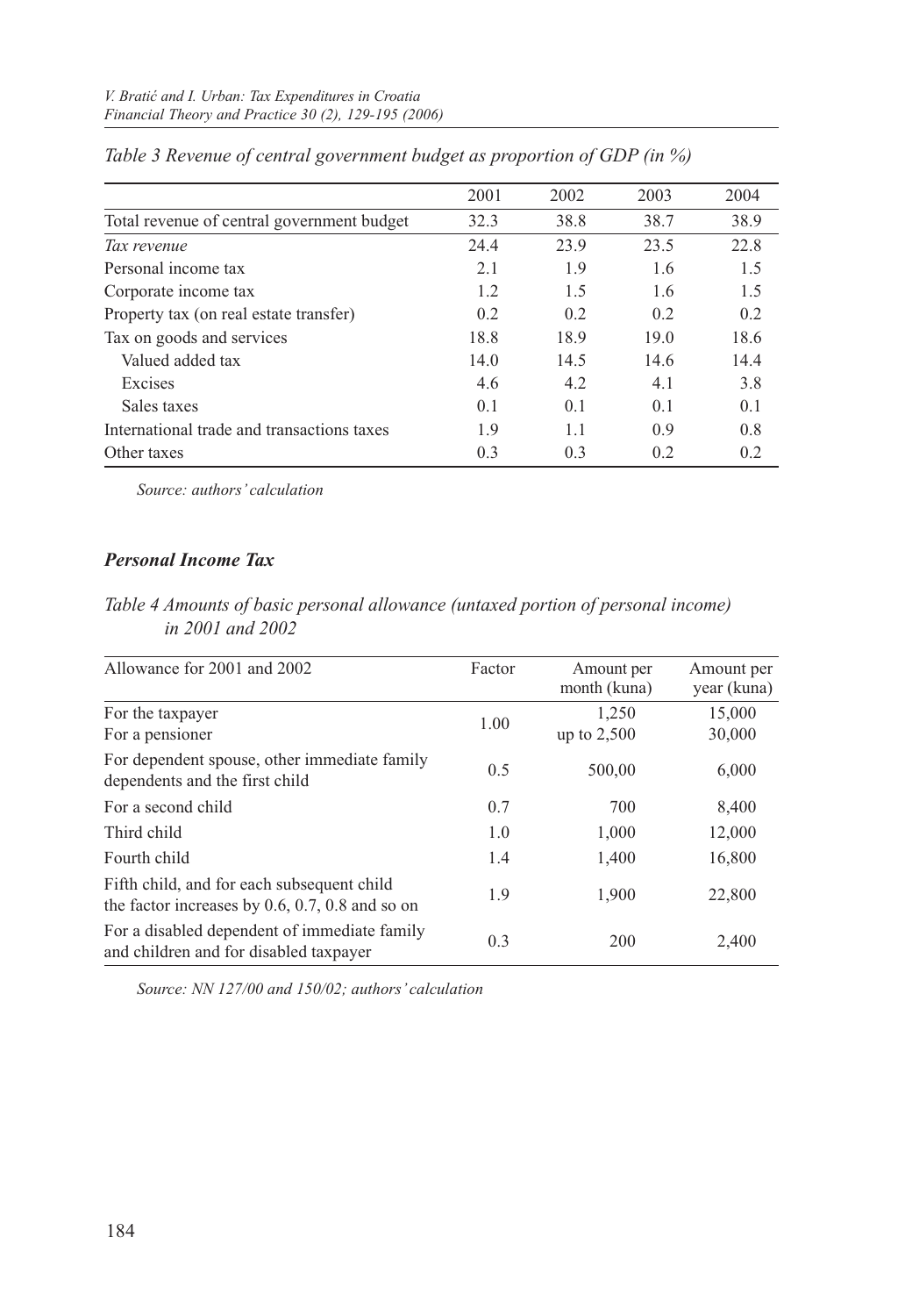| Allowance for 2003 and 2004                                                                                                                                            |                 | <b>Outside PPDS</b>         |                           |
|------------------------------------------------------------------------------------------------------------------------------------------------------------------------|-----------------|-----------------------------|---------------------------|
|                                                                                                                                                                        |                 | and hill and mountain areas |                           |
|                                                                                                                                                                        |                 | Amount per<br>month (kuna)  | Amount per<br>year (kuna) |
| For the taxpayer                                                                                                                                                       | 1.00            | 1,500                       | 18,000                    |
| For a pensioner                                                                                                                                                        | 1.70            | 2,550                       | 30,600                    |
| For dependents in the immediate family <sup><math>a</math></sup><br>and each child, if disabled                                                                        | 0.40            | 600                         | 7,200                     |
| Taxpayer, each dependent of immediate family <sup>a</sup> ,<br>and each child, if disabled                                                                             | 0.25            | 375                         | 4,500                     |
| First child                                                                                                                                                            | 0.42            | 630                         | 7,560                     |
| Second child                                                                                                                                                           | 0.59            | 885                         | 10,620                    |
| Third child                                                                                                                                                            | 0.84            | 1,260                       | 15,120                    |
| Fourth child                                                                                                                                                           | 1.17            | 1,755                       | 21,060                    |
| Fifth child                                                                                                                                                            | 1.59            | 2,385                       | 28,620                    |
| Sixth child                                                                                                                                                            | 2.09            | 3,135                       | 37,620                    |
| Seventh child                                                                                                                                                          | 2.67            | 4,005                       | 48,060                    |
| Eighth child                                                                                                                                                           | 3.34            | 5,010                       | 60,120                    |
| Ninth child                                                                                                                                                            | 4.09            | 6,135                       | 73,620                    |
| Tenth child                                                                                                                                                            | 5.00            | 7,500                       | 90,000                    |
| Eleventh child (and each subsequent child) – personal<br>allowance factor increased by 1.0 as against the factor<br>for the personal allowance for the preceding child | 6.00<br>$(5+1)$ | 9,000                       | 108,000                   |

## *Table 4a Basic personal allowance (untaxed part of income) for 2003 and 2004 outside PPDS and hill and mountain areas*

*a The parents of the taxpayer, parents of taxpayer's spouse, forebears and descendants in direct line of descent, former spouses if taxpayer gives alimony*

*Source: authors' calculation*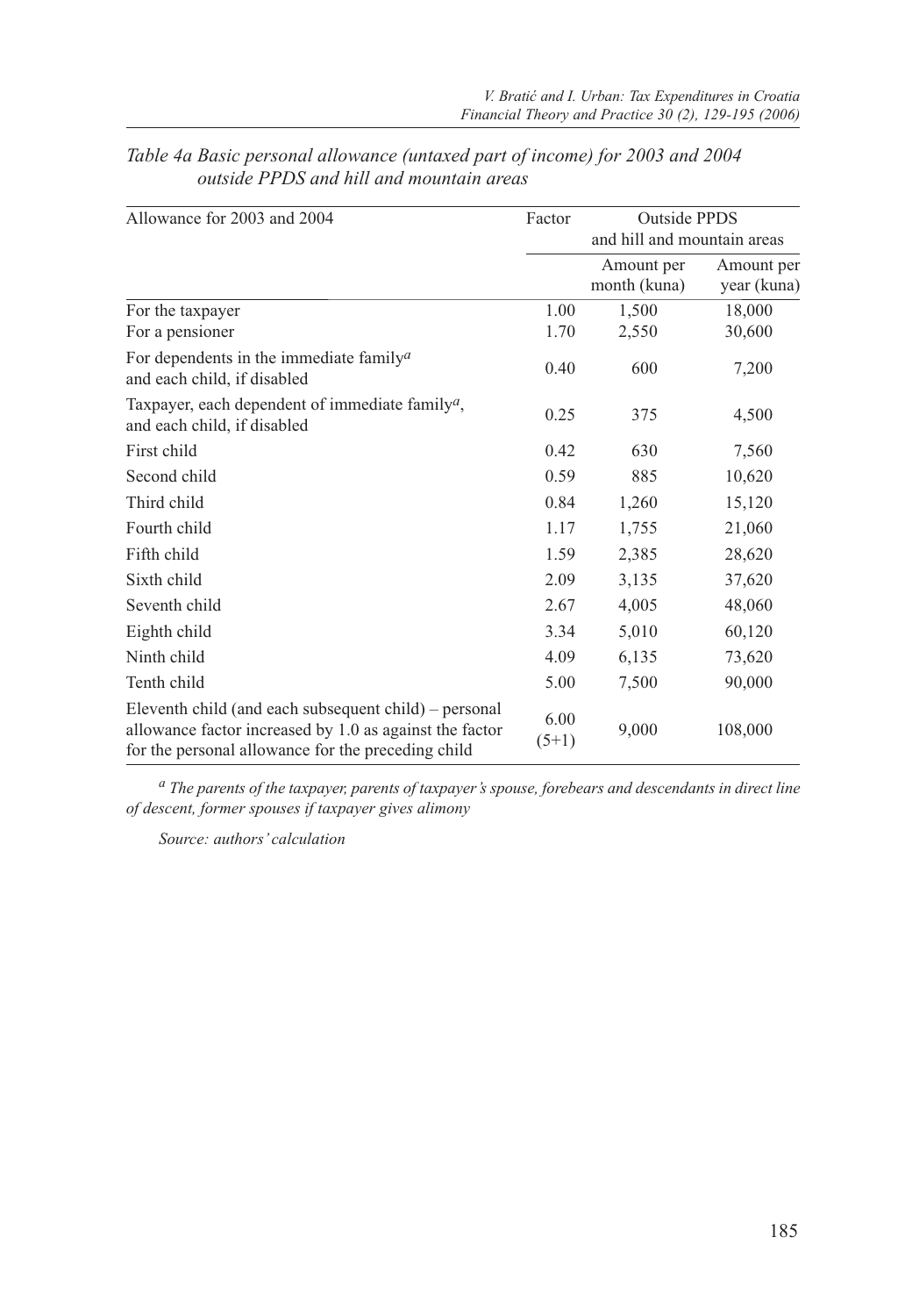| Allowance for<br>2003 and 2004                                                                            | Factor           | $1st$ group |         | 2 <sup>nd</sup> group |          | 3rd group |         |
|-----------------------------------------------------------------------------------------------------------|------------------|-------------|---------|-----------------------|----------|-----------|---------|
|                                                                                                           |                  | Monthly     | Annual  | Monthly               | Annual   | Monthly   | Annual  |
|                                                                                                           |                  | amounts     | amount  | amounts               | amount   | amounts   | amount  |
|                                                                                                           |                  | (kuna)      | (kuna)  | (kuna)                | (kuna)   | (kuna)    | (kuna)  |
| For the taxpayer                                                                                          | 1.00             | 3,750       | 45,000  | 3,000                 | 36,000   | 2,250     | 27,000  |
| For a pensioner                                                                                           |                  | 2,550       | 30,600  | 2,550                 | 30,600   | 2,550     | 30,600  |
| For dependents in the<br>immediate family <sup><i>a</i></sup> and                                         | 0.40             | 1,550       | 18,000  | 1,200                 | 14,400   | 900       | 10,800  |
| each child, if disabled                                                                                   |                  |             |         |                       |          |           |         |
| Taxpayer, each dependent<br>of immediate family <sup>a</sup> , and $0.25$<br>each child, if disabled      |                  | 937         | 11,250  | 750                   | 9,000    | 562,5     | 6,750   |
| First child                                                                                               | 0.42             | 1,575       | 18,900  | 1,260                 | 15,120   | 945       | 11,340  |
| Second child                                                                                              | 0.59             | 2,212       | 26,550  | 1,770                 | 21,240   | 1,327.5   | 15,930  |
| Third child                                                                                               | 0.84             | 3,150       | 37,800  | 2,520                 | 30,240   | 1,890     | 22,680  |
| Fourth child                                                                                              | 1.17             | 4,387.5     | 52,650  | 3,510                 | 42,120   | 2,632.5   | 31,590  |
| Fifth child                                                                                               | 1.59             | 5,962.5     | 71,550  | 4,770                 | 57,240   | 3,577.5   | 42,930  |
| Sixth child                                                                                               | 2.09             | 7,837.5     | 94,050  | 6,270                 | 75,240   | 4,702.5   | 56,430  |
| Seventh child                                                                                             | 2.67             | 10,012.5    | 120,150 | 8,010                 | 96,120   | 6,007.5   | 72,090  |
| Eighth child                                                                                              | 3.34             | 12,525      | 150,300 | 10,020                | 120,240  | 7,515     | 90,180  |
| Ninth child                                                                                               | 4.09             | 15,337.5    | 184,050 | 12,270                | 147,240  | 9,202.5   | 110,430 |
| Tenth child                                                                                               | 5.00             | 18,750      | 225,000 | 15,000                | 180,000  | 11,250    | 135,000 |
| Eleventh child (and<br>each subsequent child)<br>- personal allowance                                     | 6.00             |             |         |                       |          |           |         |
| factor increased by 1.0 as<br>against the factor for the<br>personal allowance for the<br>preceding child | (5.0)<br>$+1.0)$ | 22,500      | 270,000 | 18,000                | 216,0000 | 13,500    | 162,000 |

*Table 4b Personal income tax payers who live in the PPDS or hill and mountain areas*

*aThe parents of the taxpayer, parents of taxpayer's spouse, forebears and descendants in direct line of descent, former spouses if taxpayer gives alimony*

*Source: Jančiev, Supić and Živković (2003)*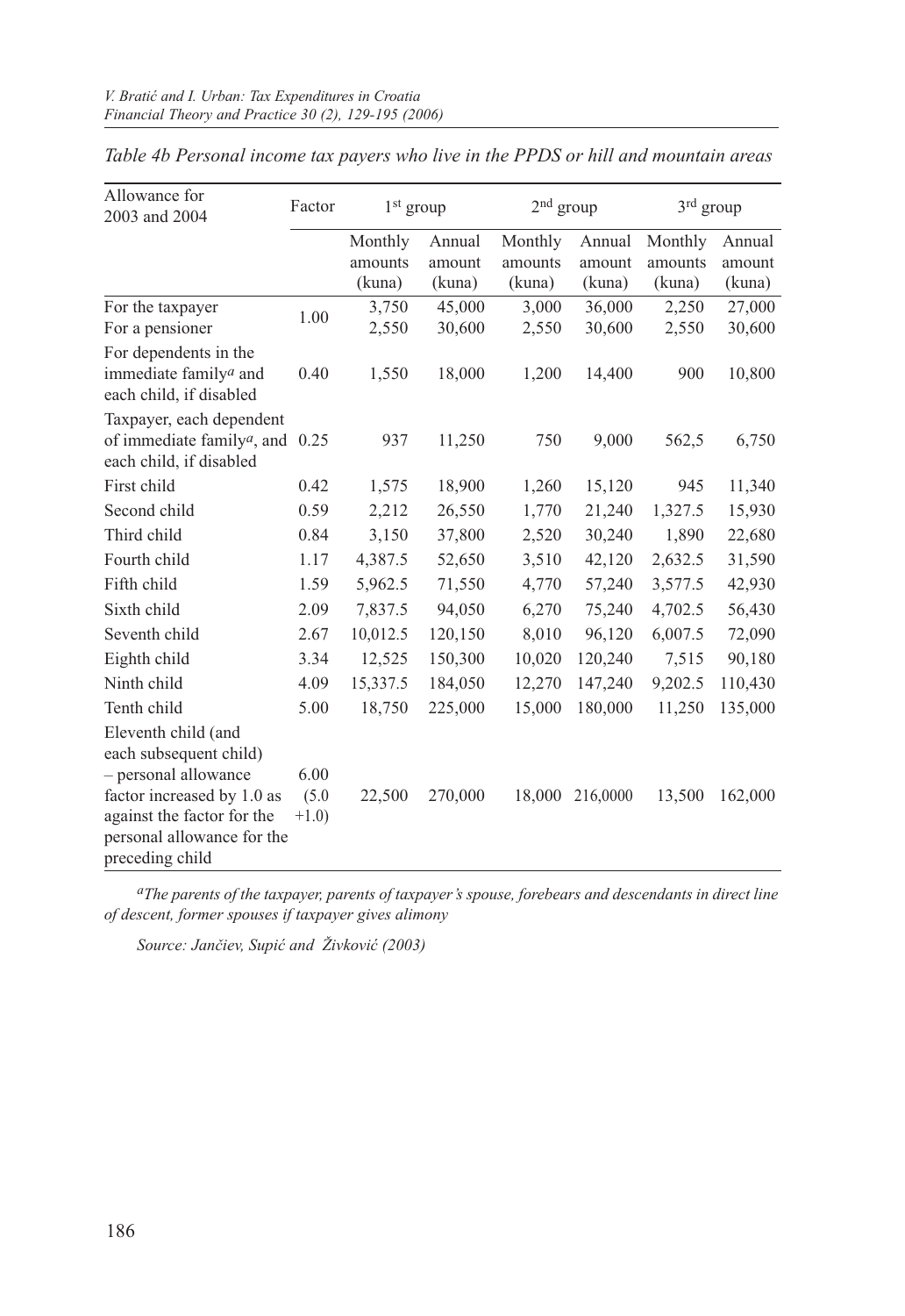|                                                                               | 2001     | 2002     | 2003     | 2004     |
|-------------------------------------------------------------------------------|----------|----------|----------|----------|
| Total annual income                                                           | 26,181.1 | 32,350.1 | 40,102.4 | 44,032.5 |
| Deductions from income                                                        | 32.4     | 58.2     | 96.3     | 91.7     |
| Income after deductions                                                       | 26,148.7 | 32,291.8 | 40,006.1 | 43,940.8 |
| Claimed losses brought forward                                                | 53.3     | 61.3     | 153.9    | 168.0    |
| Claimed annual personal allowance                                             | 12.580.2 | 15,017.1 | 20,460.7 | 22,012.4 |
| Annual tax base                                                               | 13.710.3 | 17,427.3 | 19,732.4 | 21,760.4 |
| Total annual tax and surtax on income tax<br>$(15.25 \text{ and } 35\%)$      | 3.072.9  | 4,000.2  | 4,582.6  | 5,111.6  |
| Deduction for CWMD reliefs                                                    | 11.3     | 8.2      | 11.4     | 13.4     |
| Annual income tax and surtax due                                              |          |          | 4.571,2  | 5,098.1  |
| Paid as advance payments of tax and surtax<br>in the territory of the country | 3,515.9  | 4,536.6  | 5,421.1  | 6,098.2  |
| Deductible tax paid abroad                                                    | 12.2     | 15.3     | 8.2      | 4.6      |
| Total tax and surtax paid                                                     | 3.528.1  | 4.551.9  | 5,429.3  | 6.102.9  |

*Table 5 Statistical report about processed personal income tax annual returns (in million kuna)*

*Source: Central Office, Tax Administration, Ministry of Finance, as of April 20, 2005 and February 6, 2006*

*Table 6 Number of taxpayers – statistical report concerning personal income tax annual returns – special part (administrative procedure)*

| 2001    | 2002    | 2003    | 2004    |
|---------|---------|---------|---------|
| 646,761 | 754,666 | 849,503 | 879,300 |
| 1,584   | 2,304   | 4,480   | 4,559   |
|         |         | 849,499 | 879,300 |
| 2,015   | 2,394   | 6.930   | 7,517   |
| 631,615 | 739,512 | 833,503 | 862,976 |
| 432,624 | 527,109 | 560,522 | 584,638 |
| 431,846 | 526,351 | 559,942 | 584,171 |
| 4,412   | 3,405   | 4,849   | 5,453   |
| 4,451   | 3,478   | 559,923 | 584,130 |
| 626,411 | 731,837 | 825,301 | 855,805 |
| 185     | 250     | 205     | 168     |
| 626,476 | 731.947 | 825.338 | 855,830 |
|         |         |         |         |

*Source: Central Office, Tax Administration, Finance Ministry, as of April 20 2005 and February 6, 2006*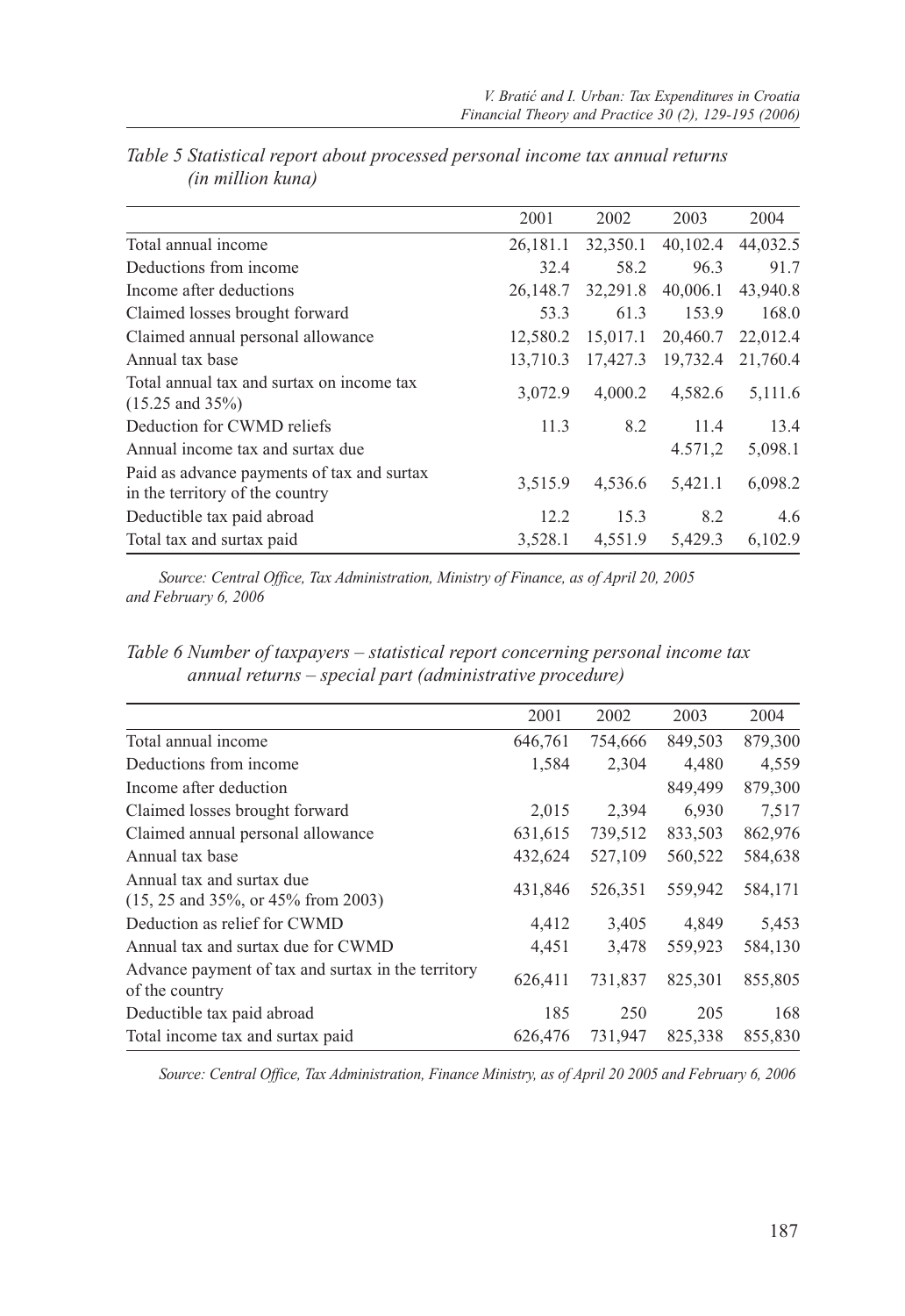|                                                                                                    | 2001         | 2002           | 2003     | 2004     |
|----------------------------------------------------------------------------------------------------|--------------|----------------|----------|----------|
| Total income                                                                                       | $\theta$     | $\theta$       |          |          |
| Income after deduction                                                                             |              | $\overline{a}$ | 25.505.5 | 28.487.1 |
| Deduction for wages of newly hired persons                                                         | 25.2         | 49.0           | 84.3     | 76.3     |
| Deduction for rewards for pupils and students<br>(doing practical work)                            | 7.2          | 9.2            | 4.4      | 4.0      |
| Expenditures for training and personal<br>professional development of staff                        | $\mathbf{0}$ | $\mathbf{0}$   | 7.4      | 10.8     |
| Expenditures for research and development                                                          | $\theta$     | $\theta$       | 0.2      | 0.8      |
| Losses brought forward and deducted                                                                | 53.3         | 61.3           | 153.9    | 168.0    |
| Untaxed receipts of artists                                                                        | 0.5          | 0.4            | 0.7      | 0.8      |
| The untaxed part of artistic royalty or fee                                                        | 26.4         | 25.9           | 30.8     | 32.9     |
| Deductions for expenditures for donations for culture,<br>art and similar purposes                 | 2.5          | 3.1            |          |          |
| Dedcutions for paid life insurance premiums                                                        | 98.0         | 361.8          |          |          |
| Premiums for life insurance that have<br>characteristics of savings                                | $\theta$     | $\overline{0}$ | 362.6    | 429.5    |
| Premiums for supplementary and private<br>health insurance                                         | $\theta$     | $\mathbf{0}$   | 188.1    | 177.3    |
| Premiums for voluntary retirement insurance                                                        | $\Omega$     | $\Omega$       | 15.0     | 31.4     |
| Augmented depreciation costs                                                                       | 166.7        | 231.8          | 367.8    | 421.4    |
| Tax deductible entertainment expenditures                                                          | 2.1          | 2.2            | 3.5      | 4.0      |
| Deduction from income for PPDS and other areas                                                     | 60.0         | 87.1           | 163.3    | 200.0    |
| Income without reliefs and deductions                                                              | 5,636.9      | 15,973.5       | 26,887.4 | 30,033.4 |
| Difference of personal allowance                                                                   | 488.4        | 609.4          | 1,604.6  | 1,797.8  |
| Part of personal allowance for contributions<br>for health insurance in the country                | $\theta$     | $\theta$       | 0.8      | 0.6      |
| Part of personal allowance for expenditures<br>for healthcare services                             | $\theta$     | $\mathbf{0}$   | 57.0     | 112.7    |
| Part of personal allowance for expenditures for<br>satifactions of housing requirements            | $\theta$     | $\theta$       | 427.7    | 559.2    |
| Part of personal allowance for expenditures for<br>donations for culture, art and similar purposes | $\theta$     | $\theta$       | 4.0      | 5.0      |
| Tax due (amount of income) without reliefs                                                         |              |                |          |          |
| and deductions                                                                                     | 749.2        | 898.3          | 28,981.4 | 32,534.8 |
| Tax credits for Croatian Wartime Military Disabled                                                 | 11.3         | 8.2            | 11.4     | 13.4     |

*Table 7 Statistical report concerning personal income tax returns processed (in million kuna)*

*Source: Central Office, Tax Administration, Ministry of Finance, as of April 20, 2005 and February 6, 2006.*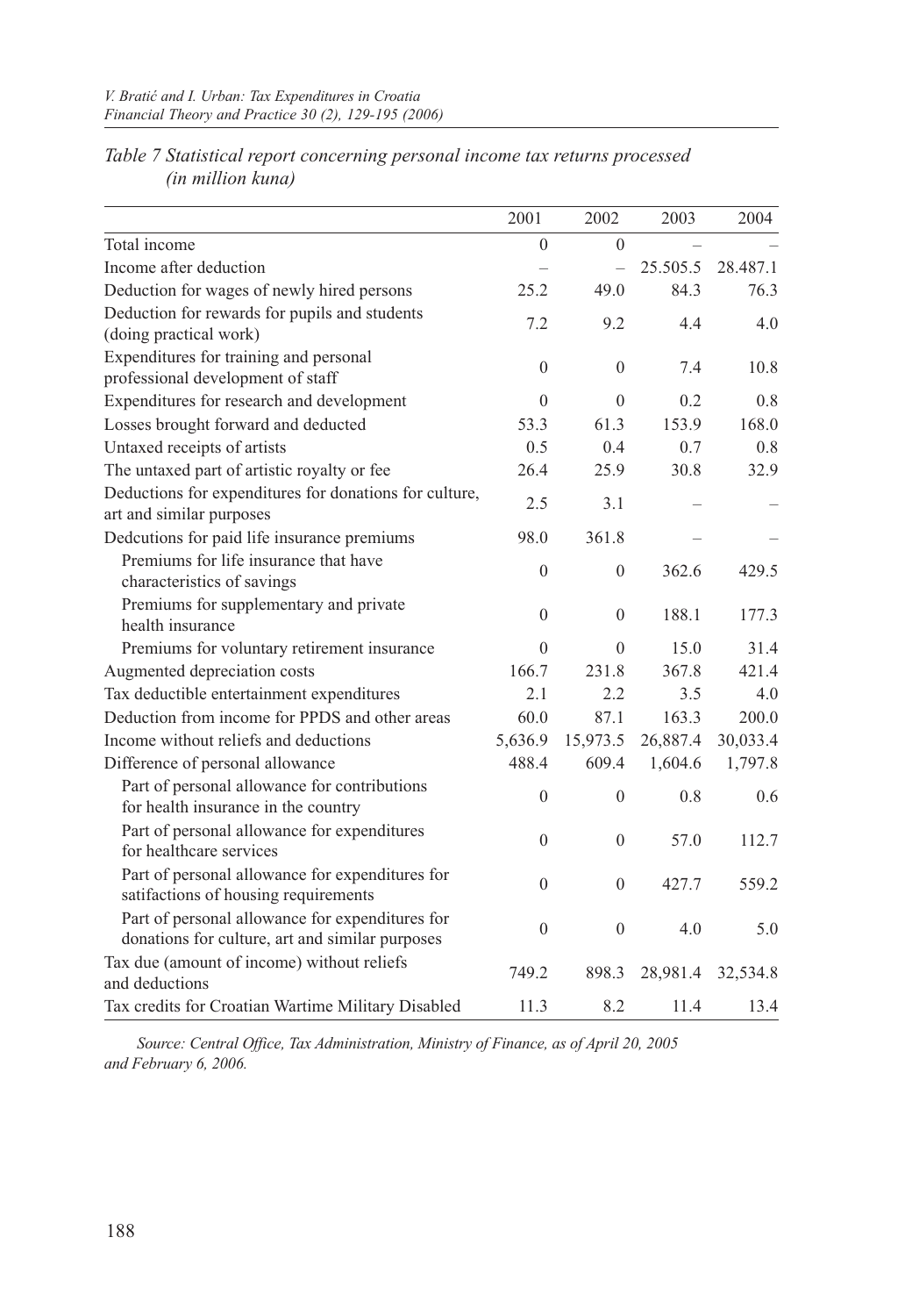|                                                                                                    | 2001         | 2002             | 2003     | 2004     |
|----------------------------------------------------------------------------------------------------|--------------|------------------|----------|----------|
| Total income                                                                                       | 96,881       | 270,609          | $\Omega$ | $\Omega$ |
| Income after deduction                                                                             | $\theta$     | $\mathbf{0}$     | 440,714  | 462,654  |
| Deduction for wages of newly hired persons                                                         | 1,168        | 1,891            | 2,860    | 2,484    |
| Deduction for rewards for pupils and students                                                      | 480          | 520              | 414      | 349      |
| (doing practical work)                                                                             |              |                  |          |          |
| Expenditures for training and personal                                                             | $\mathbf{0}$ | $\boldsymbol{0}$ | 1,592    | 2,156    |
| professional development of staff                                                                  |              |                  |          |          |
| Expenditures for research and development                                                          | $\theta$     | $\theta$         | 11       | 39       |
| Losses brought forward and deducted                                                                | 2,015        | 2,394            | 6,930    | 7,517    |
| Untaxed receipts of artists                                                                        | 42           | 37               | 59       | 61       |
| The untaxed part of artistic royalty or fee                                                        | 2,184        | 1,957            | 1,961    | 1,762    |
| Deductions for expenditures for donations for culture,<br>art and similar purposes                 | 1,031        | 1,196            |          |          |
| Dedcutions for paid life insurance premiums                                                        | 47,623       | 226,746          |          |          |
| Premiums for life insurance that have<br>characteristics of savings                                | $\mathbf{0}$ | $\mathbf{0}$     | 112,170  | 127,189  |
| Premiums for supplementary and private<br>health insurance                                         | $\theta$     | $\mathbf{0}$     | 234,299  | 213,201  |
| Premiums for voluntary retirement insurance                                                        | $\mathbf{0}$ | $\mathbf{0}$     | 4,308    | 8,995    |
| Augmented depreciation costs                                                                       | 3,953        | 4,712            | 5,709    | 5,937    |
| Tax deductible entertainment expenditures                                                          | 769          | 996              | 1,363    | 1,347    |
| Deduction from income for PPDS and other areas                                                     | 1,517        | 2,613            | 3,942    | 4,628    |
| Income without reliefs and deductions                                                              | 97,625       | 271,821          | 440,716  | 462,654  |
| Difference of personal allowance                                                                   | 22,074       | 33,604           | 105,729  | 111,091  |
| Part of personal allowance for contributions<br>for health insurance in the country                | $\mathbf{0}$ | $\mathbf{0}$     | 282      | 320      |
| Part of personal allowance for expenditures<br>for healthcare services                             | $\mathbf{0}$ | $\mathbf{0}$     | 26,021   | 51,818   |
| Part of personal allowance for expenditures for<br>satifactions of housing requirements            | $\theta$     | $\mathbf{0}$     | 54,868   | 69,641   |
| Part of personal allowance for expenditures for<br>donations for culture, art and similar purposes | $\theta$     | $\mathbf{0}$     | 1,570    | 1,804    |
| Tax due (amount of income) without reliefs<br>and deductions                                       | 13,198       | 17,528           | 440,715  | 462,654  |
| Tax credits for Croatian Wartime Military Disabled                                                 | 4,412        | 3,405            | 4,849    | 5,453    |

*Table 8 Number of taxpayers – statistical report on personal income tax annual returns – special parta*

*a Administrative procedure*

*Source: Central Office, Tax Administration, Ministry of Finance, as of April 20, 2005 and February 6, 2006*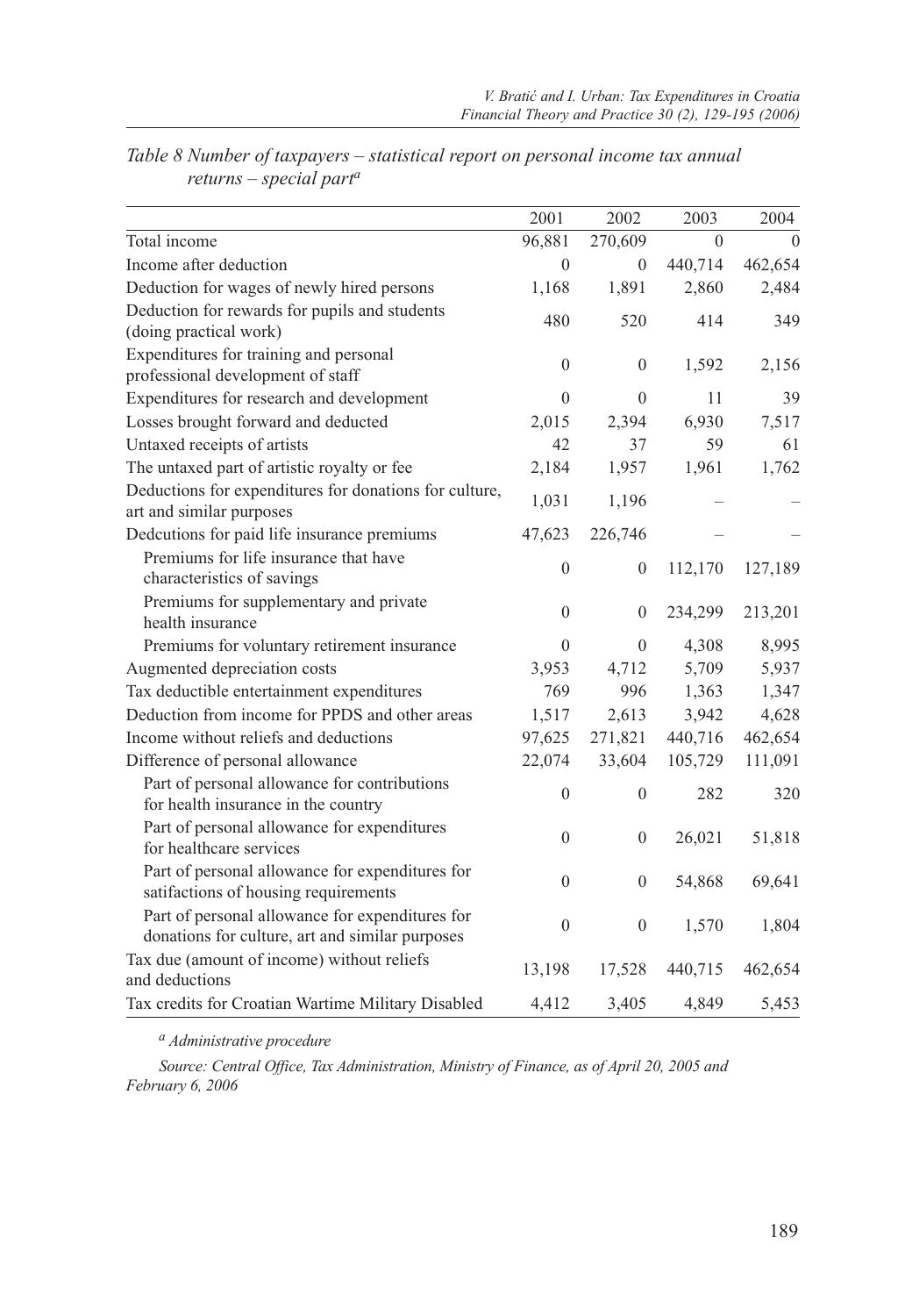## **A list of reliefs and statutory definitions in personal and corporate income tax**

## *Personal Allowance*

- 1 The basic personal allowance of the taxpayer [A1]
	- The basic personal allowance of 800 kuna for each month of the period for which the tax is assessed; the basic personal allowance for pensioners is allowed in the amount of 2,000 kuna (1997).
	- The basic personal allowance of 1,250 kuna for each month of the period for which the tax is assessed; for a pension a personal allowance in the amount of the pension received in the tax period is allowed, but at most up to 2,500 kuna per month (2001).
	- The basic personal allowance of 1,500 kuna, for each month of the tax period for which the tax is assessed; for a pension received on the basis of previous payments of obligatory contributions in the 1st and 2nd pillars of retirement insurance and on the basis of previous payments of life insurance for the purchase of the part of the retirement at the cost of the employer a personal allowance is admitted in the amount of the total pension received in the tax period, but at most up to 2,550 kuna per month (2003).

## 2 Addition to personal allowance for dependents [A2]

- Additional personal allowances: 0.3 of the basic personal allowance for a dependent spouse or other dependent members of the family including the first child; personal allowance is increased for each second and every subsequent child by 0.1 of the basic personal allowance (the second child is 0.3, the third 0.5 and so on) and for a dependent invalid of the immediate family by 0.2 (1997).
- Additional personal allowances: 0.5 of basic personal allowance for a dependent spouse or other supported member of the immediate family including the first child; the basic allowance is increased for the second and each subsequent child by 0.1 of the basic allowance (second child 0.4, third 0.5 and so on) and for a disabled dependent of the immediate family by 0.2 (2001).
- Additional personal allowances: 0.4 of the basic personal allowance for dependents of the immediate family and ex-spouse whom the taxpayer gives alimony; for children: 0.42 of the basic personal allowance for the first child, 0.59 for the second, 0.84 for the child, 1.17 for the fourth, 1.59 for the fifth, 20.09 for the sixth, 2.67 for the seventh, 3.34 for the eighth, 4.09 for the ninth and 5.0 for the tenth, and for each subsequent child the basic personal allowance factor is increased by 1.0 as compared with the factor of the personal allowance for the previous child; 0.25 of the basic personal allowance of the taxpayer for each dependent of the immediate family and for each child if disabled (2003).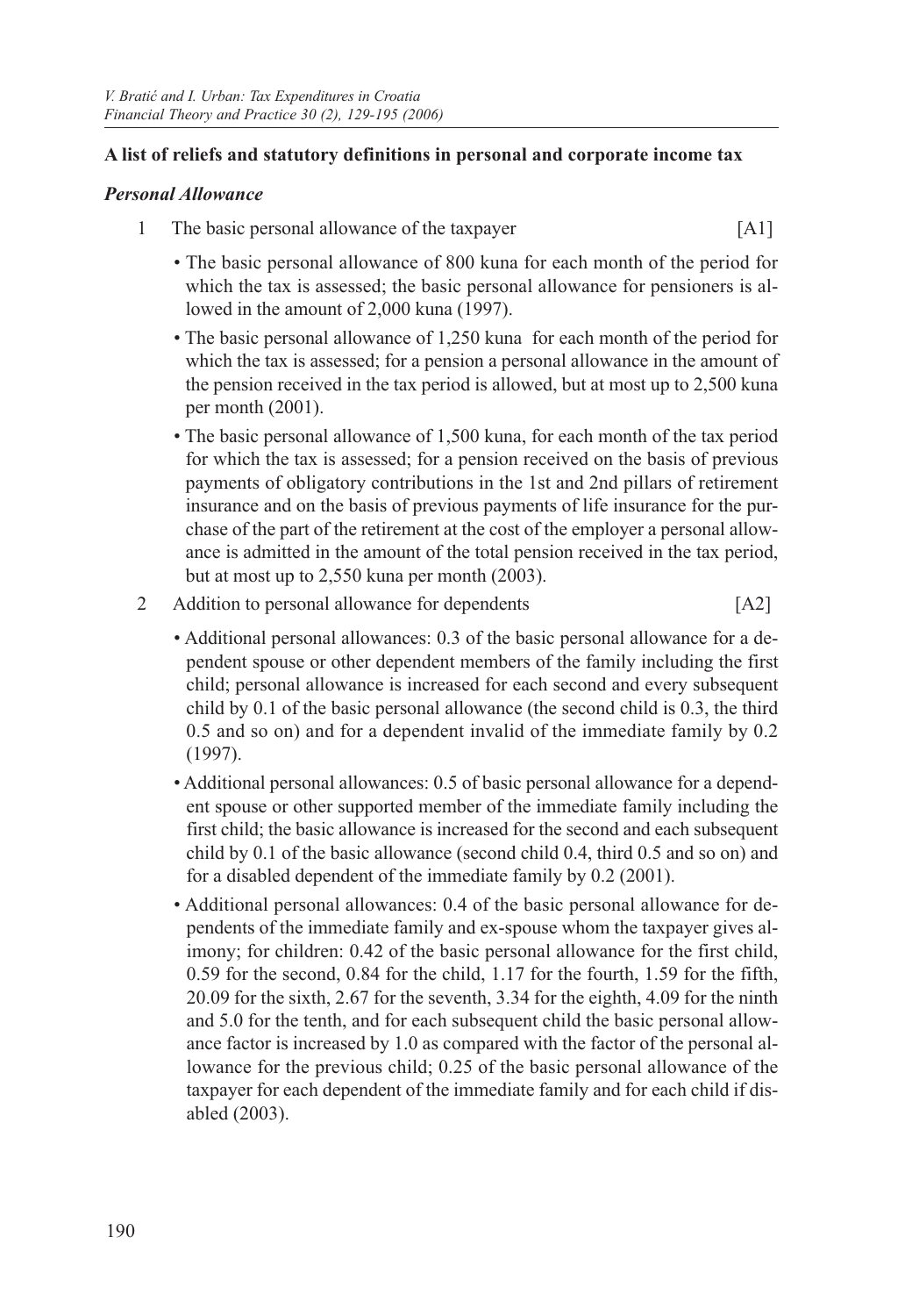#### *Other allowances*

#### *Excluded receipts*

- 1 Untaxed receipts of artists, or exemptions and reliefs to private persons who carry out some artistic or cultural activity [D1]
	- Amounts of received gifts in goods up to 20,000 kuna annually for persons who carry out an independent activity in arts or culture are not considered business receipts.
- 2 The untaxed part of artistic royalty or fee [D2]
	- An untaxed amount of 25% of earned business receipts from royalties or fees for an art or cultural work of is allowed to natural persons who carry out an independent activity in art or culture.

#### *Augmented expenditures*

- 3 Premiums for life insurance that have characteristics of savings; premiums of supplementary and private health insurance; premiums of voluntary retirement insurance. [D3]
	- Also considered expenditures are premiums for life insurance that have the characteristics of savings, additional and private health insurance, and voluntary retirement insurance to insurers in the territory of the country, up to 0.7 of the basic personal allowance. (2003).
	- Also considered expenditures are premiums on the basis of life insurance, supplementary and private health insurance and voluntary retirement insurance paid to insurers in the territory of the country, up to 0.7 of the basic personal allowance (2001).
- 4 Income reduction in the area of the Areas of Special National Concern (PPDS) and the city of Vukovar [D4]
	- Earned income from an independent activity (tradesmen, freelance professions, farmers) in Areas of Special National Concern and city of Vukovar are reduced by: 75% in areas of the 1st group and the city of Vukovar, 50% in areas of the 2nd group, and by 25% in areas of the 3rd group.
- 5 Augmented depreciation costs [D5]
	- For personal income tax payers who carry out independent activities (tradesmen, freelance professions, farmers) the base for personal income tax can be additional reduced in the tax period by 100% of the costs for depreciation of acquired intangible assets that are used for research and development if acquired in eh same tax period.
- 6 Tax deductible entertainment costs [D6]
	- 30% of the costs for entertainment (hospitality, gifts with the trademark printed on or products or without the trademark, expenditures for rest, sport, recreation and leisure, for the use of personal motor cars, vessels, planes, second homes and other similar expenditures).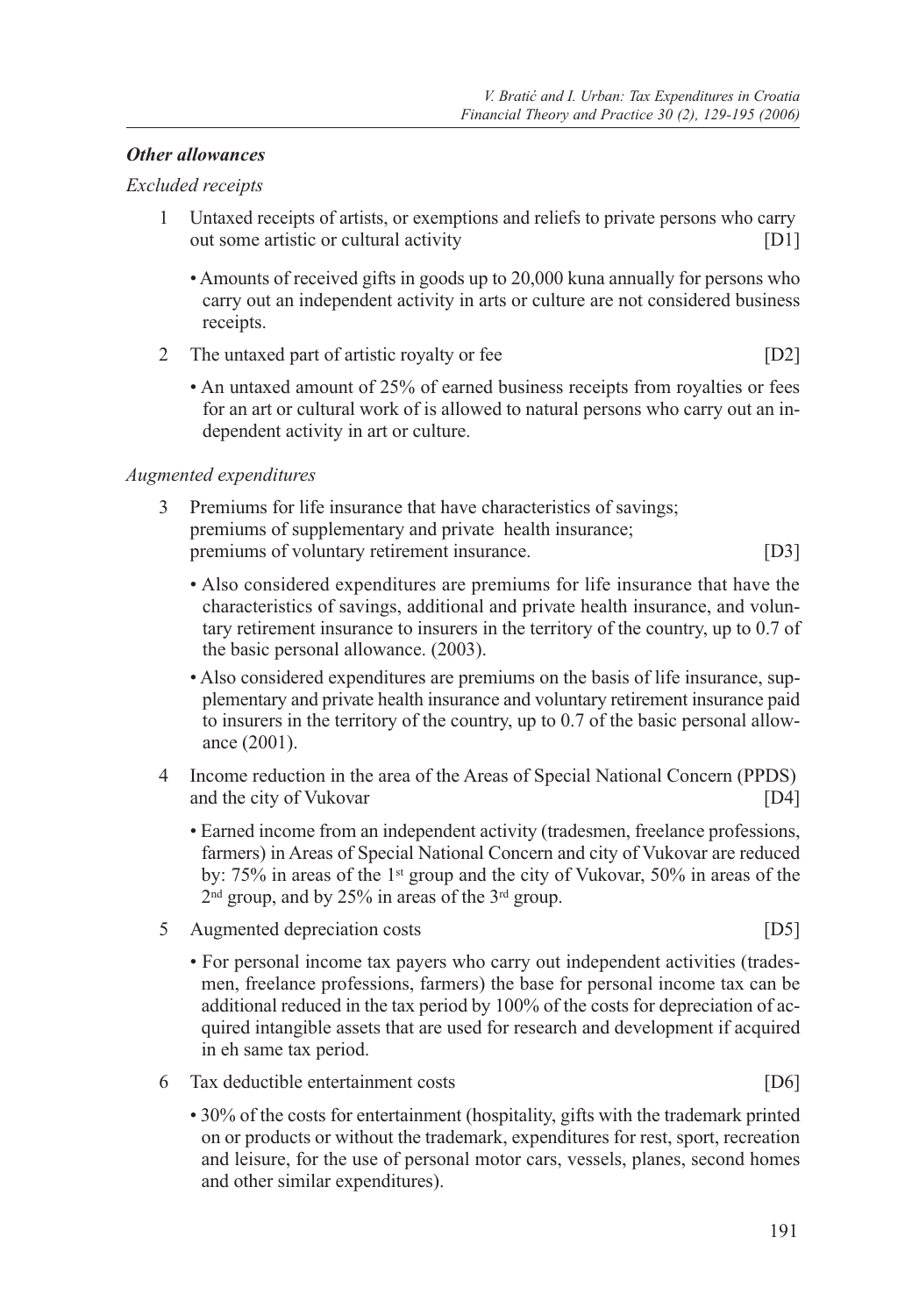### *Deducted income*

- 7 Salaries paid out for newly employed persons and rewards to pupils doing practical work [D7]
	- For personal income tax payers who carry out some independent activity (tradesmen, freelance professions, farmers) the base for the personal income tax can in the tax period additionally by reduced by the amount of paid wages and paid in employers' contributions for new employees and by the amount of paid rewards to pupils during practical work and apprenticeships for a year from the day they are hired.
- 8 Expenditures for training and personal professional development [D8]
	- For personal income tax payers who carry out an independent activity (tradesmen, freelance professions, farmers) the personal income tax base can in the tax period be additionally reduced by the amount of paid out wages and paid in employers' contributions for new employees and by the amount of paid out rewards to pupils during the time of practical work and apprenticeships for a period of one year from the day they are hired.
- 9 Expenditures for research and development [D9]
	- For personal income tax payers who carry out an independent activity (tradesmen, freelance professions, farmers) the personal income tax base can in the tax period be additionally reduced by the expenditures for research and development, in the amount of 100% of those that were incurred and are shown as expenditures in the ledgers.

## *Enlargements of personal allowance*

- 10 Additional personal allowance for persons who live in the Areas of Special National Concern (PPDS) and other areas specially treated for tax purposes [D10]
	- Increased personal allowance for persons who are domiciled and live in the Areas of Special National Concern (PPDS), in the hill and mountain areas and other areas defined by a separate law.
- 11 Contributions for health insurance in the country [D11]
	- For inland income tax payers the personal allowance is increased by the amounts of paid for health insurance if the taxpayer is not insured otherwise, up to the amount of the prescribed obligatory contribution for health insurance that is paid by employer and employee.
- 12 Expenditures for healthcare services [D12]
	- The personal allowance can be increased by the amount of the real costs of health care services and procurement of orthopaedic aids in the Republic of Croatia, at most up to 12,000 kuna p.a. (under certain conditions).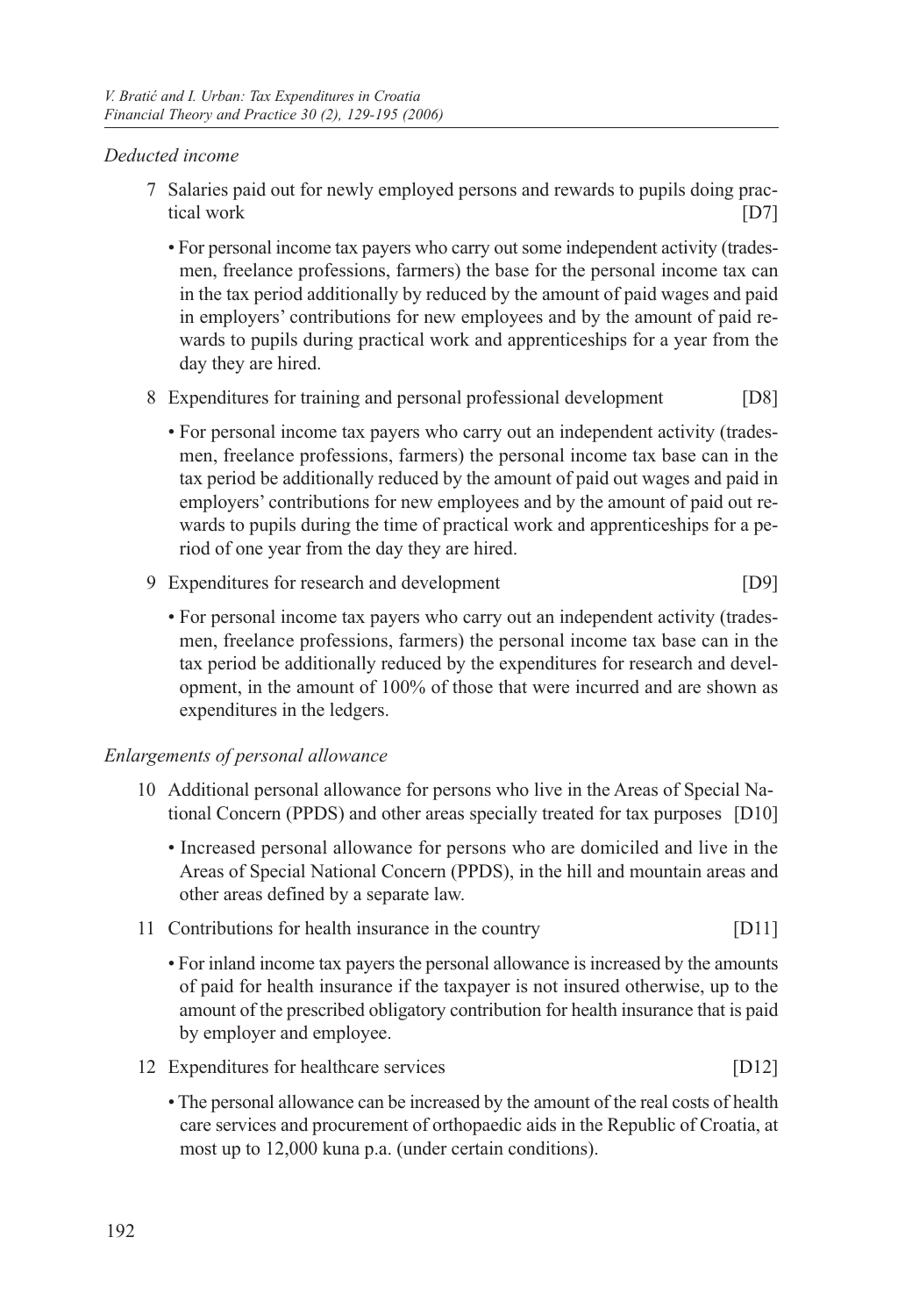- 13 Expenditures for satisfaction of housing requirements [D13]
	- A personal allowance of 1,000 kuna p.m. for investment in the purchase, building or conversion of residential premises (with certain conditions).
	- If the taxpayer finances the purchase or construction of residential premises or the investment maintenance of existing residential premises with resources of dedicated housing loans, the interest on the loan is considered a personal allowance.
	- A personal allowance of 1000 kuna monthly of paid and freely negotiated rental for permanent residence in residential premises of the lessor (under certain conditions).
- 14 Expenditures for donations for culture, art and the similar purposes [D14]
	- Personal allowance up to 2% of total receipts of the previous year donated in the form of gifts in goods or money transferred to a bank account for cultural, educational, scientific, healthcare, humanitarian, sporting, religious and other purposes, associations and other persons that carry out these activities in line with special regulations (in 2001 this relief was formulated in such a way that it had to be classified as increased expenditures).

#### *Lump-sum expenditures*

- 15 Lump-sum expenditures for taxpayers who have earned some forms of income from assets [D15]
	- For income from assets on the basis of the rental or lease of movables or real estate expenses in the amount of 30% of the earned rental or lease money deductible (Assets 1). Expenditures necessary for earning the income from the renting of flats, rooms and beds to travellers and tourists for whom the tourist tax is paid are set at 50% of the rental earned (Assets 2).
- 16 Lump-sum expenditures for taxpayers who have earned personal income from "some other independent activities" [D16]
	- For natural persons who earn an income from other independent activities, business expenditures are deductible in the amount of a)25% of receipts earned for DSD3; b) 40% of receipts earned for DSD4.

#### *Reduction of the tax due*

| Tax credits for Croatian Wartime Military Disabled | $\lfloor C1 \rfloor$ |
|----------------------------------------------------|----------------------|
| 2001 and 2003                                      |                      |

 • For Croatian Wartime Military Disabled the tax due on personal income from employment and pensions in proportion to degree of disability.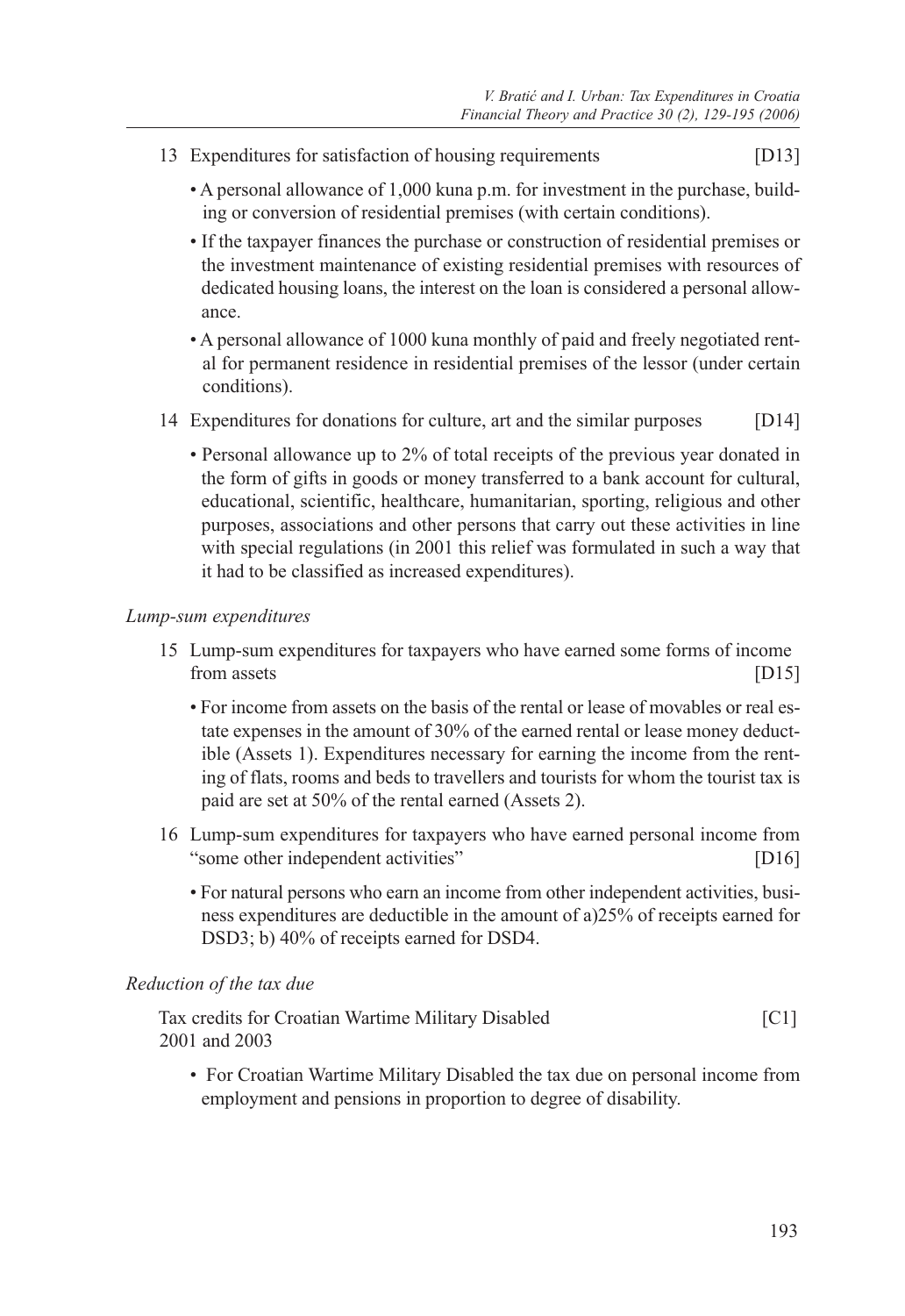## **Real estate transfer tax**

|                   | Total number | Taxpayers with  | Taxpayers with       | Taxpayers with   |
|-------------------|--------------|-----------------|----------------------|------------------|
|                   | of taxpayers | exemptions from | reduction of tax due | reduction of tax |
|                   |              | the payment of  | on purchase of first | due for the PPDS |
|                   |              | the tax         | peace of real estate |                  |
| 2001              |              |                 |                      |                  |
| Sale and purchase | 96,095       | 7,341           | $\mathbf{0}$         | 5,255            |
| Inheritance       | 44,856       | 38,835          | $\boldsymbol{0}$     | 234              |
| Gifts             | 29,643       | 23,238          | $\mathbf{0}$         | 781              |
| Exchanges         | 2,395        | 282             | $\mathbf{0}$         | 201              |
| Court decision    | 9,512        | 4,553           | $\mathbf{0}$         | 319              |
| Other             | 5,344        | 3,805           | $\theta$             | 91               |
| Life-long         | 1,364        | 598             | $\mathbf{0}$         | 36               |
| Until death       | 2,354        | 1,687           | $\overline{0}$       | 54               |
| Total             | 191,563      | 80,339          | $\Omega$             | 6,971            |
| 2002              |              |                 |                      |                  |
| Sale and purchase | 98,972       | 12,902          | 1,291                | 6,595            |
| Inheritance       | 29,223       | 25,047          | $\boldsymbol{0}$     | 266              |
| Gifts             | 23,299       | 18,511          | $\overline{0}$       | 814              |
| Exchanges         | 1,975        | 371             | $\mathbf{1}$         | 184              |
| Court decision    | 7,206        | 3,852           | $\mathbf{0}$         | 271              |
| Other             | 5,177        | 3,812           | $\mathbf{0}$         | 81               |
| Life-long         | 1,182        | 549             | $\mathbf{0}$         | 30               |
| Until death       | 2,343        | 1,777           | $\mathbf{0}$         | 64               |
| Total             | 169,377      | 66,821          | 1,292                | 8,305            |
| 2003              |              |                 |                      |                  |
| Sale and purchase | 109,088      | 16,363          | 18,053               | 8,680            |
| Inheritance       | 34,066       | 29,179          | 1                    | 515              |
| Gifts             | 25,434       | 20,758          | $\overline{0}$       | 1,498            |
| Exchanges         | 1,867        | 484             | 5                    | 291,00           |
| Court decision    | 6,875        | 3,851           | $\overline{2}$       | 254              |
| Other             | 5,620        | 4,245           | 3                    | 112              |
| Life-long         | 1,304        | 586             | $\overline{2}$       | 71               |
| Until death       | 2,667        | 2,151           | 13                   | 96               |
| Total             | 186,921      | 77,617          | 18,079               | 11,517           |
| 2004              |              |                 |                      |                  |
| Sale and purchase | 109,782      | 15,589          | 18,779               | 9,543            |
| Inheritance       | 47,640       | 42,500          | $\boldsymbol{0}$     | 717              |
| Gifts             | 26,809       | 21,823          | $\mathbf{0}$         | 1,640            |
| Exchanges         | 2,032        | 525             | 25                   | 292              |
| Court decision    | 6,391        | 3,825           | $\mathbf{0}$         | 296              |
| Other             | 5,076        | 3,500           | 14                   | 153              |
| Life-long         | 1,282        | 571             | $\boldsymbol{0}$     | 76               |
| Until death       | 2,578        | 2,065           | 64                   | 48               |
| Total             | 201,590      | 90,398          | 18,882               | 12,765           |

*Table 9 Total number of taxpayers and taxpayers with exemptions and reductions of real estate transfer tax due*

*Source: Central Office, Tax Administration, Ministry of Finance*